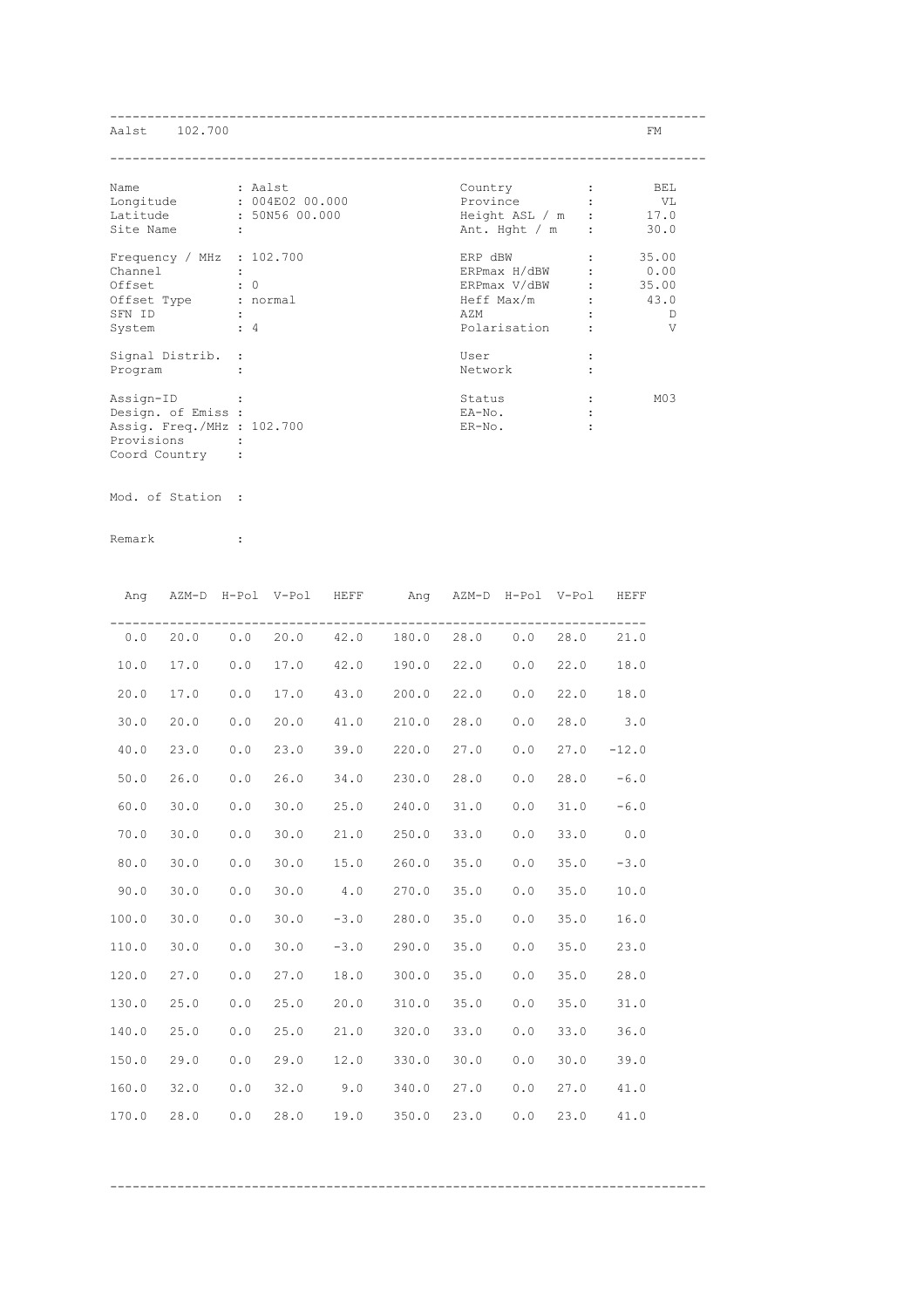## Aalst 93.000 FM

| Name                      | : Aalst              | Country          | BEL   |
|---------------------------|----------------------|------------------|-------|
| Longitude                 | : 004E01 13.000      | Province         | VL V  |
| Latitude                  | : 50N56 07.000       | Height ASL / m : | 21.0  |
| Site Name                 | $\ddot{\phantom{a}}$ | Ant. Hght $/m$ : | 42.0  |
| Frequency / MHz : 93.000  |                      | ERP dBW          | 25.00 |
| Channel                   |                      | ERPmax H/dBW     | 0.00  |
| Offset                    | $\cdot$ 0            | ERPmax V/dBW :   | 25.00 |
| Offset Type               | : normal             | Heff Max/m       | 58.0  |
| SFN ID                    |                      | AZM              | D     |
| System                    | $\div$ 4             | Polarisation     | V     |
| Signal Distrib. :         |                      | User             |       |
| Program                   |                      | Network          |       |
| Assign-ID                 |                      | Status           | 003   |
| Design. of Emiss :        |                      | EA-No.           |       |
| Assig. Freq./MHz : 93.000 |                      | $ER-NO$ .        |       |
| Provisions                |                      |                  |       |
| Coord Country             |                      |                  |       |

Mod. of Station :

|       |      |       | Ang AZM-D H-Pol V-Pol HEFF |      | Ang AZM-D H-Pol V-Pol HEFF              |          |     |           |      |
|-------|------|-------|----------------------------|------|-----------------------------------------|----------|-----|-----------|------|
| 0.0   |      |       |                            |      | 13.0  0.0  13.0  56.0  180.0  22.0  0.0 |          |     | 22.0      | 34.0 |
| 10.0  | 17.0 | 0.0   | 17.0                       |      | 57.0 190.0                              | 25.0 0.0 |     | 25.0      | 34.0 |
| 20.0  | 20.0 | $0.0$ | 20.0                       |      | 57.0 200.0                              | 22.0     | 0.0 | 22.0      | 21.0 |
| 30.0  | 22.0 | 0.0   | 22.0                       |      | 58.0 210.0                              | 25.0     | 0.0 | 25.0      | 8.0  |
| 40.0  | 25.0 | $0.0$ | 25.0                       |      | 57.0 220.0                              | 25.0     | 0.0 | 25.0      | 12.0 |
| 50.0  | 25.0 | 0.0   | 25.0                       |      | 53.0 230.0                              | 25.0     | 0.0 | 25.0      | 10.0 |
| 60.0  | 25.0 | 0.0   | 25.0                       |      | 46.0 240.0                              | 24.0     | 0.0 | 24.0      | 4.0  |
| 70.0  | 25.0 | 0.0   | 25.0                       |      | 36.0 250.0                              | 24.0     | 0.0 | 24.0      | 16.0 |
| 80.0  | 24.0 | 0.0   | 24.0                       |      | 33.0 260.0                              | 23.0     | 0.0 | 23.0      | 17.0 |
| 90.0  | 23.0 | 0.0   | 23.0                       |      | 24.0 270.0                              | 20.0     | 0.0 | 20.0      | 25.0 |
| 100.0 | 20.0 | 0.0   | 20.0                       |      | 15.0 280.0                              | 23.0     | 0.0 | 23.0      | 30.0 |
| 110.0 | 17.0 | 0.0   | 17.0                       |      | 15.0 290.0                              | 23.0     | 0.0 | 23.0      | 40.0 |
| 120.0 | 15.0 | 0.0   | 15.0                       |      | 37.0 300.0                              | 21.0     | 0.0 | 21.0      | 46.0 |
| 130.0 | 13.0 | 0.0   | 13.0                       |      | 38.0 310.0                              | 18.0     | 0.0 | 18.0      | 45.0 |
| 140.0 | 16.0 | 0.0   | 16.0                       |      | 37.0 320.0                              | 15.0     | 0.0 | 15.0      | 50.0 |
| 150.0 | 19.0 | 0.0   | 19.0                       |      | 29.0 330.0 10.0                         |          | 0.0 | 10.0      | 53.0 |
| 160.0 | 22.0 | 0.0   | 22.0                       |      | 27.0 340.0 9.0                          |          |     | $0.0$ 9.0 | 55.0 |
| 170.0 | 21.0 | 0.0   | 21.0                       | 41.0 | 350.0                                   | 11.0     | 0.0 | 11.0      | 56.0 |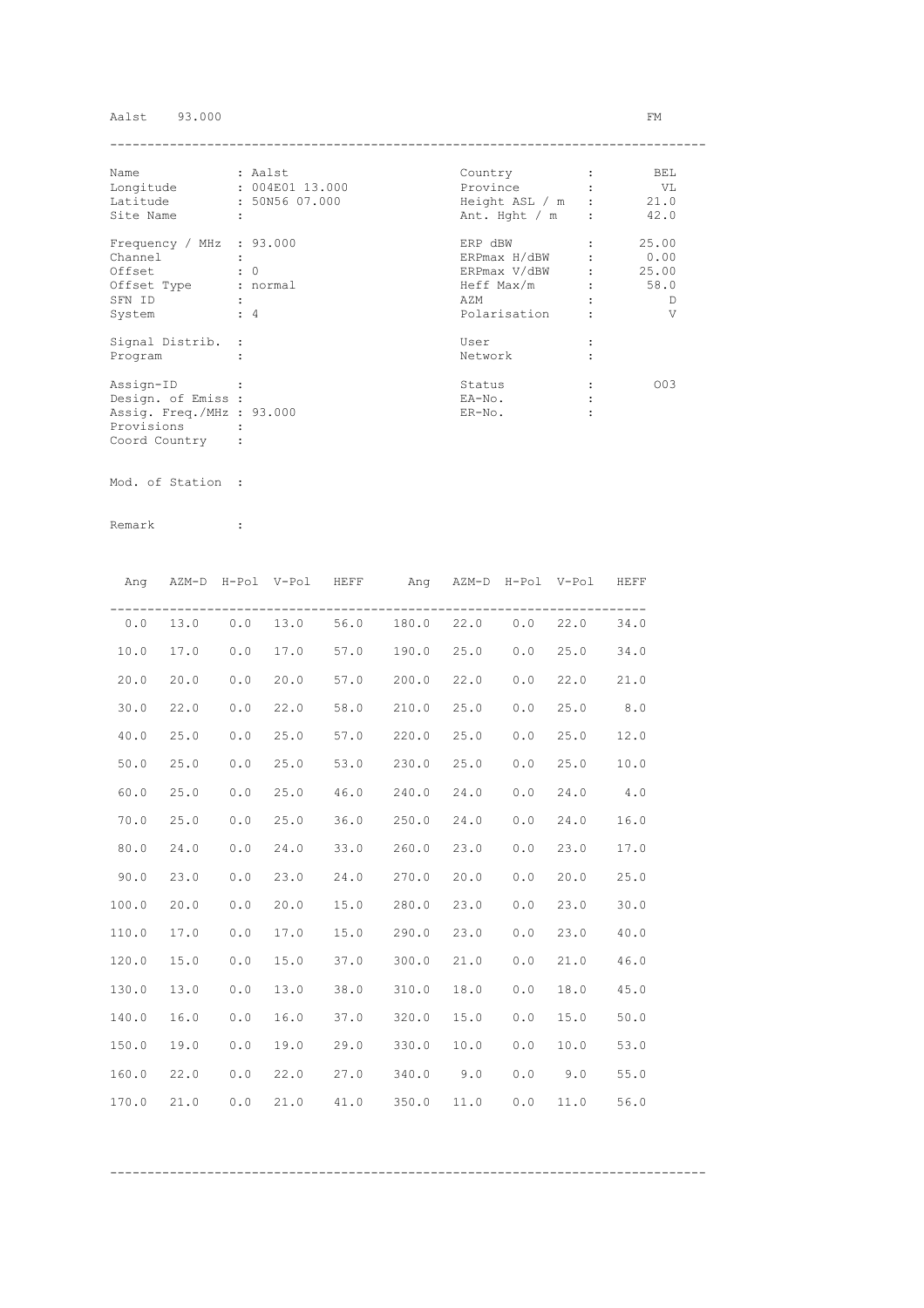# Aalst 90.000 FM

| Name                      | : Aalst              | Country          | BEL   |
|---------------------------|----------------------|------------------|-------|
| Longitude                 | : 004E03 00.000      | Province         | VL V  |
| Latitude                  | : 50N57 00.000       | Height ASL / m : | 9.0   |
| Site Name                 | $\ddot{\phantom{a}}$ | Ant. Hght $/m$ : | 35.0  |
| Frequency / MHz : 90.000  |                      | ERP dBW          | 27.00 |
| Channel                   |                      | ERPmax H/dBW     | 0.00  |
| Offset                    | $\cdot$ 0            | ERPmax V/dBW :   | 27.00 |
| Offset Type               | : normal             | Heff Max/m       | 39.0  |
| SFN ID                    |                      | AZM              | D     |
| System                    | $\div$ 4             | Polarisation     | V     |
| Signal Distrib. :         |                      | User             |       |
| Program                   |                      | Network          |       |
| Assign-ID                 |                      | Status           | 003   |
| Design. of Emiss :        |                      | EA-No.           |       |
| Assig. Freq./MHz : 90.000 |                      | $ER-NO$ .        |       |
| Provisions                |                      |                  |       |
| Coord Country             |                      |                  |       |

Mod. of Station :

Remark :

|       | Ang AZM-D H-Pol V-Pol HEFF |            |      | Ang AZM-D H-Pol V-Pol HEFF              |      |     |      |        |
|-------|----------------------------|------------|------|-----------------------------------------|------|-----|------|--------|
|       |                            |            |      | $0.0$ 25.0 0.0 25.0 38.0 180.0 24.0 0.0 |      |     | 24.0 | 22.0   |
| 10.0  | 27.0                       | $0.0$ 27.0 |      | 38.0 190.0 21.0                         |      | 0.0 | 21.0 | 19.0   |
| 20.0  | 27.0                       | 0.0        | 27.0 | 39.0 200.0                              | 18.0 | 0.0 | 18.0 | 15.0   |
| 30.0  | 22.0                       | 0.0        | 22.0 | 38.0 210.0                              | 16.0 | 0.0 | 16.0 | 3.0    |
| 40.0  | 21.0                       | 0.0        | 21.0 | 37.0 220.0                              | 19.0 | 0.0 | 19.0 | $-4.0$ |
| 50.0  | 24.0                       | 0.0        | 24.0 | 34.0 230.0                              | 22.0 | 0.0 | 22.0 | 2.0    |
| 60.0  | 26.0                       | 0.0        | 26.0 | 28.0 240.0                              | 25.0 | 0.0 | 25.0 | $-1.0$ |
| 70.0  | 27.0                       | 0.0        | 27.0 | 21.0 250.0                              | 25.0 | 0.0 | 25.0 | $-1.0$ |
| 80.0  | 27.0                       | 0.0        | 27.0 | 14.0 260.0                              | 24.0 | 0.0 | 24.0 | 7.0    |
| 90.0  | 21.0                       | 0.0        | 21.0 | 10.0 270.0                              | 21.0 | 0.0 | 21.0 | 16.0   |
| 100.0 | 19.0                       | 0.0        | 19.0 | $5.0$ 280.0                             | 24.0 | 0.0 | 24.0 | 21.0   |
| 110.0 | 21.0                       | 0.0        | 21.0 | $-4.0$ 290.0 25.0                       |      | 0.0 | 25.0 | 26.0   |
| 120.0 | 18.0                       | 0.0        | 18.0 | $4.0$ 300.0                             | 24.0 | 0.0 | 24.0 | 28.0   |
| 130.0 | 21.0                       | 0.0        | 21.0 | 11.0 310.0 21.0                         |      | 0.0 | 21.0 | 33.0   |
| 140.0 | 21.0                       | 0.0        | 21.0 | 14.0 320.0                              | 18.0 | 0.0 | 18.0 | 35.0   |
| 150.0 | 27.0                       | 0.0        | 27.0 | 16.0 330.0                              | 15.0 | 0.0 | 15.0 | 36.0   |
| 160.0 | 27.0                       | 0.0        |      | 27.0 19.0 340.0                         | 19.0 | 0.0 | 19.0 | 37.0   |
| 170.0 | 27.0                       | 0.0        | 27.0 | 18.0 350.0                              | 22.0 | 0.0 | 22.0 | 37.0   |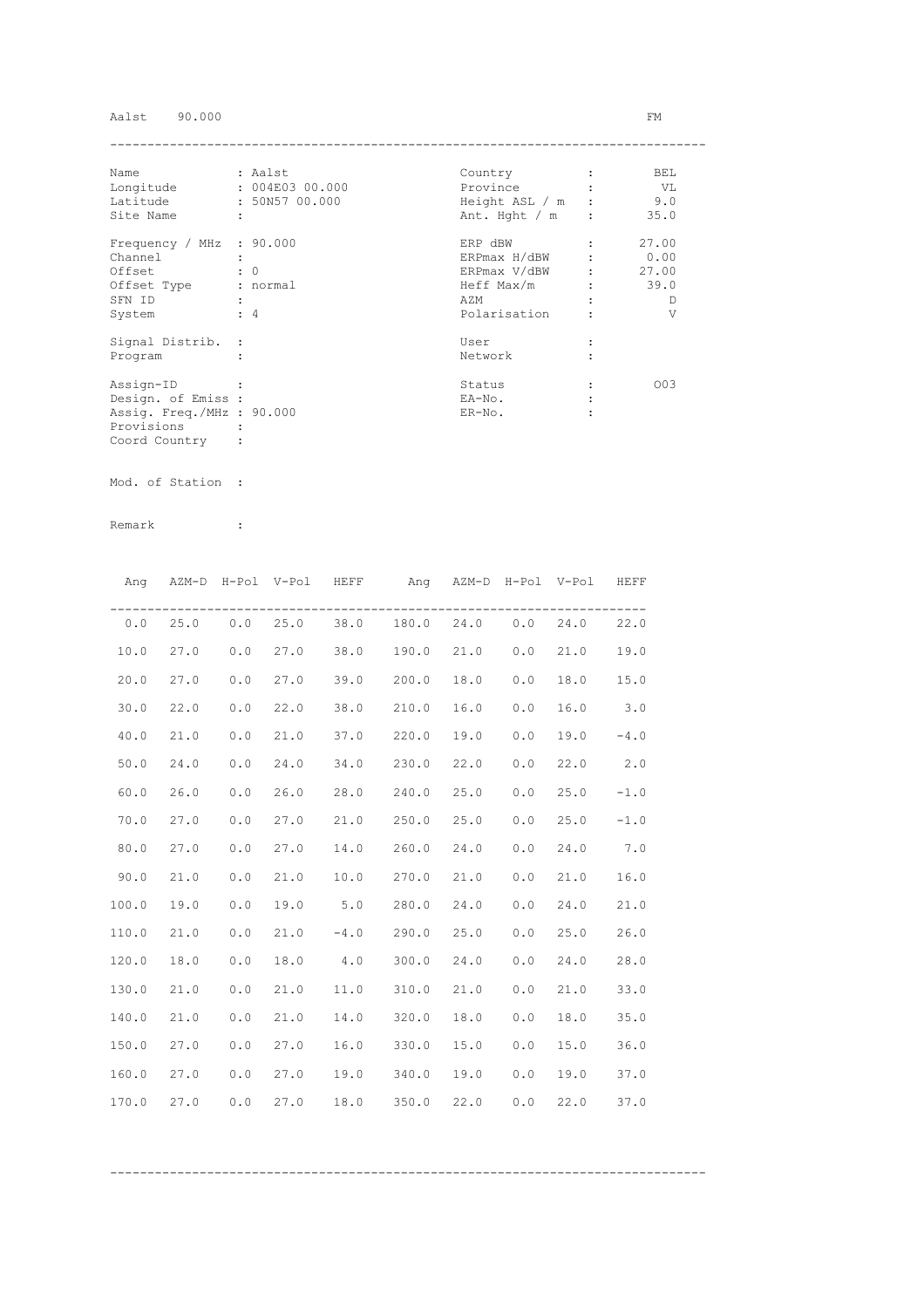## Aalter 104.700 FM

| Name                        | : Aalter             | Country                | BEL             |
|-----------------------------|----------------------|------------------------|-----------------|
| Longitude                   | : 003E27 00.000      | Province               | VL V            |
| Latitude                    | : 51N05 00.000       | Height ASL $/m$ : 17.0 |                 |
| Site Name                   | $\ddot{\phantom{a}}$ | Ant. Hght $/m$ :       | 17.0            |
| Frequency / MHz $: 104.700$ |                      | ERP dBW                | 27.00           |
| Channel                     |                      | ERPmax H/dBW           | 0.00            |
| Offset                      | $\cdot$ 0            | ERPmax V/dBW :         | 27.00           |
| Offset Type                 | : normal             | Heff Max/m             | 27.0            |
| SFN ID                      |                      | AZM                    | D               |
| System                      | $\div$ 4             | Polarisation           | V               |
| Signal Distrib. :           |                      | User                   |                 |
| Program                     |                      | Network                |                 |
| Assign-ID                   |                      | Status                 | M <sub>03</sub> |
| Design. of Emiss :          |                      | EA-No.                 |                 |
| Assig. Freq./MHz : 104.700  |                      | $ER-NO$ .              |                 |
| Provisions                  |                      |                        |                 |
| Coord Country               |                      |                        |                 |

Mod. of Station :

|       |      |       | Ang AZM-D H-Pol V-Pol HEFF |      | Ang AZM-D H-Pol V-Pol HEFF                |      |     |      |      |
|-------|------|-------|----------------------------|------|-------------------------------------------|------|-----|------|------|
|       |      |       |                            |      | $0.0$ 27.0 $0.0$ 27.0 22.0 180.0 20.0 0.0 |      |     | 20.0 | 22.0 |
| 10.0  | 25.0 | 0.0   | 25.0                       |      | 19.0 190.0 20.0                           |      | 0.0 | 20.0 | 18.0 |
| 20.0  | 20.0 | 0.0   | 20.0                       |      | 21.0 200.0                                | 20.0 | 0.0 | 20.0 | 17.0 |
| 30.0  | 20.0 | 0.0   | 20.0                       |      | 25.0 210.0                                | 20.0 | 0.0 | 20.0 | 15.0 |
| 40.0  | 20.0 | 0.0   | 20.0                       |      | 25.0 220.0                                | 20.0 | 0.0 | 20.0 | 11.0 |
| 50.0  | 20.0 | 0.0   | 20.0                       |      | 24.0 230.0                                | 20.0 | 0.0 | 20.0 | 14.0 |
| 60.0  | 20.0 | 0.0   | 20.0                       | 26.0 | 240.0                                     | 20.0 | 0.0 | 20.0 | 13.0 |
| 70.0  | 20.0 | 0.0   | 20.0                       |      | 27.0 250.0                                | 20.0 | 0.0 | 20.0 | 14.0 |
| 80.0  | 20.0 | 0.0   | 20.0                       |      | 27.0 260.0                                | 23.0 | 0.0 | 23.0 | 15.0 |
| 90.0  | 20.0 | $0.0$ | 20.0                       |      | 26.0 270.0                                | 25.0 | 0.0 | 25.0 | 16.0 |
| 100.0 | 20.0 | 0.0   | 20.0                       |      | 26.0 280.0 27.0                           |      | 0.0 | 27.0 | 17.0 |
| 110.0 | 20.0 | 0.0   | 20.0                       |      | 26.0 290.0                                | 27.0 | 0.0 | 27.0 | 20.0 |
| 120.0 | 20.0 | 0.0   | 20.0                       |      | 26.0 300.0                                | 27.0 | 0.0 | 27.0 | 24.0 |
| 130.0 | 20.0 | 0.0   | 20.0                       |      | 26.0 310.0                                | 27.0 | 0.0 | 27.0 | 26.0 |
| 140.0 | 20.0 | 0.0   | 20.0                       |      | 25.0 320.0                                | 27.0 | 0.0 | 27.0 | 24.0 |
| 150.0 | 20.0 | 0.0   | 20.0                       |      | 24.0 330.0                                | 27.0 | 0.0 | 27.0 | 22.0 |
| 160.0 | 20.0 | 0.0   | 20.0                       |      | 22.0 340.0                                | 27.0 | 0.0 | 27.0 | 23.0 |
| 170.0 | 20.0 | 0.0   | 20.0                       | 22.0 | 350.0                                     | 27.0 | 0.0 | 27.0 | 23.0 |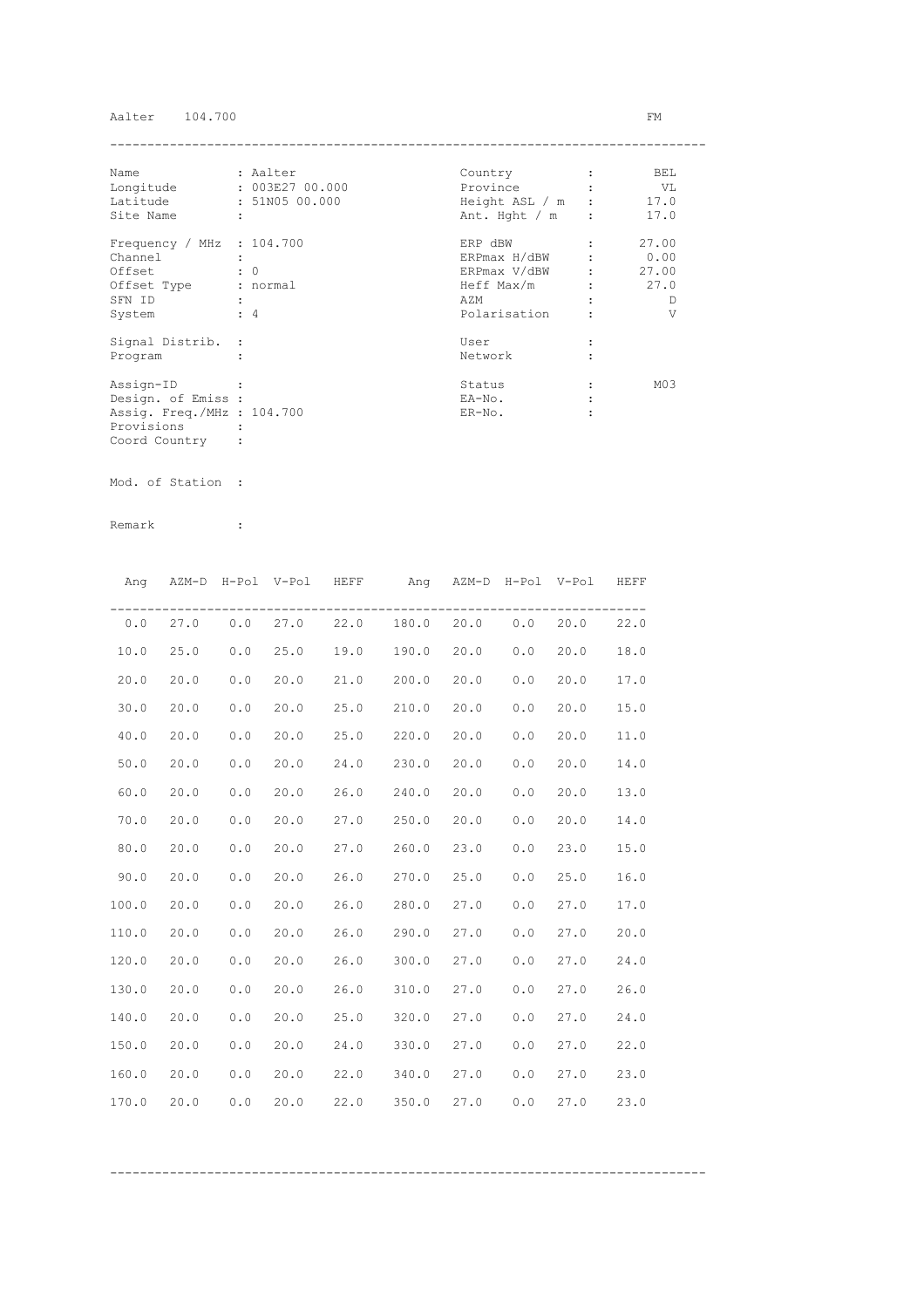## Antwerpen 104.200 FM

| Name                        | : Antwerpen    | Country          | BEL             |
|-----------------------------|----------------|------------------|-----------------|
| Longitude                   | : 004E2700.000 | Province         | - VL            |
| Latitude                    | : 51N13 00.000 | Height ASL / m : | 4.0             |
| Site Name                   | ÷              | Ant. Hght $/m$ : | 55.0            |
| Frequency / MHz : $104.200$ |                | ERP dBW          | 33.00           |
| Channel                     |                | ERPmax H/dBW     | 0.00            |
| Offset                      | $\colon 0$     | ERPmax V/dBW     | 33.00           |
| Offset Type                 | : normal       | Heff Max/m       | 59.0            |
| SFN ID                      |                | AZM              | D               |
| System                      | $\div$ 4       | Polarisation     | V               |
| Signal Distrib. :           |                | User             |                 |
| Program                     |                | Network          |                 |
| Assign-ID                   |                | Status           | M <sub>03</sub> |
| Design. of Emiss :          |                | EA-No.           |                 |
| Assig. Freq./MHz : 104.200  |                | $ER-NO$ .        |                 |
| Provisions                  |                |                  |                 |
| Coord Country               |                |                  |                 |

Mod. of Station :

Remark :

|       | Ang AZM-D H-Pol V-Pol HEFF |     |      |            | Ang AZM-D H-Pol V-Pol HEFF                |      |     |      |      |
|-------|----------------------------|-----|------|------------|-------------------------------------------|------|-----|------|------|
|       |                            |     |      |            | $0.0$ 27.0 $0.0$ 27.0 53.0 180.0 25.0 0.0 |      |     | 25.0 | 43.0 |
| 10.0  | 25.0                       | 0.0 | 25.0 |            | 51.0 190.0                                | 23.0 | 0.0 | 23.0 | 44.0 |
| 20.0  | 27.0                       | 0.0 | 27.0 |            | $50.0$ 200.0                              | 22.0 | 0.0 | 22.0 | 46.0 |
| 30.0  | 27.0                       | 0.0 | 27.0 |            | $50.0$ 210.0                              | 25.0 | 0.0 | 25.0 | 50.0 |
| 40.0  | 27.0                       | 0.0 | 27.0 | 48.0 220.0 |                                           | 28.0 | 0.0 | 28.0 | 53.0 |
| 50.0  | 27.0                       | 0.0 | 27.0 |            | $50.0$ 230.0                              | 30.0 | 0.0 | 30.0 | 53.0 |
| 60.0  | 27.0                       | 0.0 | 27.0 | 51.0       | 240.0                                     | 30.0 | 0.0 | 30.0 | 53.0 |
| 70.0  | 25.0                       | 0.0 | 25.0 | 52.0       | 250.0                                     | 30.0 | 0.0 | 30.0 | 54.0 |
| 80.0  | 23.0                       | 0.0 | 23.0 |            | 52.0 260.0                                | 30.0 | 0.0 | 30.0 | 53.0 |
| 90.0  | 21.0                       | 0.0 | 21.0 |            | 53.0 270.0                                | 30.0 | 0.0 | 30.0 | 55.0 |
| 100.0 | 23.0                       | 0.0 | 23.0 |            | 53.0 280.0                                | 33.0 | 0.0 | 33.0 | 58.0 |
| 110.0 | 25.0                       | 0.0 | 25.0 |            | 52.0 290.0                                | 33.0 | 0.0 | 33.0 | 59.0 |
| 120.0 | 27.0                       | 0.0 | 27.0 | 53.0       | 300.0                                     | 33.0 | 0.0 | 33.0 | 58.0 |
| 130.0 | 30.0                       | 0.0 | 30.0 | 53.0       | 310.0                                     | 33.0 | 0.0 | 33.0 | 58.0 |
| 140.0 | 30.0                       | 0.0 | 30.0 |            | 51.0 320.0                                | 33.0 | 0.0 | 33.0 | 55.0 |
| 150.0 | 30.0                       | 0.0 | 30.0 |            | 51.0 330.0                                | 33.0 | 0.0 | 33.0 | 56.0 |
| 160.0 | 30.0                       | 0.0 | 30.0 |            | 49.0 340.0                                | 33.0 | 0.0 | 33.0 | 56.0 |
| 170.0 | 27.0                       | 0.0 | 27.0 | 47.0       | 350.0                                     | 30.0 | 0.0 | 30.0 | 54.0 |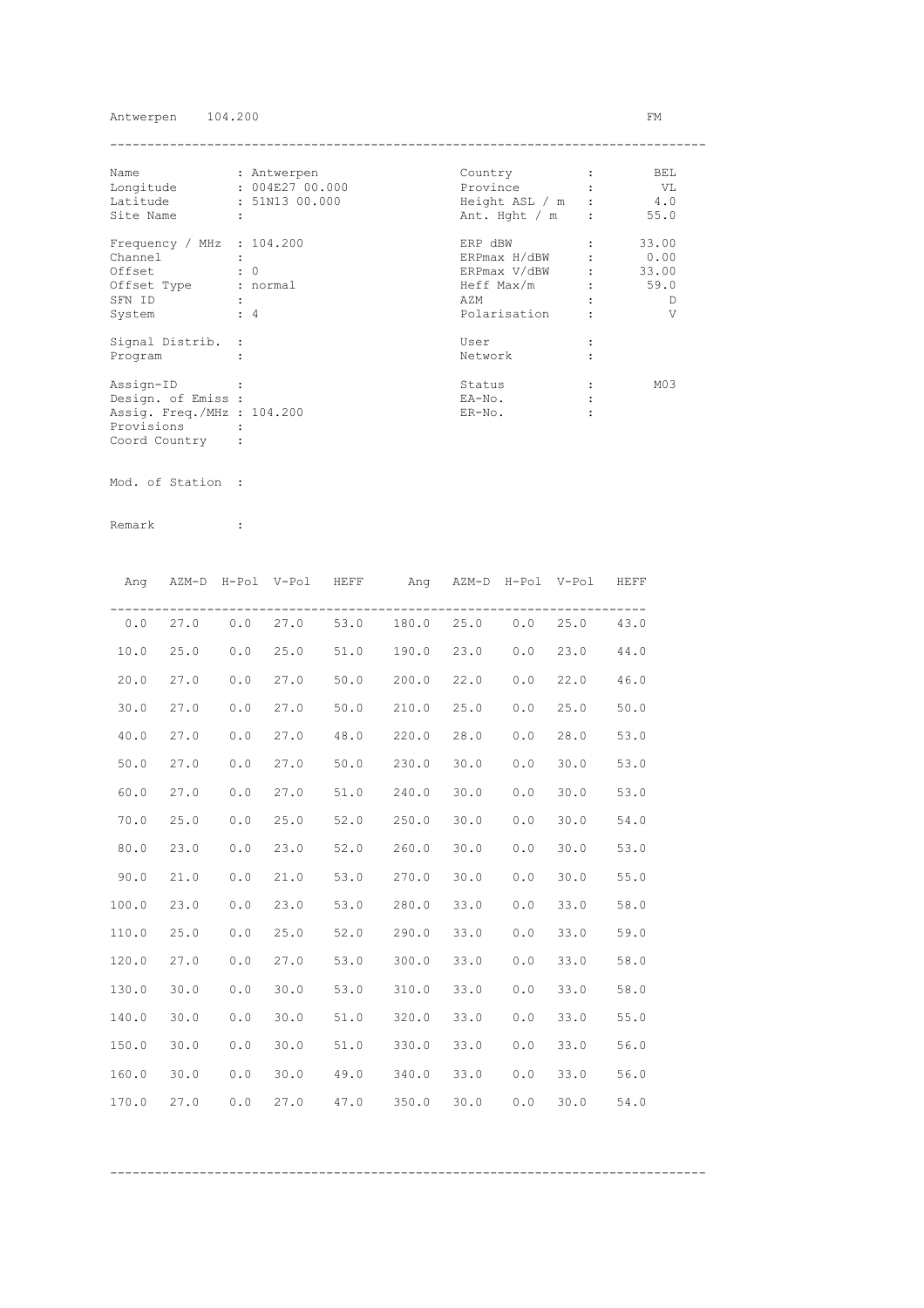## Antwerpen 104.600 FM

| Name                        | : Antwerpen    | Country        |                | BEL             |
|-----------------------------|----------------|----------------|----------------|-----------------|
| Longitude                   | : 004E2400.000 | Province       |                | VL V            |
| Latitude                    | : 51N13 00.000 | Height ASL / m |                | 1.0             |
| Site Name                   | ÷              | Ant. Hght / m  | $\ddot{\cdot}$ | 117.0           |
| Frequency / MHz : $104.600$ |                | ERP dBW        |                | 33.00           |
| Channel                     |                | ERPmax H/dBW   |                | 0.00            |
| Offset                      | $\colon 0$     | ERPmax V/dBW   |                | 33.00           |
| Offset Type                 | : normal       | Heff Max/m     |                | 117.0           |
| SFN ID                      |                | AZM            |                | Ð               |
| System                      | $\div$ 4       | Polarisation   |                | V               |
| Signal Distrib. :           |                | User           |                |                 |
| Program                     |                | Network        |                |                 |
| Assign-ID                   |                | Status         |                | M <sub>03</sub> |
| Design. of Emiss :          |                | EA-No.         |                |                 |
| Assig. Freq./MHz : 104.600  |                | $ER-NO$ .      |                |                 |
| Provisions                  |                |                |                |                 |
| Coord Country               |                |                |                |                 |

Mod. of Station :

| Ang   | AZM-D H-Pol V-Pol HEFF |                                                       |            |       | Ang AZM-D H-Pol V-Pol HEFF |      |       |      |       |
|-------|------------------------|-------------------------------------------------------|------------|-------|----------------------------|------|-------|------|-------|
|       | $0.0$ 27.0             |                                                       | $0.0$ 27.0 |       | 115.0 180.0 25.0 0.0       |      |       | 25.0 | 104.0 |
| 10.0  | 25.0                   | 0.0                                                   | 25.0       | 113.0 | 190.0                      | 23.0 | 0.0   | 23.0 | 108.0 |
| 20.0  | 27.0                   | 0.0                                                   | 27.0       | 112.0 | 200.0                      | 17.0 | 0.0   | 17.0 | 111.0 |
| 30.0  | 27.0                   | 0.0                                                   | 27.0       | 112.0 | 210.0                      | 17.0 | 0.0   | 17.0 | 114.0 |
| 40.0  | 27.0                   | 0.0                                                   | 27.0       | 110.0 | 220.0                      | 16.0 | 0.0   | 16.0 | 114.0 |
| 50.0  | 27.0                   | 0.0                                                   | 27.0       | 112.0 | 230.0                      | 18.0 | $0.0$ | 18.0 | 110.0 |
| 60.0  | 27.0                   | 0.0                                                   | 27.0       | 112.0 | 240.0                      | 20.0 | 0.0   | 20.0 | 110.0 |
| 70.0  | 25.0                   | 0.0                                                   | 25.0       | 113.0 | 250.0                      | 26.0 | 0.0   | 26.0 | 108.0 |
| 80.0  | 23.0                   | 0.0                                                   | 23.0       | 113.0 | 260.0                      | 30.0 | 0.0   | 30.0 | 110.0 |
| 90.0  | 21.0                   | $\ensuremath{\mathsf{0}}$ . $\ensuremath{\mathsf{0}}$ | 21.0       |       | 113.0 270.0                | 30.0 | 0.0   | 30.0 | 113.0 |
| 100.0 | 23.0                   | 0.0                                                   | 23.0       |       | 112.0 280.0                | 33.0 | 0.0   | 33.0 | 116.0 |
| 110.0 | 25.0                   | 0.0                                                   | 25.0       |       | 111.0 290.0                | 33.0 | 0.0   | 33.0 | 117.0 |
| 120.0 | 27.0                   | 0.0                                                   | 27.0       |       | 110.0 300.0                | 33.0 | 0.0   | 33.0 | 117.0 |
| 130.0 | 30.0                   | 0.0                                                   | 30.0       | 108.0 | 310.0                      | 33.0 | 0.0   | 33.0 | 117.0 |
| 140.0 | 30.0                   | 0.0                                                   | 30.0       |       | 108.0 320.0                | 33.0 | 0.0   | 33.0 | 117.0 |
| 150.0 | 30.0                   | 0.0                                                   | 30.0       |       | 106.0 330.0                | 33.0 | 0.0   | 33.0 | 115.0 |
| 160.0 | 30.0                   | 0.0                                                   | 30.0       |       | 105.0 340.0                | 33.0 | 0.0   | 33.0 | 115.0 |
| 170.0 | 27.0                   | 0.0                                                   | 27.0       | 104.0 | 350.0                      | 30.0 | 0.0   | 30.0 | 115.0 |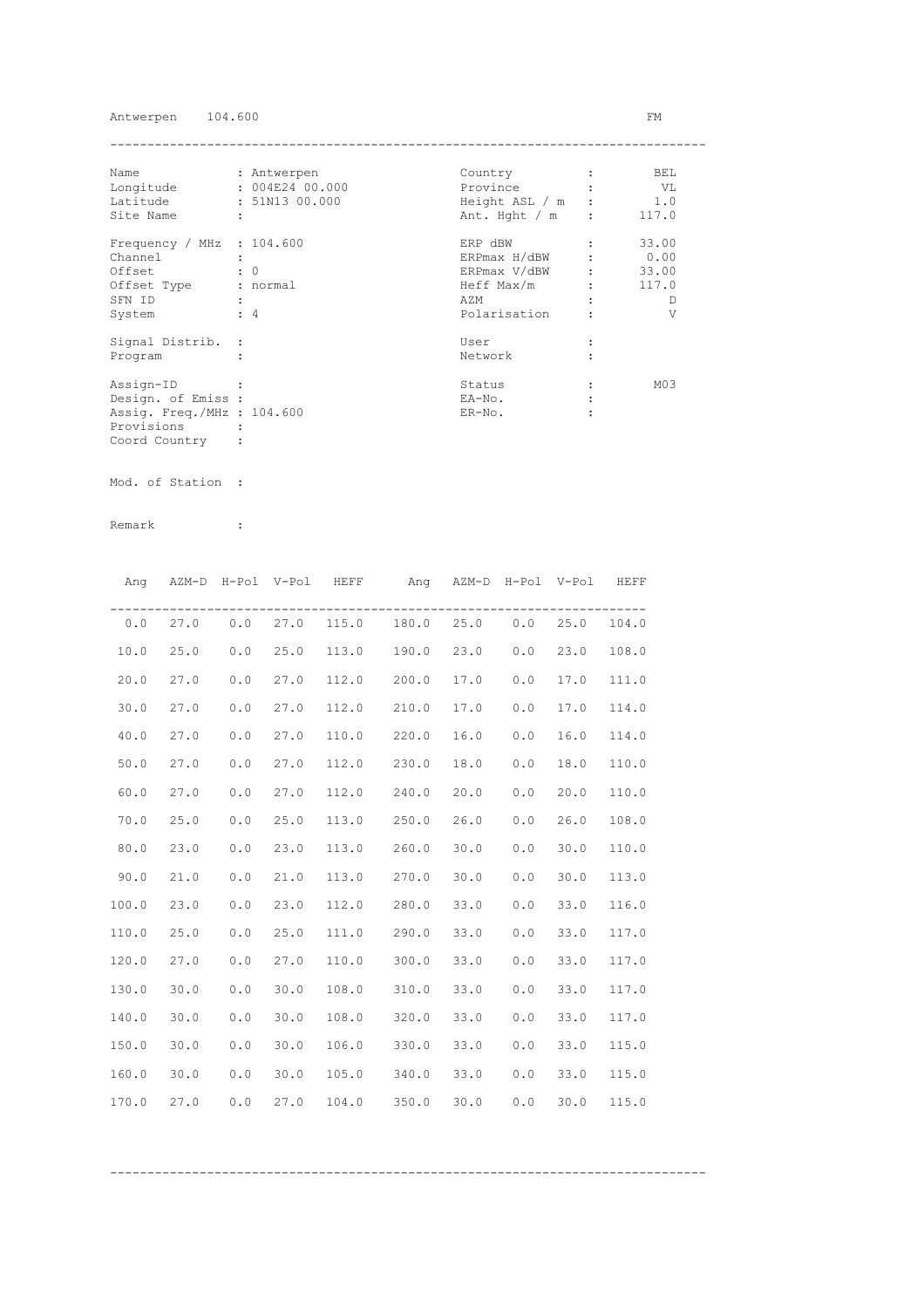## Antwerpen 98.000 FM

| Name                      | : Antwerpen     | Country        |         | BEL   |
|---------------------------|-----------------|----------------|---------|-------|
| Longitude                 | : 004E24 43.000 | Province       |         | VL    |
| Latitude                  | : 51N13 36.000  | Height ASL / m |         | 1.0   |
| Site Name                 | ÷               | Ant. Hght / m  | $\cdot$ | 117.0 |
| Frequency / MHz : 98.000  |                 | ERP dBW        |         | 30.00 |
| Channel                   |                 | ERPmax H/dBW   |         | 0.00  |
| Offset                    | $\colon 0$      | ERPmax V/dBW   |         | 30.00 |
| Offset Type               | : normal        | Heff Max/m     |         | 118.0 |
| SFN ID                    |                 | AZM            |         | D     |
| System                    | $\div$ 4        | Polarisation   |         | V     |
| Signal Distrib. :         |                 | User           |         |       |
| Program                   |                 | Network        |         |       |
| Assign-ID                 |                 | Status         |         | 003   |
| Design. of Emiss :        |                 | EA-No.         |         |       |
| Assig. Freq./MHz : 98.000 |                 | $ER-NO$ .      |         |       |
| Provisions                |                 |                |         |       |
| Coord Country             |                 |                |         |       |

Mod. of Station :

Remark :

| Ang   |          |     | AZM-D H-Pol V-Pol HEFF |       | Ang AZM-D H-Pol V-Pol HEFF |      |       |      |       |
|-------|----------|-----|------------------------|-------|----------------------------|------|-------|------|-------|
|       | 0.0 21.0 |     | $0.0$ 21.0             |       | 111.0 180.0 6.0 0.0 6.0    |      |       |      | 102.0 |
| 10.0  | 16.0     | 0.0 | 16.0                   |       | 109.0 190.0                | 6.0  | 0.0   | 6.0  | 105.0 |
| 20.0  | 16.0     | 0.0 | 16.0                   | 108.0 | 200.0                      | 9.0  | 0.0   | 9.0  | 107.0 |
| 30.0  | 19.0     | 0.0 | 19.0                   | 107.0 | 210.0                      | 12.0 | 0.0   | 12.0 | 110.0 |
| 40.0  | 22.0     | 0.0 | 22.0                   | 107.0 | 220.0                      | 15.0 | 0.0   | 15.0 | 112.0 |
| 50.0  | 23.0     | 0.0 | 23.0                   | 106.0 | 230.0                      | 17.0 | $0.0$ | 17.0 | 111.0 |
| 60.0  | 18.0     | 0.0 | 18.0                   | 107.0 | 240.0                      | 18.0 | 0.0   | 18.0 | 108.0 |
| 70.0  | 16.0     | 0.0 | 16.0                   | 110.0 | 250.0                      | 20.0 | 0.0   | 20.0 | 107.0 |
| 80.0  | 14.0     | 0.0 | 14.0                   | 111.0 | 260.0                      | 27.0 | 0.0   | 27.0 | 110.0 |
| 90.0  | 14.0     | 0.0 | 14.0                   | 111.0 | 270.0                      | 30.0 | 0.0   | 30.0 | 113.0 |
| 100.0 | 13.0     | 0.0 | 13.0                   | 111.0 | 280.0                      | 28.0 | 0.0   | 28.0 | 116.0 |
| 110.0 | 13.0     | 0.0 | 13.0                   |       | 110.0 290.0 27.0           |      | 0.0   | 27.0 | 117.0 |
| 120.0 | 13.0     | 0.0 | 13.0                   |       | 109.0 300.0                | 30.0 | 0.0   | 30.0 | 117.0 |
| 130.0 | 13.0     | 0.0 | 13.0                   | 108.0 | 310.0                      | 30.0 | 0.0   | 30.0 | 118.0 |
| 140.0 | 13.0     | 0.0 | 13.0                   |       | 107.0 320.0                | 30.0 | 0.0   | 30.0 | 118.0 |
| 150.0 | 13.0     | 0.0 | 13.0                   |       | 106.0 330.0                | 30.0 | 0.0   | 30.0 | 116.0 |
| 160.0 | 10.0     | 0.0 | 10.0                   | 104.0 | 340.0                      | 27.0 | 0.0   | 27.0 | 115.0 |
| 170.0 | 10.0     | 0.0 | 10.0                   | 102.0 | 350.0                      | 24.0 | 0.0   | 24.0 | 114.0 |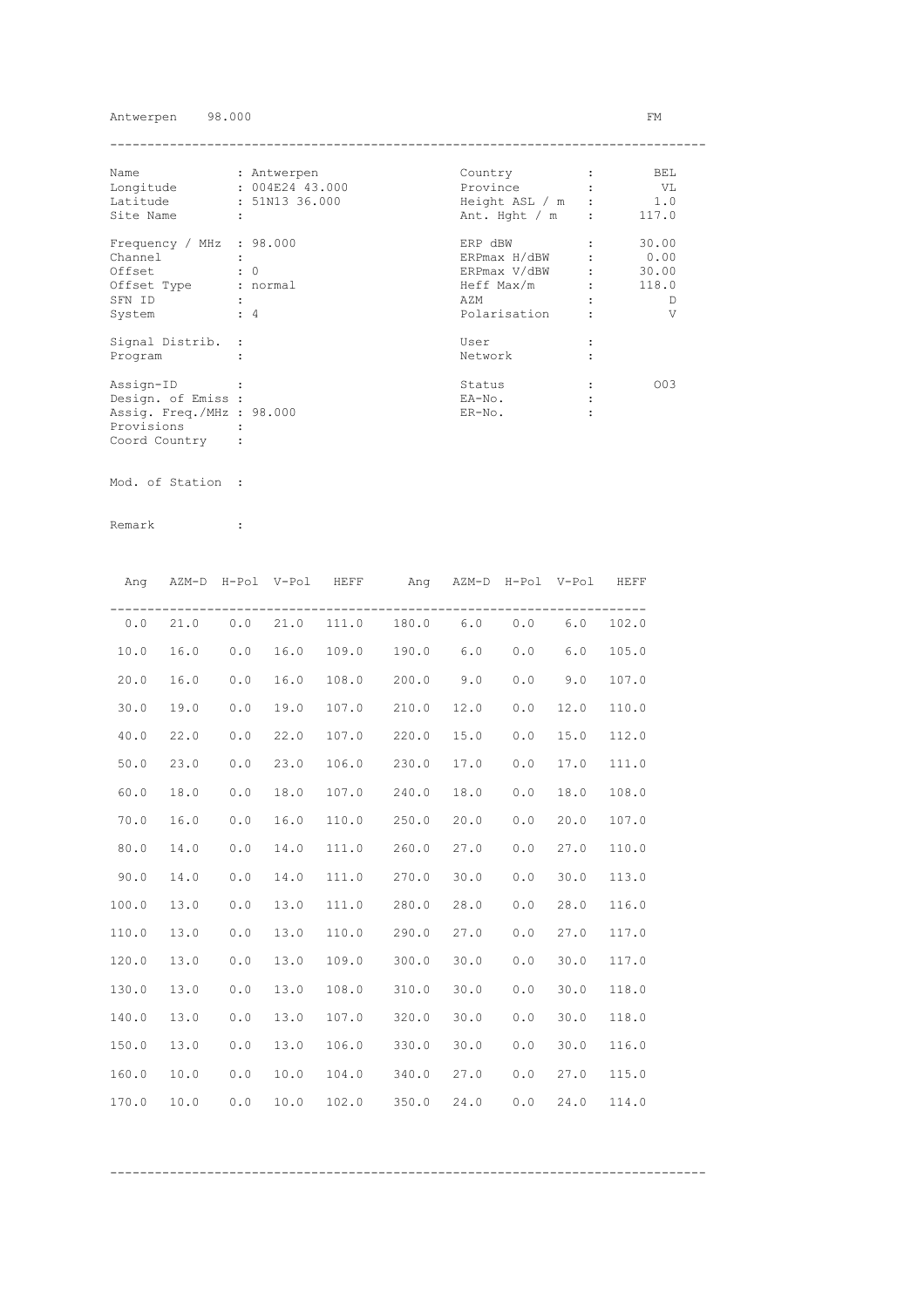## Antwerpen 100.200 FM

| Name                        | : Antwerpen    | Country          | BEL   |
|-----------------------------|----------------|------------------|-------|
| Longitude                   | : 004E2400.000 | Province         | VL    |
| Latitude                    | : 51N13 00.000 | Height ASL / m : | 0.0   |
| Site Name                   | ÷              | Ant. Hght $/m$ : | 117.0 |
| Frequency / MHz : $100.200$ |                | ERP dBW          | 33.00 |
| Channel                     |                | ERPmax H/dBW     | 0.00  |
| Offset                      | $\colon 0$     | ERPmax V/dBW     | 33.00 |
| Offset Type                 | : normal       | Heff Max/m       | 118.0 |
| SFN ID                      |                | AZM              | D     |
| System                      | $\div$ 4       | Polarisation     | V     |
| Signal Distrib. :           |                | User             |       |
| Program                     |                | Network          |       |
| Assign-ID                   |                | Status           | 003   |
| Design. of Emiss :          |                | EA-No.           |       |
| Assig. Freq./MHz : 100.200  |                | $ER-NO$ .        |       |
| Provisions                  |                |                  |       |
| Coord Country               |                |                  |       |

Mod. of Station :

| Ang   | AZM-D H-Pol V-Pol HEFF |     |            |       | Ang AZM-D H-Pol V-Pol HEFF |      |       |      |       |
|-------|------------------------|-----|------------|-------|----------------------------|------|-------|------|-------|
|       | 0.0 33.0               |     | $0.0$ 33.0 |       | 115.0 180.0 18.0 0.0       |      |       | 18.0 | 103.0 |
| 10.0  | 32.0                   | 0.0 | 32.0       | 113.0 | 190.0 24.0                 |      | 0.0   | 24.0 | 107.0 |
| 20.0  | 30.0                   | 0.0 | 30.0       | 112.0 | 200.0                      | 29.0 | 0.0   | 29.0 | 110.0 |
| 30.0  | 28.0                   | 0.0 | 28.0       | 111.0 | 210.0                      | 31.0 | 0.0   | 31.0 | 111.0 |
| 40.0  | 25.0                   | 0.0 | 25.0       | 111.0 | 220.0                      | 31.0 | 0.0   | 31.0 | 114.0 |
| 50.0  | 19.0                   | 0.0 | 19.0       | 110.0 | 230.0                      | 28.0 | $0.0$ | 28.0 | 111.0 |
| 60.0  | 18.0                   | 0.0 | 18.0       | 111.0 | 240.0                      | 25.0 | 0.0   | 25.0 | 110.0 |
| 70.0  | 20.0                   | 0.0 | 20.0       | 113.0 | 250.0                      | 25.0 | 0.0   | 25.0 | 107.0 |
| 80.0  | 20.0                   | 0.0 | 20.0       | 112.0 | 260.0                      | 25.0 | 0.0   | 25.0 | 111.0 |
| 90.0  | 20.0                   | 0.0 | 20.0       | 113.0 | 270.0                      | 27.0 | 0.0   | 27.0 | 113.0 |
| 100.0 | 20.0                   | 0.0 | 20.0       | 112.0 | 280.0                      | 30.0 | 0.0   | 30.0 | 115.0 |
| 110.0 | 20.0                   | 0.0 | 20.0       | 110.0 | 290.0                      | 30.0 | 0.0   | 30.0 | 116.0 |
| 120.0 | 20.0                   | 0.0 | 20.0       | 110.0 | 300.0                      | 28.0 | 0.0   | 28.0 | 118.0 |
| 130.0 | 18.0                   | 0.0 | 18.0       | 108.0 | 310.0                      | 27.0 | 0.0   | 27.0 | 118.0 |
| 140.0 | 15.0                   | 0.0 | 15.0       |       | 108.0 320.0                | 30.0 | 0.0   | 30.0 | 112.0 |
| 150.0 | 10.0                   | 0.0 | 10.0       |       | 107.0 330.0                | 33.0 | 0.0   | 33.0 | 118.0 |
| 160.0 | 10.0                   | 0.0 | 10.0       |       | 105.0 340.0                | 33.0 | 0.0   | 33.0 | 117.0 |
| 170.0 | 12.0                   | 0.0 | 12.0       | 104.0 | 350.0                      | 33.0 | 0.0   | 33.0 | 116.0 |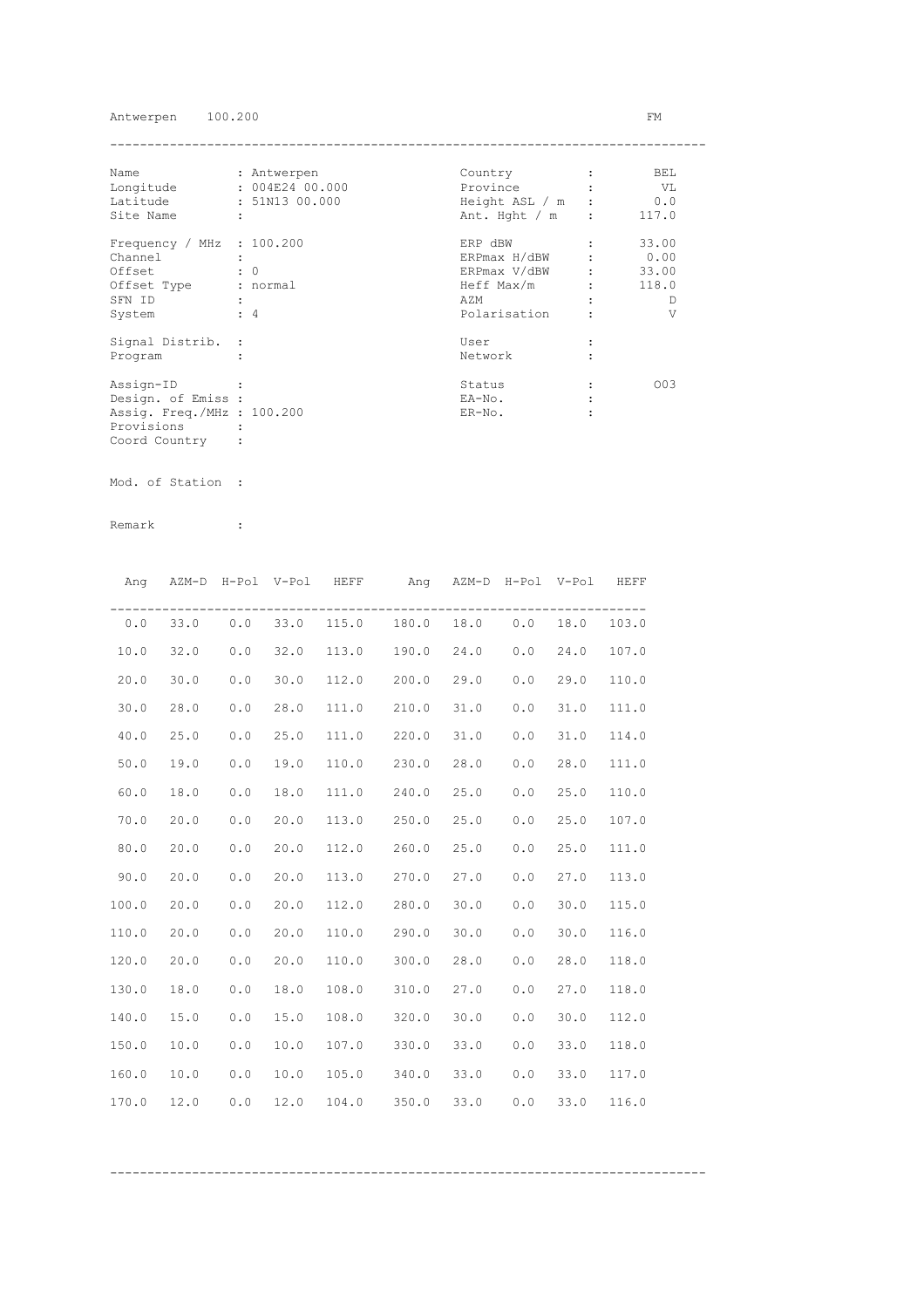# Bree 99.300 FM

| Name                      |                      | : Bree          | Country        |              | BEL   |
|---------------------------|----------------------|-----------------|----------------|--------------|-------|
| Longitude                 |                      | : 005E36 00.000 | Province       |              | VL    |
| Latitude                  |                      | : 51N09 00.000  | Height ASL / m |              | 41.0  |
| Site Name                 | $\ddot{\phantom{a}}$ |                 | Ant. Hght / m  | $\mathbf{r}$ | 65.0  |
| Frequency / MHz : 99.300  |                      |                 | ERP dBW        |              | 30.00 |
| Channel                   |                      |                 | ERPmax H/dBW   |              | 0.00  |
| Offset                    |                      | $\colon 0$      | ERPmax V/dBW   |              | 30.00 |
| Offset Type               |                      | : normal        | Heff Max/m     |              | 75.0  |
| SFN ID                    |                      |                 | AZM            |              | Ð     |
| System                    |                      | $\div$ 4        | Polarisation   |              | V     |
| Signal Distrib. :         |                      |                 | User           |              |       |
| Program                   |                      |                 | Network        |              |       |
| Assign-ID                 |                      |                 | Status         |              | 003   |
| Design. of Emiss :        |                      |                 | EA-No.         |              |       |
| Assig. Freq./MHz : 99.300 |                      |                 | $ER-NO$ .      |              |       |
| Provisions                |                      |                 |                |              |       |
| Coord Country             |                      |                 |                |              |       |

Mod. of Station :

Remark :

| Ang   |      |     | AZM-D H-Pol V-Pol HEFF |      | Ang AZM-D H-Pol V-Pol |      |     |      | HEFF |
|-------|------|-----|------------------------|------|-----------------------|------|-----|------|------|
| 0.0   | 14.0 | 0.0 | 14.0                   | 71.0 | 180.0                 | 11.0 | 0.0 | 11.0 | 39.0 |
| 10.0  | 15.0 | 0.0 | 15.0                   | 71.0 | 190.0                 | 12.0 | 0.0 | 12.0 | 33.0 |
| 20.0  | 16.0 | 0.0 | 16.0                   | 71.0 | 200.0                 | 12.0 | 0.0 | 12.0 | 33.0 |
| 30.0  | 22.0 | 0.0 | 22.0                   | 72.0 | 210.0                 | 15.0 | 0.0 | 15.0 | 35.0 |
| 40.0  | 24.0 | 0.0 | 24.0                   | 74.0 | 220.0                 | 15.0 | 0.0 | 15.0 | 36.0 |
| 50.0  | 15.0 | 0.0 | 15.0                   | 74.0 | 230.0                 | 15.0 | 0.0 | 15.0 | 39.0 |
| 60.0  | 15.0 | 0.0 | 15.0                   | 74.0 | 240.0                 | 15.0 | 0.0 | 15.0 | 41.0 |
| 70.0  | 15.0 | 0.0 | 15.0                   | 74.0 | 250.0                 | 15.0 | 0.0 | 15.0 | 44.0 |
| 80.0  | 15.0 | 0.0 | 15.0                   | 74.0 | 260.0                 | 15.0 | 0.0 | 15.0 | 47.0 |
| 90.0  | 15.0 | 0.0 | 15.0                   | 75.0 | 270.0                 | 15.0 | 0.0 | 15.0 | 51.0 |
| 100.0 | 15.0 | 0.0 | 15.0                   | 74.0 | 280.0                 | 15.0 | 0.0 | 15.0 | 53.0 |
| 110.0 | 30.0 | 0.0 | 30.0                   | 73.0 | 290.0                 | 15.0 | 0.0 | 15.0 | 58.0 |
| 120.0 | 28.0 | 0.0 | 28.0                   | 72.0 | 300.0                 | 15.0 | 0.0 | 15.0 | 60.0 |
| 130.0 | 26.0 | 0.0 | 26.0                   | 68.0 | 310.0                 | 15.0 | 0.0 | 15.0 | 63.0 |
| 140.0 | 23.0 | 0.0 | 23.0                   | 64.0 | 320.0                 | 15.0 | 0.0 | 15.0 | 65.0 |
| 150.0 | 19.0 | 0.0 | 19.0                   | 45.0 | 330.0                 | 15.0 | 0.0 | 15.0 | 68.0 |
| 160.0 | 15.0 | 0.0 | 15.0                   | 38.0 | 340.0                 | 15.0 | 0.0 | 15.0 | 70.0 |
| 170.0 | 11.0 | 0.0 | 11.0                   | 38.0 | 350.0                 | 14.0 | 0.0 | 14.0 | 71.0 |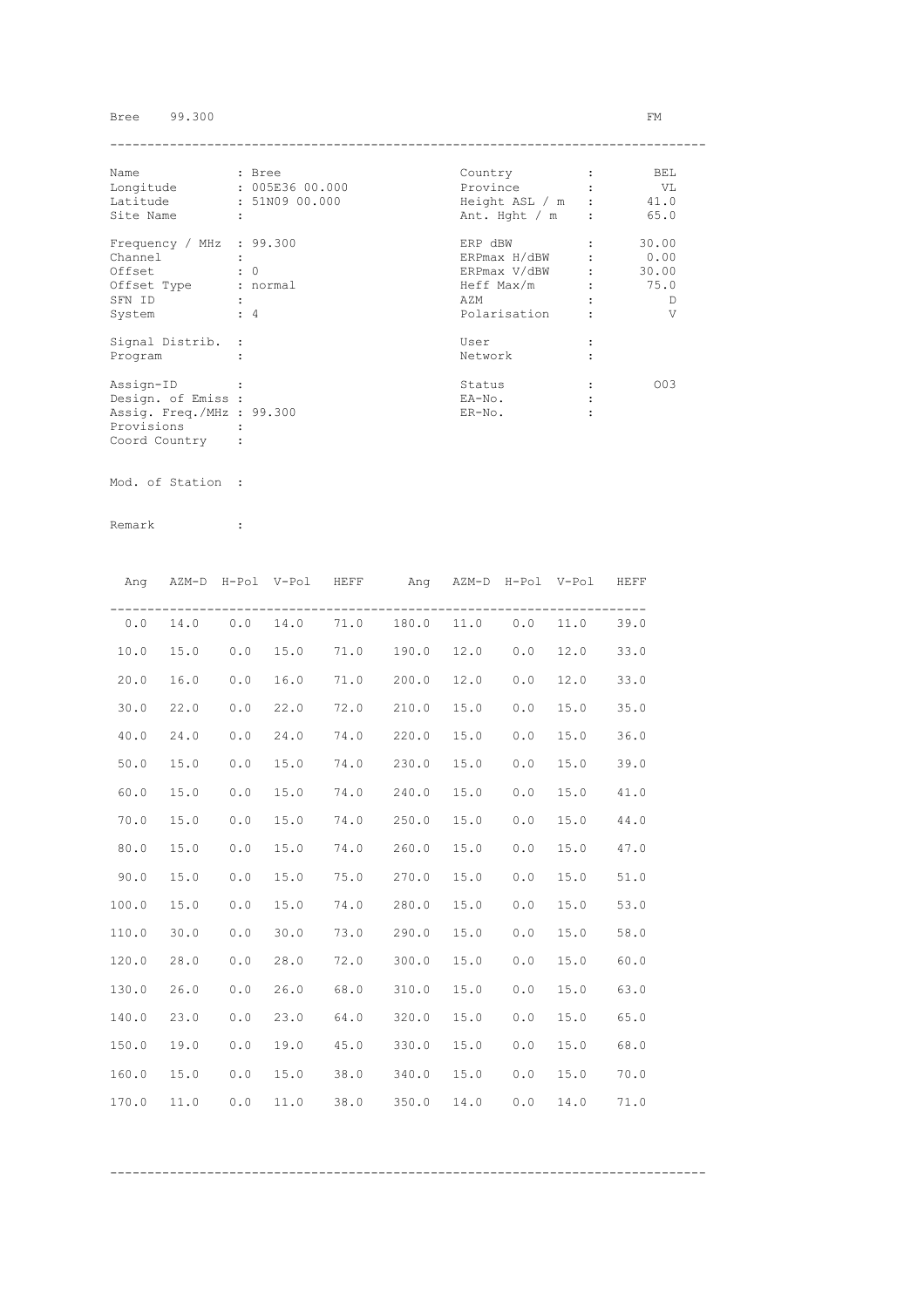Brugge 102.700 FM

| Name                        | : Brugge        | Country          | BEL             |
|-----------------------------|-----------------|------------------|-----------------|
| Longitude                   | : 003E13 00.000 | Province         | - VL            |
| Latitude                    | : 51N12 00.000  | Height ASL / m : | 4.0             |
| Site Name                   | ÷               | Ant. Hght $/m$ : | 50.0            |
| Frequency / MHz : $102.700$ |                 | ERP dBW          | 33.00           |
| Channel                     |                 | ERPmax H/dBW     | 0.00            |
| Offset                      | $\colon 0$      | ERPmax V/dBW     | 33.00           |
| Offset Type                 | : normal        | Heff Max/m       | 53.0            |
| SFN ID                      |                 | AZM              | D               |
| System                      | $\div$ 4        | Polarisation     | V               |
| Signal Distrib. :           |                 | User             |                 |
| Program                     |                 | Network          |                 |
| Assign-ID                   |                 | Status           | M <sub>03</sub> |
| Design. of Emiss :          |                 | EA-No.           |                 |
| Assig. Freq./MHz : 102.700  |                 | $ER-NO$ .        |                 |
| Provisions                  |                 |                  |                 |
| Coord Country               |                 |                  |                 |

Mod. of Station :

| Ang   |      |       | AZM-D H-Pol V-Pol HEFF |      | Ang AZM-D H-Pol V-Pol HEFF        |          |     |      |      |
|-------|------|-------|------------------------|------|-----------------------------------|----------|-----|------|------|
| 0.0   |      |       |                        |      | 23.0 0.0 23.0 53.0 180.0 20.0 0.0 |          |     | 20.0 | 44.0 |
| 10.0  | 20.0 | $0.0$ | 20.0                   |      | 53.0 190.0                        | 20.0 0.0 |     | 20.0 | 43.0 |
| 20.0  | 17.0 | 0.0   | 17.0                   |      | 53.0 200.0                        | 20.0     | 0.0 | 20.0 | 42.0 |
| 30.0  | 15.0 | 0.0   | 15.0                   |      | 53.0 210.0                        | 20.0     | 0.0 | 20.0 | 41.0 |
| 40.0  | 12.0 | 0.0   | 12.0                   | 52.0 | 220.0                             | 20.0     | 0.0 | 20.0 | 37.0 |
| 50.0  | 13.0 | 0.0   | 13.0                   | 52.0 | 230.0                             | 19.0     | 0.0 | 19.0 | 40.0 |
| 60.0  | 17.0 | 0.0   | 17.0                   | 52.0 | 240.0                             | 22.0     | 0.0 | 22.0 | 44.0 |
| 70.0  | 20.0 | 0.0   | 20.0                   | 51.0 | 250.0                             | 25.0     | 0.0 | 25.0 | 44.0 |
| 80.0  | 20.0 | 0.0   | 20.0                   |      | 49.0 260.0                        | 28.0     | 0.0 | 28.0 | 48.0 |
| 90.0  | 20.0 | 0.0   | 20.0                   |      | 47.0 270.0                        | 31.0     | 0.0 | 31.0 | 51.0 |
| 100.0 | 20.0 | 0.0   | 20.0                   |      | 46.0 280.0                        | 33.0     | 0.0 | 33.0 | 52.0 |
| 110.0 | 20.0 | 0.0   | 20.0                   |      | 44.0 290.0                        | 33.0     | 0.0 | 33.0 | 53.0 |
| 120.0 | 20.0 | 0.0   | 20.0                   | 47.0 | 300.0                             | 33.0     | 0.0 | 33.0 | 53.0 |
| 130.0 | 20.0 | 0.0   | 20.0                   | 47.0 | 310.0                             | 33.0     | 0.0 | 33.0 | 53.0 |
| 140.0 | 20.0 | 0.0   | 20.0                   | 45.0 | 320.0                             | 33.0     | 0.0 | 33.0 | 53.0 |
| 150.0 | 20.0 | 0.0   | 20.0                   | 44.0 | 330.0                             | 30.0     | 0.0 | 30.0 | 53.0 |
| 160.0 | 20.0 | 0.0   | 20.0                   |      | 45.0 340.0                        | 27.0     | 0.0 | 27.0 | 53.0 |
| 170.0 | 20.0 | 0.0   | 20.0                   |      | 43.0 350.0                        | 25.0     | 0.0 | 25.0 | 52.0 |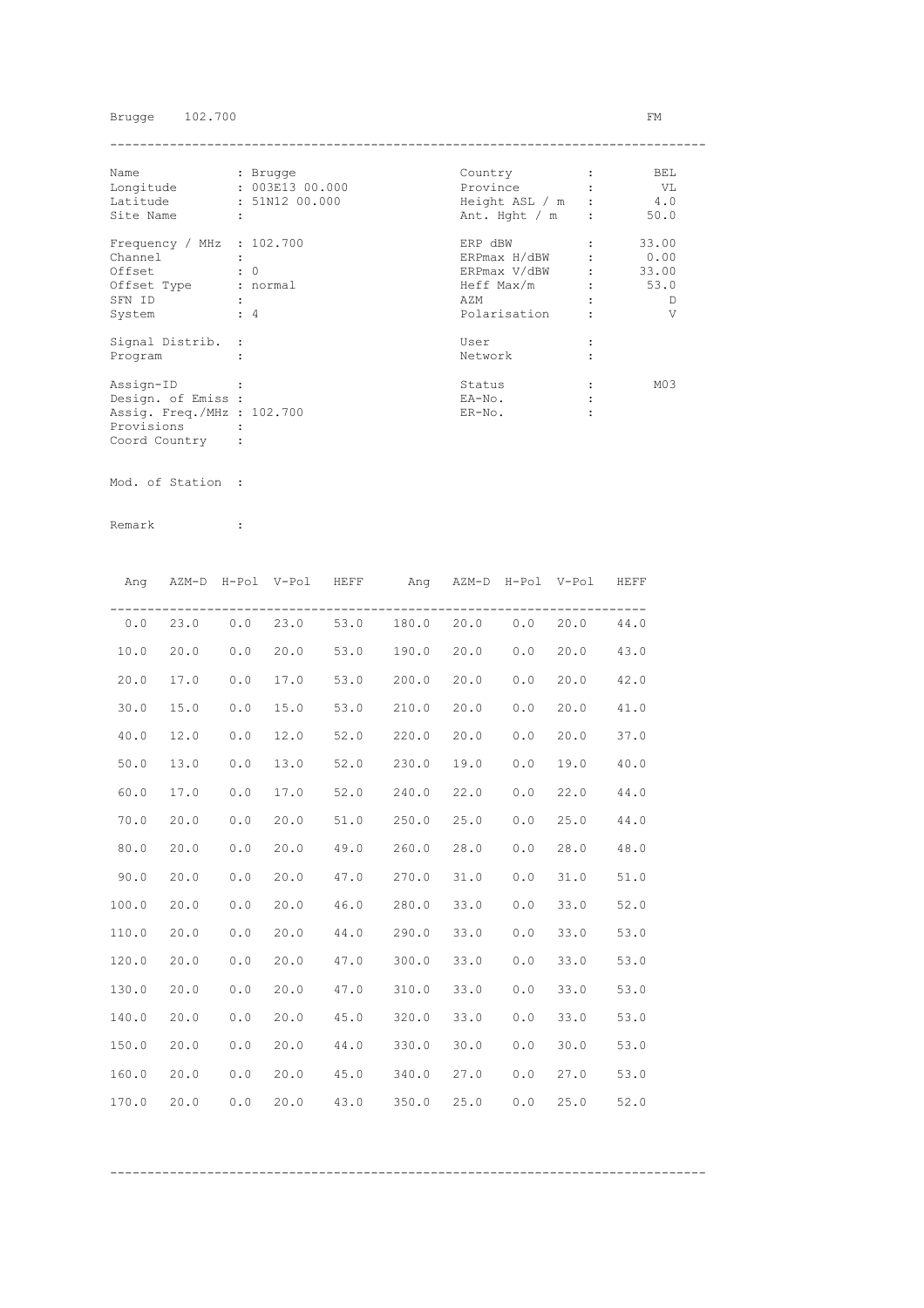Brugge 89.600 FM

| Name                      | : Brugge             | Country        |         | BEL   |
|---------------------------|----------------------|----------------|---------|-------|
| Longitude                 | : 003E12 51.000      | Province       |         | VL V  |
| Latitude                  | : 51N12 51.000       | Height ASL / m |         | 4.0   |
| Site Name                 | $\ddot{\phantom{a}}$ | Ant. Hght / m  | $\cdot$ | 62.0  |
| Frequency / MHz : 89.600  |                      | ERP dBW        |         | 33.00 |
| Channel                   |                      | ERPmax H/dBW   |         | 0.00  |
| Offset                    | $\colon 0$           | ERPmax V/dBW   |         | 33.00 |
| Offset Type               | : normal             | Heff Max/m     |         | 64.0  |
| SFN ID                    | $\ddot{\phantom{a}}$ | AZM            |         | Ð     |
| System                    | $\div$ 4             | Polarisation   |         | V     |
| Signal Distrib. :         |                      | User           |         |       |
| Program                   |                      | Network        |         |       |
| Assign-ID                 |                      | Status         |         | 003   |
| Design. of Emiss :        |                      | EA-No.         |         |       |
| Assig. Freq./MHz : 89.600 |                      | $ER-NO$ .      |         |       |
| Provisions                |                      |                |         |       |
| Coord Country             |                      |                |         |       |

Mod. of Station :

|       |      |     | Ang AZM-D H-Pol V-Pol HEFF |      | Ang AZM-D H-Pol V-Pol HEFF                |      |     |      |      |
|-------|------|-----|----------------------------|------|-------------------------------------------|------|-----|------|------|
|       |      |     |                            |      | $0.0$ 33.0 $0.0$ 33.0 63.0 180.0 24.0 0.0 |      |     | 24.0 | 56.0 |
| 10.0  | 33.0 | 0.0 | 33.0                       |      | 63.0 190.0 25.0                           |      | 0.0 | 25.0 | 54.0 |
| 20.0  | 33.0 | 0.0 | 33.0                       |      | $63.0$ 200.0                              | 25.0 | 0.0 | 25.0 | 53.0 |
| 30.0  | 30.0 | 0.0 | 30.0                       |      | 63.0 210.0                                | 22.0 | 0.0 | 22.0 | 50.0 |
| 40.0  | 26.0 | 0.0 | 26.0                       |      | 63.0 220.0                                | 19.0 | 0.0 | 19.0 | 46.0 |
| 50.0  | 24.0 | 0.0 | 24.0                       |      | 63.0 230.0                                | 16.0 | 0.0 | 16.0 | 52.0 |
| 60.0  | 21.0 | 0.0 | 21.0                       | 63.0 | 240.0                                     | 18.0 | 0.0 | 18.0 | 55.0 |
| 70.0  | 18.0 | 0.0 | 18.0                       | 62.0 | 250.0                                     | 20.0 | 0.0 | 20.0 | 59.0 |
| 80.0  | 15.0 | 0.0 | 15.0                       |      | $61.0$ 260.0                              | 22.0 | 0.0 | 22.0 | 62.0 |
| 90.0  | 12.0 | 0.0 | 12.0                       |      | 59.0 270.0                                | 25.0 | 0.0 | 25.0 | 62.0 |
| 100.0 | 13.0 | 0.0 | 13.0                       |      | 56.0 280.0                                | 28.0 | 0.0 | 28.0 | 62.0 |
| 110.0 | 10.0 | 0.0 | 10.0                       |      | 55.0 290.0                                | 30.0 | 0.0 | 30.0 | 62.0 |
| 120.0 | 7.0  | 0.0 | 7.0                        |      | 55.0 300.0                                | 30.0 | 0.0 | 30.0 | 62.0 |
| 130.0 | 10.0 | 0.0 | 10.0                       |      | 58.0 310.0                                | 28.0 | 0.0 | 28.0 | 63.0 |
| 140.0 | 13.0 | 0.0 | 13.0                       |      | 57.0 320.0                                | 28.0 | 0.0 | 28.0 | 63.0 |
| 150.0 | 16.0 | 0.0 | 16.0                       |      | 55.0 330.0                                | 31.0 | 0.0 | 31.0 | 63.0 |
| 160.0 | 19.0 | 0.0 | 19.0                       |      | 56.0 340.0                                | 33.0 | 0.0 | 33.0 | 64.0 |
| 170.0 | 22.0 | 0.0 | 22.0                       | 54.0 | 350.0                                     | 33.0 | 0.0 | 33.0 | 64.0 |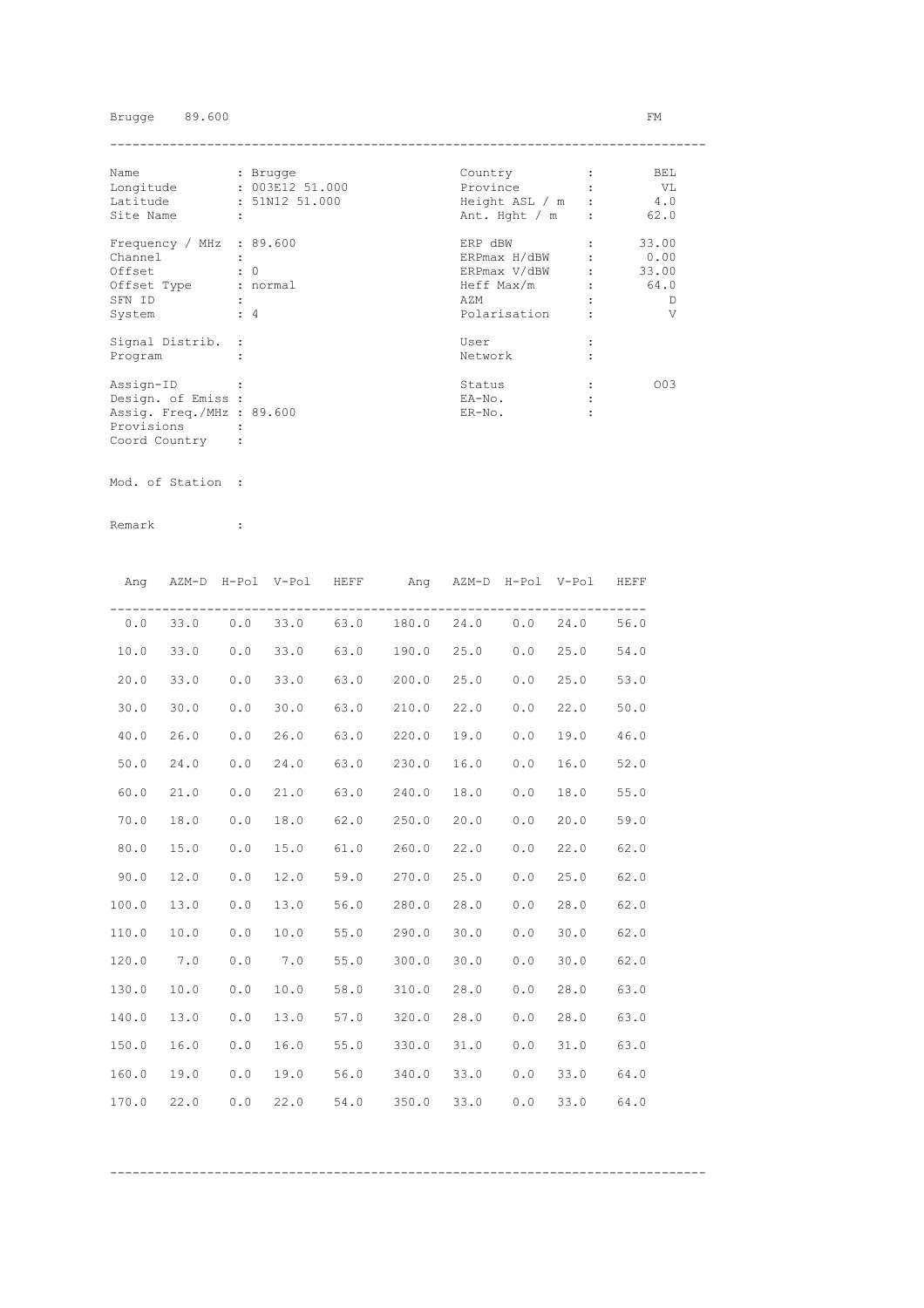Brugge 91.300 FM

| Name                      | : Brugge        | Country          | BEL   |
|---------------------------|-----------------|------------------|-------|
| Longitude                 | : 003E13 00.000 | Province         | - VL  |
| Latitude                  | : 51N12 00.000  | Height ASL / m   | 4.0   |
| Site Name                 | ÷               | Ant. Hght $/m$ : | 50.0  |
| Frequency / MHz : 91.300  |                 | ERP dBW          | 35.00 |
| Channel                   |                 | ERPmax H/dBW     | 0.00  |
| Offset                    | $\colon 0$      | ERPmax V/dBW     | 35.00 |
| Offset Type               | : normal        | Heff Max/m       | 52.0  |
| SFN ID                    |                 | AZM              | D     |
| System                    | $\div$ 4        | Polarisation     | V     |
| Signal Distrib. :         |                 | User             |       |
| Program                   |                 | Network          |       |
| Assign-ID                 |                 | Status           | 003   |
| Design. of Emiss :        |                 | EA-No.           |       |
| Assig. Freq./MHz : 91.300 |                 | $ER-NO$ .        |       |
| Provisions                |                 |                  |       |
| Coord Country             |                 |                  |       |

Mod. of Station :

| Ang   |            |     | AZM-D H-Pol V-Pol HEFF |      | Ang AZM-D H-Pol V-Pol HEFF          |      |     |      |      |
|-------|------------|-----|------------------------|------|-------------------------------------|------|-----|------|------|
|       | $0.0$ 34.0 |     |                        |      | $0.0$ 34.0 51.0 180.0 26.0 0.0 26.0 |      |     |      | 39.0 |
| 10.0  | 31.0       | 0.0 | 31.0                   |      | 51.0 190.0 26.0                     |      | 0.0 | 26.0 | 40.0 |
| 20.0  | 28.0       | 0.0 | 28.0                   |      | 51.0 200.0 29.0                     |      | 0.0 | 29.0 | 37.0 |
| 30.0  | 25.0       | 0.0 | 25.0                   |      | 52.0 210.0                          | 32.0 | 0.0 | 32.0 | 36.0 |
| 40.0  | 22.0       | 0.0 | 22.0                   |      | 51.0 220.0                          | 33.0 | 0.0 | 33.0 | 34.0 |
| 50.0  | 19.0       | 0.0 | 19.0                   |      | 51.0 230.0 33.0                     |      | 0.0 | 33.0 | 37.0 |
| 60.0  | 22.0       | 0.0 | 22.0                   |      | 50.0 240.0                          | 30.0 | 0.0 | 30.0 | 42.0 |
| 70.0  | 23.0       | 0.0 | 23.0                   |      | 49.0 250.0                          | 27.0 | 0.0 | 27.0 | 43.0 |
| 80.0  | 24.0       | 0.0 | 24.0                   |      | 47.0 260.0                          | 24.0 | 0.0 | 24.0 | 48.0 |
| 90.0  | 23.0       | 0.0 | 23.0                   |      | 43.0 270.0 21.0                     |      | 0.0 | 21.0 | 49.0 |
| 100.0 | 22.0       | 0.0 | 22.0                   |      | 43.0 280.0                          | 19.0 | 0.0 | 19.0 | 50.0 |
| 110.0 | 21.0       | 0.0 | 21.0                   |      | 39.0 290.0                          | 20.0 | 0.0 | 20.0 | 50.0 |
| 120.0 | 20.0       | 0.0 | 20.0                   |      | 44.0 300.0 23.0                     |      | 0.0 | 23.0 | 50.0 |
| 130.0 | 18.0       | 0.0 | 18.0                   | 44.0 | 310.0                               | 26.0 | 0.0 | 26.0 | 50.0 |
| 140.0 | 23.0       | 0.0 | 23.0                   |      | 42.0 320.0                          | 29.0 | 0.0 | 29.0 | 51.0 |
| 150.0 | 26.0       | 0.0 | 26.0                   |      | $39.0$ $330.0$                      | 32.0 | 0.0 | 32.0 | 51.0 |
| 160.0 | 27.0       | 0.0 | 27.0                   |      | 40.0 340.0                          | 35.0 | 0.0 | 35.0 | 51.0 |
| 170.0 | 29.0       | 0.0 | 29.0                   | 39.0 | 350.0                               | 35.0 | 0.0 | 35.0 | 51.0 |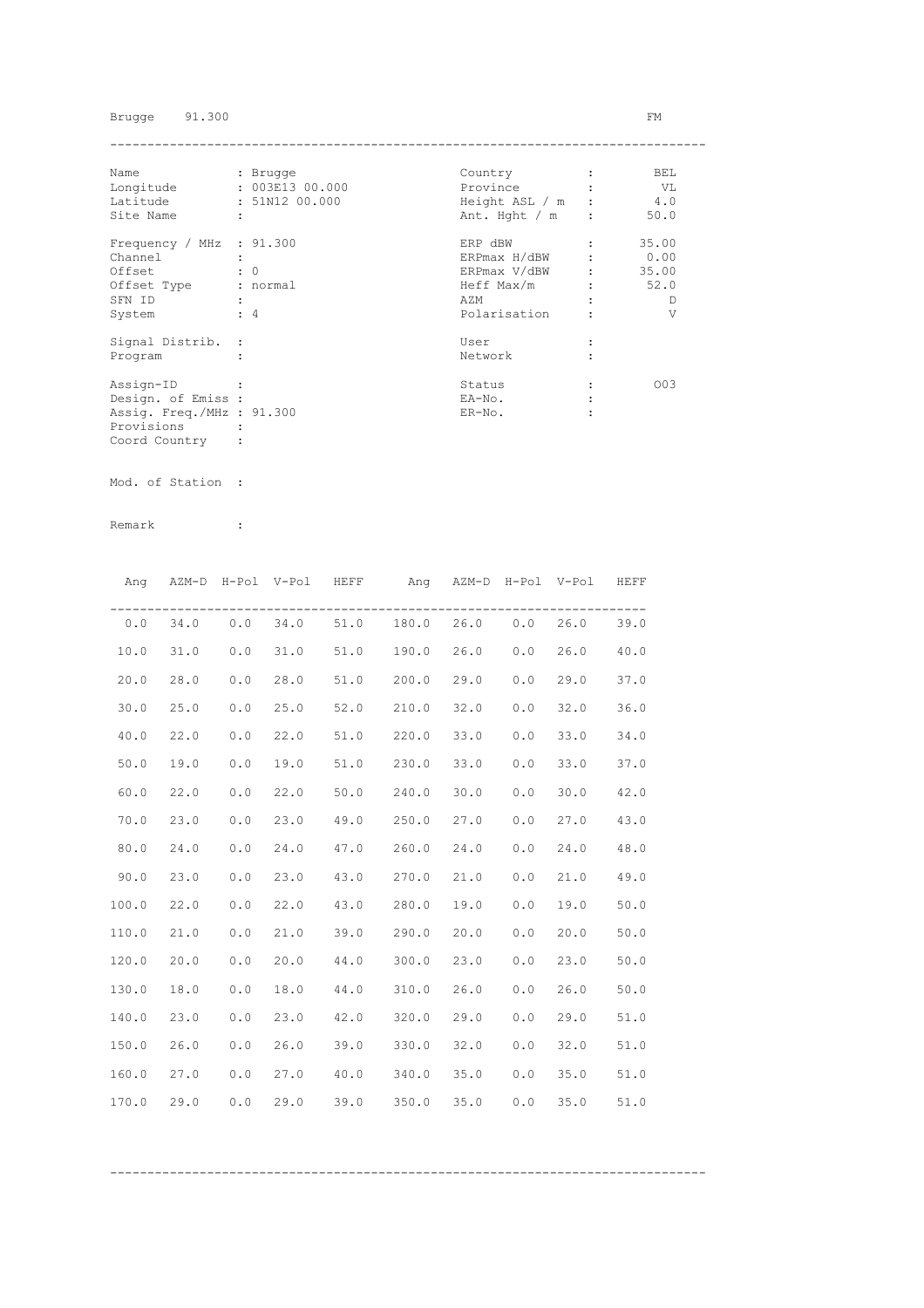## Brussel 102.800 FM

| Name                        | : Brussel       | Country          | BEL             |
|-----------------------------|-----------------|------------------|-----------------|
| Longitude                   | : 004E22 00.000 | Province         | VL V            |
| Latitude                    | : 50N51 00.000  | Height ASL / m : | 40.0            |
| Site Name                   | ÷               | Ant. Hght $/m$ : | 60.0            |
| Frequency / MHz : $102.800$ |                 | ERP dBW          | 30.00           |
| Channel                     |                 | ERPmax H/dBW     | 0.00            |
| Offset                      | $\colon 0$      | ERPmax V/dBW     | 30.00           |
| Offset Type                 | : normal        | Heff Max/m       | 82.0            |
| SFN ID                      |                 | AZM              | D               |
| System                      | $\div$ 4        | Polarisation     | V               |
| Signal Distrib. :           |                 | User             |                 |
| Program                     |                 | Network          |                 |
| Assign-ID                   |                 | Status           | M <sub>03</sub> |
| Design. of Emiss :          |                 | EA-No.           |                 |
| Assig. Freq./MHz : 102.800  |                 | $ER-NO$ .        |                 |
| Provisions                  |                 |                  |                 |
| Coord Country               |                 |                  |                 |

Mod. of Station :

Remark :

|       |      |       |      | Ang AZM-D H-Pol V-Pol HEFF | Ang AZM-D H-Pol V-Pol HEFF              |      |     |            |      |
|-------|------|-------|------|----------------------------|-----------------------------------------|------|-----|------------|------|
| 0.0   |      |       |      |                            | 21.0  0.0  21.0  64.0  180.0  30.0  0.0 |      |     | $30.0$ 1.0 |      |
| 10.0  | 18.0 | 0.0   | 18.0 | 71.0 190.0                 |                                         | 27.0 | 0.0 | 27.0       | 12.0 |
| 20.0  | 19.0 | 0.0   | 19.0 | 77.0 200.0                 |                                         | 24.0 | 0.0 | 24.0       | 27.0 |
| 30.0  | 20.0 | 0.0   | 20.0 | 82.0 210.0                 |                                         | 27.0 | 0.0 | 27.0       | 54.0 |
| 40.0  | 24.0 | 0.0   | 24.0 | 72.0 220.0                 |                                         | 30.0 | 0.0 | 30.0       | 63.0 |
| 50.0  | 24.0 | 0.0   | 24.0 | 63.0 230.0                 |                                         | 30.0 | 0.0 | 30.0       | 68.0 |
| 60.0  | 27.0 | 0.0   | 27.0 | 52.0                       | 240.0                                   | 30.0 | 0.0 | 30.0       | 61.0 |
| 70.0  | 30.0 | 0.0   | 30.0 | 44.0                       | 250.0                                   | 30.0 | 0.0 | 30.0       | 57.0 |
| 80.0  | 30.0 | 0.0   | 30.0 | 37.0                       | 260.0                                   | 30.0 | 0.0 | 30.0       | 43.0 |
| 90.0  | 30.0 | 0.0   | 30.0 |                            | 30.0 270.0                              | 30.0 | 0.0 | 30.0       | 48.0 |
| 100.0 | 30.0 | $0.0$ | 30.0 |                            | 25.0 280.0                              | 30.0 | 0.0 | 30.0       | 60.0 |
| 110.0 | 30.0 | 0.0   | 30.0 |                            | 17.0 290.0                              | 30.0 | 0.0 | 30.0       | 53.0 |
| 120.0 | 30.0 | 0.0   | 30.0 | $9.0$ 300.0                |                                         | 30.0 | 0.0 | 30.0       | 39.0 |
| 130.0 | 30.0 | 0.0   | 30.0 | 8.0                        | 310.0                                   | 30.0 | 0.0 | 30.0       | 51.0 |
| 140.0 | 30.0 | 0.0   | 30.0 | 5.0                        | 320.0                                   | 30.0 | 0.0 | 30.0       | 48.0 |
| 150.0 | 30.0 | 0.0   | 30.0 | 2.0                        | 330.0                                   | 30.0 | 0.0 | 30.0       | 54.0 |
| 160.0 | 30.0 | 0.0   | 30.0 | $-3.0$ $340.0$             |                                         | 27.0 | 0.0 | 27.0       | 62.0 |
| 170.0 | 30.0 | 0.0   |      |                            | $30.0$ $-17.0$ $350.0$                  | 24.0 | 0.0 | 24.0       | 62.0 |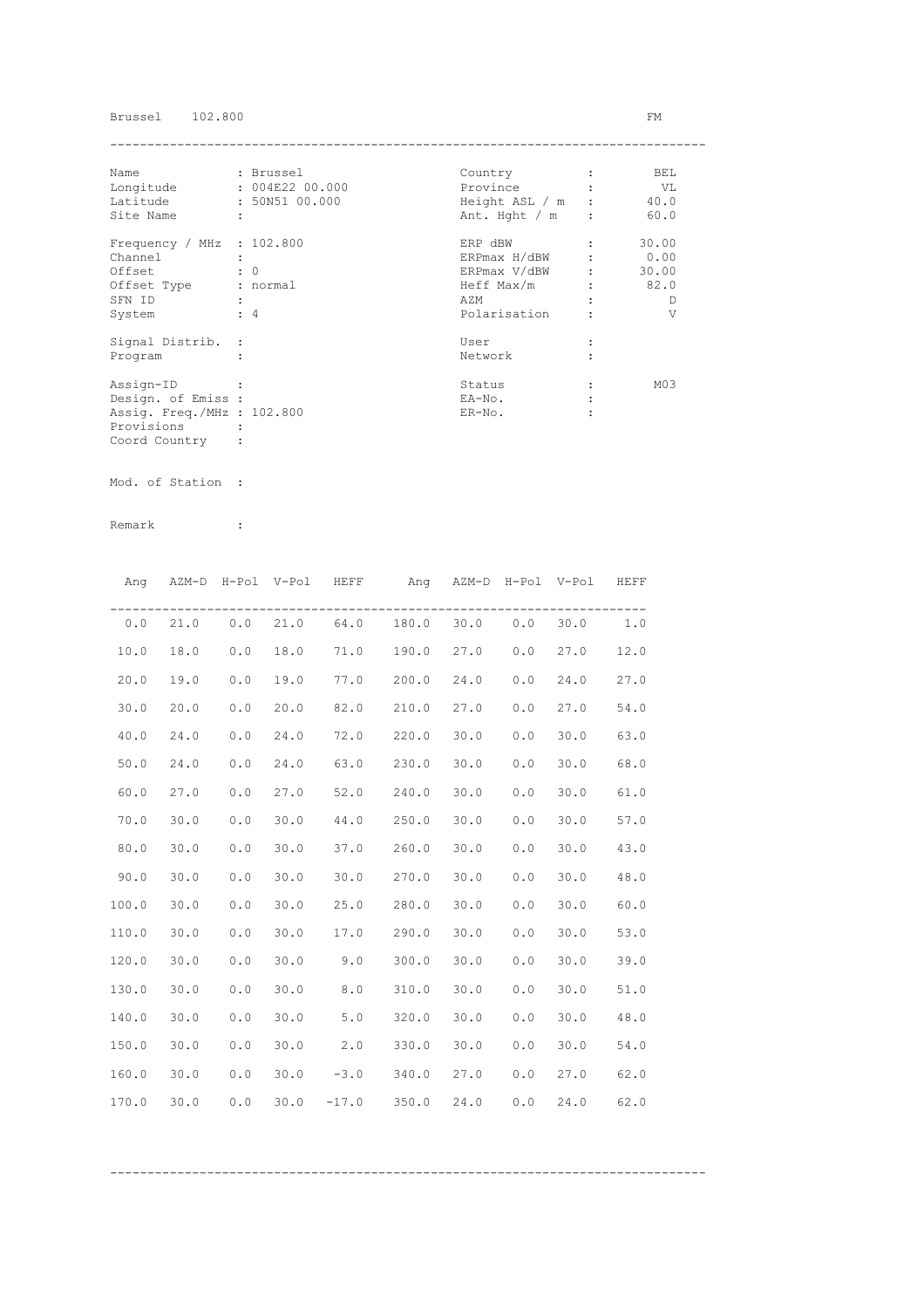## Brussel 98.800 FM

| : Brussel<br>Name         |                      |                 | Country          |                               | BEL   |
|---------------------------|----------------------|-----------------|------------------|-------------------------------|-------|
| Longitude                 |                      | : 004E20 11.000 | Province         |                               | VL    |
| Latitude                  |                      | : 50N49 09.000  | Height ASL / m : |                               | 81.0  |
| Site Name                 | $\ddot{\phantom{a}}$ |                 | Ant. Hght / m    | $\cdot$                       | 65.0  |
| Frequency / MHz : 98.800  |                      |                 | ERP dBW          |                               | 35.00 |
| Channel                   |                      |                 | ERPmax H/dBW     |                               | 0.00  |
| Offset                    |                      | $\colon 0$      | ERPmax V/dBW     | $\mathbf{r}$ and $\mathbf{r}$ | 35.00 |
| Offset Type               |                      | : normal        | Heff Max/m       |                               | 118.0 |
| SFN ID                    |                      |                 | AZM              |                               | Ð     |
| System                    |                      | $\div$ 4        | Polarisation     |                               | V     |
| Signal Distrib. :         |                      |                 | User             |                               |       |
| Program                   |                      |                 | Network          |                               |       |
| Assign-ID                 |                      |                 | Status           |                               | 003   |
| Design. of Emiss :        |                      |                 | EA-No.           |                               |       |
| Assig. Freq./MHz : 98.800 |                      |                 | $ER-NO$ .        |                               |       |
| Provisions                |                      |                 |                  |                               |       |
| Coord Country             |                      |                 |                  |                               |       |

Mod. of Station :

Remark :

|       | Ang AZM-D H-Pol V-Pol HEFF |       |      |      | Ang AZM-D H-Pol V-Pol HEFF |      |     |      |       |
|-------|----------------------------|-------|------|------|----------------------------|------|-----|------|-------|
|       | $0.0$ 20.0 0.0 20.0        |       |      |      | 109.0 180.0 29.0 0.0       |      |     | 29.0 | 58.0  |
| 10.0  | 20.0                       | $0.0$ | 20.0 |      | 110.0 190.0 29.0           |      | 0.0 | 29.0 | 61.0  |
| 20.0  | 18.0                       | 0.0   | 18.0 |      | 116.0 200.0                | 28.0 | 0.0 | 28.0 | 80.0  |
| 30.0  | 20.0                       | 0.0   | 20.0 |      | 118.0 210.0                | 25.0 | 0.0 | 25.0 | 106.0 |
| 40.0  | 23.0                       | 0.0   | 23.0 |      | 100.0 220.0                | 22.0 | 0.0 | 22.0 | 106.0 |
| 50.0  | 26.0                       | 0.0   | 26.0 | 89.0 | 230.0                      | 19.0 | 0.0 | 19.0 | 99.0  |
| 60.0  | 29.0                       | 0.0   | 29.0 | 80.0 | 240.0                      | 18.0 | 0.0 | 18.0 | 110.0 |
| 70.0  | 29.0                       | 0.0   | 29.0 | 74.0 | 250.0                      | 17.0 | 0.0 | 17.0 | 102.0 |
| 80.0  | 26.0                       | 0.0   | 26.0 | 64.0 | 260.0                      | 10.0 | 0.0 | 10.0 | 99.0  |
| 90.0  | 29.0                       | 0.0   | 29.0 |      | 56.0 270.0                 | 12.0 | 0.0 | 12.0 | 93.0  |
| 100.0 | 32.0                       | 0.0   | 32.0 |      | 54.0 280.0                 | 11.0 | 0.0 | 11.0 | 96.0  |
| 110.0 | 33.0                       | 0.0   | 33.0 |      | 45.0 290.0                 | 13.0 | 0.0 | 13.0 | 99.0  |
| 120.0 | 31.0                       | 0.0   | 31.0 | 49.0 | 300.0                      | 10.0 | 0.0 | 10.0 | 104.0 |
| 130.0 | 33.0                       | 0.0   | 33.0 | 48.0 | 310.0                      | 13.0 | 0.0 | 13.0 | 94.0  |
| 140.0 | 35.0                       | 0.0   | 35.0 | 45.0 | 320.0                      | 17.0 | 0.0 | 17.0 | 83.0  |
| 150.0 | 35.0                       | 0.0   | 35.0 | 38.0 | 330.0                      | 17.0 | 0.0 | 17.0 | 92.0  |
| 160.0 | 35.0                       | 0.0   | 35.0 |      | 40.0 340.0                 | 20.0 | 0.0 | 20.0 | 93.0  |
| 170.0 | 32.0                       | 0.0   | 32.0 | 51.0 | 350.0                      | 20.0 | 0.0 | 20.0 | 100.0 |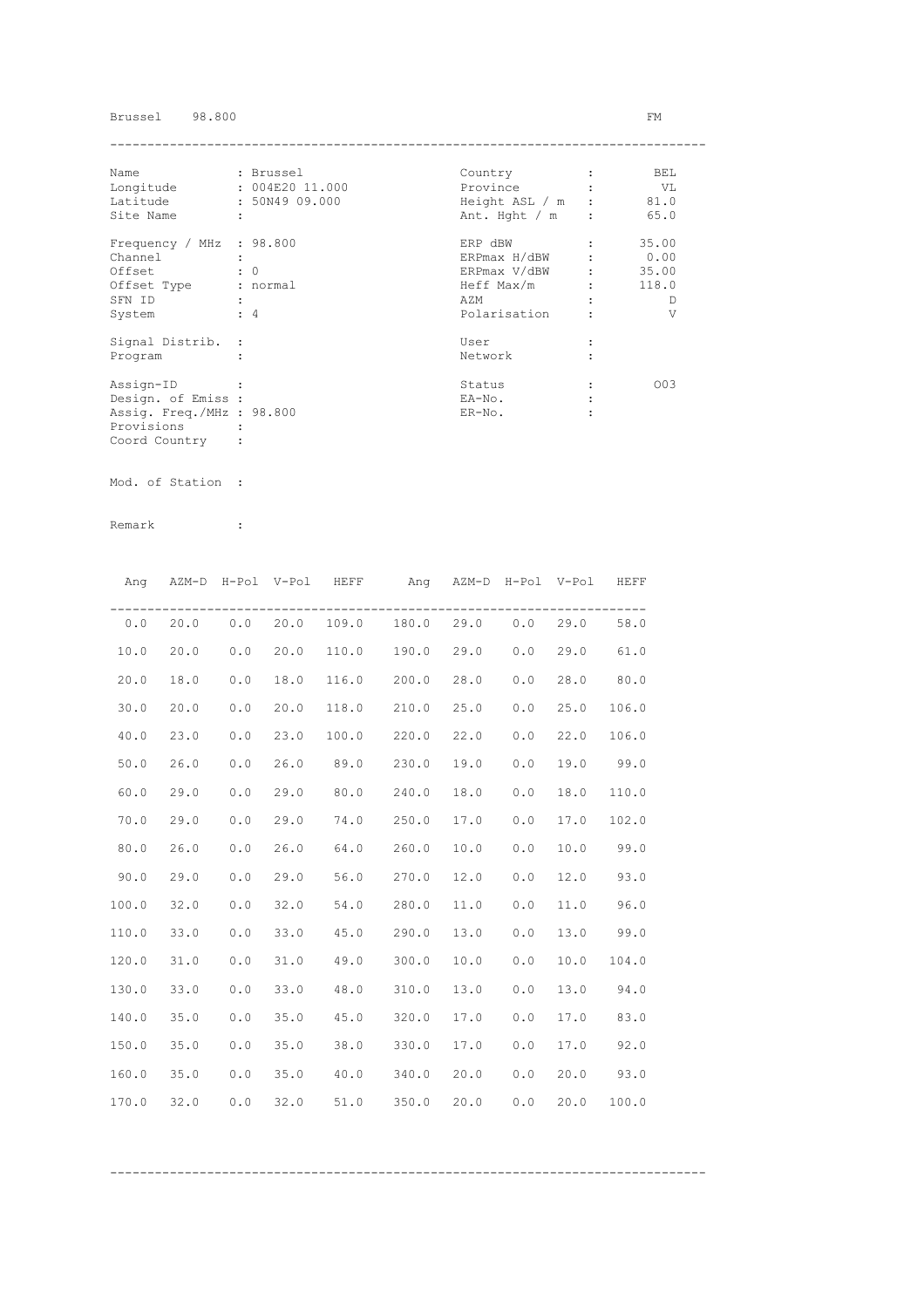## Brussel 94.600 FM

| Name                      |   | : Brussel       | Country          | BEL   |
|---------------------------|---|-----------------|------------------|-------|
| Longitude                 |   | : 004E20 00.000 | Province         | VL    |
| Latitude                  |   | : 50N49 00.000  | Height ASL / m : | 83.0  |
| Site Name                 | ÷ |                 | Ant. Hght $/m$ : | 60.0  |
| Frequency / MHz : 94.600  |   |                 | ERP dBW          | 27.00 |
| Channel                   |   |                 | ERPmax H/dBW     | 0.00  |
| Offset                    |   | $\colon 0$      | ERPmax V/dBW     | 27.00 |
| Offset Type               |   | : normal        | Heff Max/m       | 106.0 |
| SFN ID                    |   |                 | AZM              | D     |
| System                    |   | $\div$ 4        | Polarisation     | V     |
| Signal Distrib. :         |   |                 | User             |       |
| Program                   |   |                 | Network          |       |
| Assign-ID                 |   |                 | Status           | 003   |
| Design. of Emiss :        |   |                 | EA-No.           |       |
| Assig. Freq./MHz : 94.600 |   |                 | $ER-NO$ .        |       |
| Provisions                |   |                 |                  |       |
| Coord Country             |   |                 |                  |       |

Mod. of Station :

Remark :

|       | Ang AZM-D H-Pol V-Pol HEFF |     |               |            | Ang AZM-D H-Pol V-Pol |      |     |      | HEFF  |
|-------|----------------------------|-----|---------------|------------|-----------------------|------|-----|------|-------|
| 0.0   |                            |     | 27.0 0.0 27.0 |            | 105.0 180.0 23.0 0.0  |      |     | 23.0 | 59.0  |
| 10.0  | 27.0                       | 0.0 | 27.0          |            | 105.0 190.0 23.0      |      | 0.0 | 23.0 | 59.0  |
| 20.0  | 27.0                       | 0.0 | 27.0          |            | 105.0 200.0           | 23.0 | 0.0 | 23.0 | 74.0  |
| 30.0  | 27.0                       | 0.0 | 27.0          |            | 103.0 210.0           | 27.0 | 0.0 | 27.0 | 97.0  |
| 40.0  | 22.0                       | 0.0 | 22.0          | 83.0 220.0 |                       | 27.0 | 0.0 | 27.0 | 106.0 |
| 50.0  | 22.0                       | 0.0 | 22.0          |            | 74.0 230.0            | 27.0 | 0.0 | 27.0 | 99.0  |
| 60.0  | 20.0                       | 0.0 | 20.0          | 72.0       | 240.0                 | 21.0 | 0.0 | 21.0 | 101.0 |
| 70.0  | 17.0                       | 0.0 | 17.0          | 67.0       | 250.0                 | 27.0 | 0.0 | 27.0 | 102.0 |
| 80.0  | 17.0                       | 0.0 | 17.0          | 62.0       | 260.0                 | 27.0 | 0.0 | 27.0 | 106.0 |
| 90.0  | 12.0                       | 0.0 | 12.0          |            | 52.0 270.0 27.0       |      | 0.0 | 27.0 | 95.0  |
| 100.0 | 8.0                        | 0.0 | 8.0           |            | 55.0 280.0 23.0       |      | 0.0 | 23.0 | 90.0  |
| 110.0 | 12.0                       | 0.0 | 12.0          |            | 44.0 290.0 13.0       |      | 0.0 | 13.0 | 100.0 |
| 120.0 | 16.0                       | 0.0 | 16.0          |            | 49.0 300.0 9.0        |      | 0.0 | 9.0  | 103.0 |
| 130.0 | 20.0                       | 0.0 | 20.0          |            | 46.0 310.0            | 12.0 | 0.0 | 12.0 | 100.0 |
| 140.0 | 24.0                       | 0.0 | 24.0          |            | 45.0 320.0            | 23.0 | 0.0 | 23.0 | 88.0  |
| 150.0 | 24.0                       | 0.0 | 24.0          |            | 39.0 330.0            | 27.0 | 0.0 | 27.0 | 94.0  |
| 160.0 | 20.0                       | 0.0 | 20.0          |            | 43.0 340.0            | 27.0 | 0.0 | 27.0 | 92.0  |
| 170.0 | 20.0                       | 0.0 | 20.0          | 53.0       | 350.0                 | 26.0 | 0.0 | 26.0 | 98.0  |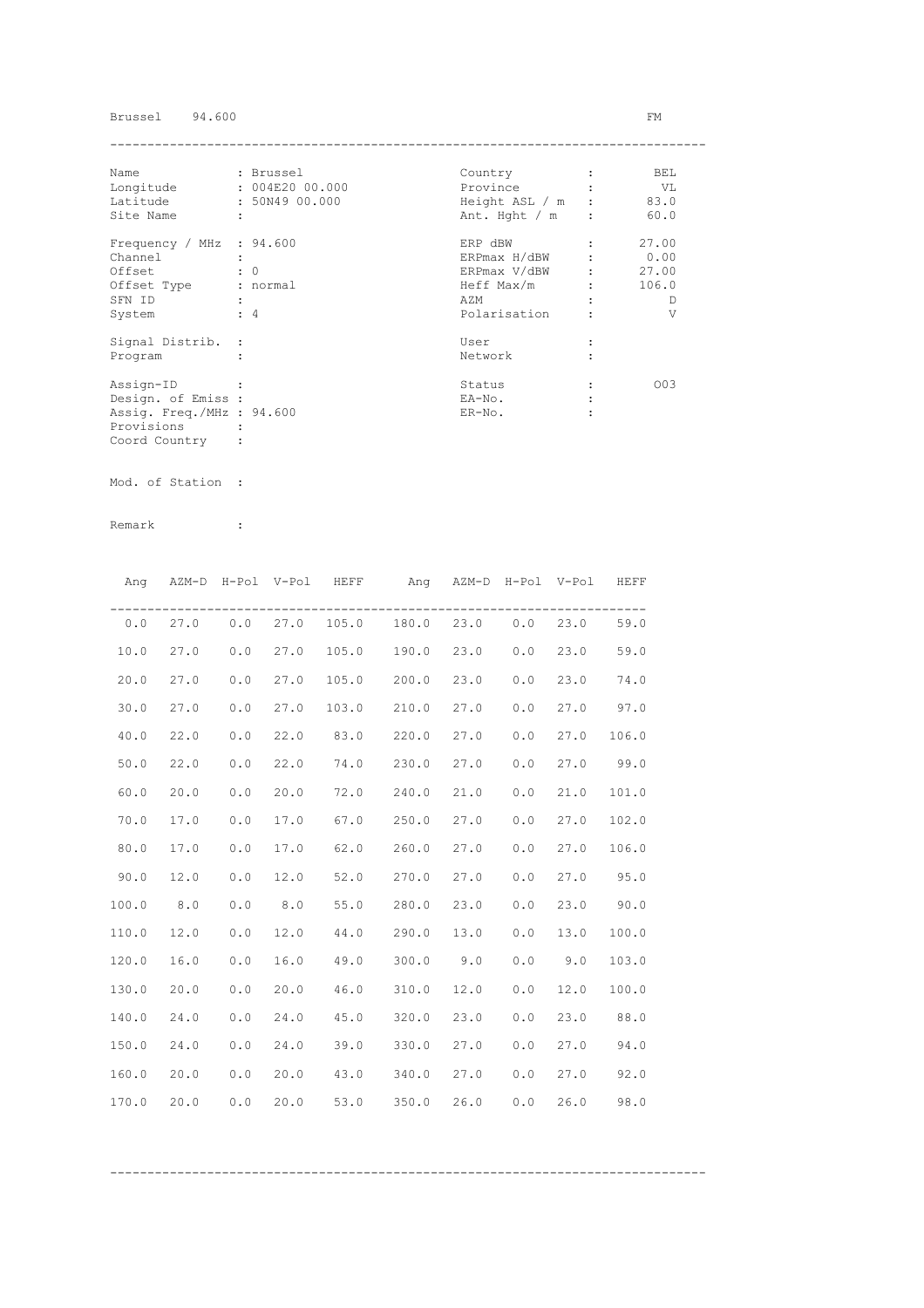## Diest 103.900 FM

| Name                        | : Diest              | Country          | BEL             |
|-----------------------------|----------------------|------------------|-----------------|
| Longitude                   | : 005E03 00.000      | Province         | VL V            |
| Latitude                    | : 50N59 00.000       | Height ASL / m : | 66.0            |
| Site Name                   | $\ddot{\phantom{a}}$ | Ant. Hght $/m$ : | 25.0            |
| Frequency / MHz : $103.900$ |                      | ERP dBW          | 27.00           |
| Channel                     |                      | ERPmax H/dBW     | 0.00            |
| Offset                      | $\cdot$ 0            | ERPmax V/dBW :   | 27.00           |
| Offset Type                 | : normal             | Heff Max/m       | 74.0            |
| SFN ID                      |                      | AZM              | D               |
| System                      | $\div$ 4             | Polarisation     | V               |
| Signal Distrib. :           |                      | User             |                 |
| Program                     |                      | Network          |                 |
| Assign-ID                   |                      | Status           | M <sub>03</sub> |
| Design. of Emiss :          |                      | EA-No.           |                 |
| Assig. Freq./MHz : 103.900  |                      | $ER-NO$ .        |                 |
| Provisions                  |                      |                  |                 |
| Coord Country               |                      |                  |                 |

Mod. of Station :

|       | Ang AZM-D H-Pol V-Pol HEFF |       |      |      | Ang AZM-D H-Pol V-Pol HEFF                   |      |     |      |      |
|-------|----------------------------|-------|------|------|----------------------------------------------|------|-----|------|------|
|       |                            |       |      |      | $0.0$ 27.0 0.0 27.0 70.0 180.0 25.0 0.0 25.0 |      |     |      | 39.0 |
| 10.0  | 27.0                       | 0.0   | 27.0 |      | 67.0 190.0 27.0                              |      | 0.0 | 27.0 | 42.0 |
| 20.0  | 25.0                       | 0.0   | 25.0 |      | 68.0 200.0                                   | 27.0 | 0.0 | 27.0 | 40.0 |
| 30.0  | 23.0                       | 0.0   | 23.0 |      | 68.0 210.0                                   | 27.0 | 0.0 | 27.0 | 37.0 |
| 40.0  | 21.0                       | 0.0   | 21.0 |      | 66.0 220.0                                   | 27.0 | 0.0 | 27.0 | 31.0 |
| 50.0  | 18.0                       | 0.0   | 18.0 |      | 59.0 230.0                                   | 27.0 | 0.0 | 27.0 | 29.0 |
| 60.0  | 15.0                       | 0.0   | 15.0 |      | 54.0 240.0                                   | 27.0 | 0.0 | 27.0 | 43.0 |
| 70.0  | 12.0                       | 0.0   | 12.0 |      | 65.0 250.0                                   | 27.0 | 0.0 | 27.0 | 50.0 |
| 80.0  | 9.0                        | 0.0   | 9.0  | 61.0 | 260.0                                        | 27.0 | 0.0 | 27.0 | 40.0 |
| 90.0  | 7.0                        | $0.0$ | 7.0  |      | 62.0 270.0 27.0                              |      | 0.0 | 27.0 | 60.0 |
| 100.0 | 7.0                        | $0.0$ | 7.0  |      | 62.0 280.0 27.0                              |      | 0.0 | 27.0 | 64.0 |
| 110.0 | 7.0                        | 0.0   | 7.0  |      | 65.0 290.0                                   | 27.0 | 0.0 | 27.0 | 74.0 |
| 120.0 | 9.0                        | 0.0   | 9.0  |      | 65.0 300.0                                   | 27.0 | 0.0 | 27.0 | 74.0 |
| 130.0 | 12.0                       | 0.0   | 12.0 |      | 57.0 310.0                                   | 27.0 | 0.0 | 27.0 | 72.0 |
| 140.0 | 15.0                       | 0.0   | 15.0 |      | 61.0 320.0                                   | 27.0 | 0.0 | 27.0 | 73.0 |
| 150.0 | 18.0                       | 0.0   | 18.0 |      | $60.0$ 330.0                                 | 27.0 | 0.0 | 27.0 | 74.0 |
| 160.0 | 21.0                       | 0.0   | 21.0 |      | 53.0 340.0                                   | 27.0 | 0.0 | 27.0 | 72.0 |
| 170.0 | 23.0                       | 0.0   | 23.0 | 44.0 | 350.0                                        | 27.0 | 0.0 | 27.0 | 70.0 |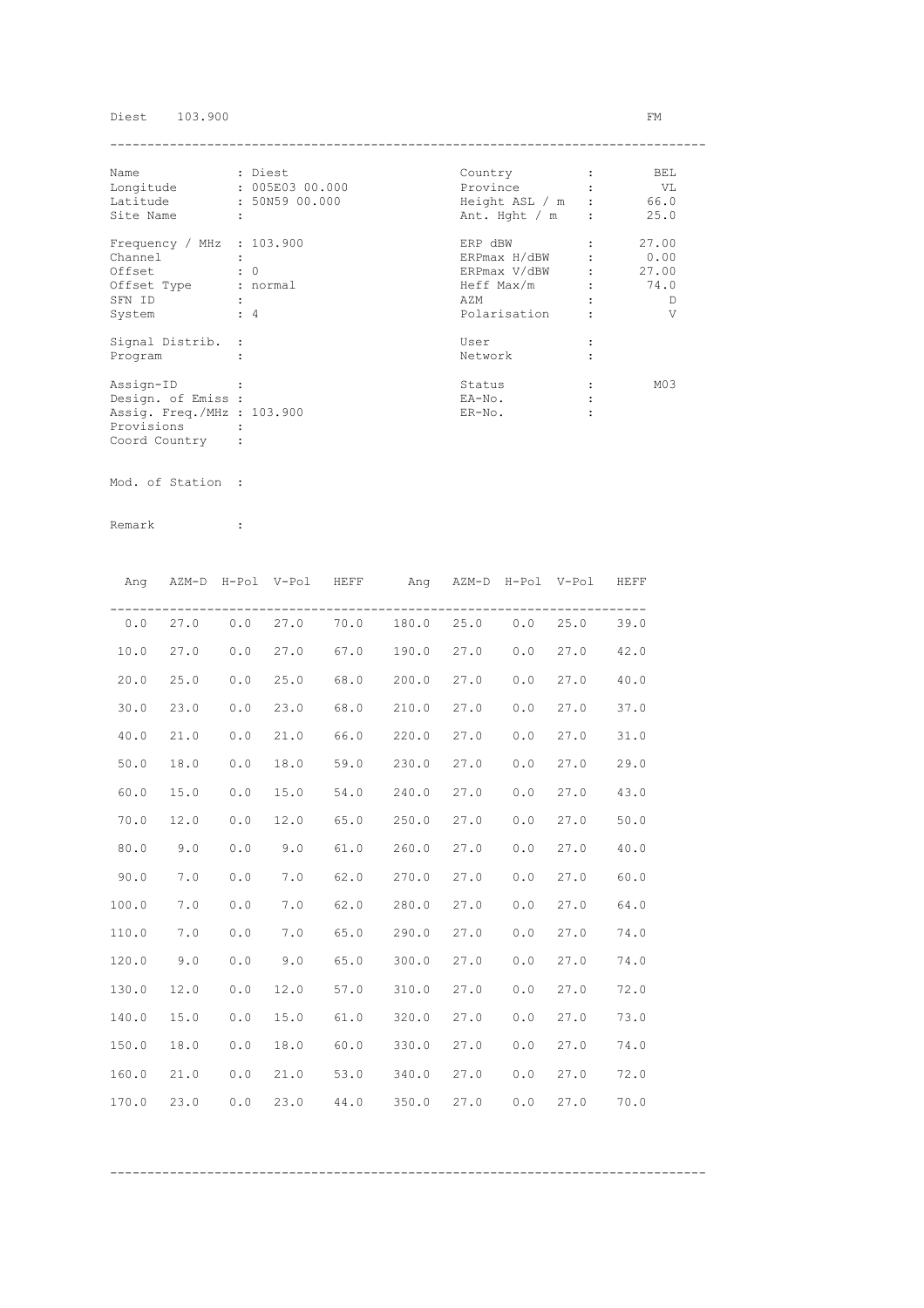### Diksmuide 107.300 FM

| Name                        | : Diksmuide     | Country          | BEL        |
|-----------------------------|-----------------|------------------|------------|
| Longitude                   | : 002E51 12.000 | Province         | - VL       |
| Latitude                    | : 51N01 58.000  | Height ASL / m   | 5.0        |
| Site Name                   | ÷               | Ant. Hght $/m$ : | 85.0       |
| Frequency / MHz : $107.300$ |                 | ERP dBW          | 20.00      |
| Channel                     |                 | ERPmax H/dBW     | 0.00       |
| Offset                      | $\colon 0$      | ERPmax V/dBW     | 20.00      |
| Offset Type                 | : normal        | Heff Max/m       | 87.0       |
| SFN ID                      |                 | AZM              | D          |
| System                      | $\div$ 4        | Polarisation     | V          |
| Signal Distrib. :           |                 | User             |            |
| Program                     |                 | Network          |            |
| Assign-ID                   |                 | Status           | <b>B03</b> |
| Design. of Emiss :          |                 | EA-No.           |            |
| Assig. Freq./MHz : 107.300  |                 | $ER-NO$ .        |            |
| Provisions                  |                 |                  |            |
| Coord Country               |                 |                  |            |

Mod. of Station :

|       |      |     | Ang AZM-D H-Pol V-Pol HEFF |      | Ang AZM-D H-Pol V-Pol HEFF        |             |     |      |      |
|-------|------|-----|----------------------------|------|-----------------------------------|-------------|-----|------|------|
| 0.0   |      |     |                            |      | $9.0$ 0.0 9.0 87.0 180.0 20.0 0.0 |             |     | 20.0 | 84.0 |
| 10.0  | 9.0  | 0.0 | 9.0                        | 86.0 | 190.0                             | 11.0        | 0.0 | 11.0 | 84.0 |
| 20.0  | 9.0  | 0.0 | 9.0                        | 85.0 | 200.0                             | 11.0        | 0.0 | 11.0 | 84.0 |
| 30.0  | 9.0  | 0.0 | 9.0                        |      | 85.0 210.0                        | 11.0        | 0.0 | 11.0 | 85.0 |
| 40.0  | 9.0  | 0.0 | 9.0                        | 83.0 | 220.0                             | 11.0        | 0.0 | 11.0 | 86.0 |
| 50.0  | 9.0  | 0.0 | 9.0                        | 79.0 | 230.0                             | 20.0        | 0.0 | 20.0 | 85.0 |
| 60.0  | 9.0  | 0.0 | 9.0                        | 73.0 | 240.0                             | 20.0        | 0.0 | 20.0 | 84.0 |
| 70.0  | 9.0  | 0.0 | 9.0                        | 69.0 | 250.0                             | 20.0        | 0.0 | 20.0 | 83.0 |
| 80.0  | 9.0  | 0.0 | 9.0                        | 78.0 | 260.0                             | 20.0        | 0.0 | 20.0 | 85.0 |
| 90.0  | 9.0  | 0.0 | 9.0                        | 82.0 | 270.0                             | 20.0        | 0.0 | 20.0 | 86.0 |
| 100.0 | 9.0  | 0.0 | 9.0                        | 79.0 | 280.0                             | 20.0        | 0.0 | 20.0 | 86.0 |
| 110.0 | 9.0  | 0.0 | 9.0                        | 76.0 | 290.0                             | 20.0        | 0.0 | 20.0 | 86.0 |
| 120.0 | 9.0  | 0.0 | 9.0                        | 66.0 | 300.0                             | 20.0        | 0.0 | 20.0 | 87.0 |
| 130.0 | 9.0  | 0.0 | 9.0                        | 64.0 | 310.0                             | 20.0        | 0.0 | 20.0 | 87.0 |
| 140.0 | 20.0 | 0.0 | 20.0                       |      | 72.0 320.0                        | 20.0        | 0.0 | 20.0 | 87.0 |
| 150.0 | 20.0 | 0.0 | 20.0                       |      | 76.0 330.0                        | 20.0        | 0.0 | 20.0 | 87.0 |
| 160.0 | 20.0 | 0.0 | 20.0                       |      | 80.0 340.0 20.0                   |             | 0.0 | 20.0 | 87.0 |
| 170.0 | 20.0 | 0.0 | 20.0                       | 82.0 |                                   | $350.0$ 9.0 | 0.0 | 9.0  | 87.0 |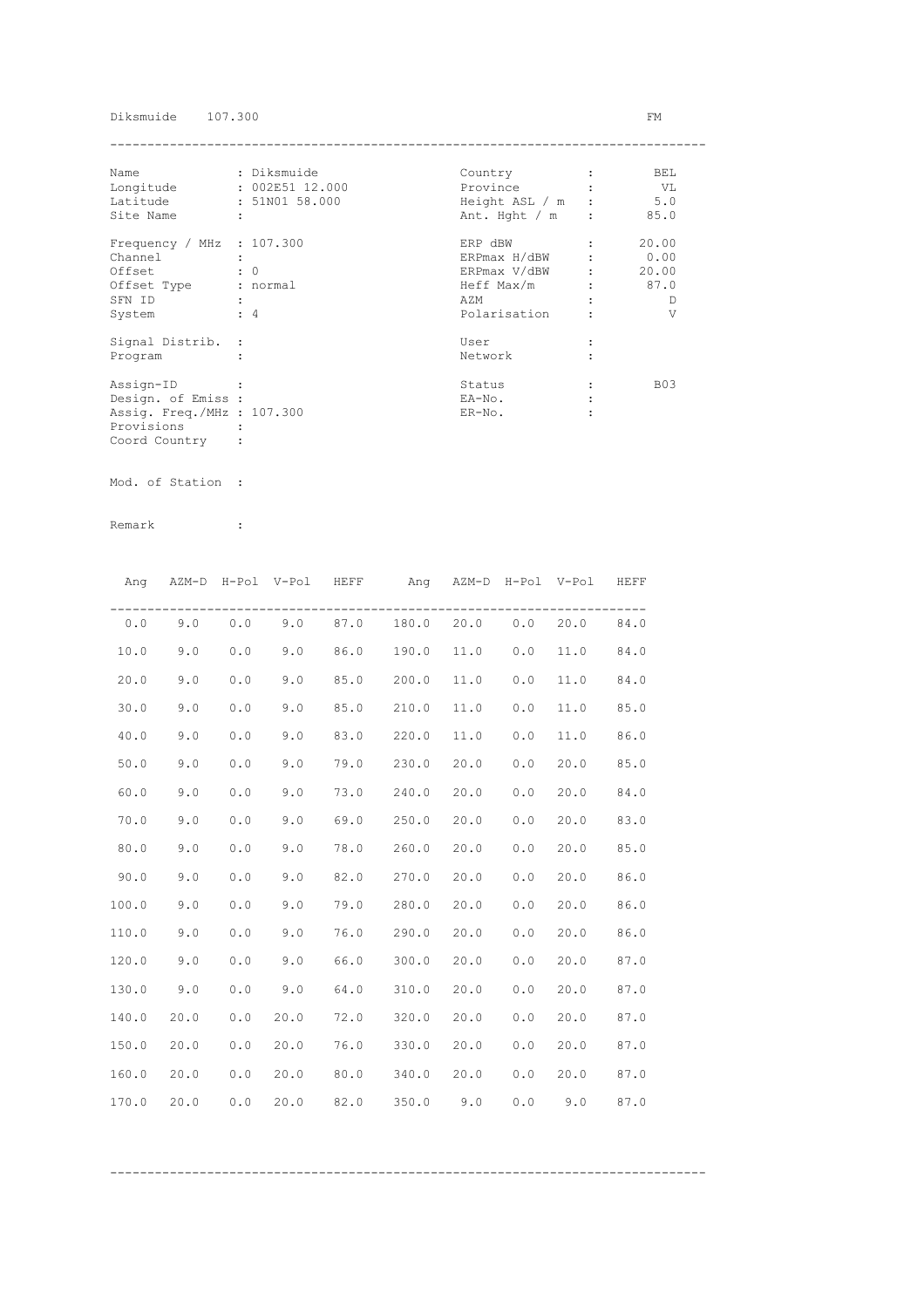### Diksmuide 88.900 FM

| Name                      | : Diksmuide          | Country        |                               | BEL   |
|---------------------------|----------------------|----------------|-------------------------------|-------|
| Longitude                 | : 002E51 19.000      | Province       |                               | - VL  |
| Latitude                  | : 51N02 00.000       | Height ASL / m |                               | 5.0   |
| Site Name                 | $\ddot{\phantom{a}}$ | Ant. Hght / m  | $\mathbf{r}$                  | 120.0 |
| Frequency / MHz : 88.900  |                      | ERP dBW        |                               | 30.00 |
| Channel                   |                      | ERPmax H/dBW   |                               | 0.00  |
| Offset                    | $\colon 0$           | ERPmax V/dBW   | $\mathbf{r}$ and $\mathbf{r}$ | 30.00 |
| Offset Type               | : normal             | Heff Max/m     |                               | 122.0 |
| SFN ID                    |                      | AZM            |                               | Ð     |
| System                    | $\div$ 4             | Polarisation   |                               | V     |
| Signal Distrib. :         |                      | User           |                               |       |
| Program                   |                      | Network        |                               |       |
| Assign-ID                 |                      | Status         |                               | 003   |
| Design. of Emiss :        |                      | EA-No.         |                               |       |
| Assig. Freq./MHz : 88.900 |                      | $ER-NO$ .      |                               |       |
| Provisions                |                      |                |                               |       |
| Coord Country             |                      |                |                               |       |

Mod. of Station :

|       | Ang AZM-D H-Pol V-Pol HEFF |     |      |       | Ang AZM-D H-Pol V-Pol HEFF         |      |     |      |       |
|-------|----------------------------|-----|------|-------|------------------------------------|------|-----|------|-------|
| 0.0   |                            |     |      |       | 30.0 0.0 30.0 122.0 180.0 23.0 0.0 |      |     | 23.0 | 119.0 |
| 10.0  | 29.0                       | 0.0 | 29.0 |       | 121.0 190.0 25.0                   |      | 0.0 | 25.0 | 119.0 |
| 20.0  | 27.0                       | 0.0 | 27.0 |       | 120.0 200.0                        | 25.0 | 0.0 | 25.0 | 119.0 |
| 30.0  | 24.0                       | 0.0 | 24.0 | 120.0 | 210.0                              | 25.0 | 0.0 | 25.0 | 120.0 |
| 40.0  | 17.0                       | 0.0 | 17.0 | 118.0 | 220.0                              | 24.0 | 0.0 | 24.0 | 121.0 |
| 50.0  | 16.0                       | 0.0 | 16.0 | 114.0 | 230.0                              | 20.0 | 0.0 | 20.0 | 120.0 |
| 60.0  | 13.0                       | 0.0 | 13.0 | 108.0 | 240.0                              | 16.0 | 0.0 | 16.0 | 119.0 |
| 70.0  | 15.0                       | 0.0 | 15.0 | 103.0 | 250.0                              | 16.0 | 0.0 | 16.0 | 118.0 |
| 80.0  | 17.0                       | 0.0 | 17.0 |       | 113.0 260.0                        | 20.0 | 0.0 | 20.0 | 120.0 |
| 90.0  | 17.0                       | 0.0 | 17.0 | 117.0 | 270.0                              | 24.0 | 0.0 | 24.0 | 121.0 |
| 100.0 | 24.0                       | 0.0 | 24.0 | 114.0 | 280.0 27.0                         |      | 0.0 | 27.0 | 121.0 |
| 110.0 | 25.0                       | 0.0 | 25.0 |       | 111.0 290.0 30.0                   |      | 0.0 | 30.0 | 121.0 |
| 120.0 | 24.0                       | 0.0 | 24.0 |       | 102.0 300.0 27.0                   |      | 0.0 | 27.0 | 122.0 |
| 130.0 | 27.0                       | 0.0 | 27.0 | 98.0  | 310.0 27.0                         |      | 0.0 | 27.0 | 122.0 |
| 140.0 | 27.0                       | 0.0 | 27.0 |       | 106.0 320.0 30.0                   |      | 0.0 | 30.0 | 122.0 |
| 150.0 | 26.0                       | 0.0 | 26.0 |       | 111.0 330.0 30.0                   |      | 0.0 | 30.0 | 122.0 |
| 160.0 | 24.0                       | 0.0 | 24.0 |       | 114.0 340.0                        | 30.0 | 0.0 | 30.0 | 122.0 |
| 170.0 | 23.0                       | 0.0 | 23.0 |       | 117.0 350.0                        | 30.0 | 0.0 | 30.0 | 122.0 |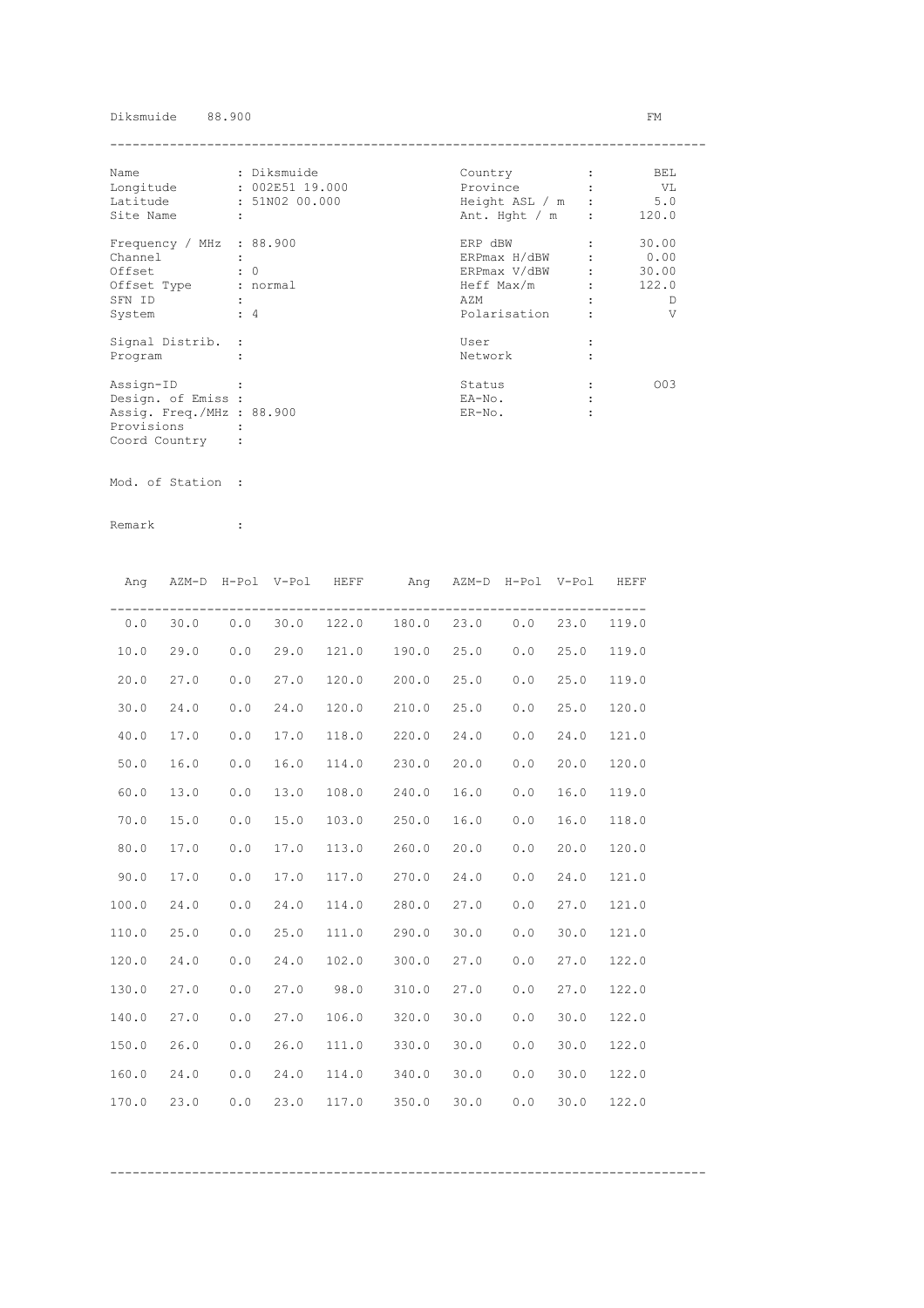## Eeklo 102.600 FM

| Name                        | : Eeklo              | Country          | BEL             |
|-----------------------------|----------------------|------------------|-----------------|
| Longitude                   | : 003E32 00.000      | Province         | VL V            |
| Latitude                    | : 51N12 00.000       | Height ASL / m : | 5.0             |
| Site Name                   | $\ddot{\phantom{a}}$ | Ant. Hght $/m$ : | 30.0            |
| Frequency / MHz : $102.600$ |                      | ERP dBW          | 30.00           |
| Channel                     |                      | ERPmax H/dBW     | 0.00            |
| Offset                      | $\cdot$ 0            | ERPmax V/dBW :   | 30.00           |
| Offset Type                 | : normal             | Heff Max/m       | 34.0            |
| SFN ID                      |                      | AZM              | D               |
| System                      | $\div$ 4             | Polarisation     | V               |
| Signal Distrib. :           |                      | User             |                 |
| Program                     |                      | Network          |                 |
| Assign-ID                   |                      | Status           | M <sub>03</sub> |
| Design. of Emiss :          |                      | EA-No.           |                 |
| Assig. Freq./MHz : 102.600  |                      | $ER-NO$ .        |                 |
| Provisions                  |                      |                  |                 |
| Coord Country               |                      |                  |                 |

Mod. of Station :

|       |      |     | Ang AZM-D H-Pol V-Pol HEFF |      | Ang AZM-D H-Pol V-Pol HEFF              |             |     |      |      |
|-------|------|-----|----------------------------|------|-----------------------------------------|-------------|-----|------|------|
| 0.0   |      |     |                            |      | 30.0  0.0  30.0  34.0  180.0  15.0  0.0 |             |     | 15.0 | 25.0 |
| 10.0  | 30.0 | 0.0 | 30.0                       |      | 34.0 190.0                              | $14.0\ 0.0$ |     | 14.0 | 26.0 |
| 20.0  | 30.0 | 0.0 | 30.0                       |      | $34.0$ 200.0                            | 16.0        | 0.0 | 16.0 | 24.0 |
| 30.0  | 30.0 | 0.0 | 30.0                       |      | 34.0 210.0                              | 18.0        | 0.0 | 18.0 | 20.0 |
| 40.0  | 30.0 | 0.0 | 30.0                       |      | 33.0 220.0                              | 21.0        | 0.0 | 21.0 | 20.0 |
| 50.0  | 30.0 | 0.0 | 30.0                       |      | 33.0 230.0                              | 23.0        | 0.0 | 23.0 | 20.0 |
| 60.0  | 27.0 | 0.0 | 27.0                       | 33.0 | 240.0                                   | 27.0        | 0.0 | 27.0 | 22.0 |
| 70.0  | 27.0 | 0.0 | 27.0                       | 32.0 | 250.0                                   | 27.0        | 0.0 | 27.0 | 23.0 |
| 80.0  | 27.0 | 0.0 | 27.0                       | 32.0 | 260.0                                   | 27.0        | 0.0 | 27.0 | 24.0 |
| 90.0  | 27.0 | 0.0 | 27.0                       |      | 32.0 270.0                              | 27.0        | 0.0 | 27.0 | 27.0 |
| 100.0 | 27.0 | 0.0 | 27.0                       |      | 31.0 280.0                              | 27.0        | 0.0 | 27.0 | 28.0 |
| 110.0 | 27.0 | 0.0 | 27.0                       |      | 31.0 290.0                              | 27.0        | 0.0 | 27.0 | 31.0 |
| 120.0 | 27.0 | 0.0 | 27.0                       |      | 31.0 300.0                              | 27.0        | 0.0 | 27.0 | 33.0 |
| 130.0 | 27.0 | 0.0 | 27.0                       |      | 30.0 310.0                              | 30.0        | 0.0 | 30.0 | 33.0 |
| 140.0 | 27.0 | 0.0 | 27.0                       |      | 29.0 320.0                              | 30.0        | 0.0 | 30.0 | 34.0 |
| 150.0 | 25.0 | 0.0 | 25.0                       |      | 29.0 330.0                              | 30.0        | 0.0 | 30.0 | 33.0 |
| 160.0 | 20.0 | 0.0 | 20.0                       |      | 28.0 340.0                              | 30.0        | 0.0 | 30.0 | 34.0 |
| 170.0 | 17.0 | 0.0 | 17.0                       | 26.0 | 350.0                                   | 30.0        | 0.0 | 30.0 | 33.0 |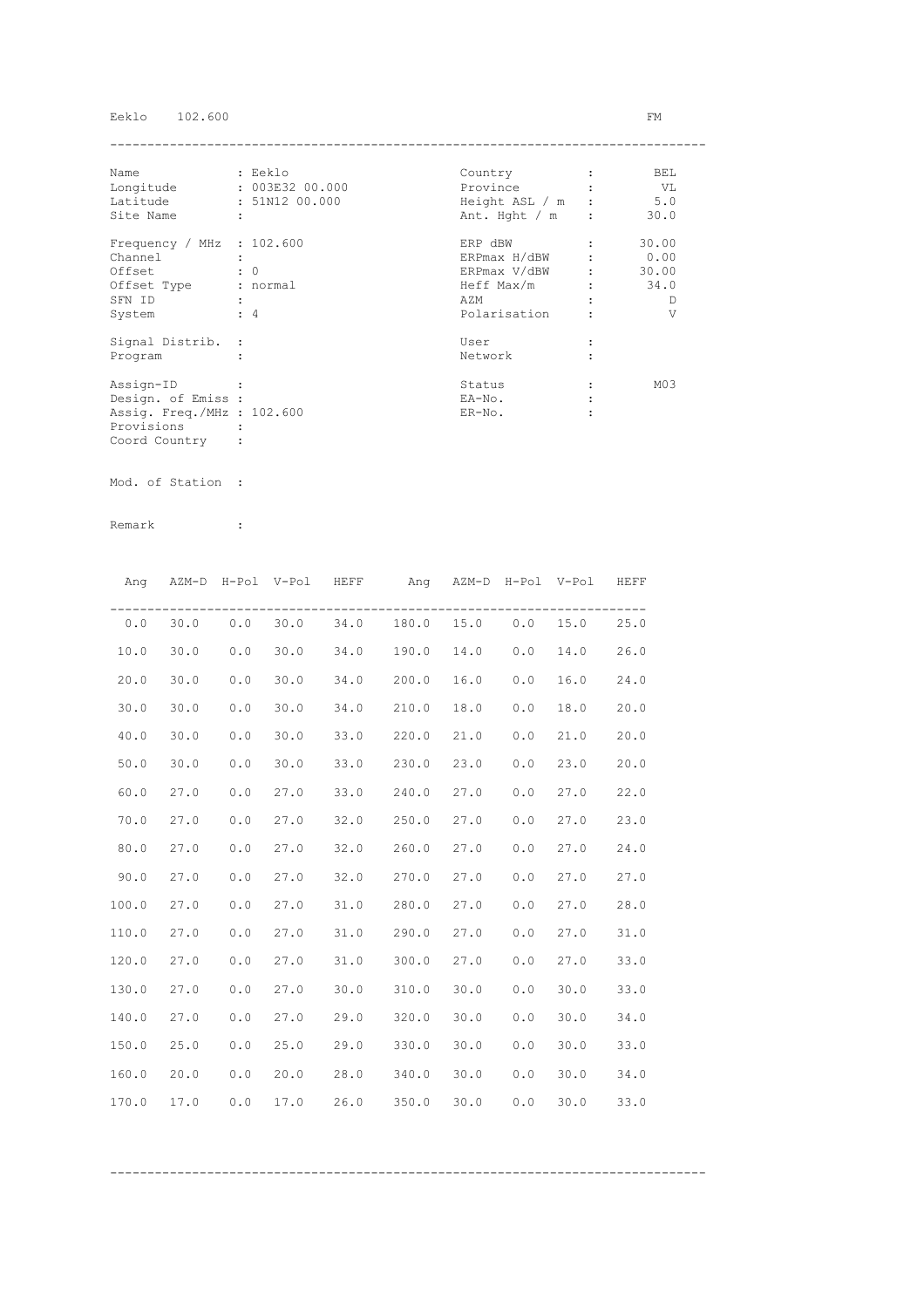## Egem 94.000 FM

| Name                      |   | : Egem          | Country        |              | BEL   |
|---------------------------|---|-----------------|----------------|--------------|-------|
| Longitude                 |   | : 003E14 13.000 | Province       |              | VL    |
| Latitude                  |   | : 51N01 21.000  | Height ASL / m |              | 42.0  |
| Site Name                 | ÷ |                 | Ant. Hght / m  | $\mathbf{r}$ | 200.0 |
| Frequency / MHz : 94.000  |   |                 | ERP dBW        |              | 33.01 |
| Channel                   |   |                 | ERPmax H/dBW   |              | 0.00  |
| Offset                    |   | $\colon 0$      | ERPmax V/dBW   |              | 33.01 |
| Offset Type               |   | : normal        | Heff Max/m     |              | 228.0 |
| SFN ID                    |   |                 | AZM            |              | Ð     |
| System                    |   | $\div$ 4        | Polarisation   |              | V     |
| Signal Distrib. :         |   |                 | User           |              |       |
| Program                   |   |                 | Network        |              |       |
| Assign-ID                 |   |                 | Status         |              | 003   |
| Design. of Emiss :        |   |                 | EA-No.         |              |       |
| Assig. Freq./MHz : 94.000 |   |                 | $ER-NO$ .      |              |       |
| Provisions                |   |                 |                |              |       |
| Coord Country             |   |                 |                |              |       |

Mod. of Station :

Remark :

|       |      |     |      | Ang AZM-D H-Pol V-Pol HEFF | Ang AZM-D H-Pol V-Pol HEFF               |      |     |      |       |
|-------|------|-----|------|----------------------------|------------------------------------------|------|-----|------|-------|
| 0.0   |      |     |      |                            | 27.0  0.0  27.0  228.0  180.0  11.0  0.0 |      |     | 11.0 | 219.0 |
| 10.0  | 23.0 | 0.0 | 23.0 |                            | 226.0 190.0 8.0 0.0                      |      |     | 8.0  | 220.0 |
| 20.0  | 19.0 | 0.0 | 19.0 |                            | 224.0 200.0                              | 7.0  | 0.0 | 7.0  | 220.0 |
| 30.0  | 17.0 | 0.0 | 17.0 |                            | 224.0 210.0                              | 7.0  | 0.0 | 7.0  | 218.0 |
| 40.0  | 19.0 | 0.0 | 19.0 |                            | 221.0 220.0 8.0                          |      | 0.0 | 8.0  | 217.0 |
| 50.0  | 21.0 | 0.0 | 21.0 |                            | 222.0 230.0                              | 13.0 | 0.0 | 13.0 | 213.0 |
| 60.0  | 21.0 | 0.0 | 21.0 |                            | 223.0 240.0                              | 18.0 | 0.0 | 18.0 | 206.0 |
| 70.0  | 22.0 | 0.0 | 22.0 |                            | 222.0 250.0                              | 22.0 | 0.0 | 22.0 | 215.0 |
| 80.0  | 22.0 | 0.0 | 22.0 |                            | 219.0 260.0                              | 26.0 | 0.0 | 26.0 | 220.0 |
| 90.0  | 22.0 | 0.0 | 22.0 |                            | 212.0 270.0                              | 29.0 | 0.0 | 29.0 | 222.0 |
| 100.0 | 22.0 | 0.0 | 22.0 |                            | 218.0 280.0                              | 31.0 | 0.0 | 31.0 | 220.0 |
| 110.0 | 22.0 | 0.0 | 22.0 |                            | 216.0 290.0 33.0                         |      | 0.0 | 33.0 | 216.0 |
| 120.0 | 22.0 | 0.0 | 22.0 |                            | 221.0 300.0                              | 33.0 | 0.0 | 33.0 | 217.0 |
| 130.0 | 22.0 | 0.0 | 22.0 |                            | 220.0 310.0                              | 33.0 | 0.0 | 33.0 | 220.0 |
| 140.0 | 19.0 | 0.0 | 19.0 |                            | 223.0 320.0                              | 33.0 | 0.0 | 33.0 | 224.0 |
| 150.0 | 16.0 | 0.0 | 16.0 |                            | 223.0 330.0 33.0                         |      | 0.0 | 33.0 | 226.0 |
| 160.0 | 16.0 | 0.0 | 16.0 |                            | 220.0 340.0                              | 33.0 | 0.0 | 33.0 | 226.0 |
| 170.0 | 15.0 | 0.0 | 15.0 |                            | 220.0 350.0                              | 30.0 | 0.0 | 30.0 | 226.0 |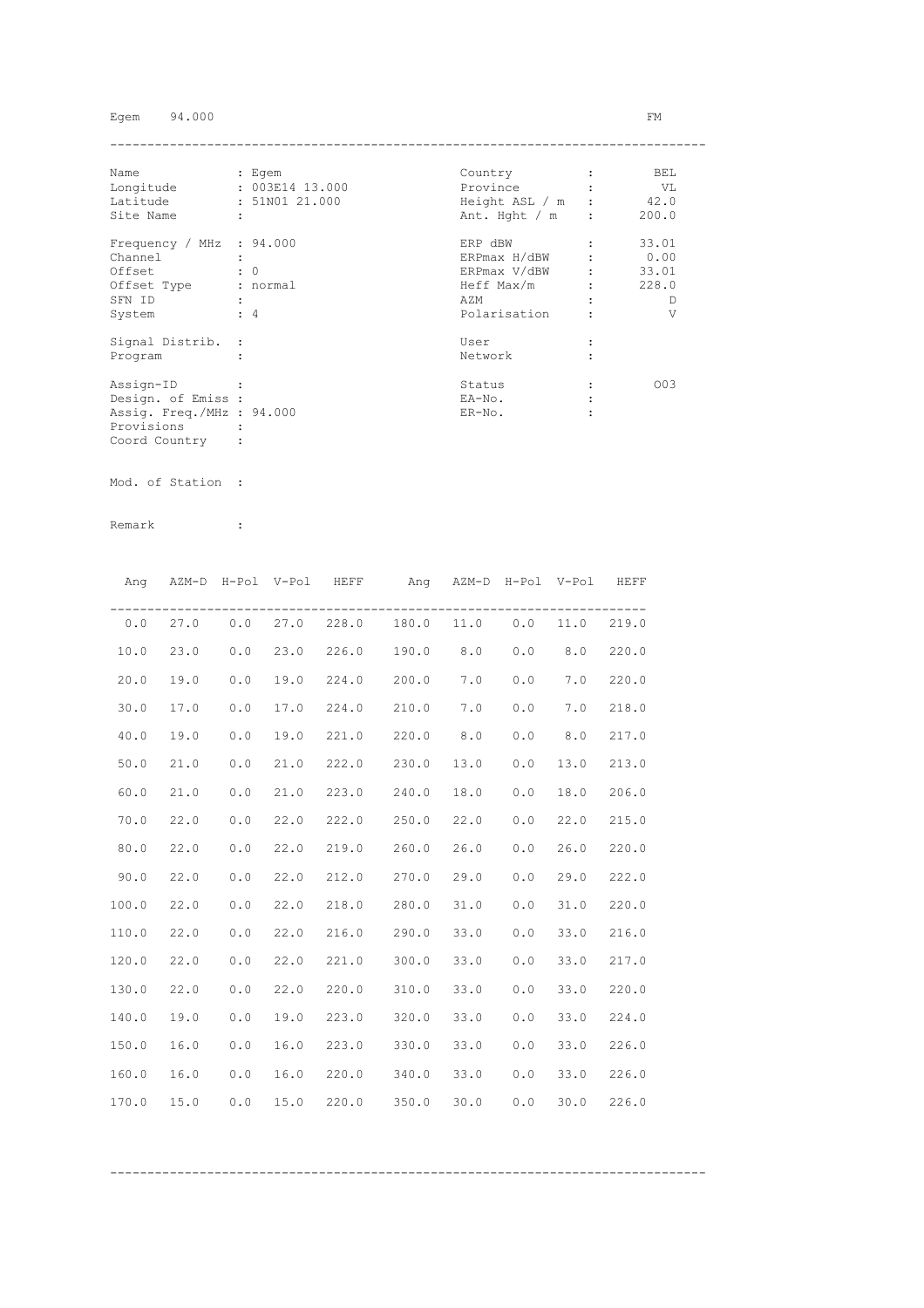## Egem 93.600 FM

| Name                      |   | : Egem          | Country        |              | BEL   |
|---------------------------|---|-----------------|----------------|--------------|-------|
| Longitude                 |   | : 003E14 13.000 | Province       |              | VL    |
| Latitude                  |   | : 51N01 21.000  | Height ASL / m |              | 42.0  |
| Site Name                 | ÷ |                 | Ant. Hght / m  | $\mathbf{r}$ | 150.0 |
| Frequency / MHz : 93.600  |   |                 | ERP dBW        |              | 37.00 |
| Channel                   |   |                 | ERPmax H/dBW   |              | 0.00  |
| Offset                    |   | $\colon 0$      | ERPmax V/dBW   |              | 37.00 |
| Offset Type               |   | : normal        | Heff Max/m     |              | 176.0 |
| SFN ID                    |   |                 | AZM            |              | Ð     |
| System                    |   | $\div$ 4        | Polarisation   |              | V     |
| Signal Distrib. :         |   |                 | User           |              |       |
| Program                   |   |                 | Network        |              |       |
| Assign-ID                 |   |                 | Status         |              | 003   |
| Design. of Emiss :        |   |                 | EA-No.         |              |       |
| Assig. Freq./MHz : 93.600 |   |                 | $ER-NO$ .      |              |       |
| Provisions                |   |                 |                |              |       |
| Coord Country             |   |                 |                |              |       |

Mod. of Station :

| Ang   | AZM-D H-Pol V-Pol HEFF |     |      |       | Ang AZM-D H-Pol V-Pol HEFF      |      |     |      |       |
|-------|------------------------|-----|------|-------|---------------------------------|------|-----|------|-------|
| 0.0   | 37.0                   |     |      |       | $0.0$ 37.0 174.0 180.0 17.0 0.0 |      |     | 17.0 | 170.0 |
| 10.0  | 37.0                   | 0.0 | 37.0 |       | 176.0 190.0                     | 27.0 | 0.0 | 27.0 | 168.0 |
| 20.0  | 37.0                   | 0.0 | 37.0 | 174.0 | 200.0                           | 25.0 | 0.0 | 25.0 | 170.0 |
| 30.0  | 34.0                   | 0.0 | 34.0 | 173.0 | 210.0                           | 20.0 | 0.0 | 20.0 | 169.0 |
| 40.0  | 25.0                   | 0.0 | 25.0 | 172.0 | 220.0                           | 30.0 | 0.0 | 30.0 | 167.0 |
| 50.0  | 25.0                   | 0.0 | 25.0 | 171.0 | 230.0                           | 31.0 | 0.0 | 31.0 | 168.0 |
| 60.0  | 20.0                   | 0.0 | 20.0 | 171.0 | 240.0                           | 31.0 | 0.0 | 31.0 | 166.0 |
| 70.0  | 20.0                   | 0.0 | 20.0 | 171.0 | 250.0                           | 31.0 | 0.0 | 31.0 | 156.0 |
| 80.0  | 10.0                   | 0.0 | 10.0 | 172.0 | 260.0                           | 35.0 | 0.0 | 35.0 | 162.0 |
| 90.0  | 7.0                    | 0.0 | 7.0  | 166.0 | 270.0                           | 35.0 | 0.0 | 35.0 | 170.0 |
| 100.0 | 4.0                    | 0.0 | 4.0  | 162.0 | 280.0                           | 33.0 | 0.0 | 33.0 | 172.0 |
| 110.0 | 4.0                    | 0.0 | 4.0  |       | 165.0 290.0                     | 29.0 | 0.0 | 29.0 | 172.0 |
| 120.0 | 7.0                    | 0.0 | 7.0  |       | 169.0 300.0                     | 32.0 | 0.0 | 32.0 | 169.0 |
| 130.0 | 7.0                    | 0.0 | 7.0  | 169.0 | 310.0                           | 37.0 | 0.0 | 37.0 | 165.0 |
| 140.0 | 10.0                   | 0.0 | 10.0 |       | 171.0 320.0                     | 37.0 | 0.0 | 37.0 | 169.0 |
| 150.0 | 20.0                   | 0.0 | 20.0 |       | 171.0 330.0                     | 37.0 | 0.0 | 37.0 | 173.0 |
| 160.0 | 17.0                   | 0.0 | 17.0 |       | 172.0 340.0                     | 37.0 | 0.0 | 37.0 | 175.0 |
| 170.0 | 17.0                   | 0.0 | 17.0 | 168.0 | 350.0                           | 37.0 | 0.0 | 37.0 | 174.0 |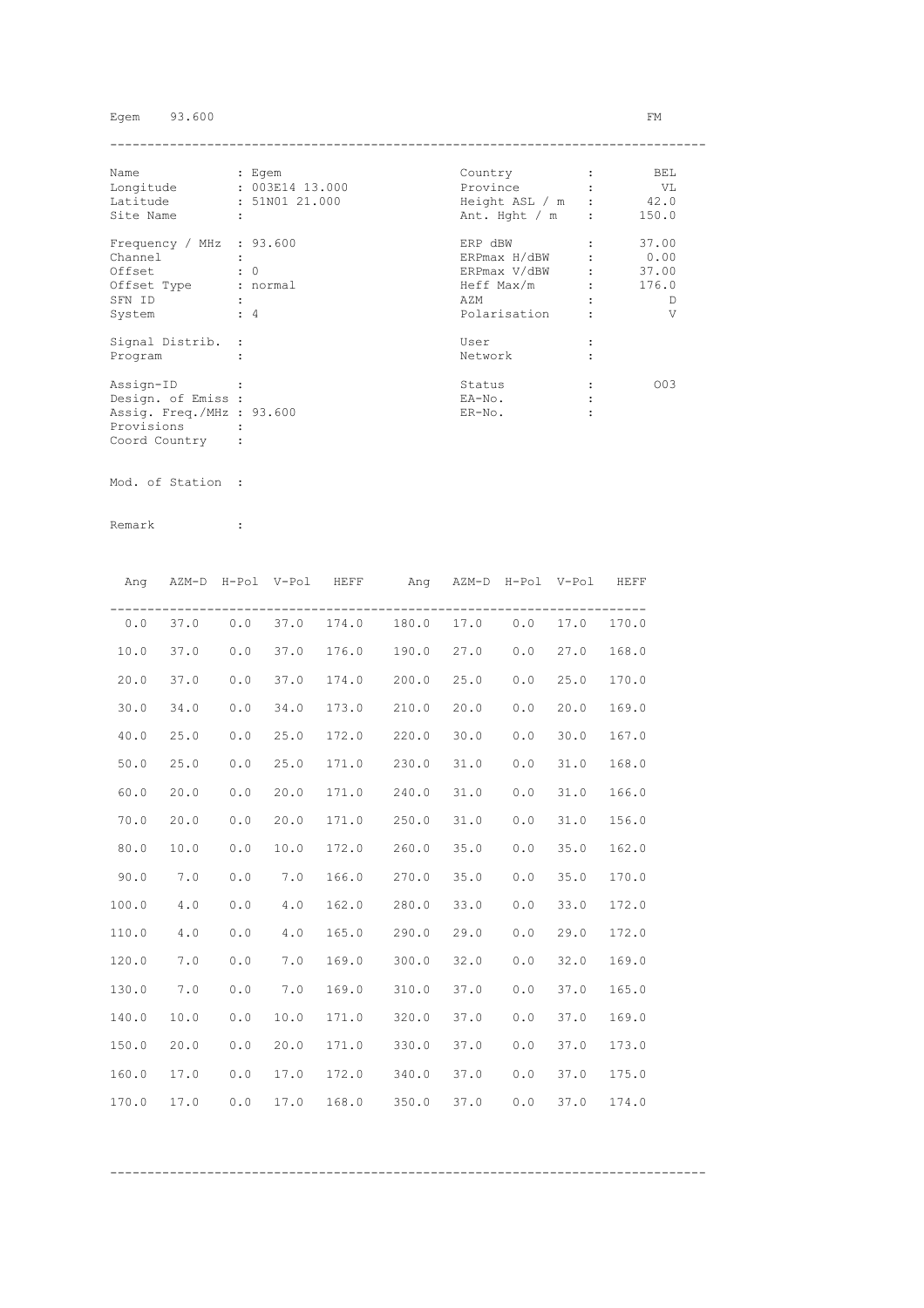# Geel 103.800 FM

| Name                        |   | : Geel          | Country          | BEL             |
|-----------------------------|---|-----------------|------------------|-----------------|
| Longitude                   |   | : 004E56 30.000 | Province         | VL V            |
| Latitude                    |   | : 51N05 30.000  | Height ASL / m : | 12.0            |
| Site Name                   | ÷ |                 | Ant. Hght $/m$ : | 38.0            |
| Frequency / MHz : $103.800$ |   |                 | ERP dBW          | 30.00           |
| Channel                     |   |                 | ERPmax H/dBW     | 0.00            |
| Offset                      |   | $\colon 0$      | ERPmax V/dBW     | 30.00           |
| Offset Type                 |   | : normal        | Heff Max/m       | 41.0            |
| SFN ID                      |   |                 | AZM              | D               |
| System                      |   | $\div$ 4        | Polarisation     | V               |
| Signal Distrib. :           |   |                 | User             |                 |
| Program                     |   |                 | Network          |                 |
| Assign-ID                   |   |                 | Status           | M <sub>03</sub> |
| Design. of Emiss :          |   |                 | EA-No.           |                 |
| Assig. Freq./MHz : 103.800  |   |                 | $ER-NO$ .        |                 |
| Provisions                  |   |                 |                  |                 |
| Coord Country               |   |                 |                  |                 |

Mod. of Station :

Remark :

|       | Ang AZM-D H-Pol V-Pol HEFF |     |      | Ang AZM-D H-Pol V-Pol HEFF        |      |     |      |      |
|-------|----------------------------|-----|------|-----------------------------------|------|-----|------|------|
| 0.0   |                            |     |      | 16.0 0.0 16.0 34.0 180.0 24.0 0.0 |      |     | 24.0 | 26.0 |
| 10.0  | 19.0                       | 0.0 | 19.0 | 34.0 190.0 21.0                   |      | 0.0 | 21.0 | 29.0 |
| 20.0  | 22.0                       | 0.0 | 22.0 | 33.0 200.0                        | 24.0 | 0.0 | 24.0 | 30.0 |
| 30.0  | 24.0                       | 0.0 | 24.0 | $32.0$ $210.0$                    | 27.0 | 0.0 | 27.0 | 30.0 |
| 40.0  | 27.0                       | 0.0 | 27.0 | 31.0 220.0                        | 30.0 | 0.0 | 30.0 | 33.0 |
| 50.0  | 30.0                       | 0.0 | 30.0 | $31.0$ 230.0                      | 30.0 | 0.0 | 30.0 | 36.0 |
| 60.0  | 30.0                       | 0.0 | 30.0 | $30.0$ 240.0                      | 30.0 | 0.0 | 30.0 | 40.0 |
| 70.0  | 30.0                       | 0.0 | 30.0 | 29.0 250.0                        | 30.0 | 0.0 | 30.0 | 41.0 |
| 80.0  | 26.0                       | 0.0 | 26.0 | 32.0 260.0                        | 30.0 | 0.0 | 30.0 | 41.0 |
| 90.0  | 26.0                       | 0.0 | 26.0 | $30.0$ 270.0                      | 30.0 | 0.0 | 30.0 | 41.0 |
| 100.0 | 27.0                       | 0.0 | 27.0 | 31.0 280.0                        | 30.0 | 0.0 | 30.0 | 40.0 |
| 110.0 | 24.0                       | 0.0 | 24.0 | 28.0 290.0                        | 30.0 | 0.0 | 30.0 | 40.0 |
| 120.0 | 22.0                       | 0.0 | 22.0 | 27.0 300.0                        | 27.0 | 0.0 | 27.0 | 39.0 |
| 130.0 | 25.0                       | 0.0 | 25.0 | 28.0 310.0                        | 24.0 | 0.0 | 24.0 | 38.0 |
| 140.0 | 27.0                       | 0.0 | 27.0 | 28.0 320.0                        | 22.0 | 0.0 | 22.0 | 36.0 |
| 150.0 | 27.0                       | 0.0 | 27.0 | 26.0 330.0                        | 19.0 | 0.0 | 19.0 | 34.0 |
| 160.0 | 27.0                       | 0.0 | 27.0 | 25.0 340.0                        | 16.0 | 0.0 | 16.0 | 33.0 |
| 170.0 | 27.0                       | 0.0 | 27.0 | 20.0 350.0                        | 14.0 | 0.0 | 14.0 | 34.0 |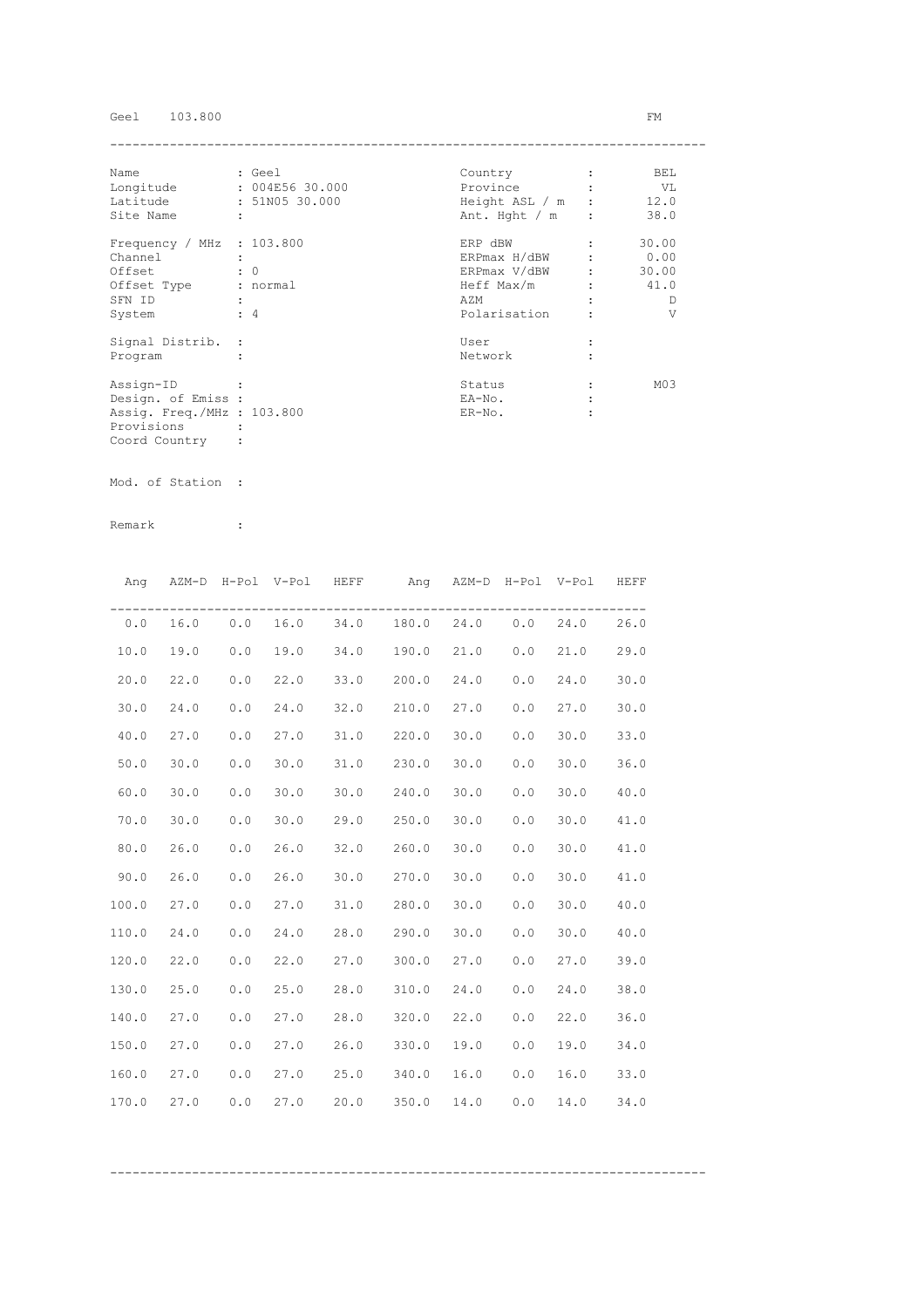## Genk 104.300 FM

| Name                        | : Genk          | Country          | BEL             |
|-----------------------------|-----------------|------------------|-----------------|
| Longitude                   | : 005E31 00.000 | Province         | VL              |
| Latitude                    | : 50N57 00.000  | Height ASL / m : | 82.0            |
| Site Name                   | ÷               | Ant. Hght $/m$ : | 60.0            |
| Frequency / MHz : $104.300$ |                 | ERP dBW          | 27.00           |
| Channel                     |                 | ERPmax H/dBW     | 0.00            |
| Offset                      | $\colon 0$      | ERPmax V/dBW     | 27.00           |
| Offset Type                 | : normal        | Heff Max/m       | 102.0           |
| SFN ID                      |                 | AZM              | D               |
| System                      | $\div$ 4        | Polarisation     | V               |
| Signal Distrib. :           |                 | User             |                 |
| Program                     |                 | Network          |                 |
| Assign-ID                   |                 | Status           | M <sub>03</sub> |
| Design. of Emiss :          |                 | EA-No.           |                 |
| Assig. Freq./MHz : 104.300  |                 | $ER-NO$ .        |                 |
| Provisions                  |                 |                  |                 |
| Coord Country               |                 |                  |                 |

Mod. of Station :

|       | Ang AZM-D H-Pol V-Pol HEFF |     |      |      | Ang AZM-D H-Pol V-Pol                     |            |     |      | HEFF  |
|-------|----------------------------|-----|------|------|-------------------------------------------|------------|-----|------|-------|
|       |                            |     |      |      | $0.0$ 27.0 $0.0$ 27.0 65.0 180.0 13.0 0.0 |            |     | 13.0 | 80.0  |
| 10.0  | 27.0                       | 0.0 | 27.0 |      | 63.0 190.0                                | 14.0       | 0.0 | 14.0 | 75.0  |
| 20.0  | 25.0                       | 0.0 | 25.0 |      | $62.0$ 200.0                              | 16.0       | 0.0 | 16.0 | 85.0  |
| 30.0  | 23.0                       | 0.0 | 23.0 |      | $67.0$ 210.0                              | 18.0       | 0.0 | 18.0 | 91.0  |
| 40.0  | 20.0                       | 0.0 | 20.0 |      | 59.0 220.0                                | 20.0       | 0.0 | 20.0 | 96.0  |
| 50.0  | 17.0                       | 0.0 | 17.0 |      | 55.0 230.0                                | 22.0       | 0.0 | 22.0 | 96.0  |
| 60.0  | 15.0                       | 0.0 | 15.0 | 64.0 | 240.0                                     | 24.0       | 0.0 | 24.0 | 96.0  |
| 70.0  | 13.0                       | 0.0 | 13.0 | 68.0 | 250.0                                     | 25.0       | 0.0 | 25.0 | 97.0  |
| 80.0  | 10.0                       | 0.0 | 10.0 |      | 70.0 260.0                                | 26.0       | 0.0 | 26.0 | 102.0 |
| 90.0  | 7.0                        | 0.0 | 7.0  |      | 71.0 270.0 27.0                           |            | 0.0 | 27.0 | 102.0 |
| 100.0 | 4.0                        | 0.0 | 4.0  |      | 73.0 280.0 27.0                           |            | 0.0 | 27.0 | 99.0  |
| 110.0 | 4.0                        | 0.0 | 4.0  |      | 71.0 290.0 27.0                           |            | 0.0 | 27.0 | 95.0  |
| 120.0 | 5.0                        | 0.0 | 5.0  | 66.0 |                                           | 300.0 27.0 | 0.0 | 27.0 | 88.0  |
| 130.0 | 6.0                        | 0.0 | 6.0  | 66.0 | 310.0                                     | 27.0       | 0.0 | 27.0 | 79.0  |
| 140.0 | 7.0                        | 0.0 | 7.0  | 62.0 | 320.0                                     | 27.0       | 0.0 | 27.0 | 72.0  |
| 150.0 | 8.0                        | 0.0 | 8.0  |      | 69.0 330.0                                | 27.0       | 0.0 | 27.0 | 68.0  |
| 160.0 | 9.0                        | 0.0 | 9.0  | 68.0 | 340.0                                     | 27.0       | 0.0 | 27.0 | 65.0  |
| 170.0 | 11.0                       | 0.0 | 11.0 | 72.0 | 350.0                                     | 27.0       | 0.0 | 27.0 | 65.0  |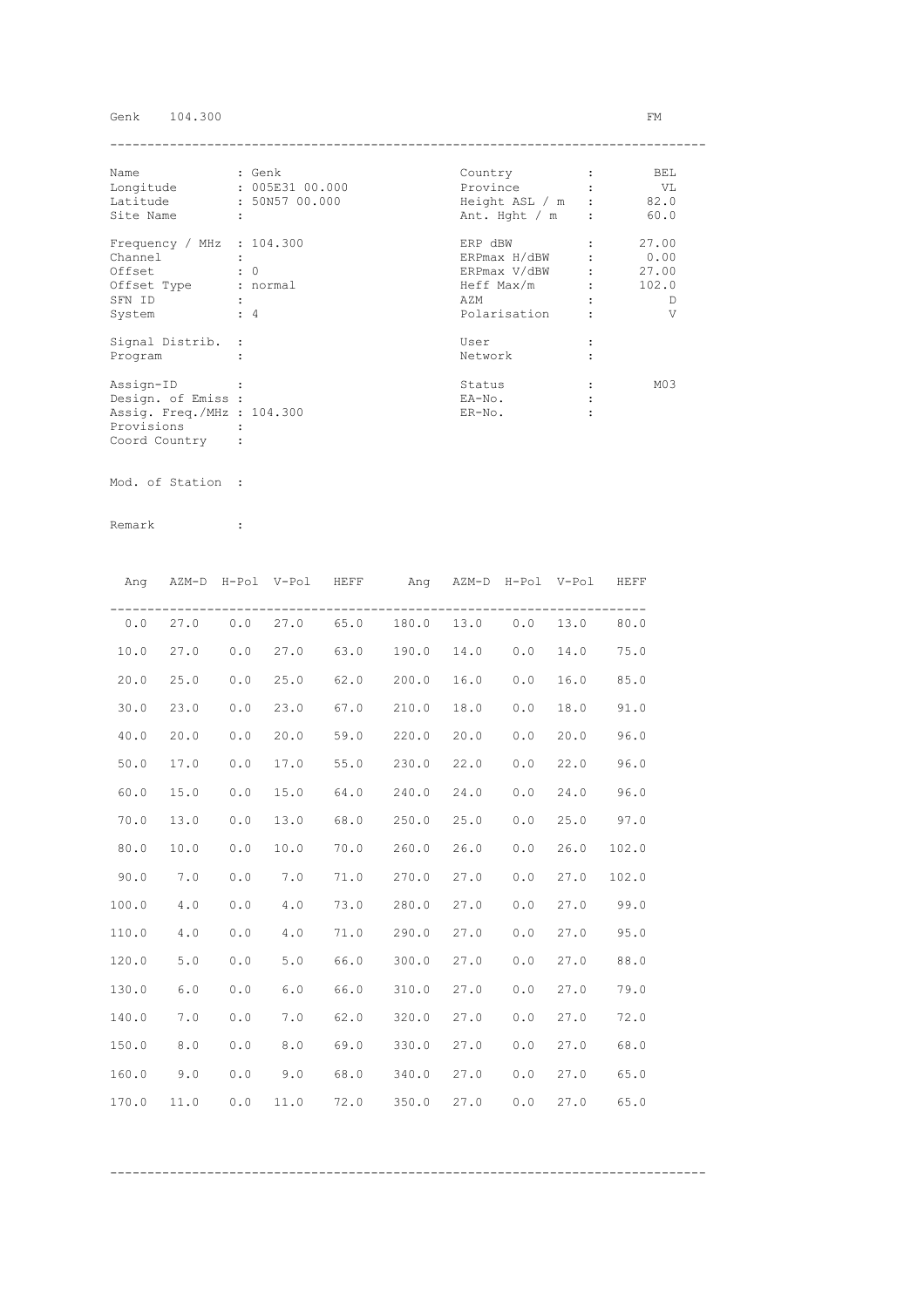## Genk 88.000 FM

| Name                      | : Genk               | Country                |                               | BEL   |
|---------------------------|----------------------|------------------------|-------------------------------|-------|
| Longitude                 | : 005E30 36.000      | Province               |                               | VL    |
| Latitude                  | : 50N56 58.000       | Height ASL $/m$ : 81.0 |                               |       |
| Site Name                 | $\ddot{\phantom{a}}$ | Ant. Hght / m          | $\mathbf{r}$                  | 140.0 |
| Frequency / MHz : 88.000  |                      | ERP dBW                |                               | 27.00 |
| Channel                   |                      | ERPmax H/dBW           |                               | 0.00  |
| Offset                    | $\colon 0$           | ERPmax V/dBW           | $\mathbf{r}$ and $\mathbf{r}$ | 27.00 |
| Offset Type               | : normal             | Heff Max/m             |                               | 183.0 |
| SFN ID                    |                      | AZM                    |                               | Ð     |
| System                    | $\div$ 4             | Polarisation           |                               | V     |
| Signal Distrib. :         |                      | User                   |                               |       |
| Program                   |                      | Network                |                               |       |
| Assign-ID                 |                      | Status                 |                               | 003   |
| Design. of Emiss :        |                      | EA-No.                 |                               |       |
| Assig. Freq./MHz : 88.000 |                      | $ER-NO$ .              |                               |       |
| Provisions                |                      |                        |                               |       |
| Coord Country             |                      |                        |                               |       |

Mod. of Station :

|       |      |     |      | Ang AZM-D H-Pol V-Pol HEFF | Ang AZM-D H-Pol V-Pol HEFF      |      |     |      |       |
|-------|------|-----|------|----------------------------|---------------------------------|------|-----|------|-------|
| 0.0   | 12.0 |     |      |                            | $0.0$ 12.0 144.0 180.0 27.0 0.0 |      |     | 27.0 | 164.0 |
| 10.0  | 12.0 | 0.0 | 12.0 |                            | 142.0 190.0 27.0 0.0            |      |     | 27.0 | 149.0 |
| 20.0  | 12.0 | 0.0 | 12.0 |                            | 141.0 200.0                     | 27.0 | 0.0 | 27.0 | 164.0 |
| 30.0  | 12.0 | 0.0 | 12.0 |                            | 144.0 210.0                     | 26.0 | 0.0 | 26.0 | 173.0 |
| 40.0  | 12.0 | 0.0 | 12.0 | 140.0                      | 220.0                           | 27.0 | 0.0 | 27.0 | 172.0 |
| 50.0  | 12.0 | 0.0 | 12.0 |                            | 135.0 230.0                     | 26.0 | 0.0 | 26.0 | 175.0 |
| 60.0  | 10.0 | 0.0 | 10.0 | 140.0                      | 240.0                           | 26.0 | 0.0 | 26.0 | 176.0 |
| 70.0  | 10.0 | 0.0 | 10.0 | 147.0                      | 250.0                           | 25.0 | 0.0 | 25.0 | 176.0 |
| 80.0  | 10.0 | 0.0 | 10.0 |                            | 146.0 260.0                     | 10.0 | 0.0 | 10.0 | 181.0 |
| 90.0  | 10.0 | 0.0 | 10.0 |                            | 149.0 270.0 5.0                 |      | 0.0 | 5.0  | 183.0 |
| 100.0 | 10.0 | 0.0 | 10.0 |                            | 152.0 280.0                     | 12.0 | 0.0 | 12.0 | 180.0 |
| 110.0 | 10.0 | 0.0 | 10.0 |                            | 149.0 290.0                     | 12.0 | 0.0 | 12.0 | 175.0 |
| 120.0 | 9.0  | 0.0 | 9.0  |                            | 144.0 300.0                     | 12.0 | 0.0 | 12.0 | 169.0 |
| 130.0 | 9.0  | 0.0 | 9.0  |                            | 145.0 310.0                     | 12.0 | 0.0 | 12.0 | 160.0 |
| 140.0 | 10.0 | 0.0 | 10.0 |                            | 146.0 320.0                     | 12.0 | 0.0 | 12.0 | 152.0 |
| 150.0 | 15.0 | 0.0 | 15.0 |                            | 148.0 330.0                     | 12.0 | 0.0 | 12.0 | 148.0 |
| 160.0 | 26.0 | 0.0 | 26.0 |                            | 147.0 340.0                     | 12.0 | 0.0 | 12.0 | 146.0 |
| 170.0 | 27.0 | 0.0 | 27.0 |                            | 154.0 350.0                     | 12.0 | 0.0 | 12.0 | 144.0 |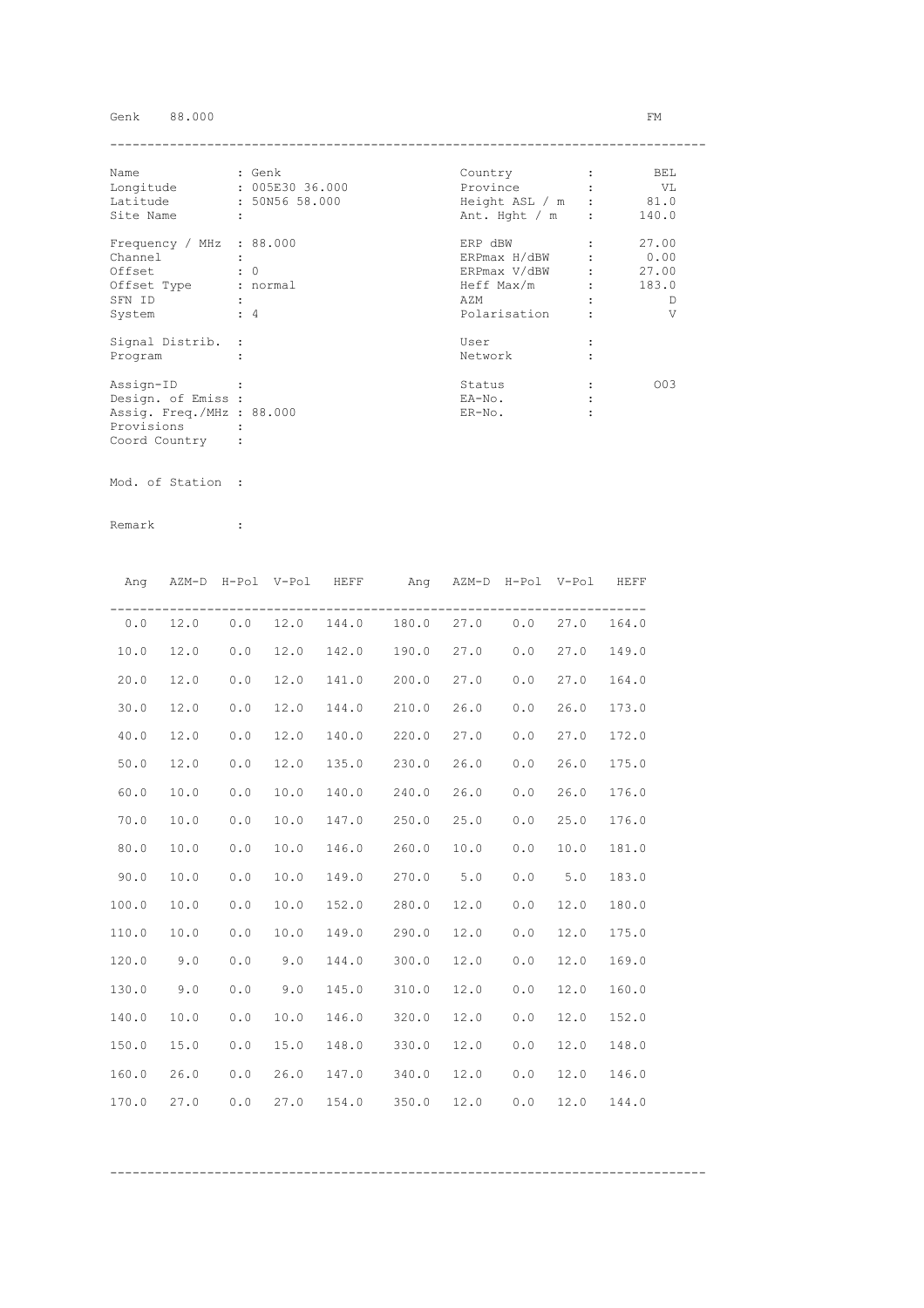# Gent 105.700 FM

| Name                        |   | : Gent          | Country          | BEL        |
|-----------------------------|---|-----------------|------------------|------------|
| Longitude                   |   | : 003E43 30.000 | Province         | VL V       |
| Latitude                    |   | : 51N02 25.000  | Height ASL / m : | 9.0        |
| Site Name                   | ÷ |                 | Ant. Hght $/m$ : | 27.0       |
| Frequency / MHz : $105.700$ |   |                 | ERP dBW          | 20.00      |
| Channel                     |   |                 | ERPmax H/dBW     | 0.00       |
| Offset                      |   | $\colon 0$      | ERPmax V/dBW     | 20.00      |
| Offset Type                 |   | : normal        | Heff Max/m       | 30.0       |
| SFN ID                      |   |                 | AZM              | D          |
| System                      |   | $\div$ 4        | Polarisation     | V          |
| Signal Distrib. :           |   |                 | User             |            |
| Program                     |   |                 | Network          |            |
| Assign-ID                   |   |                 | Status           | <b>B03</b> |
| Design. of Emiss :          |   |                 | EA-No.           |            |
| Assig. Freq./MHz : 105.700  |   |                 | $ER-NO$ .        |            |
| Provisions                  |   |                 |                  |            |
| Coord Country               |   |                 |                  |            |

Mod. of Station :

Remark :

|       |          |       | Ang AZM-D H-Pol V-Pol HEFF |      | Ang AZM-D H-Pol V-Pol          |      |     |      | HEFF |
|-------|----------|-------|----------------------------|------|--------------------------------|------|-----|------|------|
|       | 0.0 20.0 |       |                            |      | $0.0$ 20.0 30.0 180.0 20.0 0.0 |      |     | 20.0 | 10.0 |
| 10.0  | 20.0     | 0.0   | 20.0                       |      | 30.0 190.0 20.0                |      | 0.0 | 20.0 | 18.0 |
| 20.0  | 20.0     | 0.0   | 20.0                       | 30.0 | 200.0                          | 20.0 | 0.0 | 20.0 | 24.0 |
| 30.0  | 20.0     | 0.0   | 20.0                       |      | $30.0$ $210.0$                 | 20.0 | 0.0 | 20.0 | 27.0 |
| 40.0  | 20.0     | 0.0   | 20.0                       | 30.0 | 220.0                          | 16.0 | 0.0 | 16.0 | 26.0 |
| 50.0  | 17.0     | 0.0   | 17.0                       | 30.0 | 230.0                          | 16.0 | 0.0 | 16.0 | 26.0 |
| 60.0  | 17.0     | 0.0   | 17.0                       | 30.0 | 240.0                          | 16.0 | 0.0 | 16.0 | 26.0 |
| 70.0  | 17.0     | 0.0   | 17.0                       | 29.0 | 250.0                          | 20.0 | 0.0 | 20.0 | 26.0 |
| 80.0  | 17.0     | 0.0   | 17.0                       | 29.0 | 260.0                          | 20.0 | 0.0 | 20.0 | 26.0 |
| 90.0  | 17.0     | $0.0$ | 17.0                       |      | 29.0 270.0                     | 20.0 | 0.0 | 20.0 | 27.0 |
| 100.0 | 17.0     | 0.0   | 17.0                       |      | 29.0 280.0                     | 20.0 | 0.0 | 20.0 | 27.0 |
| 110.0 | 17.0     | 0.0   | 17.0                       |      | 26.0 290.0                     | 20.0 | 0.0 | 20.0 | 27.0 |
| 120.0 | 20.0     | 0.0   | 20.0                       | 25.0 | 300.0                          | 17.0 | 0.0 | 17.0 | 27.0 |
| 130.0 | 20.0     | 0.0   | 20.0                       | 19.0 | 310.0                          | 17.0 | 0.0 | 17.0 | 27.0 |
| 140.0 | 20.0     | 0.0   | 20.0                       | 12.0 | 320.0                          | 17.0 | 0.0 | 17.0 | 28.0 |
| 150.0 | 20.0     | 0.0   | 20.0                       | 5.0  | 330.0                          | 17.0 | 0.0 | 17.0 | 29.0 |
| 160.0 | 20.0     | 0.0   | 20.0                       | 10.0 | 340.0                          | 17.0 | 0.0 | 17.0 | 29.0 |
| 170.0 | 20.0     | 0.0   | 20.0                       | 7.0  | 350.0                          | 17.0 | 0.0 | 17.0 | 30.0 |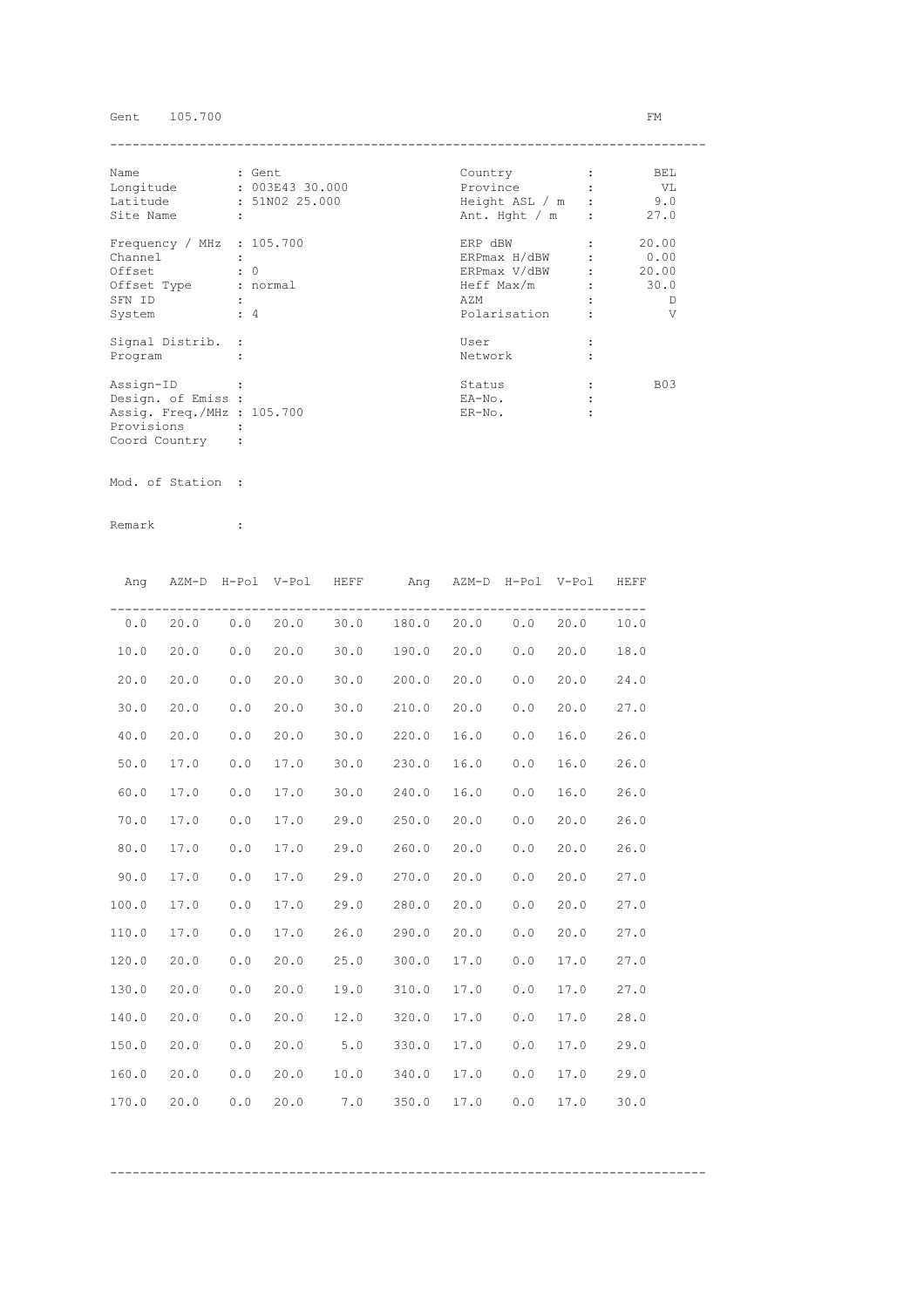# Gent 102.800 FM

| Name                        | : Gent          | Country          | BEL             |
|-----------------------------|-----------------|------------------|-----------------|
| Longitude                   | : 003E42 00.000 | Province         | VL V            |
| Latitude                    | : 51N03 00.000  | Height ASL / m : | 5.0             |
| Site Name                   | ÷               | Ant. Hght $/m$ : | 50.0            |
| Frequency / MHz : $102.800$ |                 | ERP dBW          | 30.00           |
| Channel                     |                 | ERPmax H/dBW     | 0.00            |
| Offset                      | $\colon 0$      | ERPmax V/dBW     | 30.00           |
| Offset Type                 | : normal        | Heff Max/m       | 52.0            |
| SFN ID                      |                 | AZM              | D               |
| System                      | $\div$ 4        | Polarisation     | V               |
| Signal Distrib. :           |                 | User             |                 |
| Program                     |                 | Network          |                 |
| Assign-ID                   |                 | Status           | M <sub>03</sub> |
| Design. of Emiss :          |                 | EA-No.           |                 |
| Assig. Freq./MHz : 102.800  |                 | $ER-NO$ .        |                 |
| Provisions                  |                 |                  |                 |
| Coord Country               |                 |                  |                 |

Mod. of Station :

Remark :

| Ang   |      |       | AZM-D H-Pol V-Pol HEFF |      | Ang AZM-D H-Pol V-Pol HEFF        |      |     |      |      |
|-------|------|-------|------------------------|------|-----------------------------------|------|-----|------|------|
| 0.0   |      |       |                        |      | 30.0 0.0 30.0 52.0 180.0 27.0 0.0 |      |     | 27.0 | 39.0 |
| 10.0  | 30.0 | $0.0$ | 30.0                   |      | 52.0 190.0                        | 27.0 | 0.0 | 27.0 | 41.0 |
| 20.0  | 30.0 | 0.0   | 30.0                   |      | 52.0 200.0                        | 27.0 | 0.0 | 27.0 | 46.0 |
| 30.0  | 30.0 | 0.0   | 30.0                   |      | 52.0 210.0                        | 27.0 | 0.0 | 27.0 | 46.0 |
| 40.0  | 30.0 | 0.0   | 30.0                   |      | 52.0 220.0                        | 27.0 | 0.0 | 27.0 | 46.0 |
| 50.0  | 30.0 | 0.0   | 30.0                   | 52.0 | 230.0                             | 27.0 | 0.0 | 27.0 | 46.0 |
| 60.0  | 30.0 | 0.0   | 30.0                   |      | 51.0 240.0                        | 27.0 | 0.0 | 27.0 | 46.0 |
| 70.0  | 30.0 | 0.0   | 30.0                   |      | 52.0 250.0                        | 27.0 | 0.0 | 27.0 | 47.0 |
| 80.0  | 30.0 | 0.0   | 30.0                   | 52.0 | 260.0                             | 27.0 | 0.0 | 27.0 | 47.0 |
| 90.0  | 30.0 | 0.0   | 30.0                   |      | 52.0 270.0                        | 27.0 | 0.0 | 27.0 | 48.0 |
| 100.0 | 30.0 | 0.0   | 30.0                   |      | 51.0 280.0                        | 27.0 | 0.0 | 27.0 | 47.0 |
| 110.0 | 30.0 | 0.0   | 30.0                   |      | 51.0 290.0                        | 30.0 | 0.0 | 30.0 | 48.0 |
| 120.0 | 27.0 | 0.0   | 27.0                   |      | 48.0 300.0                        | 30.0 | 0.0 | 30.0 | 48.0 |
| 130.0 | 27.0 | 0.0   | 27.0                   | 40.0 | 310.0                             | 30.0 | 0.0 | 30.0 | 47.0 |
| 140.0 | 27.0 | 0.0   | 27.0                   | 35.0 | 320.0                             | 30.0 | 0.0 | 30.0 | 49.0 |
| 150.0 | 27.0 | 0.0   | 27.0                   | 34.0 | 330.0                             | 30.0 | 0.0 | 30.0 | 50.0 |
| 160.0 | 27.0 | 0.0   | 27.0                   | 34.0 | 340.0                             | 30.0 | 0.0 | 30.0 | 51.0 |
| 170.0 | 27.0 | 0.0   | 27.0                   | 34.0 | 350.0                             | 30.0 | 0.0 | 30.0 | 51.0 |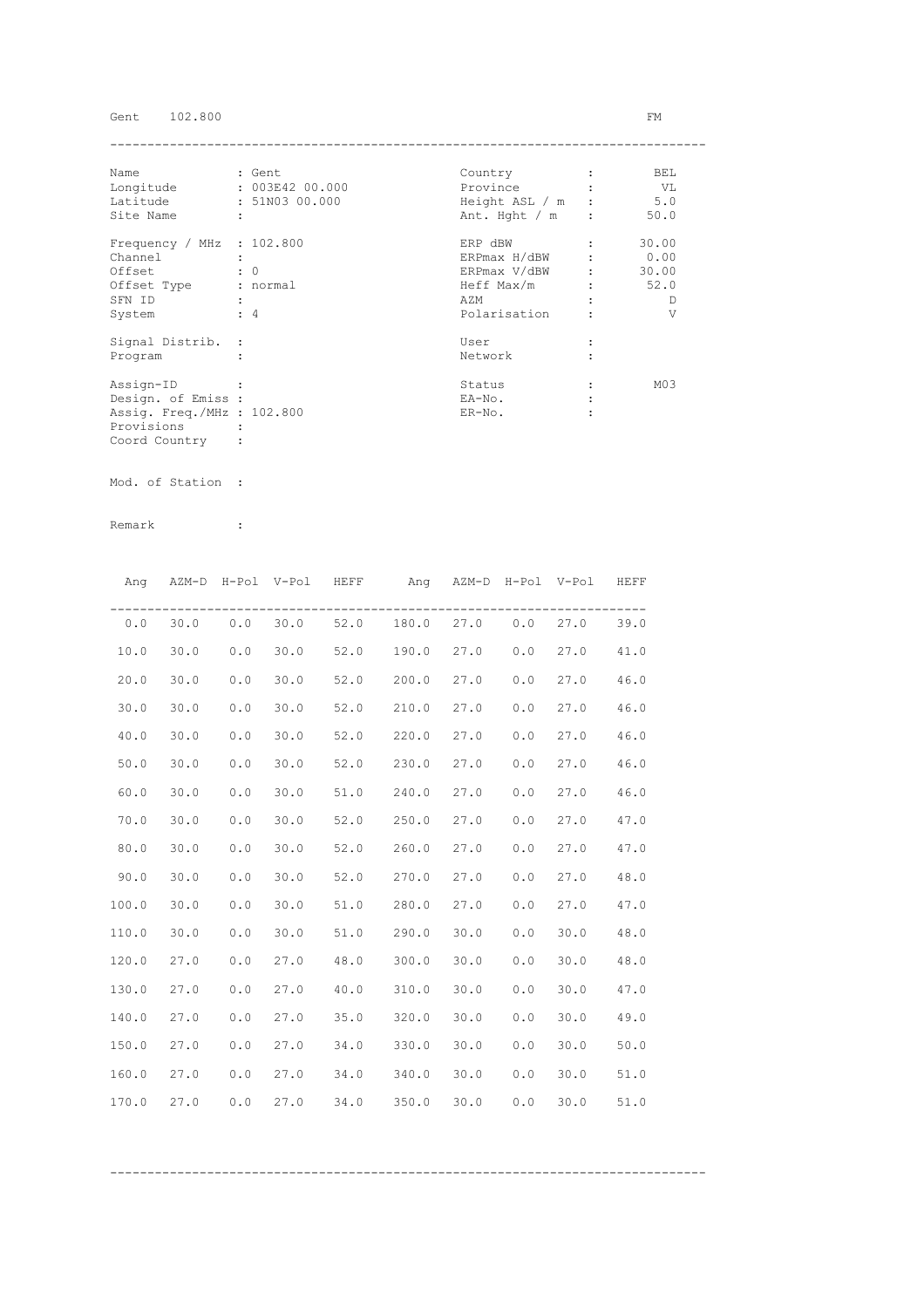# Gent 103.800 FM

| Name                        |   | : Gent          | Country          | BEL             |
|-----------------------------|---|-----------------|------------------|-----------------|
| Longitude                   |   | : 003E44 00.000 | Province         | VL V            |
| Latitude                    |   | : 51N03 00.000  | Height ASL / m : | 4.0             |
| Site Name                   | ÷ |                 | Ant. Hght $/m$ : | 75.0            |
| Frequency / MHz : $103.800$ |   |                 | ERP dBW          | 33.00           |
| Channel                     |   |                 | ERPmax H/dBW     | 0.00            |
| Offset                      |   | $\colon 0$      | ERPmax V/dBW     | 33.00           |
| Offset Type                 |   | : normal        | Heff Max/m       | 76.0            |
| SFN ID                      |   |                 | AZM              | D               |
| System                      |   | $\div$ 4        | Polarisation     | V               |
| Signal Distrib. :           |   |                 | User             |                 |
| Program                     |   |                 | Network          |                 |
| Assign-ID                   |   |                 | Status           | M <sub>03</sub> |
| Design. of Emiss :          |   |                 | EA-No.           |                 |
| Assig. Freq./MHz : 103.800  |   |                 | $ER-NO$ .        |                 |
| Provisions                  |   |                 |                  |                 |
| Coord Country               |   |                 |                  |                 |

Mod. of Station :

Remark :

|       | Ang AZM-D H-Pol V-Pol HEFF |     |      |      | Ang AZM-D H-Pol V-Pol HEFF              |      |     |      |      |
|-------|----------------------------|-----|------|------|-----------------------------------------|------|-----|------|------|
|       |                            |     |      |      | $0.0$ 25.0 0.0 25.0 76.0 180.0 30.0 0.0 |      |     | 30.0 | 55.0 |
| 10.0  | 23.0                       | 0.0 | 23.0 |      | 76.0 190.0                              | 32.0 | 0.0 | 32.0 | 62.0 |
| 20.0  | 20.0                       | 0.0 | 20.0 |      | 76.0 200.0                              | 30.0 | 0.0 | 30.0 | 67.0 |
| 30.0  | 20.0                       | 0.0 | 20.0 |      | 76.0 210.0                              | 28.0 | 0.0 | 28.0 | 71.0 |
| 40.0  | 23.0                       | 0.0 | 23.0 |      | 76.0 220.0                              | 25.0 | 0.0 | 25.0 | 70.0 |
| 50.0  | 26.0                       | 0.0 | 26.0 |      | 76.0 230.0                              | 21.0 | 0.0 | 21.0 | 71.0 |
| 60.0  | 30.0                       | 0.0 | 30.0 | 76.0 | 240.0                                   | 22.0 | 0.0 | 22.0 | 71.0 |
| 70.0  | 30.0                       | 0.0 | 30.0 | 76.0 | 250.0                                   | 26.0 | 0.0 | 26.0 | 71.0 |
| 80.0  | 30.0                       | 0.0 | 30.0 |      | 76.0 260.0                              | 27.0 | 0.0 | 27.0 | 72.0 |
| 90.0  | 30.0                       | 0.0 | 30.0 |      | 76.0 270.0                              | 31.0 | 0.0 | 31.0 | 72.0 |
| 100.0 | 30.0                       | 0.0 | 30.0 |      | 76.0 280.0                              | 33.0 | 0.0 | 33.0 | 72.0 |
| 110.0 | 30.0                       | 0.0 | 30.0 |      | 74.0 290.0                              | 33.0 | 0.0 | 33.0 | 72.0 |
| 120.0 | 27.0                       | 0.0 | 27.0 |      | 72.0 300.0                              | 33.0 | 0.0 | 33.0 | 72.0 |
| 130.0 | 25.0                       | 0.0 | 25.0 | 68.0 | 310.0                                   | 33.0 | 0.0 | 33.0 | 73.0 |
| 140.0 | 22.0                       | 0.0 | 22.0 |      | 63.0 320.0                              | 33.0 | 0.0 | 33.0 | 74.0 |
| 150.0 | 22.0                       | 0.0 | 22.0 |      | 54.0 330.0                              | 33.0 | 0.0 | 33.0 | 75.0 |
| 160.0 | 25.0                       | 0.0 | 25.0 |      | 53.0 340.0                              | 31.0 | 0.0 | 31.0 | 75.0 |
| 170.0 | 28.0                       | 0.0 | 28.0 | 57.0 | 350.0                                   | 28.0 | 0.0 | 28.0 | 76.0 |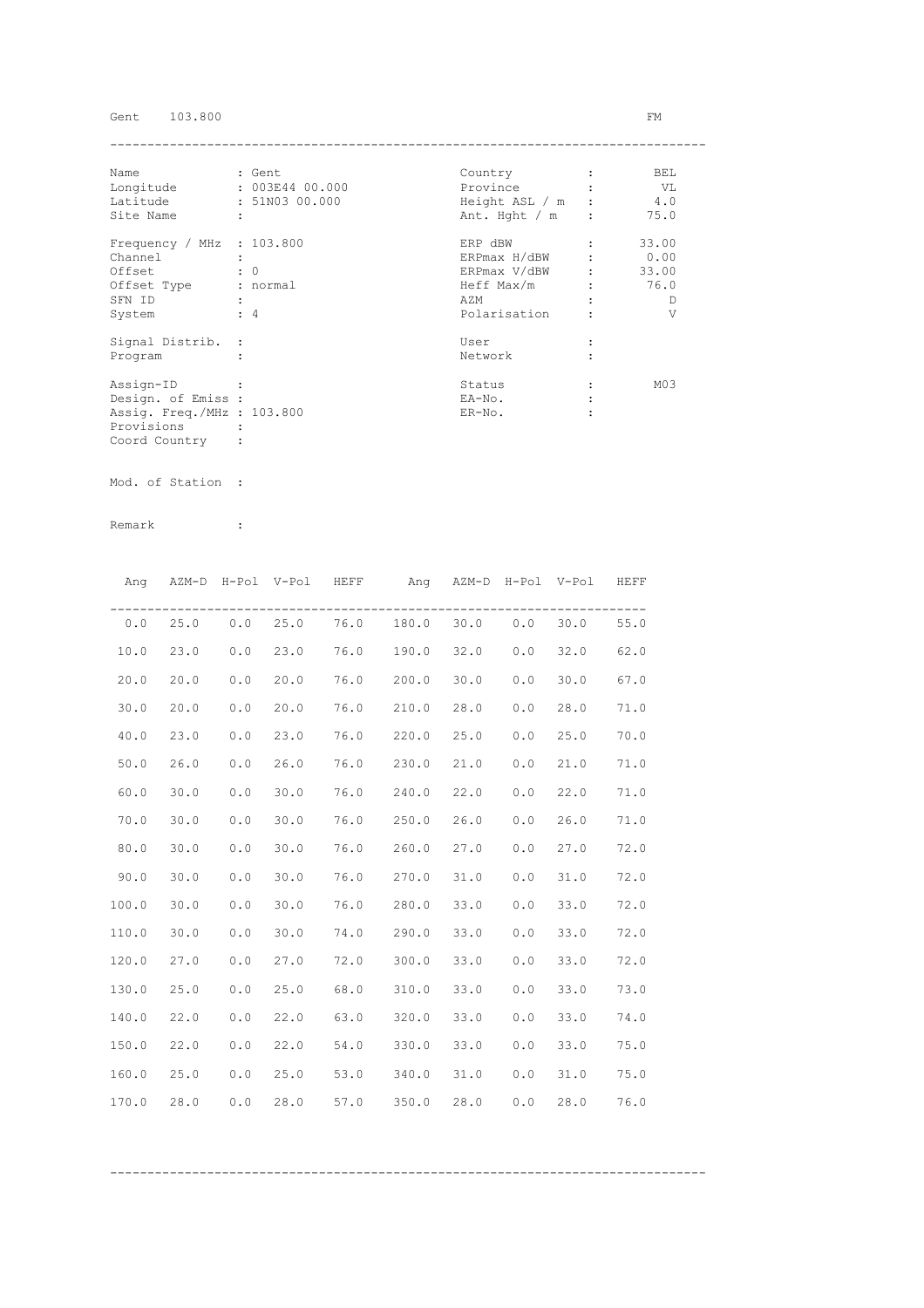# Gent 104.500 FM

| Name                        | : Gent               | Country        | BEL             |
|-----------------------------|----------------------|----------------|-----------------|
| Longitude                   | : 003E44 00.000      | Province       | VL V            |
| Latitude                    | : 51N03 00.000       | Height ASL / m | 4.0             |
| Site Name                   | $\ddot{\phantom{a}}$ | Ant. Hght / m  | 75.0            |
| Frequency / MHz : $104.500$ |                      | ERP dBW        | 27.00           |
| Channel                     |                      | ERPmax H/dBW   | 0.00            |
| Offset                      | $\colon 0$           | ERPmax V/dBW   | 27.00           |
| Offset Type                 | : normal             | Heff Max/m     | 76.0            |
| SFN ID                      |                      | AZM            | Ð               |
| System                      | $\div$ 4             | Polarisation   | V               |
| Signal Distrib. :           |                      | User           |                 |
| Program                     |                      | Network        |                 |
| Assign-ID                   |                      | Status         | M <sub>03</sub> |
| Design. of Emiss :          |                      | EA-No.         |                 |
| Assig. Freq./MHz : 104.500  |                      | $ER-NO$ .      |                 |
| Provisions                  |                      |                |                 |
| Coord Country               |                      |                |                 |

Mod. of Station :

| Ang   |      |     | AZM-D H-Pol V-Pol | HEFF |       |      |     | Ang AZM-D H-Pol V-Pol | HEFF |
|-------|------|-----|-------------------|------|-------|------|-----|-----------------------|------|
| 0.0   | 7.0  | 0.0 | 7.0               | 76.0 | 180.0 | 17.0 | 0.0 | 17.0                  | 55.0 |
| 10.0  | 4.0  | 0.0 | 4.0               | 76.0 | 190.0 | 14.0 | 0.0 | 14.0                  | 62.0 |
| 20.0  | 3.0  | 0.0 | 3.0               | 76.0 | 200.0 | 14.0 | 0.0 | 14.0                  | 67.0 |
| 30.0  | 5.0  | 0.0 | 5.0               | 76.0 | 210.0 | 12.0 | 0.0 | 12.0                  | 71.0 |
| 40.0  | 10.0 | 0.0 | 10.0              | 76.0 | 220.0 | 15.0 | 0.0 | 15.0                  | 70.0 |
| 50.0  | 15.0 | 0.0 | 15.0              | 76.0 | 230.0 | 18.0 | 0.0 | 18.0                  | 71.0 |
| 60.0  | 18.0 | 0.0 | 18.0              | 76.0 | 240.0 | 21.0 | 0.0 | 21.0                  | 71.0 |
| 70.0  | 21.0 | 0.0 | 21.0              | 76.0 | 250.0 | 23.0 | 0.0 | 23.0                  | 71.0 |
| 80.0  | 24.0 | 0.0 | 24.0              | 76.0 | 260.0 | 24.0 | 0.0 | 24.0                  | 72.0 |
| 90.0  | 27.0 | 0.0 | 27.0              | 76.0 | 270.0 | 24.0 | 0.0 | 24.0                  | 72.0 |
| 100.0 | 27.0 | 0.0 | 27.0              | 76.0 | 280.0 | 24.0 | 0.0 | 24.0                  | 72.0 |
| 110.0 | 27.0 | 0.0 | 27.0              | 74.0 | 290.0 | 24.0 | 0.0 | 24.0                  | 72.0 |
| 120.0 | 24.0 | 0.0 | 24.0              | 72.0 | 300.0 | 23.0 | 0.0 | 23.0                  | 72.0 |
| 130.0 | 24.0 | 0.0 | 24.0              | 68.0 | 310.0 | 22.0 | 0.0 | 22.0                  | 73.0 |
| 140.0 | 27.0 | 0.0 | 27.0              | 63.0 | 320.0 | 20.0 | 0.0 | 20.0                  | 74.0 |
| 150.0 | 27.0 | 0.0 | 27.0              | 54.0 | 330.0 | 17.0 | 0.0 | 17.0                  | 75.0 |
| 160.0 | 22.0 | 0.0 | 22.0              | 53.0 | 340.0 | 13.0 | 0.0 | 13.0                  | 75.0 |
| 170.0 | 19.0 | 0.0 | 19.0              | 57.0 | 350.0 | 10.0 | 0.0 | 10.0                  | 76.0 |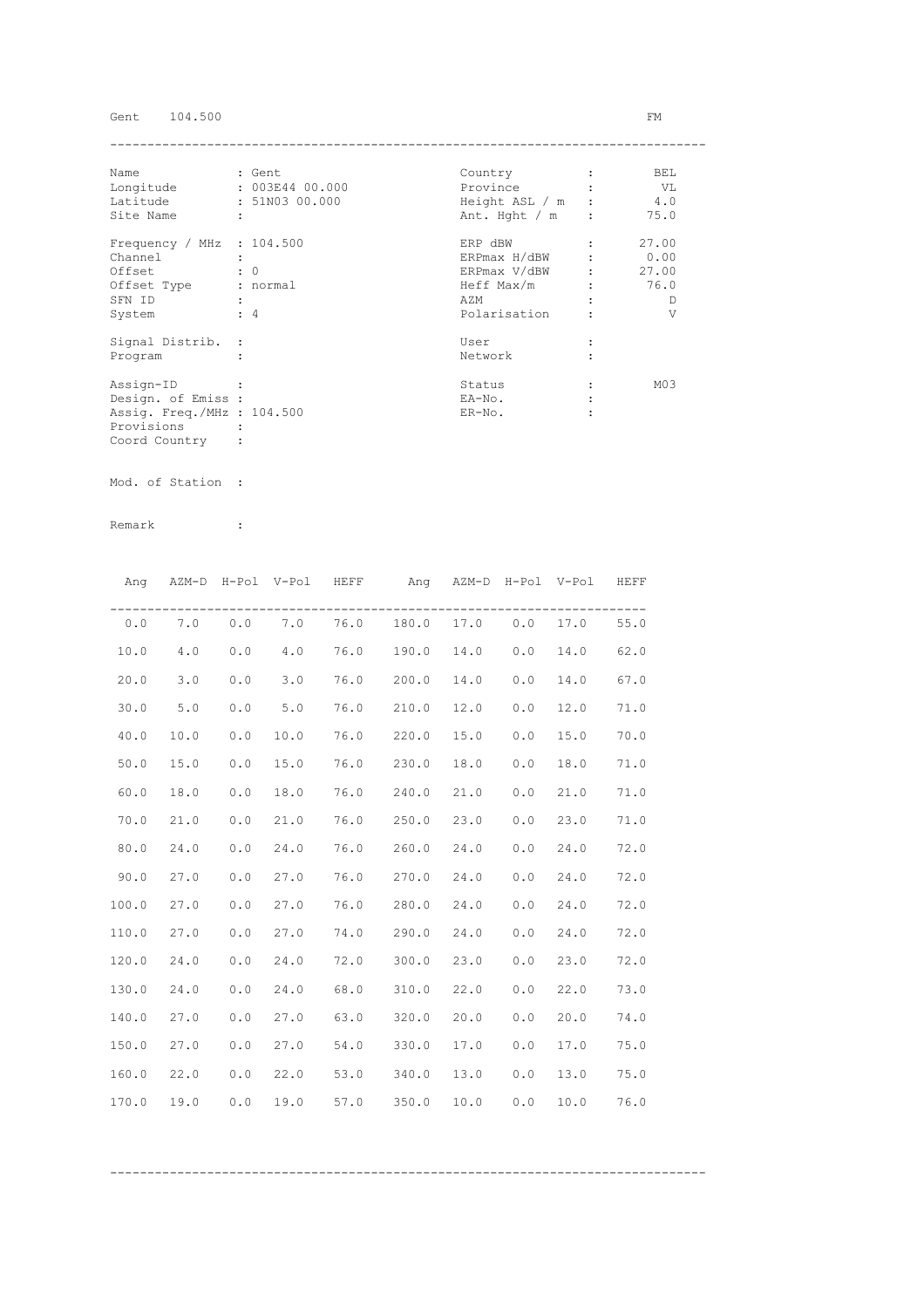## Gent 96.300 FM

| Name                      | : Gent               | Country          | BEL   |
|---------------------------|----------------------|------------------|-------|
| Longitude                 | : 003E42 33.000      | Province         | - VL  |
| Latitude                  | : 51N02 51.000       | Height ASL / m   | 8.0   |
| Site Name                 | $\ddot{\phantom{a}}$ | Ant. Hght $/m$ : | 75.0  |
| Frequency / MHz : 96.300  |                      | ERP dBW          | 33.00 |
| Channel                   |                      | ERPmax H/dBW     | 0.00  |
| Offset                    | $\colon 0$           | ERPmax V/dBW     | 33.00 |
| Offset Type               | : normal             | Heff Max/m       | 77.0  |
| SFN ID                    |                      | AZM              | D     |
| System                    | $\div$ 4             | Polarisation     | V     |
| Signal Distrib. :         |                      | User             |       |
| Program                   |                      | Network          |       |
| Assign-ID                 |                      | Status           | 003   |
| Design. of Emiss :        |                      | EA-No.           |       |
| Assig. Freq./MHz : 96.300 |                      | $ER-NO$ .        |       |
| Provisions                |                      |                  |       |
| Coord Country             |                      |                  |       |

Mod. of Station :

|       |      |       | Ang AZM-D H-Pol V-Pol HEFF |      | Ang AZM-D H-Pol V-Pol          |      |     |      | HEFF |
|-------|------|-------|----------------------------|------|--------------------------------|------|-----|------|------|
| 0.0   | 31.0 |       |                            |      | $0.0$ 31.0 77.0 180.0 24.0 0.0 |      |     | 24.0 | 64.0 |
| 10.0  | 28.0 | 0.0   | 28.0                       |      | 77.0 190.0 24.0                |      | 0.0 | 24.0 | 67.0 |
| 20.0  | 25.0 | 0.0   | 25.0                       |      | 77.0 200.0 24.0                |      | 0.0 | 24.0 | 74.0 |
| 30.0  | 23.0 | 0.0   | 23.0                       |      | 77.0 210.0                     | 23.0 | 0.0 | 23.0 | 73.0 |
| 40.0  | 14.0 | 0.0   | 14.0                       |      | 77.0 220.0                     | 20.0 | 0.0 | 20.0 | 73.0 |
| 50.0  | 13.0 | 0.0   | 13.0                       |      | 77.0 230.0                     | 23.0 | 0.0 | 23.0 | 73.0 |
| 60.0  | 11.0 | 0.0   | 11.0                       |      | 77.0 240.0                     | 27.0 | 0.0 | 27.0 | 73.0 |
| 70.0  | 12.0 | 0.0   | 12.0                       |      | 77.0 250.0                     | 30.0 | 0.0 | 30.0 | 73.0 |
| 80.0  | 14.0 | 0.0   | 14.0                       |      | 76.0 260.0                     | 28.0 | 0.0 | 28.0 | 73.0 |
| 90.0  | 16.0 | $0.0$ | 16.0                       |      | 76.0 270.0 24.0                |      | 0.0 | 24.0 | 74.0 |
| 100.0 | 21.0 | 0.0   | 21.0                       |      | 75.0 280.0 21.0                |      | 0.0 | 21.0 | 73.0 |
| 110.0 | 24.0 | 0.0   | 24.0                       |      | 74.0 290.0                     | 19.0 | 0.0 | 19.0 | 74.0 |
| 120.0 | 28.0 | 0.0   | 28.0                       | 73.0 | 300.0                          | 23.0 | 0.0 | 23.0 | 74.0 |
| 130.0 | 30.0 | 0.0   | 30.0                       | 67.0 | 310.0                          | 27.0 | 0.0 | 27.0 | 74.0 |
| 140.0 | 30.0 | 0.0   | 30.0                       | 61.0 | 320.0                          | 30.0 | 0.0 | 30.0 | 75.0 |
| 150.0 | 30.0 | 0.0   | 30.0                       |      | 58.0 330.0                     | 33.0 | 0.0 | 33.0 | 75.0 |
| 160.0 | 25.0 | 0.0   | 25.0                       |      | $60.0$ 340.0                   | 33.0 | 0.0 | 33.0 | 76.0 |
| 170.0 | 24.0 | 0.0   | 24.0                       | 58.0 | 350.0                          | 33.0 | 0.0 | 33.0 | 77.0 |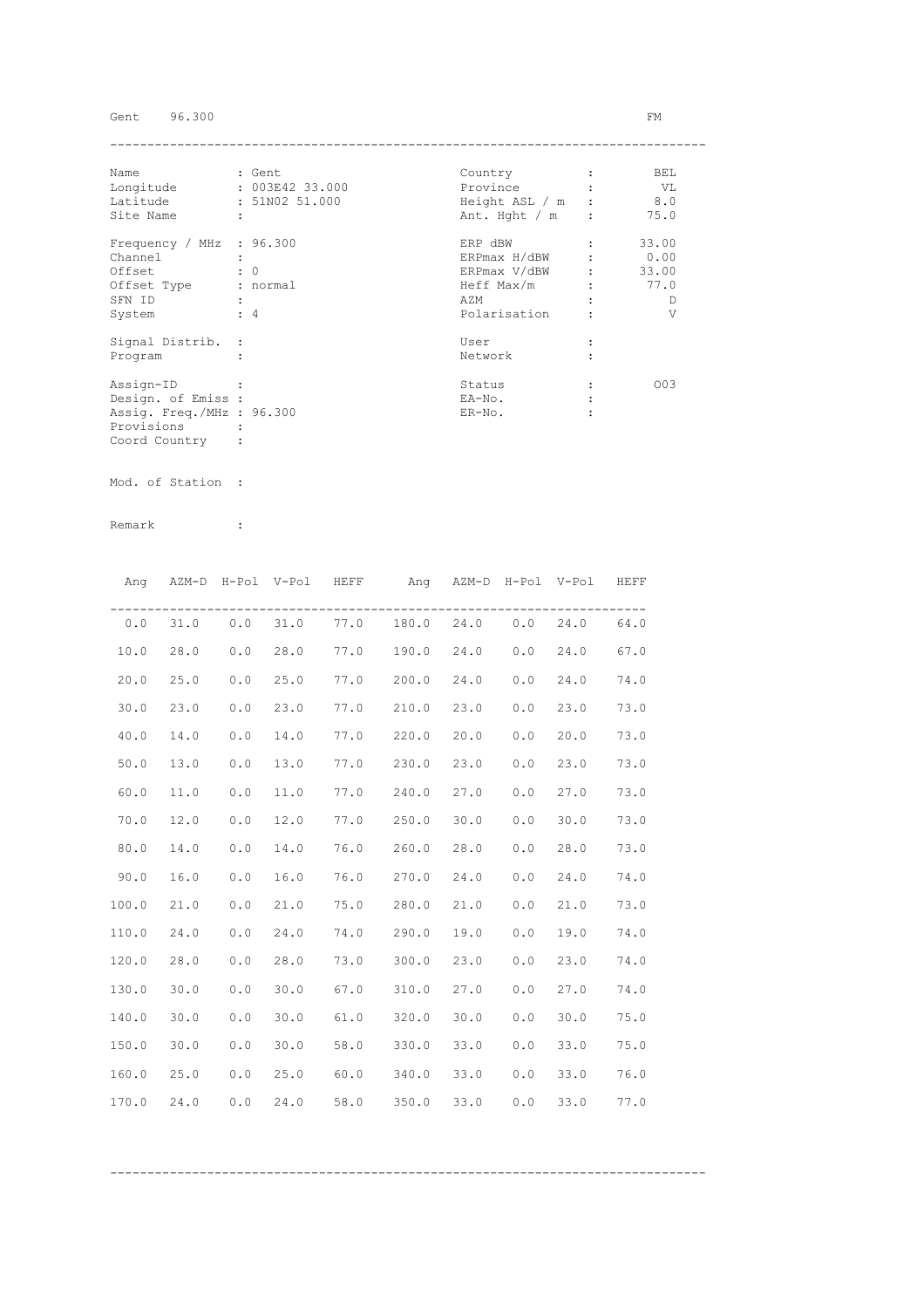## Gent 99.400 FM

| Name                      |   | : Gent          | Country          | BEL   |
|---------------------------|---|-----------------|------------------|-------|
| Longitude                 |   | : 003E44 00.000 | Province         | - VL  |
| Latitude                  |   | : 51N03 00.000  | Height ASL / m : | 5.0   |
| Site Name                 | ÷ |                 | Ant. Hght $/m$ : | 75.0  |
| Frequency / MHz : 99.400  |   |                 | ERP dBW          | 35.00 |
| Channel                   |   |                 | ERPmax H/dBW     | 0.00  |
| Offset                    |   | $\colon 0$      | ERPmax V/dBW     | 35.00 |
| Offset Type               |   | : normal        | Heff Max/m       | 75.0  |
| SFN ID                    |   |                 | AZM              | D     |
| System                    |   | $\div$ 4        | Polarisation     | V     |
| Signal Distrib. :         |   |                 | User             |       |
| Program                   |   |                 | Network          |       |
| Assign-ID                 |   |                 | Status           | 003   |
| Design. of Emiss :        |   |                 | EA-No.           |       |
| Assig. Freq./MHz : 99.400 |   |                 | $ER-NO$ .        |       |
| Provisions                |   |                 |                  |       |
| Coord Country             |   |                 |                  |       |

Mod. of Station :

|       | Ang AZM-D H-Pol V-Pol HEFF |     |      |            | Ang AZM-D H-Pol V-Pol HEFF     |      |     |      |      |
|-------|----------------------------|-----|------|------------|--------------------------------|------|-----|------|------|
|       | $0.0$ 32.0                 |     |      |            | $0.0$ 32.0 75.0 180.0 29.0 0.0 |      |     | 29.0 | 55.0 |
| 10.0  | 29.0                       | 0.0 | 29.0 |            | 75.0 190.0                     | 26.0 | 0.0 | 26.0 | 60.0 |
| 20.0  | 27.0                       | 0.0 | 27.0 |            | 75.0 200.0                     | 21.0 | 0.0 | 21.0 | 65.0 |
| 30.0  | 30.0                       | 0.0 | 30.0 |            | 75.0 210.0                     | 17.0 | 0.0 | 17.0 | 70.0 |
| 40.0  | 28.0                       | 0.0 | 28.0 | 75.0 220.0 |                                | 13.0 | 0.0 | 13.0 | 70.0 |
| 50.0  | 25.0                       | 0.0 | 25.0 |            | $75.0$ 230.0                   | 16.0 | 0.0 | 16.0 | 70.0 |
| 60.0  | 21.0                       | 0.0 | 21.0 | 75.0       | 240.0                          | 20.0 | 0.0 | 20.0 | 70.0 |
| 70.0  | 21.0                       | 0.0 | 21.0 | 75.0       | 250.0                          | 26.0 | 0.0 | 26.0 | 70.0 |
| 80.0  | 26.0                       | 0.0 | 26.0 | 75.0       | 260.0                          | 26.0 | 0.0 | 26.0 | 70.0 |
| 90.0  | 26.0                       | 0.0 | 26.0 |            | 75.0 270.0                     | 30.0 | 0.0 | 30.0 | 70.0 |
| 100.0 | 26.0                       | 0.0 | 26.0 |            | 75.0 280.0                     | 33.0 | 0.0 | 33.0 | 70.0 |
| 110.0 | 13.0                       | 0.0 | 13.0 |            | 75.0 290.0                     | 34.0 | 0.0 | 34.0 | 70.0 |
| 120.0 | 14.0                       | 0.0 | 14.0 | 65.0       | 300.0                          | 34.0 | 0.0 | 34.0 | 70.0 |
| 130.0 | 16.0                       | 0.0 | 16.0 | 60.0       | 310.0                          | 34.0 | 0.0 | 34.0 | 75.0 |
| 140.0 | 17.0                       | 0.0 | 17.0 |            | 50.0 320.0                     | 34.0 | 0.0 | 34.0 | 75.0 |
| 150.0 | 19.0                       | 0.0 | 19.0 |            | 55.0 330.0                     | 35.0 | 0.0 | 35.0 | 75.0 |
| 160.0 | 29.0                       | 0.0 | 29.0 | 55.0       | 340.0                          | 35.0 | 0.0 | 35.0 | 75.0 |
| 170.0 | 30.0                       | 0.0 | 30.0 | 55.0       | 350.0                          | 35.0 | 0.0 | 35.0 | 75.0 |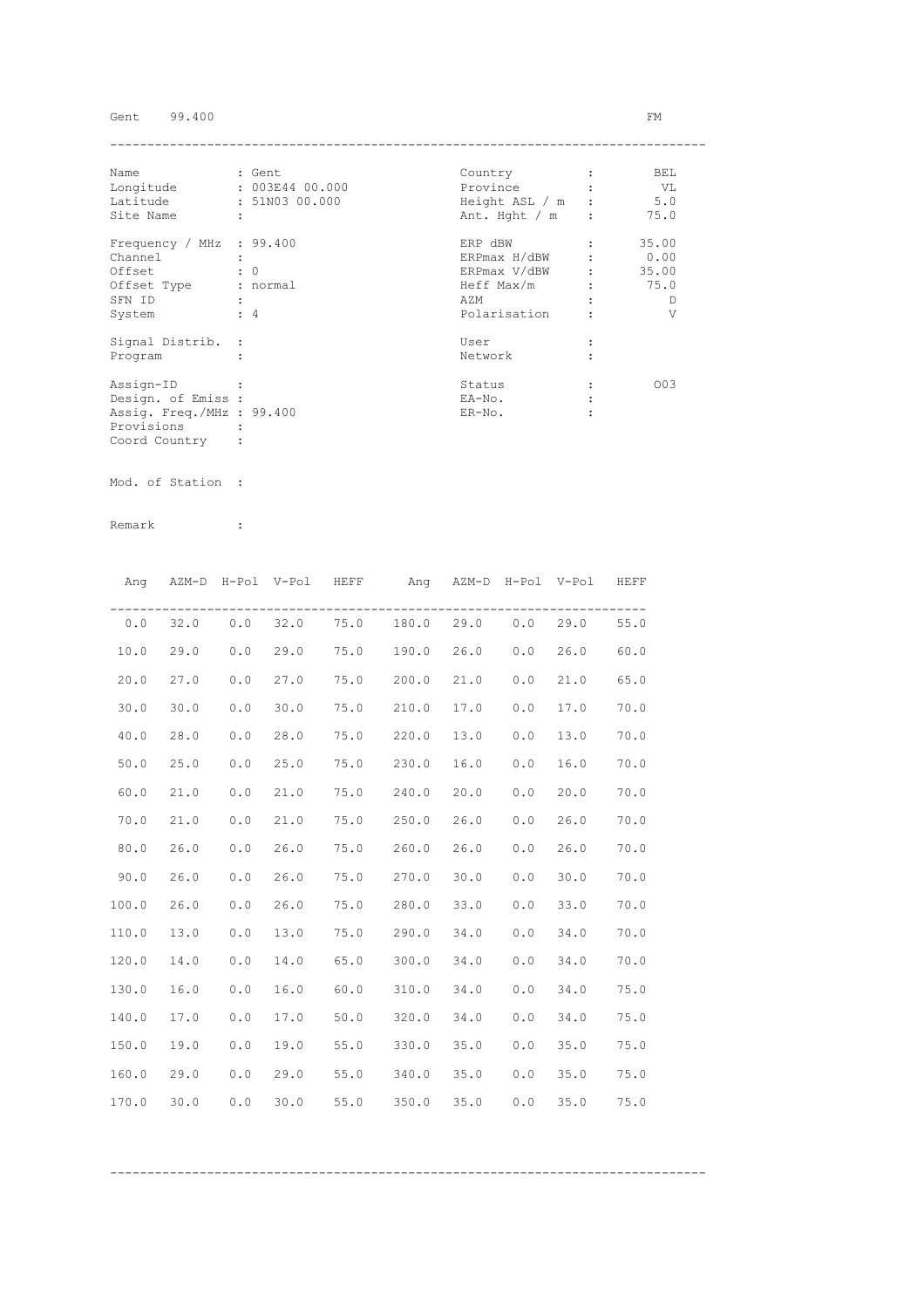| Name                        |   | : Gent (Sint-Kruis-Winkel) | Country          | BEL        |
|-----------------------------|---|----------------------------|------------------|------------|
| Longitude                   |   | : 003E49 58.000            | Province         | VL V       |
| Latitude                    |   | : 51N09 28.000             | Height ASL / m : | 5.0        |
| Site Name                   | ÷ |                            | Ant. Hght $/m$ : | 35.0       |
| Frequency / MHz : $107.300$ |   |                            | ERP dBW          | 20.00      |
| Channel                     |   |                            | ERPmax H/dBW     | 0.00       |
| Offset                      |   | $\colon 0$                 | ERPmax V/dBW     | 20.00      |
| Offset Type                 |   | : normal                   | Heff Max/m       | 39.0       |
| SFN ID                      |   |                            | AZM              | D          |
| System                      |   | $\div$ 4                   | Polarisation     | V          |
| Signal Distrib. :           |   |                            | User             |            |
| Program                     |   |                            | Network          |            |
| Assign-ID                   |   |                            | Status           | <b>B03</b> |
| Design. of Emiss :          |   |                            | EA-No.           |            |
| Assig. Freq./MHz : 107.300  |   |                            | $ER-NO$ .        |            |
| Provisions                  |   |                            |                  |            |
| Coord Country               |   |                            |                  |            |

Mod. of Station :

|       |      |     |      |                | Ang AZM-D H-Pol V-Pol HEFF Ang AZM-D H-Pol V-Pol HEFF |      |     |      |      |
|-------|------|-----|------|----------------|-------------------------------------------------------|------|-----|------|------|
| 0.0   |      |     |      |                | 20.0 0.0 20.0 39.0 180.0 20.0 0.0                     |      |     | 20.0 | 33.0 |
| 10.0  | 20.0 | 0.0 | 20.0 |                | 39.0 190.0                                            | 20.0 | 0.0 | 20.0 | 33.0 |
| 20.0  | 20.0 | 0.0 | 20.0 | 39.0           | 200.0                                                 | 20.0 | 0.0 | 20.0 | 33.0 |
| 30.0  | 20.0 | 0.0 | 20.0 | 39.0 210.0     |                                                       | 20.0 | 0.0 | 20.0 | 33.0 |
| 40.0  | 20.0 | 0.0 | 20.0 | 39.0           | 220.0                                                 | 15.0 | 0.0 | 15.0 | 33.0 |
| 50.0  | 15.0 | 0.0 | 15.0 | 37.0 230.0     |                                                       | 15.0 | 0.0 | 15.0 | 34.0 |
| 60.0  | 15.0 | 0.0 | 15.0 | $35.0$ $240.0$ |                                                       | 15.0 | 0.0 | 15.0 | 34.0 |
| 70.0  | 15.0 | 0.0 | 15.0 | 35.0 250.0     |                                                       | 15.0 | 0.0 | 15.0 | 33.0 |
| 80.0  | 15.0 | 0.0 | 15.0 | 36.0           | 260.0                                                 | 15.0 | 0.0 | 15.0 | 34.0 |
| 90.0  | 20.0 | 0.0 | 20.0 |                | 36.0 270.0                                            | 15.0 | 0.0 | 15.0 | 34.0 |
| 100.0 | 20.0 | 0.0 | 20.0 | 35.0           | 280.0                                                 | 15.0 | 0.0 | 15.0 | 33.0 |
| 110.0 | 20.0 | 0.0 | 20.0 |                | 35.0 290.0                                            | 15.0 | 0.0 | 15.0 | 34.0 |
| 120.0 | 20.0 | 0.0 | 20.0 |                | 35.0 300.0                                            | 15.0 | 0.0 | 15.0 | 34.0 |
| 130.0 | 17.0 | 0.0 | 17.0 | 35.0           | 310.0                                                 | 15.0 | 0.0 | 15.0 | 36.0 |
| 140.0 | 17.0 | 0.0 | 17.0 |                | 34.0 320.0                                            | 15.0 | 0.0 | 15.0 | 37.0 |
| 150.0 | 17.0 | 0.0 | 17.0 |                | 34.0 330.0                                            | 20.0 | 0.0 | 20.0 | 38.0 |
| 160.0 | 20.0 | 0.0 | 20.0 |                | 34.0 340.0                                            | 20.0 | 0.0 | 20.0 | 39.0 |
| 170.0 | 20.0 | 0.0 | 20.0 |                | 34.0 350.0                                            | 20.0 | 0.0 | 20.0 | 39.0 |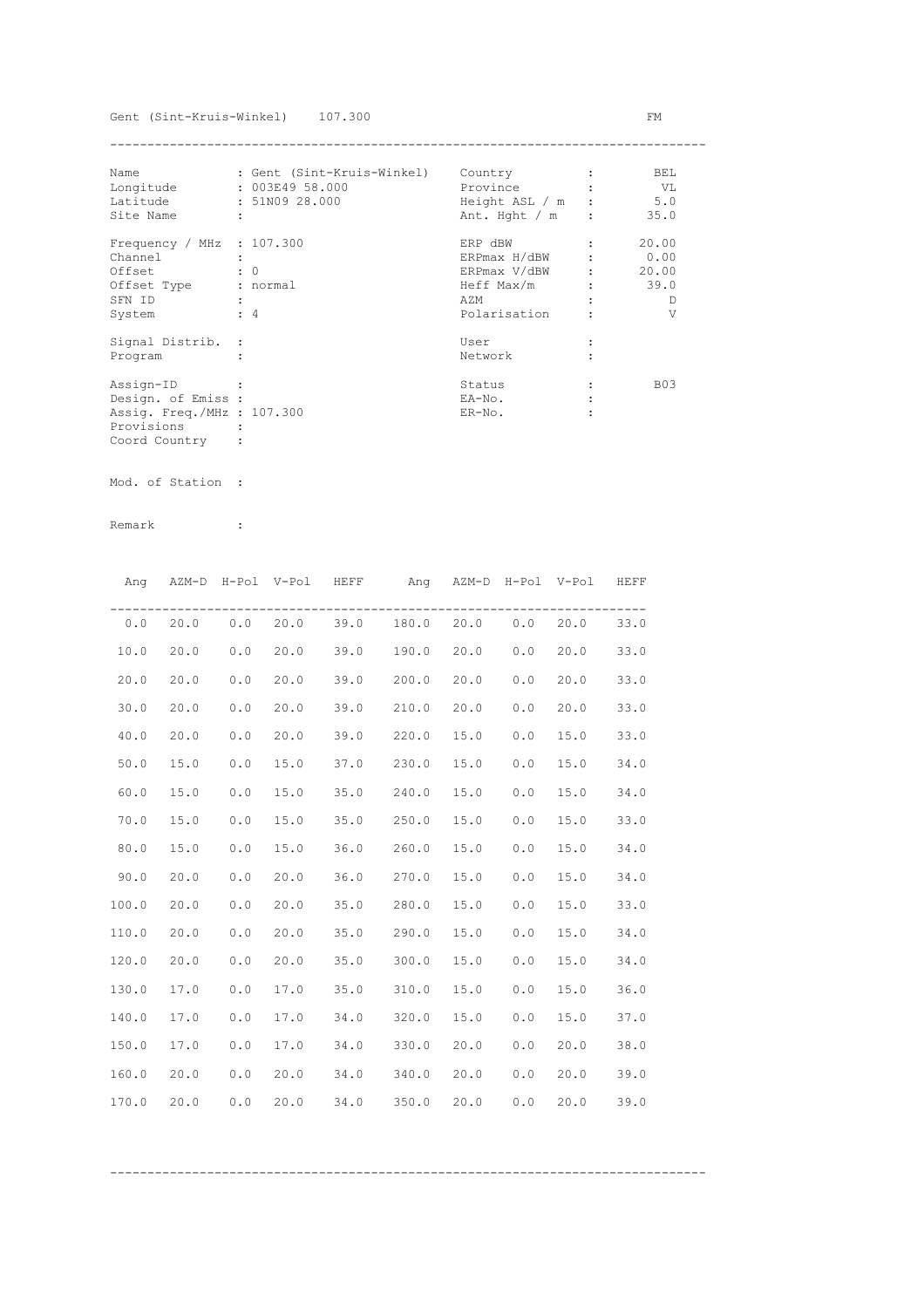## Hasselt  $103.800$  FM

| Name                        |   | : Hasselt       | Country          | BEL             |
|-----------------------------|---|-----------------|------------------|-----------------|
| Longitude                   |   | : 005E20 00.000 | Province         | VL V            |
| Latitude                    |   | : 50N56 00.000  | Height ASL / m : | 35.0            |
| Site Name                   | ÷ |                 | Ant. Hght $/m$ : | 38.0            |
| Frequency / MHz : $103.800$ |   |                 | ERP dBW          | 30.00           |
| Channel                     |   |                 | ERPmax H/dBW     | 0.00            |
| Offset                      |   | $\colon 0$      | ERPmax V/dBW     | 30.00           |
| Offset Type                 |   | : normal        | Heff Max/m       | 45.0            |
| SFN ID                      |   |                 | AZM              | D               |
| System                      |   | $\div$ 4        | Polarisation     | V               |
| Signal Distrib. :           |   |                 | User             |                 |
| Program                     |   |                 | Network          |                 |
| Assign-ID                   |   |                 | Status           | M <sub>03</sub> |
| Design. of Emiss :          |   |                 | EA-No.           |                 |
| Assig. Freq./MHz : 103.800  |   |                 | $ER-NO$ .        |                 |
| Provisions                  |   |                 |                  |                 |
| Coord Country               |   |                 |                  |                 |

Mod. of Station :

Remark :

|       |          |     | Ang AZM-D H-Pol V-Pol HEFF | Ang AZM-D H-Pol V-Pol HEFF     |      |     |      |      |
|-------|----------|-----|----------------------------|--------------------------------|------|-----|------|------|
|       | 0.0 21.0 |     |                            | $0.0$ 21.0 31.0 180.0 25.0 0.0 |      |     | 25.0 | 20.0 |
| 10.0  | 21.0     | 0.0 | 21.0                       | 29.0 190.0 25.0                |      | 0.0 | 25.0 | 23.0 |
| 20.0  | 21.0     | 0.0 | 21.0                       | 23.0 200.0                     | 25.0 | 0.0 | 25.0 | 24.0 |
| 30.0  | 21.0     | 0.0 | 21.0                       | 19.0 210.0                     | 27.0 | 0.0 | 27.0 | 28.0 |
| 40.0  | 21.0     | 0.0 | 21.0                       | 16.0 220.0                     | 30.0 | 0.0 | 30.0 | 24.0 |
| 50.0  | 20.0     | 0.0 | 20.0                       | 13.0 230.0                     | 30.0 | 0.0 | 30.0 | 22.0 |
| 60.0  | 18.0     | 0.0 | 18.0                       | 15.0 240.0                     | 30.0 | 0.0 | 30.0 | 32.0 |
| 70.0  | 17.0     | 0.0 | 17.0                       | 16.0 250.0                     | 30.0 | 0.0 | 30.0 | 35.0 |
| 80.0  | 17.0     | 0.0 | 17.0                       | 18.0 260.0                     | 30.0 | 0.0 | 30.0 | 40.0 |
| 90.0  | 17.0     | 0.0 | 17.0                       | 25.0 270.0                     | 30.0 | 0.0 | 30.0 | 42.0 |
| 100.0 | 17.0     | 0.0 | 17.0                       | 31.0 280.0                     | 30.0 | 0.0 | 30.0 | 45.0 |
| 110.0 | 17.0     | 0.0 | 17.0                       | 31.0 290.0                     | 28.0 | 0.0 | 28.0 | 43.0 |
| 120.0 | 17.0     | 0.0 | 17.0                       | 20.0 300.0                     | 25.0 | 0.0 | 25.0 | 40.0 |
| 130.0 | 19.0     | 0.0 | 19.0                       | 14.0 310.0 23.0                |      | 0.0 | 23.0 | 44.0 |
| 140.0 | 21.0     | 0.0 | 21.0                       | 14.0 320.0                     | 21.0 | 0.0 | 21.0 | 42.0 |
| 150.0 | 23.0     | 0.0 | 23.0                       | 18.0 330.0 18.0                |      | 0.0 | 18.0 | 41.0 |
| 160.0 | 25.0     | 0.0 | 25.0                       | 15.0 340.0                     | 18.0 | 0.0 | 18.0 | 39.0 |
| 170.0 | 25.0     | 0.0 | 25.0                       | $10.0$ 350.0                   | 21.0 | 0.0 | 21.0 | 36.0 |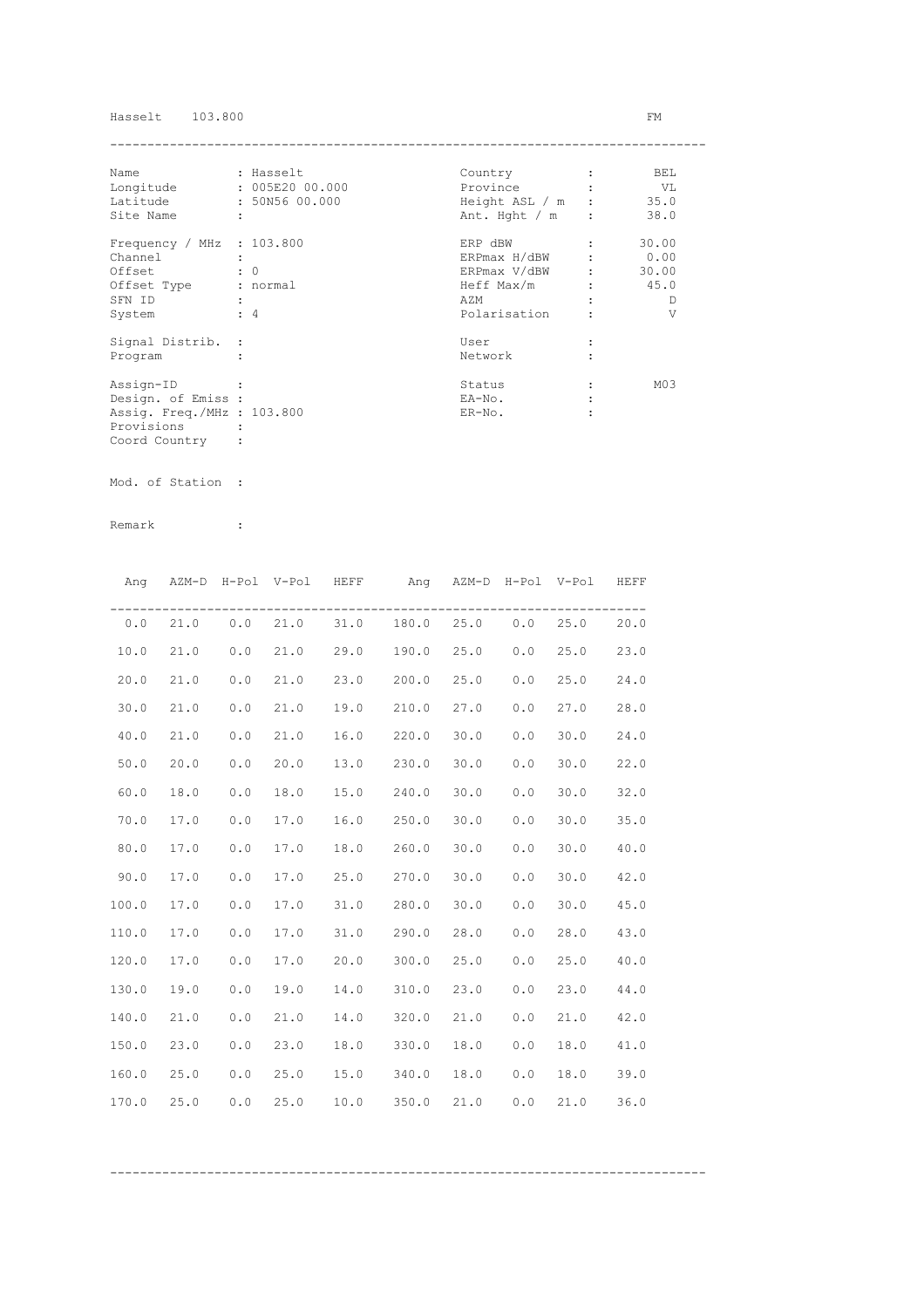## Hasselt  $104.100$  FM

| Name                        |                      | : Hasselt       | Country          | BEL             |
|-----------------------------|----------------------|-----------------|------------------|-----------------|
| Longitude                   |                      | : 005E20 00.000 | Province         | VL V            |
| Latitude                    |                      | : 50N56 00.000  | Height ASL / m : | 35.0            |
| Site Name                   | $\ddot{\phantom{a}}$ |                 | Ant. Hght $/m$ : | 38.0            |
| Frequency / MHz : $104.100$ |                      |                 | ERP dBW          | 33.00           |
| Channel                     |                      |                 | ERPmax H/dBW     | 0.00            |
| Offset                      |                      | $\colon 0$      | ERPmax V/dBW :   | 33.00           |
| Offset Type                 |                      | : normal        | Heff Max/m       | 45.0            |
| SFN ID                      |                      |                 | AZM              | D               |
| System                      |                      | $\div$ 4        | Polarisation     | V               |
| Signal Distrib. :           |                      |                 | User             |                 |
| Program                     |                      |                 | Network          |                 |
| Assign-ID                   |                      |                 | Status           | M <sub>03</sub> |
| Design. of Emiss :          |                      |                 | EA-No.           |                 |
| Assig. Freq./MHz : 104.100  |                      |                 | $ER-NO$ .        |                 |
| Provisions                  |                      |                 |                  |                 |
| Coord Country               |                      |                 |                  |                 |

Mod. of Station :

Remark :

|       |      |     | Ang AZM-D H-Pol V-Pol HEFF |      | Ang AZM-D H-Pol V-Pol HEFF                |      |     |      |      |
|-------|------|-----|----------------------------|------|-------------------------------------------|------|-----|------|------|
|       |      |     |                            |      | $0.0$ 27.0 $0.0$ 27.0 31.0 180.0 24.0 0.0 |      |     | 24.0 | 20.0 |
| 10.0  | 24.0 | 0.0 | 24.0                       |      | 29.0 190.0 24.0                           |      | 0.0 | 24.0 | 23.0 |
| 20.0  | 24.0 | 0.0 | 24.0                       |      | 23.0 200.0                                | 25.0 | 0.0 | 25.0 | 24.0 |
| 30.0  | 26.0 | 0.0 | 26.0                       |      | 19.0 210.0                                | 27.0 | 0.0 | 27.0 | 28.0 |
| 40.0  | 28.0 | 0.0 | 28.0                       |      | 16.0 220.0                                | 30.0 | 0.0 | 30.0 | 24.0 |
| 50.0  | 30.0 | 0.0 | 30.0                       |      | 13.0 230.0                                | 33.0 | 0.0 | 33.0 | 22.0 |
| 60.0  | 31.0 | 0.0 | 31.0                       |      | 15.0 240.0                                | 33.0 | 0.0 | 33.0 | 32.0 |
| 70.0  | 33.0 | 0.0 | 33.0                       | 16.0 | 250.0                                     | 33.0 | 0.0 | 33.0 | 35.0 |
| 80.0  | 33.0 | 0.0 | 33.0                       |      | 18.0 260.0                                | 33.0 | 0.0 | 33.0 | 40.0 |
| 90.0  | 33.0 | 0.0 | 33.0                       |      | 25.0 270.0                                | 33.0 | 0.0 | 33.0 | 42.0 |
| 100.0 | 33.0 | 0.0 | 33.0                       |      | 31.0 280.0                                | 33.0 | 0.0 | 33.0 | 45.0 |
| 110.0 | 33.0 | 0.0 | 33.0                       |      | 31.0 290.0                                | 33.0 | 0.0 | 33.0 | 43.0 |
| 120.0 | 33.0 | 0.0 | 33.0                       |      | 20.0 300.0                                | 33.0 | 0.0 | 33.0 | 40.0 |
| 130.0 | 33.0 | 0.0 | 33.0                       |      | 14.0 310.0                                | 33.0 | 0.0 | 33.0 | 44.0 |
| 140.0 | 33.0 | 0.0 | 33.0                       |      | 14.0 320.0                                | 33.0 | 0.0 | 33.0 | 42.0 |
| 150.0 | 33.0 | 0.0 | 33.0                       |      | 18.0 330.0                                | 33.0 | 0.0 | 33.0 | 41.0 |
| 160.0 | 30.0 | 0.0 | 30.0                       |      | 15.0 340.0                                | 33.0 | 0.0 | 33.0 | 39.0 |
| 170.0 | 27.0 | 0.0 | 27.0                       |      | $10.0$ 350.0                              | 30.0 | 0.0 | 30.0 | 36.0 |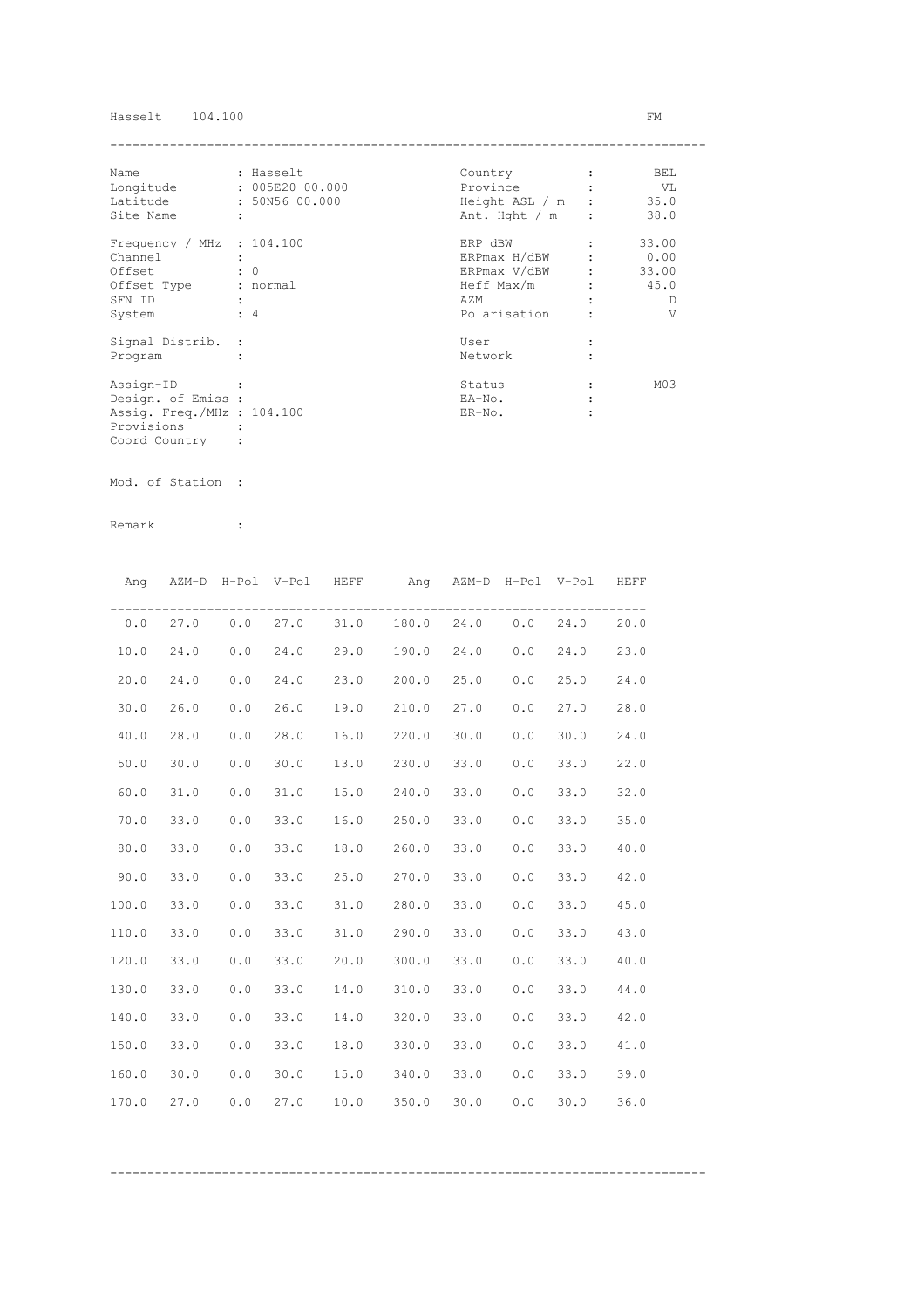## Hasselt 104.700 FM

| Name                        |   | : Hasselt       | Country          | BEL             |
|-----------------------------|---|-----------------|------------------|-----------------|
| Longitude                   |   | : 005E20 00.000 | Province         | VL V            |
| Latitude                    |   | : 50N56 00.000  | Height ASL / m : | 35.0            |
| Site Name                   | ÷ |                 | Ant. Hght $/m$ : | 38.0            |
| Frequency / MHz : $104.700$ |   |                 | ERP dBW          | 30.00           |
| Channel                     |   |                 | ERPmax H/dBW     | 0.00            |
| Offset                      |   | $\colon 0$      | ERPmax V/dBW     | 30.00           |
| Offset Type                 |   | : normal        | Heff Max/m       | 45.0            |
| SFN ID                      |   |                 | AZM              | D               |
| System                      |   | $\div$ 4        | Polarisation     | V               |
| Signal Distrib. :           |   |                 | User             |                 |
| Program                     |   |                 | Network          |                 |
| Assign-ID                   |   |                 | Status           | M <sub>03</sub> |
| Design. of Emiss :          |   |                 | EA-No.           |                 |
| Assig. Freq./MHz : 104.700  |   |                 | $ER-NO$ .        |                 |
| Provisions                  |   |                 |                  |                 |
| Coord Country               |   |                 |                  |                 |

Mod. of Station :

Remark :

|       |      |     | Ang AZM-D H-Pol V-Pol HEFF |      | Ang AZM-D H-Pol V-Pol HEFF        |      |     |      |      |
|-------|------|-----|----------------------------|------|-----------------------------------|------|-----|------|------|
| 0.0   |      |     |                            |      | 25.0 0.0 25.0 31.0 180.0 27.0 0.0 |      |     | 27.0 | 20.0 |
| 10.0  | 26.0 | 0.0 | 26.0                       |      | 29.0 190.0                        | 30.0 | 0.0 | 30.0 | 23.0 |
| 20.0  | 27.0 | 0.0 | 27.0                       |      | 23.0 200.0                        | 28.0 | 0.0 | 28.0 | 24.0 |
| 30.0  | 27.0 | 0.0 | 27.0                       |      | 19.0 210.0                        | 28.0 | 0.0 | 28.0 | 28.0 |
| 40.0  | 27.0 | 0.0 | 27.0                       |      | 16.0 220.0                        | 30.0 | 0.0 | 30.0 | 24.0 |
| 50.0  | 27.0 | 0.0 | 27.0                       |      | 13.0 230.0                        | 30.0 | 0.0 | 30.0 | 22.0 |
| 60.0  | 25.0 | 0.0 | 25.0                       |      | 15.0 240.0                        | 30.0 | 0.0 | 30.0 | 32.0 |
| 70.0  | 23.0 | 0.0 | 23.0                       | 16.0 | 250.0                             | 30.0 | 0.0 | 30.0 | 35.0 |
| 80.0  | 20.0 | 0.0 | 20.0                       | 18.0 | 260.0                             | 29.0 | 0.0 | 29.0 | 40.0 |
| 90.0  | 17.0 | 0.0 | 17.0                       |      | 25.0 270.0                        | 29.0 | 0.0 | 29.0 | 42.0 |
| 100.0 | 13.0 | 0.0 | 13.0                       |      | 31.0 280.0                        | 30.0 | 0.0 | 30.0 | 45.0 |
| 110.0 | 10.0 | 0.0 | 10.0                       |      | 31.0 290.0                        | 30.0 | 0.0 | 30.0 | 43.0 |
| 120.0 | 12.0 | 0.0 | 12.0                       |      | 20.0 300.0                        | 30.0 | 0.0 | 30.0 | 40.0 |
| 130.0 | 15.0 | 0.0 | 15.0                       |      | 14.0 310.0                        | 30.0 | 0.0 | 30.0 | 44.0 |
| 140.0 | 18.0 | 0.0 | 18.0                       |      | 14.0 320.0                        | 30.0 | 0.0 | 30.0 | 42.0 |
| 150.0 | 21.0 | 0.0 | 21.0                       |      | 18.0 330.0                        | 30.0 | 0.0 | 30.0 | 41.0 |
| 160.0 | 23.0 | 0.0 | 23.0                       |      | 15.0 340.0                        | 30.0 | 0.0 | 30.0 | 39.0 |
| 170.0 | 25.0 | 0.0 | 25.0                       |      | $10.0$ 350.0                      | 27.0 | 0.0 | 27.0 | 36.0 |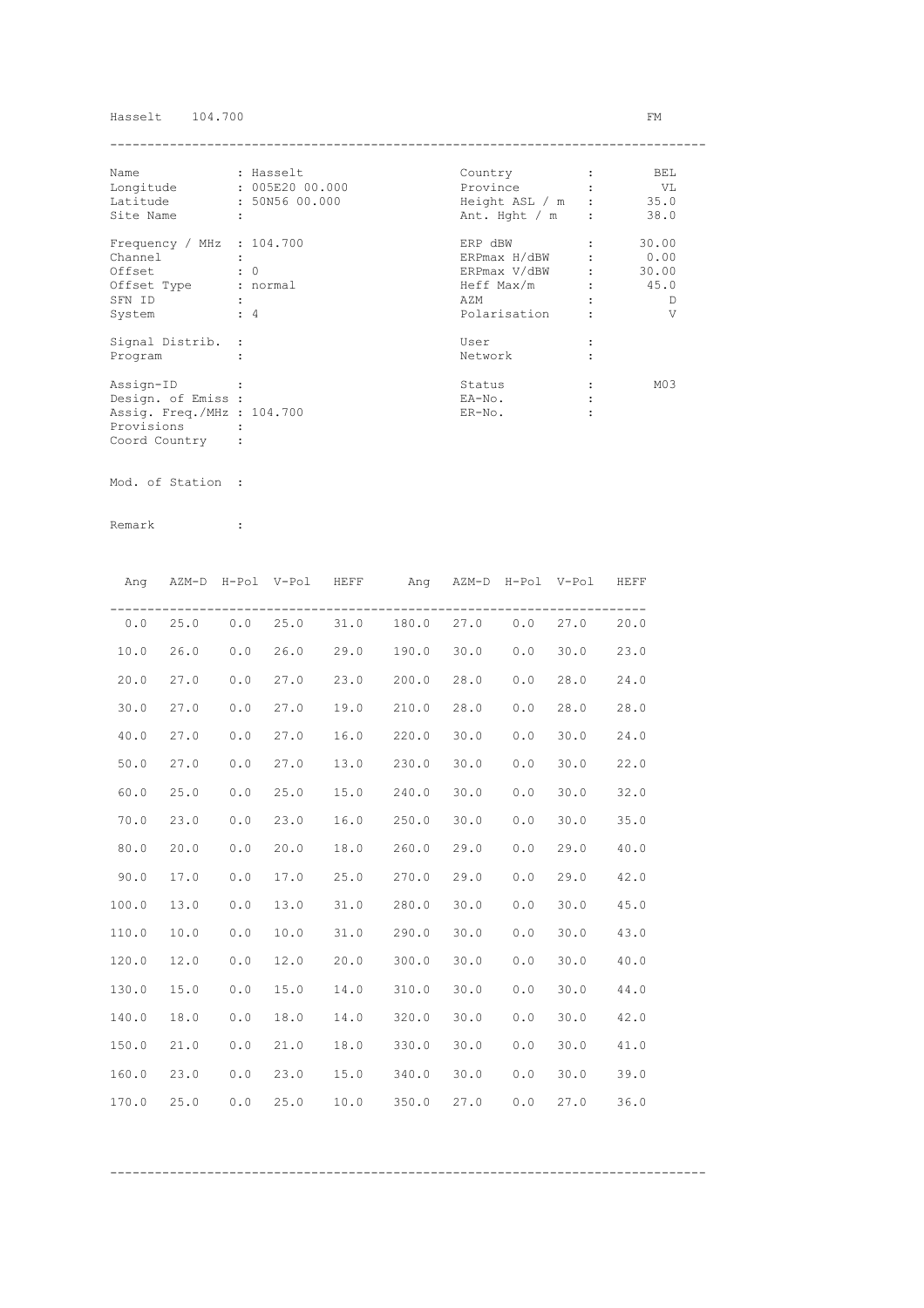## Hasselt 99.200 FM

| Name                      |   | : Hasselt       | Country          | BEL   |
|---------------------------|---|-----------------|------------------|-------|
| Longitude                 |   | : 005E20 00.000 | Province         | VL    |
| Latitude                  |   | : 50N56 00.000  | Height ASL / m : | 38.0  |
| Site Name                 | ÷ |                 | Ant. Hght $/m$ : | 35.0  |
| Frequency / MHz : 99.200  |   |                 | ERP dBW          | 27.00 |
| Channel                   |   |                 | ERPmax H/dBW     | 0.00  |
| Offset                    |   | $\colon 0$      | ERPmax V/dBW     | 27.00 |
| Offset Type               |   | : normal        | Heff Max/m       | 43.0  |
| SFN ID                    |   |                 | AZM              | D     |
| System                    |   | $\div$ 4        | Polarisation     | V     |
| Signal Distrib. :         |   |                 | User             |       |
| Program                   |   |                 | Network          |       |
| Assign-ID                 |   |                 | Status           | 003   |
| Design. of Emiss :        |   |                 | EA-No.           |       |
| Assig. Freq./MHz : 99.200 |   |                 | $ER-NO$ .        |       |
| Provisions                |   |                 |                  |       |
| Coord Country             |   |                 |                  |       |

Mod. of Station :

|       |      |                       | Ang AZM-D H-Pol V-Pol HEFF |     | Ang AZM-D H-Pol V-Pol                   |      |     |      | HEFF |
|-------|------|-----------------------|----------------------------|-----|-----------------------------------------|------|-----|------|------|
| 0.0   |      |                       |                            |     | 27.0  0.0  27.0  30.0  180.0  27.0  0.0 |      |     | 27.0 | 19.0 |
| 10.0  | 27.0 | 0.0                   | 27.0                       |     | 28.0 190.0 27.0                         |      | 0.0 | 27.0 | 20.0 |
| 20.0  | 27.0 | 0.0                   | 27.0                       |     | 24.0 200.0                              | 27.0 | 0.0 | 27.0 | 21.0 |
| 30.0  | 27.0 | 0.0                   | 27.0                       |     | 20.0 210.0                              | 27.0 | 0.0 | 27.0 | 28.0 |
| 40.0  | 24.0 | 0.0                   | 24.0                       |     | 18.0 220.0                              | 25.0 | 0.0 | 25.0 | 24.0 |
| 50.0  | 21.0 | ${\bf 0}$ . ${\bf 0}$ | 21.0                       |     | 16.0 230.0                              | 25.0 | 0.0 | 25.0 | 24.0 |
| 60.0  | 17.0 | 0.0                   | 17.0                       |     | 17.0 240.0                              | 25.0 | 0.0 | 25.0 | 31.0 |
| 70.0  | 18.0 | 0.0                   | 18.0                       |     | 21.0 250.0                              | 27.0 | 0.0 | 27.0 | 35.0 |
| 80.0  | 18.0 | 0.0                   | 18.0                       |     | 21.0 260.0                              | 27.0 | 0.0 | 27.0 | 39.0 |
| 90.0  | 23.0 | 0.0                   | 23.0                       |     | 27.0 270.0                              | 27.0 | 0.0 | 27.0 | 41.0 |
| 100.0 | 24.0 | 0.0                   | 24.0                       |     | 30.0 280.0                              | 25.0 | 0.0 | 25.0 | 42.0 |
| 110.0 | 24.0 | 0.0                   | 24.0                       |     | 29.0 290.0                              | 21.0 | 0.0 | 21.0 | 40.0 |
| 120.0 | 25.0 | 0.0                   | 25.0                       |     | 18.0 300.0                              | 17.0 | 0.0 | 17.0 | 40.0 |
| 130.0 | 20.0 | 0.0                   | 20.0                       |     | 15.0 310.0                              | 22.0 | 0.0 | 22.0 | 43.0 |
| 140.0 | 16.0 | 0.0                   | 16.0                       |     | 14.0 320.0                              | 27.0 | 0.0 | 27.0 | 42.0 |
| 150.0 | 20.0 | 0.0                   | 20.0                       |     | 18.0 330.0                              | 27.0 | 0.0 | 27.0 | 40.0 |
| 160.0 | 25.0 | 0.0                   | 25.0                       |     | 15.0 340.0                              | 27.0 | 0.0 | 27.0 | 38.0 |
| 170.0 | 27.0 | 0.0                   | 27.0                       | 8.0 | 350.0                                   | 27.0 | 0.0 | 27.0 | 36.0 |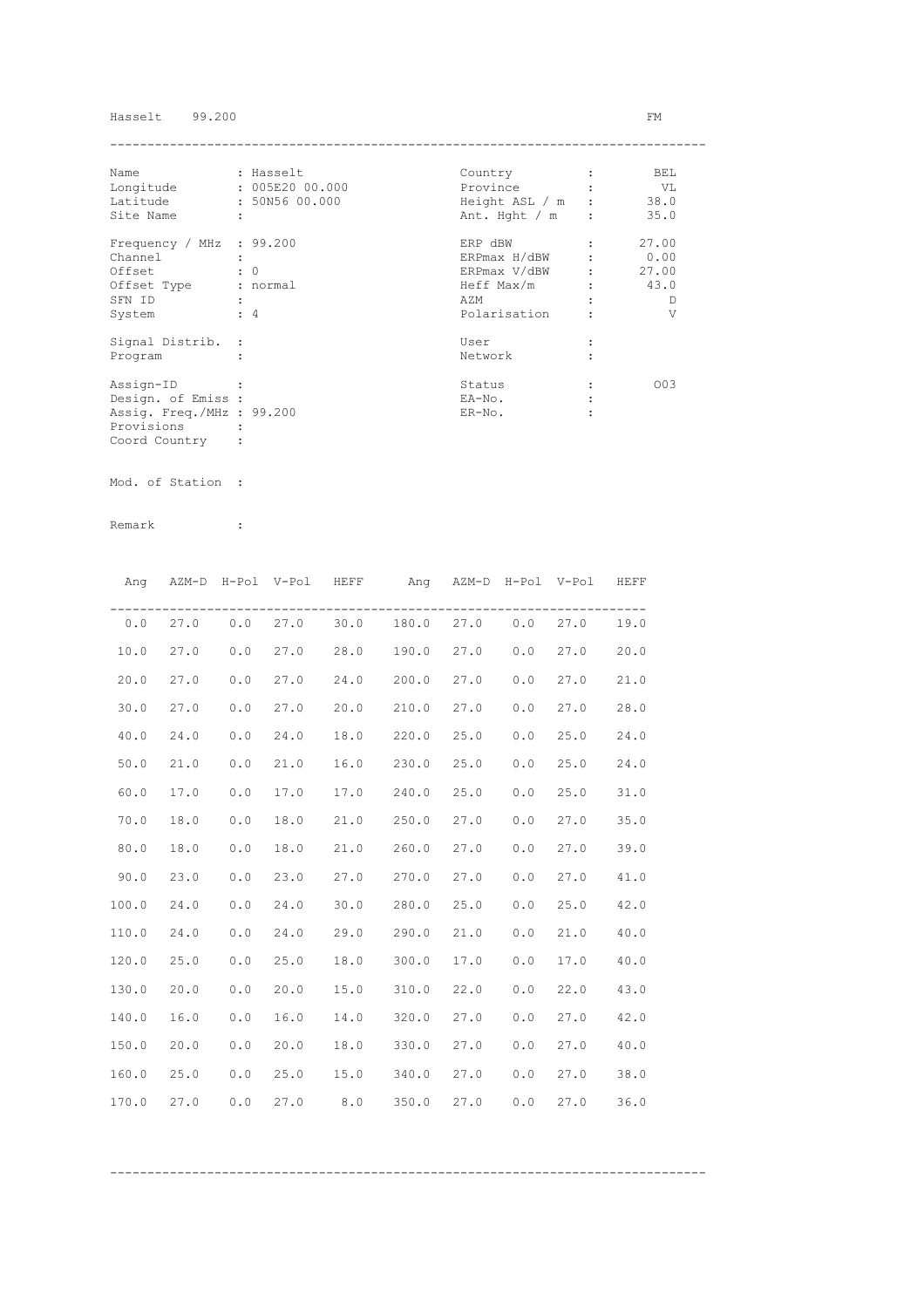## Herzele 106.500 FM

| Name                        | : Herzele       | Country          | BEL        |
|-----------------------------|-----------------|------------------|------------|
| Longitude                   | : 003E53 27.000 | Province         | VL V       |
| Latitude                    | : 50N52 58.000  | Height ASL / m : | 62.0       |
| Site Name                   | ÷               | Ant. Hght $/m$ : | 34.0       |
| Frequency / MHz : $106.500$ |                 | ERP dBW          | 20.00      |
| Channel                     |                 | ERPmax H/dBW     | 0.00       |
| Offset                      | $\colon 0$      | ERPmax V/dBW     | 20.00      |
| Offset Type                 | : normal        | Heff Max/m       | 77.0       |
| SFN ID                      |                 | AZM              | D          |
| System                      | $\div$ 4        | Polarisation     | V          |
| Signal Distrib. :           |                 | User             |            |
| Program                     |                 | Network          |            |
| Assign-ID                   |                 | Status           | <b>B03</b> |
| Design. of Emiss :          |                 | EA-No.           |            |
| Assig. Freq./MHz : 106.500  |                 | $ER-NO$ .        |            |
| Provisions                  |                 |                  |            |
| Coord Country               |                 |                  |            |

Mod. of Station :

Remark :

| Ang   |      |     | AZM-D H-Pol V-Pol HEFF |      | Ang AZM-D H-Pol V-Pol HEFF     |      |     |      |      |
|-------|------|-----|------------------------|------|--------------------------------|------|-----|------|------|
| 0.0   | 18.0 |     |                        |      | $0.0$ 18.0 77.0 180.0 20.0 0.0 |      |     | 20.0 | 55.0 |
| 10.0  | 18.0 | 0.0 | 18.0                   |      | 71.0 190.0 20.0                |      | 0.0 | 20.0 | 59.0 |
| 20.0  | 18.0 | 0.0 | 18.0                   |      | 73.0 200.0                     | 20.0 | 0.0 | 20.0 | 49.0 |
| 30.0  | 18.0 | 0.0 | 18.0                   |      | 76.0 210.0                     | 20.0 | 0.0 | 20.0 | 38.0 |
| 40.0  | 17.0 | 0.0 | 17.0                   |      | 74.0 220.0                     | 20.0 | 0.0 | 20.0 | 32.0 |
| 50.0  | 17.0 | 0.0 | 17.0                   |      | 77.0 230.0                     | 20.0 | 0.0 | 20.0 | 30.0 |
| 60.0  | 17.0 | 0.0 | 17.0                   |      | 71.0 240.0                     | 20.0 | 0.0 | 20.0 | 22.0 |
| 70.0  | 17.0 | 0.0 | 17.0                   |      | 67.0 250.0                     | 20.0 | 0.0 | 20.0 | 36.0 |
| 80.0  | 17.0 | 0.0 | 17.0                   |      | 65.0 260.0                     | 20.0 | 0.0 | 20.0 | 49.0 |
| 90.0  | 17.0 | 0.0 | 17.0                   | 69.0 | 270.0                          | 20.0 | 0.0 | 20.0 | 63.0 |
| 100.0 | 17.0 | 0.0 | 17.0                   | 65.0 | 280.0                          | 17.0 | 0.0 | 17.0 | 54.0 |
| 110.0 | 17.0 | 0.0 | 17.0                   |      | 57.0 290.0                     | 17.0 | 0.0 | 17.0 | 45.0 |
| 120.0 | 17.0 | 0.0 | 17.0                   |      | $61.0$ 300.0                   | 17.0 | 0.0 | 17.0 | 54.0 |
| 130.0 | 17.0 | 0.0 | 17.0                   | 61.0 | 310.0                          | 18.0 | 0.0 | 18.0 | 57.0 |
| 140.0 | 20.0 | 0.0 | 20.0                   |      | 53.0 320.0                     | 18.0 | 0.0 | 18.0 | 58.0 |
| 150.0 | 20.0 | 0.0 | 20.0                   |      | 55.0 330.0                     | 18.0 | 0.0 | 18.0 | 66.0 |
| 160.0 | 20.0 | 0.0 | 20.0                   |      | 54.0 340.0                     | 18.0 | 0.0 | 18.0 | 72.0 |
| 170.0 | 20.0 | 0.0 | 20.0                   | 61.0 | 350.0                          | 18.0 | 0.0 | 18.0 | 76.0 |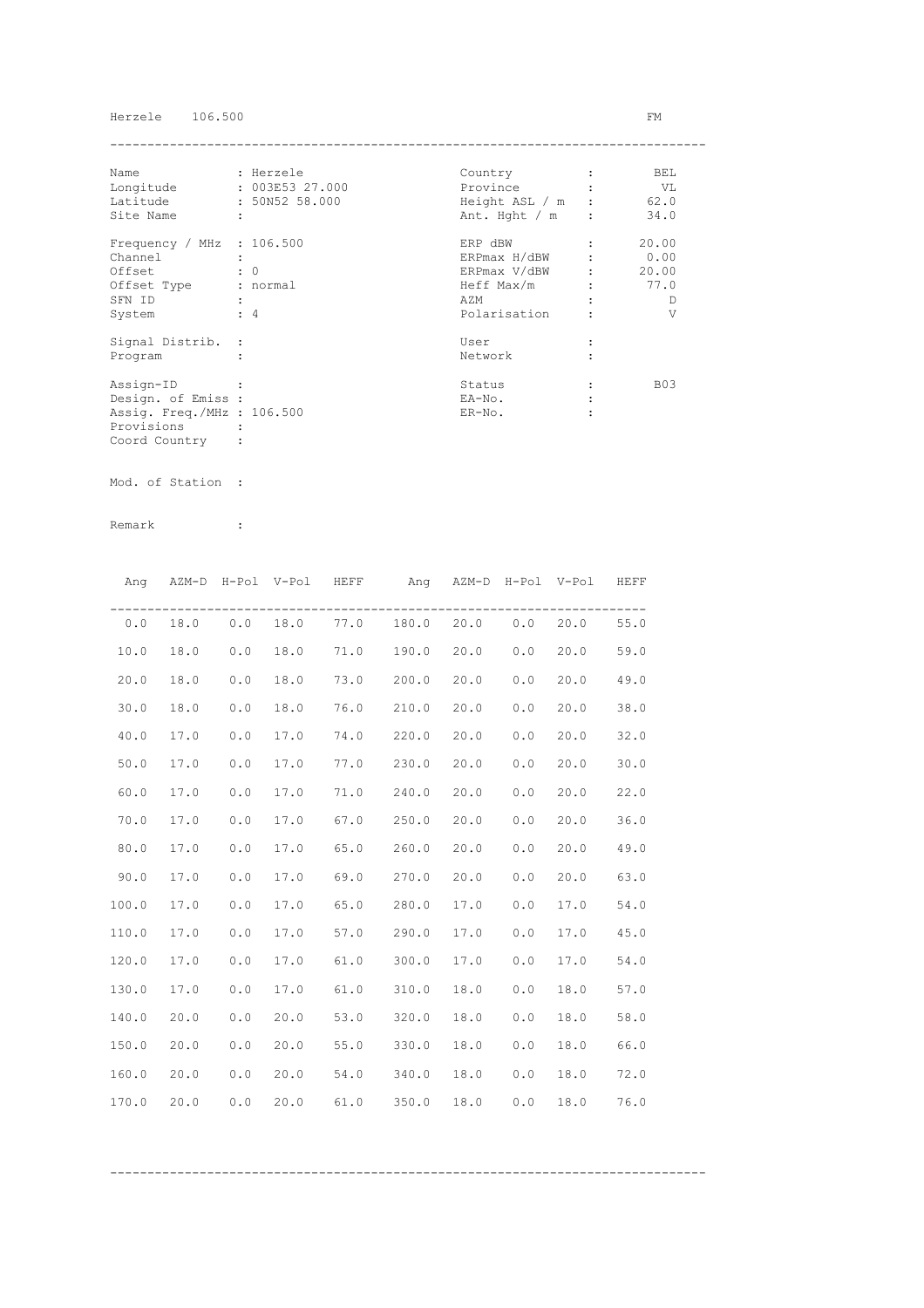## Hooglede 96.200 FM

| Name                      | : Hooglede           | Country          | BEL.  |
|---------------------------|----------------------|------------------|-------|
| Longitude                 | : 003E07 00.000      | Province         | VL    |
| Latitude                  | : 50N59 00.000       | Height ASL / m : | 34.0  |
| Site Name                 | $\ddot{\phantom{a}}$ | Ant. Hght / m    | 30.0  |
| Frequency / MHz : 96.200  |                      | ERP dBW          | 27.00 |
| Channel                   |                      | ERPmax H/dBW     | 0.00  |
| Offset                    | $\colon 0$           | ERPmax V/dBW     | 27.00 |
| Offset Type               | : normal             | Heff Max/m       | 50.0  |
| SFN ID                    |                      | AZM              | Ð     |
| System                    | $\div$ 4             | Polarisation     | V     |
| Signal Distrib. :         |                      | User             |       |
| Program                   |                      | Network          |       |
| Assign-ID                 |                      | Status           | 003   |
| Design. of Emiss :        |                      | EA-No.           |       |
| Assig. Freq./MHz : 96.200 |                      | $ER-NO$ .        |       |
| Provisions                |                      |                  |       |
| Coord Country             |                      |                  |       |

Mod. of Station :

Remark :

| Ang   |            |     | AZM-D H-Pol V-Pol HEFF | Ang AZM-D H-Pol V-Pol HEFF     |      |     |           |      |
|-------|------------|-----|------------------------|--------------------------------|------|-----|-----------|------|
|       | $0.0$ 27.0 |     |                        | $0.0$ 27.0 41.0 180.0 18.0 0.0 |      |     | 18.0      | 39.0 |
| 10.0  | 27.0       | 0.0 | 27.0                   | 42.0 190.0 21.0 0.0            |      |     | 21.0      | 37.0 |
| 20.0  | 27.0       | 0.0 | 27.0                   | 42.0 200.0                     | 22.0 | 0.0 | 22.0      | 35.0 |
| 30.0  | 27.0       | 0.0 | 27.0                   | 42.0 210.0                     | 22.0 | 0.0 | 22.0      | 34.0 |
| 40.0  | 27.0       | 0.0 | 27.0                   | 36.0 220.0                     | 22.0 | 0.0 | 22.0      | 33.0 |
| 50.0  | 25.0       | 0.0 | 25.0                   | 33.0 230.0                     | 20.0 | 0.0 | 20.0      | 35.0 |
| 60.0  | 23.0       | 0.0 | 23.0                   | 29.0 240.0                     | 18.0 | 0.0 | 18.0      | 37.0 |
| 70.0  | 25.0       | 0.0 | 25.0                   | 26.0 250.0                     | 15.0 | 0.0 | 15.0      | 38.0 |
| 80.0  | 25.0       | 0.0 | 25.0                   | 32.0 260.0                     | 12.0 | 0.0 | 12.0      | 42.0 |
| 90.0  | 23.0       | 0.0 | 23.0                   | 35.0 270.0                     | 10.0 | 0.0 | 10.0      | 41.0 |
| 100.0 | 19.0       | 0.0 | 19.0                   | $39.0$ 280.0 9.0               |      |     | $0.0$ 9.0 | 47.0 |
| 110.0 | 18.0       | 0.0 | 18.0                   | 41.0 290.0                     | 12.0 | 0.0 | 12.0      | 50.0 |
| 120.0 | 20.0       | 0.0 | 20.0                   | 42.0 300.0                     | 15.0 | 0.0 | 15.0      | 50.0 |
| 130.0 | 20.0       | 0.0 | 20.0                   | 44.0 310.0                     | 18.0 | 0.0 | 18.0      | 48.0 |
| 140.0 | 20.0       | 0.0 | 20.0                   | 44.0 320.0                     | 21.0 | 0.0 | 21.0      | 43.0 |
| 150.0 | 18.0       | 0.0 | 18.0                   | 42.0 330.0                     | 24.0 | 0.0 | 24.0      | 42.0 |
| 160.0 | 17.0       | 0.0 | 17.0                   | 41.0 340.0                     | 26.0 | 0.0 | 26.0      | 41.0 |
| 170.0 | 15.0       | 0.0 | 15.0                   | 41.0 350.0                     | 27.0 | 0.0 | 27.0      | 39.0 |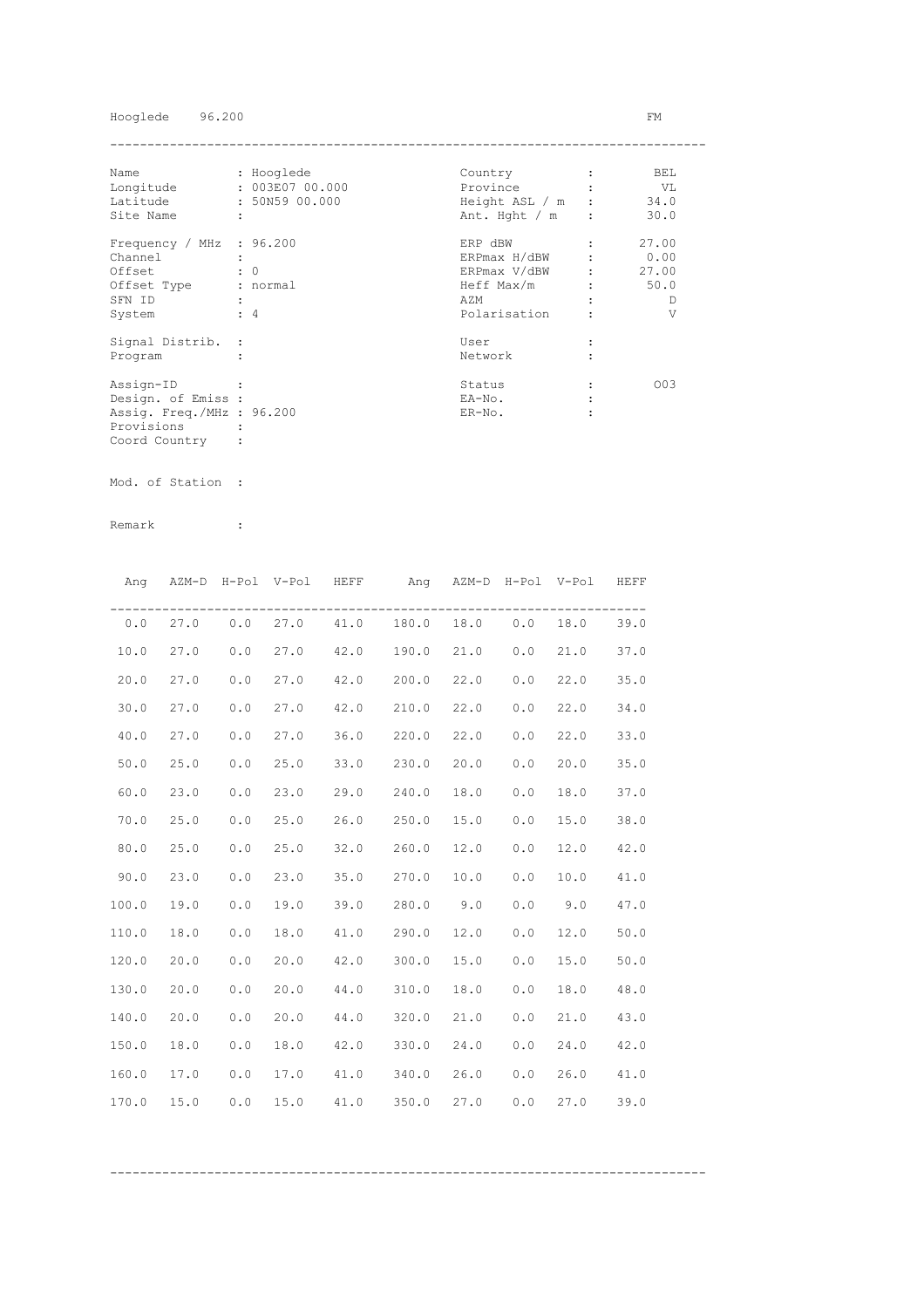## Koksijde 104.800 FM

| Name                        | : Koksijde      | Country          | BEL             |
|-----------------------------|-----------------|------------------|-----------------|
| Longitude                   | : 002E38 00.000 | Province         | VL V            |
| Latitude                    | : 51N07 00.000  | Height ASL / m : | 8.0             |
| Site Name                   | ÷               | Ant. Hght $/m$ : | 38.0            |
| Frequency / MHz : $104.800$ |                 | ERP dBW          | 25.00           |
| Channel                     |                 | ERPmax H/dBW     | 0.00            |
| Offset                      | $\colon 0$      | ERPmax V/dBW     | 25.00           |
| Offset Type                 | : normal        | Heff Max/m       | 47.0            |
| SFN ID                      |                 | AZM              | D               |
| System                      | $\div$ 4        | Polarisation     | V               |
| Signal Distrib. :           |                 | User             |                 |
| Program                     |                 | Network          |                 |
| Assign-ID                   |                 | Status           | M <sub>03</sub> |
| Design. of Emiss :          |                 | EA-No.           |                 |
| Assig. Freq./MHz : 104.800  |                 | $ER-NO$ .        |                 |
| Provisions                  |                 |                  |                 |
| Coord Country               |                 |                  |                 |

Mod. of Station :

|       |      |       | Ang AZM-D H-Pol V-Pol HEFF |      | Ang AZM-D H-Pol V-Pol HEFF                   |      |     |      |      |
|-------|------|-------|----------------------------|------|----------------------------------------------|------|-----|------|------|
|       |      |       |                            |      | $0.0$ 20.0 0.0 20.0 46.0 180.0 23.0 0.0 23.0 |      |     |      | 43.0 |
| 10.0  | 20.0 | 0.0   | 20.0                       |      | 46.0 190.0 25.0                              |      | 0.0 | 25.0 | 45.0 |
| 20.0  | 20.0 | 0.0   | 20.0                       |      | 46.0 200.0                                   | 25.0 | 0.0 | 25.0 | 47.0 |
| 30.0  | 20.0 | 0.0   | 20.0                       |      | 46.0 210.0                                   | 25.0 | 0.0 | 25.0 | 45.0 |
| 40.0  | 20.0 | 0.0   | 20.0                       |      | 46.0 220.0                                   | 25.0 | 0.0 | 25.0 | 44.0 |
| 50.0  | 20.0 | 0.0   | 20.0                       |      | 46.0 230.0                                   | 25.0 | 0.0 | 25.0 | 43.0 |
| 60.0  | 20.0 | 0.0   | 20.0                       | 40.0 | 240.0                                        | 25.0 | 0.0 | 25.0 | 40.0 |
| 70.0  | 20.0 | 0.0   | 20.0                       |      | 43.0 250.0                                   | 25.0 | 0.0 | 25.0 | 46.0 |
| 80.0  | 20.0 | 0.0   | 20.0                       |      | 43.0 260.0                                   | 25.0 | 0.0 | 25.0 | 46.0 |
| 90.0  | 20.0 | $0.0$ | 20.0                       |      | 45.0 270.0                                   | 25.0 | 0.0 | 25.0 | 46.0 |
| 100.0 | 20.0 | 0.0   | 20.0                       |      | 45.0 280.0 25.0                              |      | 0.0 | 25.0 | 46.0 |
| 110.0 | 20.0 | 0.0   | 20.0                       |      | 45.0 290.0                                   | 25.0 | 0.0 | 25.0 | 46.0 |
| 120.0 | 20.0 | 0.0   | 20.0                       |      | 44.0 300.0                                   | 25.0 | 0.0 | 25.0 | 46.0 |
| 130.0 | 20.0 | 0.0   | 20.0                       |      | 44.0 310.0                                   | 25.0 | 0.0 | 25.0 | 46.0 |
| 140.0 | 20.0 | 0.0   | 20.0                       |      | 44.0 320.0                                   | 23.0 | 0.0 | 23.0 | 46.0 |
| 150.0 | 20.0 | 0.0   | 20.0                       |      | 44.0 330.0                                   | 20.0 | 0.0 | 20.0 | 46.0 |
| 160.0 | 20.0 | 0.0   | 20.0                       |      | 43.0 340.0                                   | 20.0 | 0.0 | 20.0 | 46.0 |
| 170.0 | 22.0 | 0.0   | 22.0                       | 43.0 | 350.0                                        | 20.0 | 0.0 | 20.0 | 46.0 |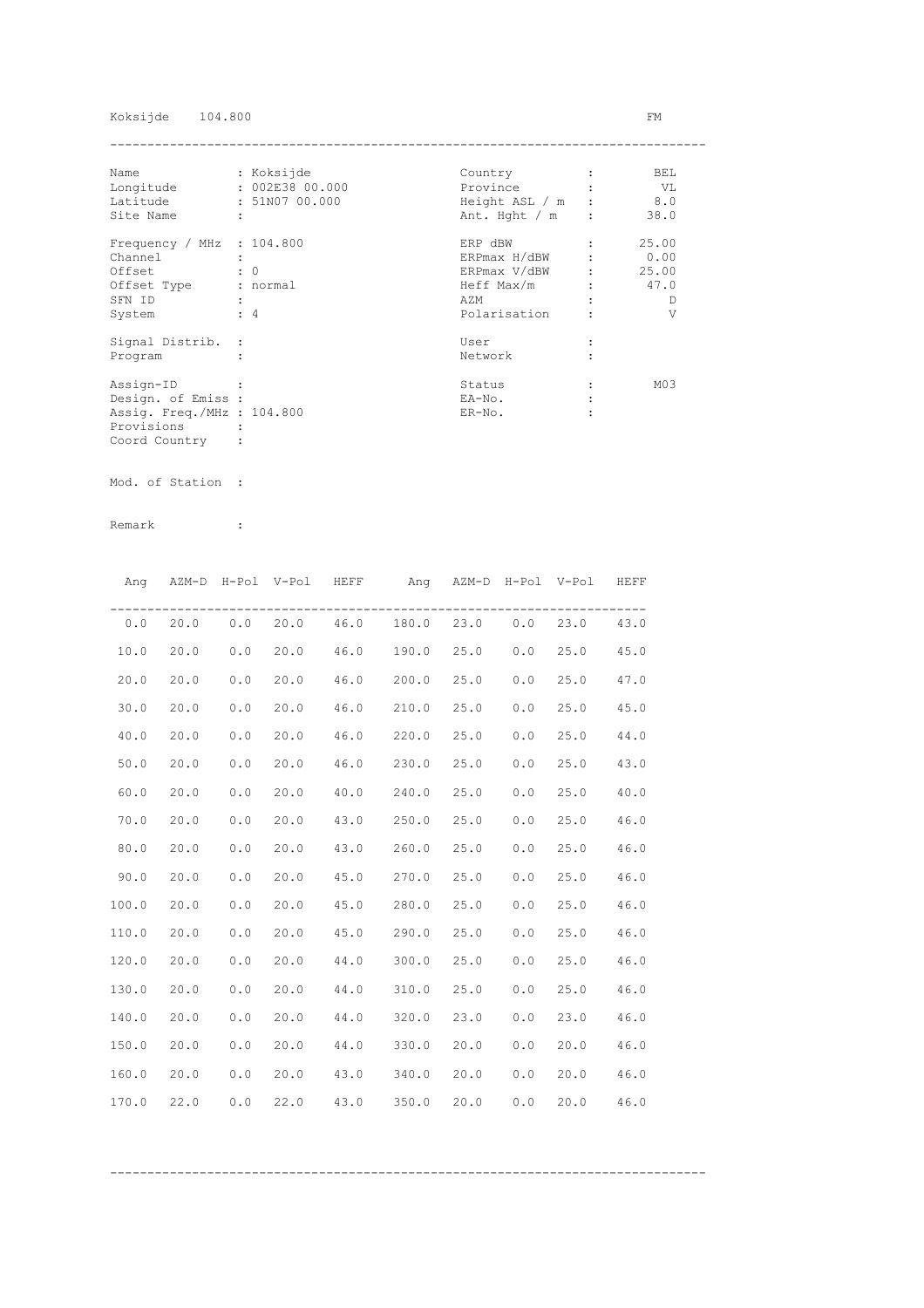## Kortrijk 105.300 FM

| Name                        |            | : Kortrijk      | Country          | BEL        |
|-----------------------------|------------|-----------------|------------------|------------|
| Longitude                   |            | : 003E16 05.000 | Province         | VL V       |
| Latitude                    |            | : 50N49 36.000  | Height ASL / m : | 14.0       |
| Site Name                   | ÷          |                 | Ant. Hght $/m$ : | 24.0       |
| Frequency / MHz : $105.300$ |            |                 | ERP dBW          | 20.00      |
| Channel                     |            |                 | ERPmax H/dBW     | 0.00       |
| Offset                      | $\colon 0$ |                 | ERPmax V/dBW     | 20.00      |
| Offset Type                 |            | : normal        | Heff Max/m       | 27.0       |
| SFN ID                      |            |                 | AZM              | D          |
| System                      | $\div$ 4   |                 | Polarisation     | V          |
| Signal Distrib. :           |            |                 | User             |            |
| Program                     |            |                 | Network          |            |
| Assign-ID                   |            |                 | Status           | <b>B03</b> |
| Design. of Emiss :          |            |                 | EA-No.           |            |
| Assig. Freq./MHz : 105.300  |            |                 | $ER-NO$ .        |            |
| Provisions                  |            |                 |                  |            |
| Coord Country               |            |                 |                  |            |

Mod. of Station :

Remark :

|       | Ang AZM-D H-Pol V-Pol HEFF |       |      |            | Ang AZM-D H-Pol V-Pol HEFF     |      |     |            |        |
|-------|----------------------------|-------|------|------------|--------------------------------|------|-----|------------|--------|
| 0.0   | 13.0                       |       |      |            | $0.0$ 13.0 19.0 180.0 20.0 0.0 |      |     | $20.0$ 5.0 |        |
| 10.0  | 13.0                       | 0.0   | 13.0 | 18.0 190.0 |                                | 20.0 | 0.0 | 20.0       | 0.0    |
| 20.0  | 13.0                       | 0.0   | 13.0 | 21.0 200.0 |                                | 20.0 | 0.0 | 20.0       | 0.0    |
| 30.0  | 13.0                       | 0.0   | 13.0 | 25.0 210.0 |                                | 20.0 | 0.0 | 20.0       | $-2.0$ |
| 40.0  | 13.0                       | 0.0   | 13.0 | 27.0 220.0 |                                | 20.0 | 0.0 | 20.0       | 6.0    |
| 50.0  | 13.0                       | 0.0   | 13.0 | 25.0 230.0 |                                | 20.0 | 0.0 | 20.0       | 7.0    |
| 60.0  | 13.0                       | 0.0   | 13.0 | 24.0 240.0 |                                | 20.0 | 0.0 | 20.0       | 15.0   |
| 70.0  | 13.0                       | 0.0   | 13.0 | 21.0 250.0 |                                | 20.0 | 0.0 | 20.0       | 22.0   |
| 80.0  | 20.0                       | 0.0   | 20.0 | 17.0       | 260.0                          | 20.0 | 0.0 | 20.0       | 19.0   |
| 90.0  | 20.0                       | 0.0   | 20.0 | 8.0        | 270.0                          | 20.0 | 0.0 | 20.0       | 17.0   |
| 100.0 | 20.0                       | 0.0   | 20.0 | 10.0       | 280.0                          | 20.0 | 0.0 | 20.0       | 15.0   |
| 110.0 | 20.0                       | 0.0   | 20.0 |            | $10.0$ 290.0                   | 20.0 | 0.0 | 20.0       | 16.0   |
| 120.0 | 20.0                       | $0.0$ | 20.0 | 9.0        | 300.0                          | 20.0 | 0.0 | 20.0       | 13.0   |
| 130.0 | 20.0                       | 0.0   | 20.0 | 7.0        | 310.0                          | 20.0 | 0.0 | 20.0       | 12.0   |
| 140.0 | 20.0                       | 0.0   | 20.0 | 6.0        | 320.0                          | 20.0 | 0.0 | 20.0       | 12.0   |
| 150.0 | 20.0                       | 0.0   | 20.0 |            | $9.0$ $330.0$                  | 20.0 | 0.0 | 20.0       | 15.0   |
| 160.0 | 20.0                       | 0.0   | 20.0 |            | $6.0$ 340.0                    | 13.0 | 0.0 | 13.0       | 16.0   |
| 170.0 | 20.0                       | 0.0   | 20.0 | 9.0        | 350.0                          | 13.0 | 0.0 | 13.0       | 18.0   |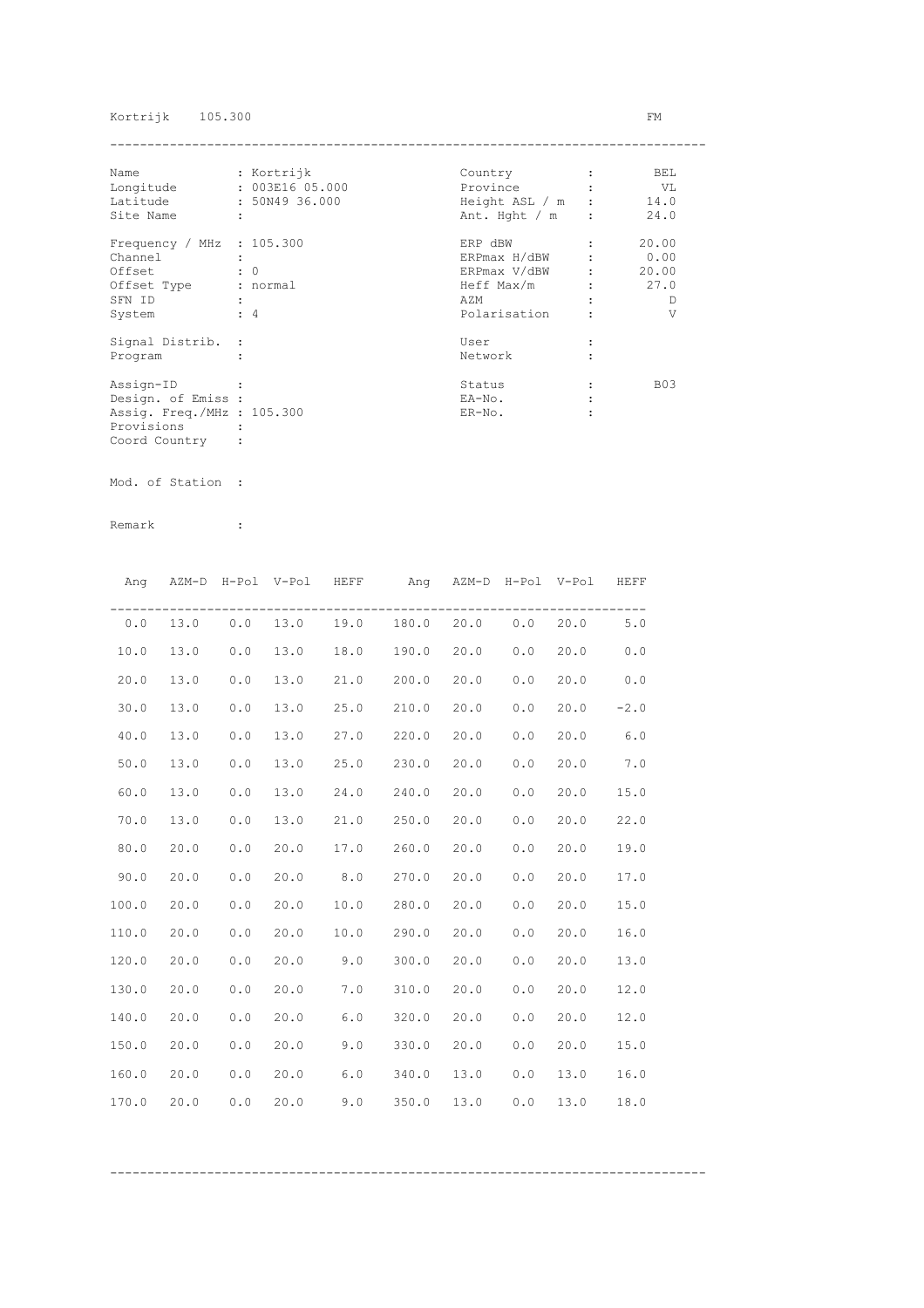## Kortrijk 104.400 FM

| Name                        | : Kortrijk      | Country          | BEL             |
|-----------------------------|-----------------|------------------|-----------------|
| Longitude                   | : 003E16 00.000 | Province         | VL V            |
| Latitude                    | : 50N50 00.000  | Height ASL / m : | 11.0            |
| Site Name                   | ÷               | Ant. Hght $/m$ : | 30.0            |
| Frequency / MHz : $104.400$ |                 | ERP dBW          | 27.00           |
| Channel                     |                 | ERPmax H/dBW     | 0.00            |
| Offset                      | $\colon 0$      | ERPmax V/dBW     | 27.00           |
| Offset Type                 | : normal        | Heff Max/m       | 30.0            |
| SFN ID                      |                 | AZM              | D               |
| System                      | $\div$ 4        | Polarisation     | V               |
| Signal Distrib. :           |                 | User             |                 |
| Program                     |                 | Network          |                 |
| Assign-ID                   |                 | Status           | M <sub>03</sub> |
| Design. of Emiss :          |                 | EA-No.           |                 |
| Assig. Freq./MHz : 104.400  |                 | $ER-NO$ .        |                 |
| Provisions                  |                 |                  |                 |
| Coord Country               |                 |                  |                 |

Mod. of Station :

Remark :

|       |      |     |      | Ang AZM-D H-Pol V-Pol HEFF ang AZM-D H-Pol V-Pol HEFF |      |       |          |      |
|-------|------|-----|------|-------------------------------------------------------|------|-------|----------|------|
|       |      |     |      | $0.0$ 23.0 $0.0$ 23.0 21.0 180.0 17.0 0.0             |      |       | 17.0 7.0 |      |
| 10.0  | 20.0 | 0.0 | 20.0 | 21.0 190.0                                            | 20.0 | 0.0   | 20.0     | 0.0  |
| 20.0  | 17.0 | 0.0 | 17.0 | 22.0 200.0                                            | 23.0 | 0.0   | 23.0     | 1.0  |
| 30.0  | 17.0 | 0.0 | 17.0 | 27.0 210.0                                            | 25.0 | 0.0   | 25.0     | 5.0  |
| 40.0  | 17.0 | 0.0 | 17.0 | $30.0$ 220.0                                          | 27.0 | 0.0   | 27.0     | 11.0 |
| 50.0  | 17.0 | 0.0 | 17.0 | $30.0$ 230.0                                          | 27.0 | 0.0   | 27.0     | 16.0 |
| 60.0  | 17.0 | 0.0 | 17.0 | 28.0 240.0                                            | 27.0 | 0.0   | 27.0     | 22.0 |
| 70.0  | 17.0 | 0.0 | 17.0 | 25.0 250.0                                            | 27.0 | 0.0   | 27.0     | 23.0 |
| 80.0  | 17.0 | 0.0 | 17.0 | 23.0 260.0                                            | 27.0 | 0.0   | 27.0     | 22.0 |
| 90.0  | 17.0 | 0.0 | 17.0 | 15.0 270.0                                            | 27.0 | 0.0   | 27.0     | 18.0 |
| 100.0 | 17.0 | 0.0 | 17.0 | 14.0 280.0                                            | 27.0 | 0.0   | 27.0     | 21.0 |
| 110.0 | 17.0 | 0.0 | 17.0 | 14.0 290.0 27.0                                       |      | 0.0   | 27.0     | 18.0 |
| 120.0 | 17.0 | 0.0 | 17.0 | 13.0 300.0 27.0                                       |      | 0.0   | 27.0     | 15.0 |
| 130.0 | 17.0 | 0.0 | 17.0 | 12.0 310.0 27.0                                       |      | 0.0   | 27.0     | 14.0 |
| 140.0 | 17.0 | 0.0 | 17.0 | $4.0$ 320.0                                           | 27.0 | 0.0   | 27.0     | 16.0 |
| 150.0 | 17.0 | 0.0 |      | 17.0 11.0 330.0                                       | 27.0 | $0.0$ | 27.0     | 19.0 |
| 160.0 | 17.0 | 0.0 |      | 17.0 7.0 340.0                                        | 27.0 | 0.0   | 27.0     | 19.0 |
| 170.0 | 17.0 | 0.0 | 17.0 | $10.0$ 350.0                                          | 25.0 | 0.0   | 25.0     | 21.0 |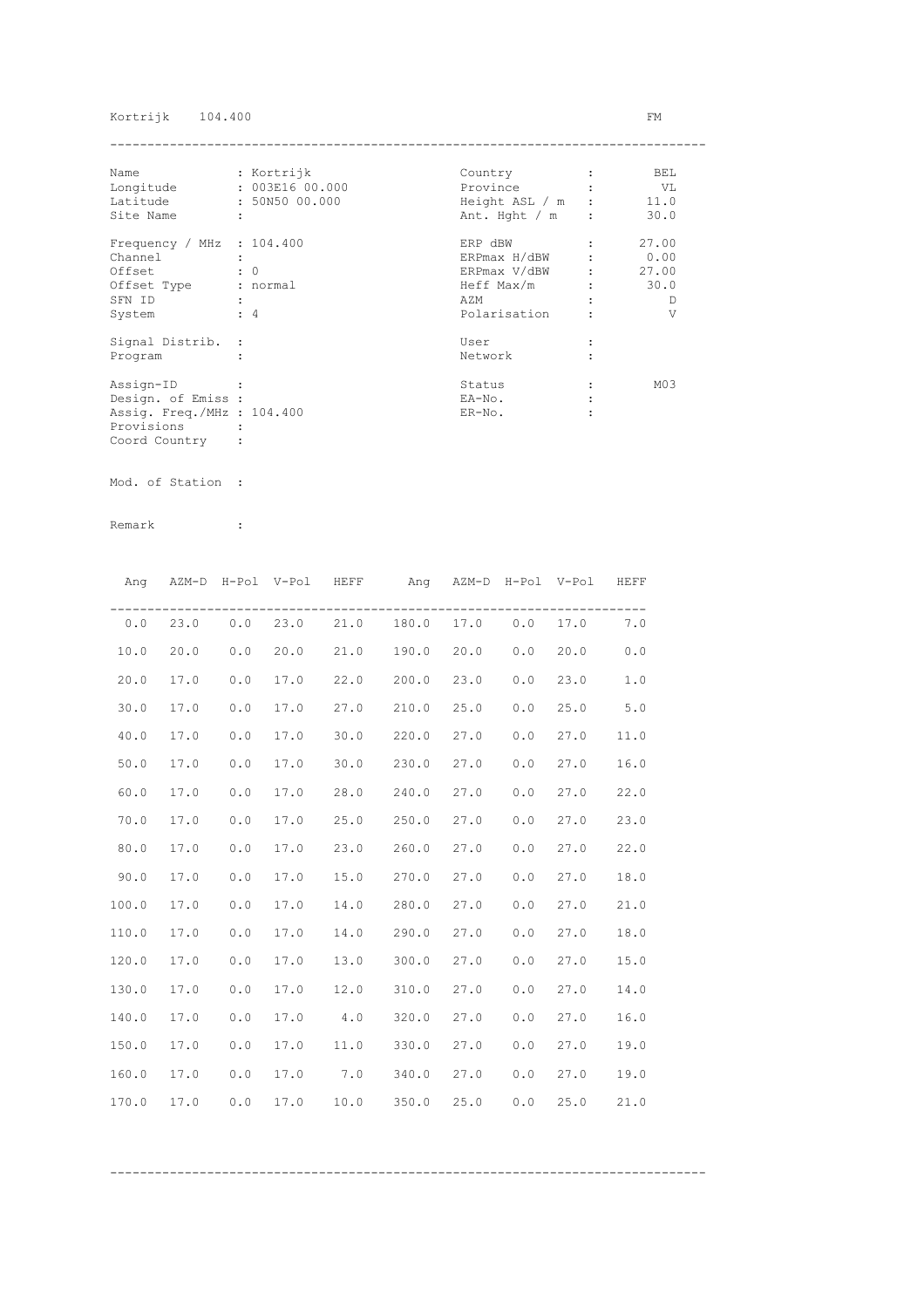## Kortrijk 88.400 FM

| Name                      |   | : Kortrijk      | Country                | BEL   |
|---------------------------|---|-----------------|------------------------|-------|
| Longitude                 |   | : 003E17 30.000 | Province               | VL V  |
| Latitude                  |   | : 50N48 03.000  | Height ASL $/m$ : 42.0 |       |
| Site Name                 | ÷ |                 | Ant. Hght $/m$ :       | 24.0  |
| Frequency / MHz : 88.400  |   |                 | ERP dBW                | 20.00 |
| Channel                   |   |                 | ERPmax H/dBW           | 0.00  |
| Offset                    |   | $\colon 0$      | ERPmax V/dBW           | 20.00 |
| Offset Type               |   | : normal        | Heff Max/m             | 53.0  |
| SFN ID                    |   |                 | AZM                    | D     |
| System                    |   | $\div$ 4        | Polarisation           | V     |
| Signal Distrib. :         |   |                 | User                   |       |
| Program                   |   |                 | Network                |       |
| Assign-ID                 |   |                 | Status                 | 003   |
| Design. of Emiss :        |   |                 | EA-No.                 |       |
| Assig. Freq./MHz : 88.400 |   |                 | $ER-NO$ .              |       |
| Provisions                |   |                 |                        |       |
| Coord Country             |   |                 |                        |       |

Mod. of Station :

|       |      |     | Ang AZM-D H-Pol V-Pol HEFF |            | Ang AZM-D H-Pol V-Pol HEFF     |      |     |      |      |
|-------|------|-----|----------------------------|------------|--------------------------------|------|-----|------|------|
| 0.0   | 20.0 |     |                            |            | $0.0$ 20.0 48.0 180.0 20.0 0.0 |      |     | 20.0 | 44.0 |
| 10.0  | 20.0 | 0.0 | 20.0                       |            | 52.0 190.0 20.0                |      | 0.0 | 20.0 | 41.0 |
| 20.0  | 20.0 | 0.0 | 20.0                       |            | 53.0 200.0                     | 20.0 | 0.0 | 20.0 | 35.0 |
| 30.0  | 18.0 | 0.0 | 18.0                       |            | 53.0 210.0                     | 20.0 | 0.0 | 20.0 | 35.0 |
| 40.0  | 16.0 | 0.0 | 16.0                       | 52.0 220.0 |                                | 20.0 | 0.0 | 20.0 | 29.0 |
| 50.0  | 16.0 | 0.0 | 16.0                       | 51.0       | 230.0                          | 20.0 | 0.0 | 20.0 | 21.0 |
| 60.0  | 20.0 | 0.0 | 20.0                       | 40.0       | 240.0                          | 20.0 | 0.0 | 20.0 | 30.0 |
| 70.0  | 20.0 | 0.0 | 20.0                       | 35.0       | 250.0                          | 20.0 | 0.0 | 20.0 | 37.0 |
| 80.0  | 20.0 | 0.0 | 20.0                       | 27.0       | 260.0                          | 20.0 | 0.0 | 20.0 | 44.0 |
| 90.0  | 20.0 | 0.0 | 20.0                       | 42.0       | 270.0                          | 20.0 | 0.0 | 20.0 | 46.0 |
| 100.0 | 20.0 | 0.0 | 20.0                       | 43.0       | 280.0                          | 20.0 | 0.0 | 20.0 | 46.0 |
| 110.0 | 20.0 | 0.0 | 20.0                       | 36.0       | 290.0                          | 20.0 | 0.0 | 20.0 | 44.0 |
| 120.0 | 20.0 | 0.0 | 20.0                       | 42.0       | 300.0                          | 20.0 | 0.0 | 20.0 | 45.0 |
| 130.0 | 20.0 | 0.0 | 20.0                       | 39.0       | 310.0                          | 20.0 | 0.0 | 20.0 | 43.0 |
| 140.0 | 20.0 | 0.0 | 20.0                       |            | 41.0 320.0 20.0                |      | 0.0 | 20.0 | 41.0 |
| 150.0 | 20.0 | 0.0 | 20.0                       |            | 43.0 330.0 20.0                |      | 0.0 | 20.0 | 43.0 |
| 160.0 | 20.0 | 0.0 | 20.0                       |            | 44.0 340.0                     | 20.0 | 0.0 | 20.0 | 46.0 |
| 170.0 | 20.0 | 0.0 | 20.0                       |            | 45.0 350.0                     | 20.0 | 0.0 | 20.0 | 47.0 |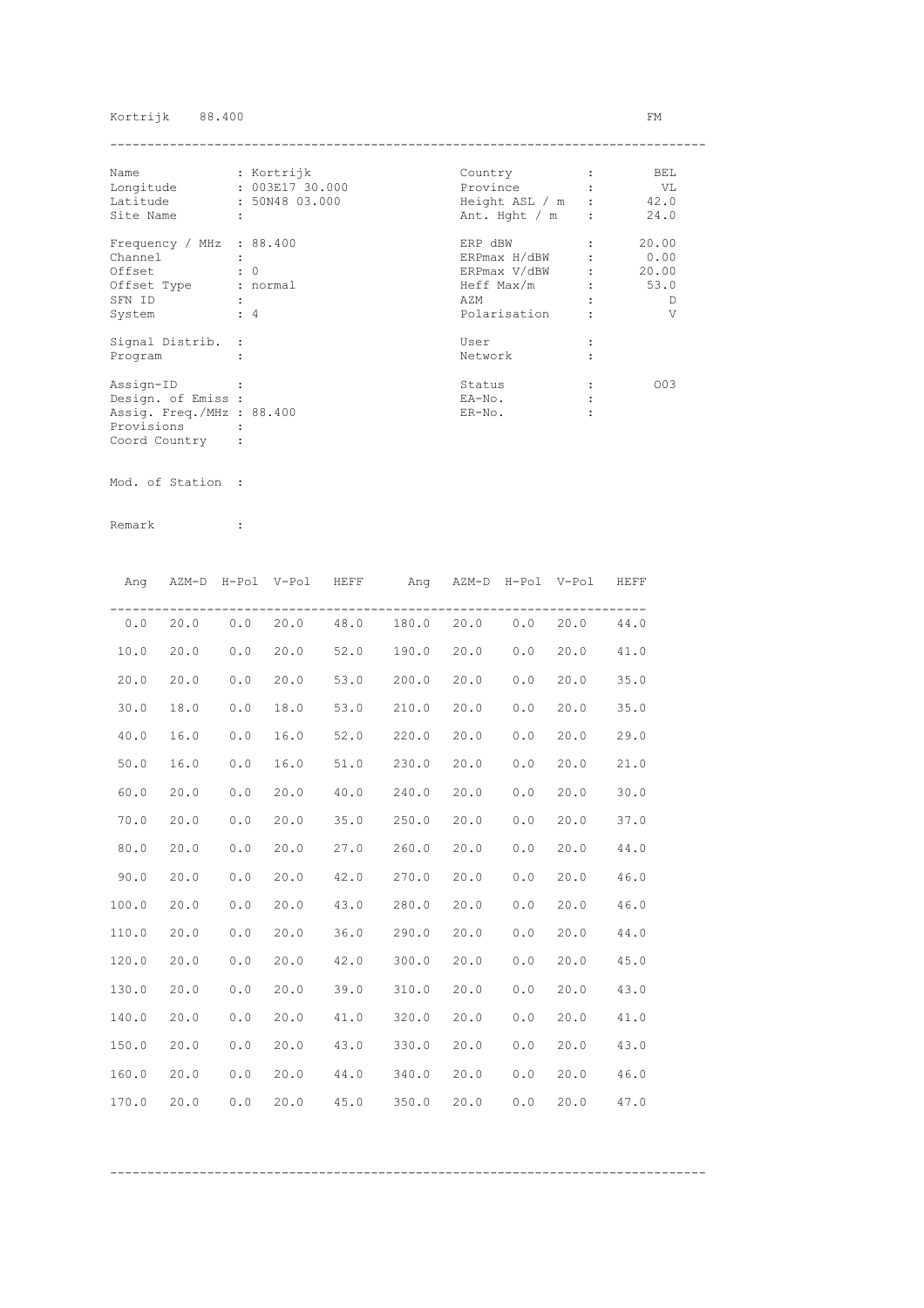## Kortrijk / Harelbeke 92.700 FM

| Name                      |   | : Kortrijk / Harelbeke | Country          | BEL   |
|---------------------------|---|------------------------|------------------|-------|
| Longitude                 |   | : 003E16 00.000        | Province         | VL V  |
| Latitude                  |   | : 50N51 00.000         | Height ASL / m : | 11.0  |
| Site Name                 | ÷ |                        | Ant. Hght $/m$ : | 50.0  |
| Frequency / MHz : 92.700  |   |                        | ERP dBW          | 33.00 |
| Channel                   |   |                        | ERPmax H/dBW     | 0.00  |
| Offset                    |   | $\colon 0$             | ERPmax V/dBW     | 33.00 |
| Offset Type               |   | : normal               | Heff Max/m       | 50.0  |
| SFN ID                    |   |                        | AZM              | D     |
| System                    |   | $\div$ 4               | Polarisation     | V     |
| Signal Distrib. :         |   |                        | User             |       |
| Program                   |   |                        | Network          |       |
| Assign-ID                 |   |                        | Status           | 003   |
| Design. of Emiss :        |   |                        | EA-No.           |       |
| Assig. Freq./MHz : 92.700 |   |                        | $ER-NO$ .        |       |
| Provisions                |   |                        |                  |       |
| Coord Country             |   |                        |                  |       |

Mod. of Station :

Remark :

|       |      |     | Ang AZM-D H-Pol V-Pol HEFF |      | Ang AZM-D H-Pol V-Pol HEFF              |      |     |      |      |
|-------|------|-----|----------------------------|------|-----------------------------------------|------|-----|------|------|
| 0.0   |      |     |                            |      | 33.0  0.0  33.0  40.0  180.0  26.0  0.0 |      |     | 26.0 | 30.0 |
| 10.0  | 33.0 | 0.0 | 33.0                       |      | 41.0 190.0 28.0 0.0                     |      |     | 28.0 | 25.0 |
| 20.0  | 31.0 | 0.0 | 31.0                       |      | 40.0 200.0                              | 28.0 | 0.0 | 28.0 | 29.0 |
| 30.0  | 28.0 | 0.0 | 28.0                       |      | 45.0 210.0                              | 28.0 | 0.0 | 28.0 | 30.0 |
| 40.0  | 27.0 | 0.0 | 27.0                       |      | 47.0 220.0                              | 28.0 | 0.0 | 28.0 | 37.0 |
| 50.0  | 15.0 | 0.0 | 15.0                       |      | $50.0$ 230.0                            | 26.0 | 0.0 | 26.0 | 44.0 |
| 60.0  | 15.0 | 0.0 | 15.0                       | 49.0 | 240.0                                   | 26.0 | 0.0 | 26.0 | 45.0 |
| 70.0  | 21.0 | 0.0 | 21.0                       | 48.0 | 250.0                                   | 26.0 | 0.0 | 26.0 | 42.0 |
| 80.0  | 24.0 | 0.0 | 24.0                       | 44.0 | 260.0                                   | 26.0 | 0.0 | 26.0 | 40.0 |
| 90.0  | 25.0 | 0.0 | 25.0                       |      | 42.0 270.0                              | 27.0 | 0.0 | 27.0 | 38.0 |
| 100.0 | 27.0 | 0.0 | 27.0                       |      | 34.0 280.0                              | 28.0 | 0.0 | 28.0 | 37.0 |
| 110.0 | 27.0 | 0.0 | 27.0                       |      | 38.0 290.0                              | 29.0 | 0.0 | 29.0 | 34.0 |
| 120.0 | 27.0 | 0.0 | 27.0                       |      | 36.0 300.0                              | 33.0 | 0.0 | 33.0 | 34.0 |
| 130.0 | 25.0 | 0.0 | 25.0                       |      | 34.0 310.0                              | 33.0 | 0.0 | 33.0 | 36.0 |
| 140.0 | 20.0 | 0.0 | 20.0                       |      | $30.0$ $320.0$                          | 33.0 | 0.0 | 33.0 | 37.0 |
| 150.0 | 13.0 | 0.0 | 13.0                       |      | $30.0$ $330.0$                          | 33.0 | 0.0 | 33.0 | 40.0 |
| 160.0 | 13.0 | 0.0 | 13.0                       |      | 30.0 340.0                              | 33.0 | 0.0 | 33.0 | 39.0 |
| 170.0 | 20.0 | 0.0 | 20.0                       | 33.0 | 350.0                                   | 33.0 | 0.0 | 33.0 | 40.0 |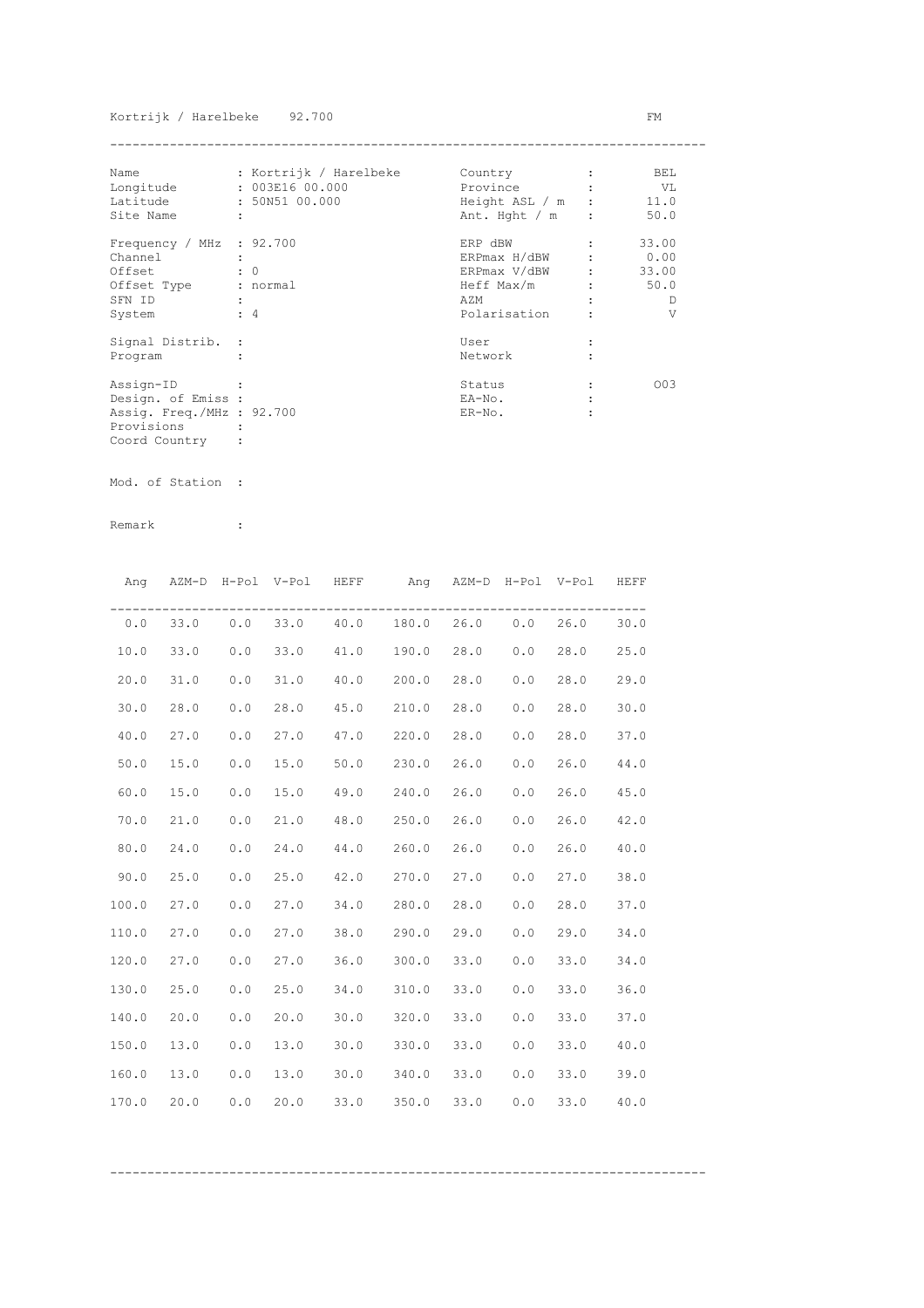Leuven 106.000 FM

| Name                        | : Leuven             | Country                | $\mathbf{r}$         | BEL            |
|-----------------------------|----------------------|------------------------|----------------------|----------------|
| Longitude                   | $: 004E41$ $41.000$  | Province               |                      | VL             |
| Latitude : 50N52 48.000     |                      | Height ASL $/m$ : 31.0 |                      |                |
| Site Name                   |                      | Ant. Hght $/m$ :       |                      | 65.0           |
| Frequency / MHz $: 106.000$ |                      | ERP dBW                | $\ddot{\phantom{a}}$ | 20.00          |
| Channel                     | $\ddot{\cdot}$       | ERPmax H/dBW : 0.00    |                      |                |
| Offset                      | $\colon 0$           | ERPmax V/dBW :         |                      | 20.00          |
| Offset Type : normal        |                      | $Heff Max/m$ : 83.0    |                      |                |
| SFN ID                      | $\sim$ $\sim$        | AZM                    |                      | D              |
| System                      | $\div$ 4             | Polarisation           |                      | $\overline{V}$ |
| Signal Distrib. :           |                      | User                   |                      |                |
| Program                     | $\ddot{\phantom{a}}$ | Network                | $\ddot{\phantom{a}}$ |                |
| Assign-ID                   |                      | Status                 |                      | <b>B03</b>     |
| Design. of Emiss :          |                      | EA-No.                 |                      |                |
| Assig. Freq./MHz : 106.000  |                      | $ER-NO.$               |                      |                |
| Provisions                  |                      |                        |                      |                |
| Coord Country               |                      |                        |                      |                |

Mod. of Station :

|       |      |       | Ang AZM-D H-Pol V-Pol HEFF |      | Ang AZM-D H-Pol V-Pol HEFF        |      |     |      |      |
|-------|------|-------|----------------------------|------|-----------------------------------|------|-----|------|------|
| 0.0   |      |       |                            |      | 15.0 0.0 15.0 83.0 180.0 20.0 0.0 |      |     | 20.0 | 24.0 |
| 10.0  | 15.0 | 0.0   | 15.0                       |      | 83.0 190.0 20.0                   |      | 0.0 | 20.0 | 34.0 |
| 20.0  | 15.0 | 0.0   | 15.0                       |      | 79.0 200.0                        | 20.0 | 0.0 | 20.0 | 47.0 |
| 30.0  | 15.0 | 0.0   | 15.0                       |      | 76.0 210.0                        | 20.0 | 0.0 | 20.0 | 42.0 |
| 40.0  | 15.0 | 0.0   | 15.0                       |      | 66.0 220.0                        | 20.0 | 0.0 | 20.0 | 34.0 |
| 50.0  | 15.0 | 0.0   | 15.0                       |      | 58.0 230.0                        | 20.0 | 0.0 | 20.0 | 22.0 |
| 60.0  | 15.0 | 0.0   | 15.0                       |      | 52.0 240.0                        | 20.0 | 0.0 | 20.0 | 32.0 |
| 70.0  | 20.0 | 0.0   | 20.0                       |      | 38.0 250.0                        | 20.0 | 0.0 | 20.0 | 29.0 |
| 80.0  | 20.0 | 0.0   | 20.0                       |      | 45.0 260.0                        | 20.0 | 0.0 | 20.0 | 23.0 |
| 90.0  | 20.0 | $0.0$ | 20.0                       |      | 22.0 270.0                        | 20.0 | 0.0 | 20.0 | 37.0 |
| 100.0 | 20.0 | 0.0   | 20.0                       |      | 22.0 280.0                        | 20.0 | 0.0 | 20.0 | 48.0 |
| 110.0 | 20.0 | 0.0   | 20.0                       |      | 37.0 290.0                        | 20.0 | 0.0 | 20.0 | 63.0 |
| 120.0 | 20.0 | 0.0   | 20.0                       |      | 33.0 300.0                        | 20.0 | 0.0 | 20.0 | 74.0 |
| 130.0 | 20.0 | 0.0   | 20.0                       |      | 28.0 310.0                        | 18.0 | 0.0 | 18.0 | 77.0 |
| 140.0 | 20.0 | 0.0   | 20.0                       |      | 21.0 320.0                        | 18.0 | 0.0 | 18.0 | 79.0 |
| 150.0 | 20.0 | 0.0   | 20.0                       |      | 14.0 330.0                        | 18.0 | 0.0 | 18.0 | 81.0 |
| 160.0 | 20.0 | 0.0   | 20.0                       |      | 15.0 340.0                        | 18.0 | 0.0 | 18.0 | 82.0 |
| 170.0 | 20.0 | 0.0   | 20.0                       | 22.0 | 350.0                             | 15.0 | 0.0 | 15.0 | 82.0 |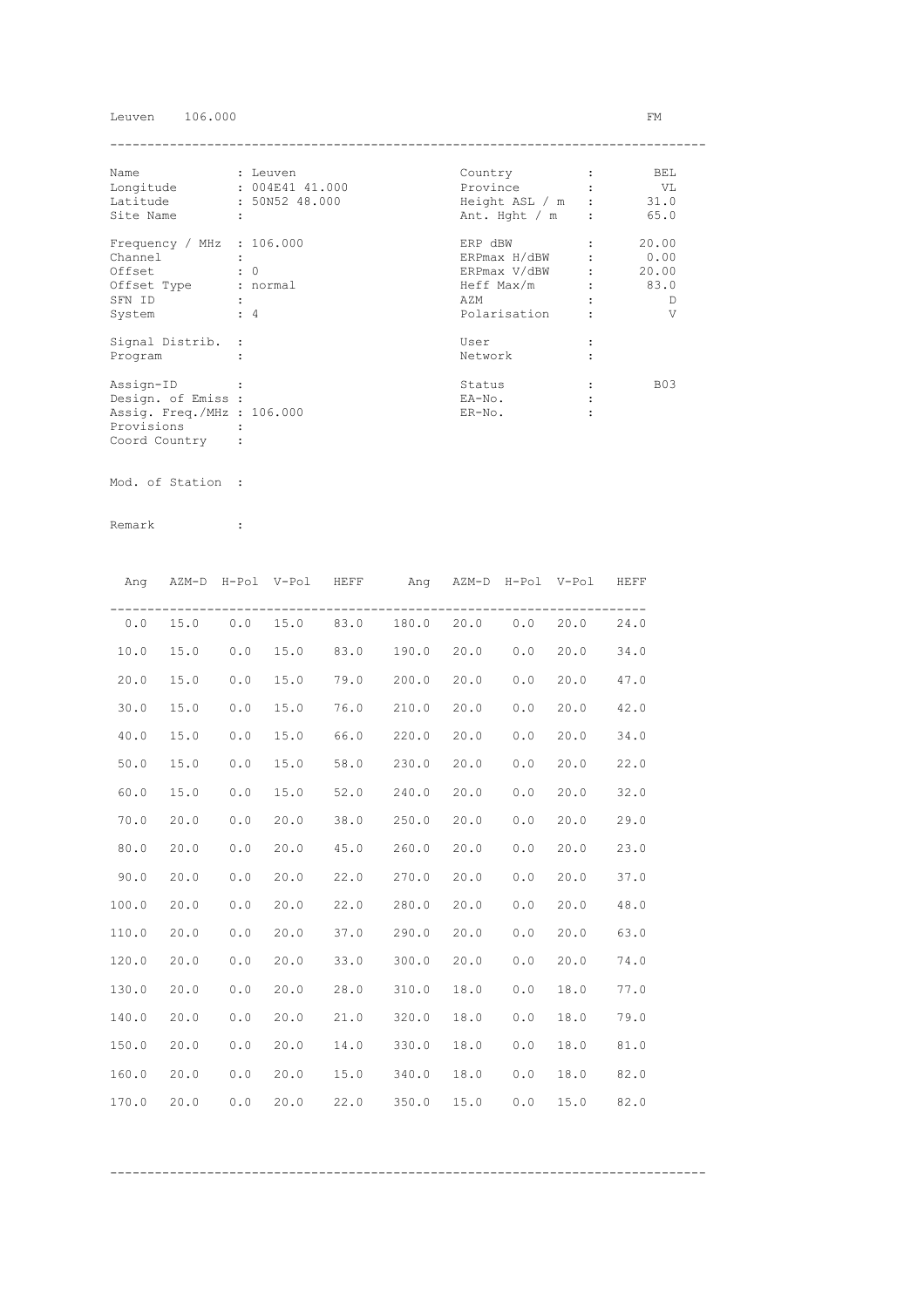Leuven 102.600 FM

| Name                        | : Leuven        | Country          | BEL             |
|-----------------------------|-----------------|------------------|-----------------|
| Longitude                   | : 004E41 00.000 | Province         | VL              |
| Latitude                    | : 50N53 00.000  | Height ASL / m : | 46.0            |
| Site Name                   | ÷               | Ant. Hght $/m$ : | 20.0            |
| Frequency / MHz : $102.600$ |                 | ERP dBW          | 33.00           |
| Channel                     |                 | ERPmax H/dBW     | 0.00            |
| Offset                      | $\colon 0$      | ERPmax V/dBW     | 33.00           |
| Offset Type                 | : normal        | Heff Max/m       | 52.0            |
| SFN ID                      |                 | AZM              | D               |
| System                      | $\div$ 4        | Polarisation     | V               |
| Signal Distrib. :           |                 | User             |                 |
| Program                     |                 | Network          |                 |
| Assign-ID                   |                 | Status           | M <sub>03</sub> |
| Design. of Emiss :          |                 | EA-No.           |                 |
| Assig. Freq./MHz : 102.600  |                 | $ER-NO$ .        |                 |
| Provisions                  |                 |                  |                 |
| Coord Country               |                 |                  |                 |

Mod. of Station :

Remark :

| Ang   |            | AZM-D H-Pol V-Pol HEFF |      |                       | Ang AZM-D H-Pol V-Pol |      |                       |      | HEFF    |
|-------|------------|------------------------|------|-----------------------|-----------------------|------|-----------------------|------|---------|
|       | $0.0$ 23.0 |                        |      | $0.0$ 23.0 52.0 180.0 |                       |      | $31.0\qquad0.0$       | 31.0 | $-1.0$  |
| 10.0  | 23.0       | 0.0                    | 23.0 | 52.0 190.0            |                       | 28.0 | 0.0                   | 28.0 | 15.0    |
| 20.0  | 23.0       | 0.0                    | 23.0 | 52.0 200.0            |                       | 27.0 | 0.0                   | 27.0 | 30.0    |
| 30.0  | 23.0       | 0.0                    | 23.0 | 48.0                  | 210.0                 | 27.0 | 0.0                   | 27.0 | 14.0    |
| 40.0  | 23.0       | 0.0                    | 23.0 | 44.0                  | 220.0                 | 33.0 | 0.0                   | 33.0 | $-8.0$  |
| 50.0  | 23.0       | 0.0                    | 23.0 | 28.0                  | 230.0                 | 30.0 | ${\bf 0}$ . ${\bf 0}$ | 30.0 | $-14.0$ |
| 60.0  | 26.0       | 0.0                    | 26.0 | 29.0                  | 240.0                 | 28.0 | 0.0                   | 28.0 | 8.0     |
| 70.0  | 30.0       | 0.0                    | 30.0 | 18.0                  | 250.0                 | 28.0 | 0.0                   | 28.0 | $-3.0$  |
| 80.0  | 33.0       | 0.0                    | 33.0 | 18.0                  | 260.0                 | 30.0 | 0.0                   | 30.0 | $-5.0$  |
| 90.0  | 33.0       | 0.0                    | 33.0 |                       | $0.0$ 270.0           | 30.0 | 0.0                   | 30.0 | 10.0    |
| 100.0 | 33.0       | 0.0                    | 33.0 |                       | $-7.0$ 280.0          | 30.0 | 0.0                   | 30.0 | 21.0    |
| 110.0 | 33.0       | 0.0                    | 33.0 | 10.0                  | 290.0                 | 30.0 | 0.0                   | 30.0 | 32.0    |
| 120.0 | 33.0       | 0.0                    | 33.0 | 4.0                   | 300.0                 | 30.0 | 0.0                   | 30.0 | 44.0    |
| 130.0 | 33.0       | 0.0                    | 33.0 | 0.0                   | 310.0                 | 25.0 | 0.0                   | 25.0 | 47.0    |
| 140.0 | 33.0       | 0.0                    | 33.0 | $-9.0$                | 320.0                 | 23.0 | 0.0                   | 23.0 | 49.0    |
| 150.0 | 33.0       | 0.0                    | 33.0 | $-13.0$               | 330.0                 | 23.0 | 0.0                   | 23.0 | 50.0    |
| 160.0 | 33.0       | 0.0                    | 33.0 |                       | $-8.0$ 340.0          | 23.0 | 0.0                   | 23.0 | 52.0    |
| 170.0 | 30.0       | 0.0                    | 30.0 | $-4.0$ 350.0 23.0     |                       |      | 0.0                   | 23.0 | 52.0    |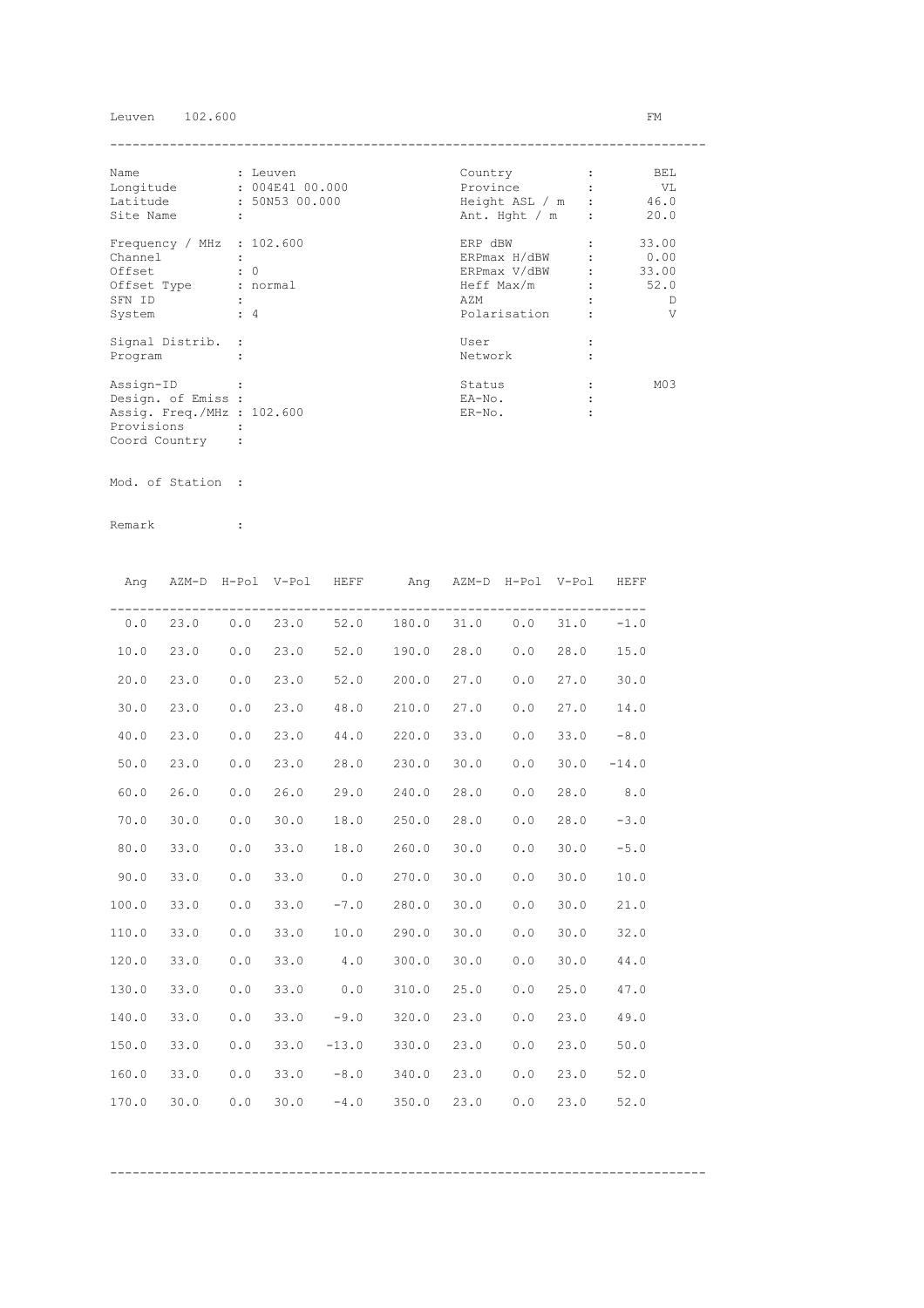Leuven 104.200 FM

| Name                        | : Leuven             | Country          | BEL             |
|-----------------------------|----------------------|------------------|-----------------|
| Longitude                   | : 004E41 00.000      | Province         | VL              |
| Latitude                    | : 50N53 00.000       | Height ASL / m : | 46.0            |
| Site Name                   | $\ddot{\phantom{a}}$ | Ant. Hght $/m$ : | 20.0            |
| Frequency / MHz : $104.200$ |                      | ERP dBW          | 37.00           |
| Channel                     |                      | ERPmax H/dBW     | 0.00            |
| Offset                      | $\colon 0$           | ERPmax V/dBW     | 37.00           |
| Offset Type : normal        |                      | Heff Max/m       | 66.0            |
| SFN ID                      | $\ddot{\phantom{a}}$ | AZM              | Ð               |
| System                      | $\div$ 4             | Polarisation     | V               |
| Signal Distrib. :           |                      | User             |                 |
| Program                     |                      | Network          |                 |
| Assign-ID                   |                      | Status           | M <sub>03</sub> |
| Design. of Emiss :          |                      | EA-No.           |                 |
| Assig. Freq./MHz : 104.200  |                      | $ER-NO$ .        |                 |
| Provisions                  |                      |                  |                 |
| Coord Country               |                      |                  |                 |

Mod. of Station :

Remark :

|       |      |     |      | Ang AZM-D H-Pol V-Pol HEFF | Ang AZM-D H-Pol V-Pol HEFF              |      |     |      |      |
|-------|------|-----|------|----------------------------|-----------------------------------------|------|-----|------|------|
|       |      |     |      |                            | $0.0$ 26.0 0.0 26.0 66.0 180.0 37.0 0.0 |      |     | 37.0 | 13.0 |
| 10.0  | 28.0 | 0.0 | 28.0 |                            | 66.0 190.0 37.0                         |      | 0.0 | 37.0 | 29.0 |
| 20.0  | 30.0 | 0.0 | 30.0 |                            | 66.0 200.0                              | 35.0 | 0.0 | 35.0 | 44.0 |
| 30.0  | 32.0 | 0.0 | 32.0 |                            | 62.0 210.0                              | 30.0 | 0.0 | 30.0 | 28.0 |
| 40.0  | 32.0 | 0.0 | 32.0 | 58.0 220.0                 |                                         | 27.0 | 0.0 | 27.0 | 6.0  |
| 50.0  | 32.0 | 0.0 | 32.0 | 42.0 230.0                 |                                         | 27.0 | 0.0 | 27.0 | 0.0  |
| 60.0  | 31.0 | 0.0 | 31.0 |                            | 43.0 240.0                              | 30.0 | 0.0 | 30.0 | 22.0 |
| 70.0  | 29.0 | 0.0 | 29.0 |                            | 32.0 250.0                              | 32.0 | 0.0 | 32.0 | 11.0 |
| 80.0  | 32.0 | 0.0 | 32.0 |                            | 32.0 260.0                              | 34.0 | 0.0 | 34.0 | 9.0  |
| 90.0  | 35.0 | 0.0 | 35.0 |                            | 14.0 270.0                              | 30.0 | 0.0 | 30.0 | 24.0 |
| 100.0 | 34.0 | 0.0 | 34.0 |                            | 7.0 280.0                               | 30.0 | 0.0 | 30.0 | 35.0 |
| 110.0 | 34.0 | 0.0 | 34.0 |                            | 24.0 290.0                              | 35.0 | 0.0 | 35.0 | 46.0 |
| 120.0 | 34.0 | 0.0 | 34.0 |                            | 18.0 300.0                              | 35.0 | 0.0 | 35.0 | 58.0 |
| 130.0 | 37.0 | 0.0 | 37.0 |                            | 14.0 310.0                              | 35.0 | 0.0 | 35.0 | 61.0 |
| 140.0 | 37.0 | 0.0 | 37.0 |                            | $5.0$ $320.0$                           | 35.0 | 0.0 | 35.0 | 63.0 |
| 150.0 | 37.0 | 0.0 | 37.0 |                            | $1.0$ 330.0                             | 35.0 | 0.0 | 35.0 | 64.0 |
| 160.0 | 37.0 | 0.0 |      |                            | 37.0 6.0 340.0                          | 33.0 | 0.0 | 33.0 | 66.0 |
| 170.0 | 37.0 | 0.0 | 37.0 |                            | $10.0$ 350.0                            | 30.0 | 0.0 | 30.0 | 66.0 |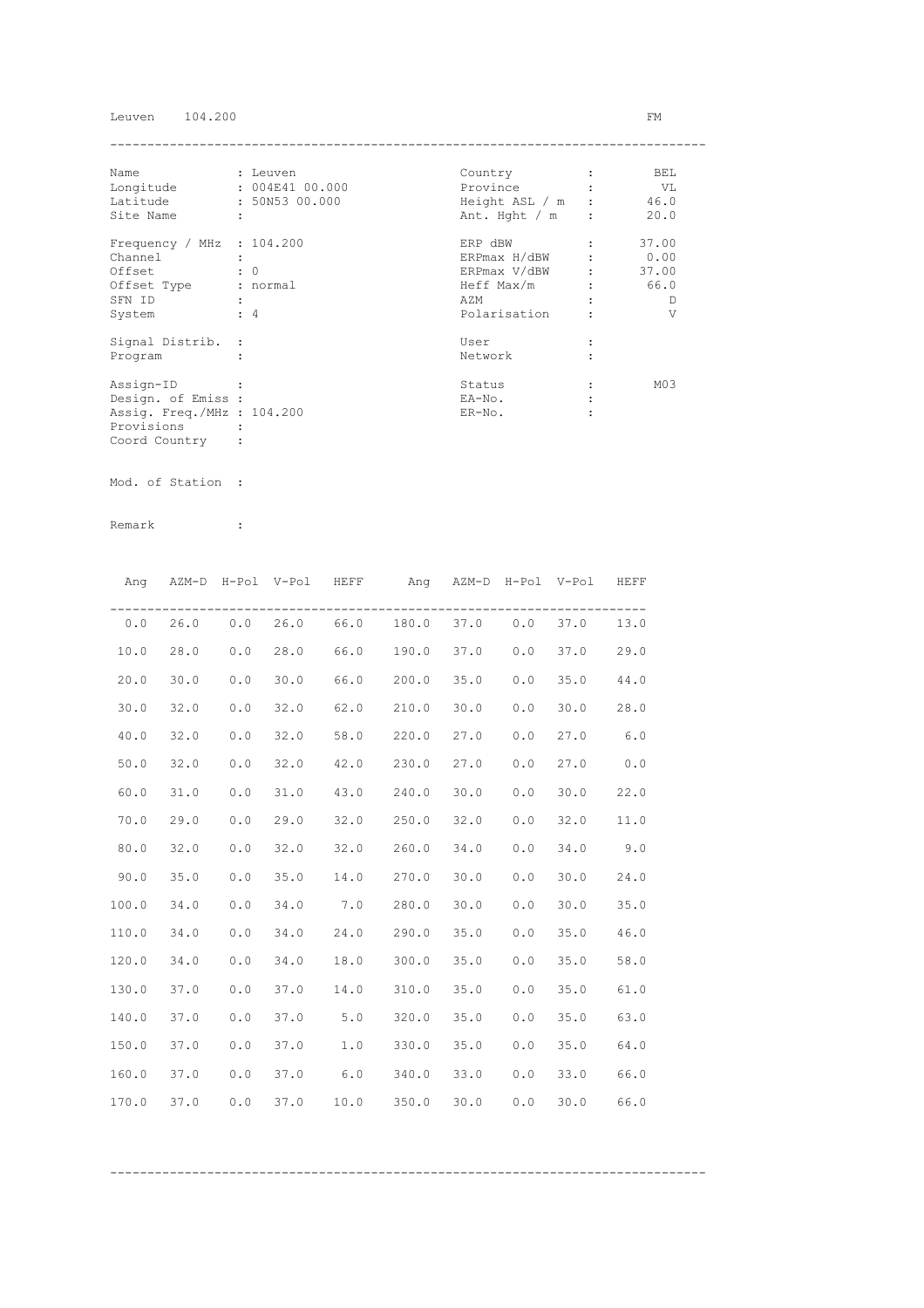## Mechelen 104.800 FM

| Name                        | : Mechelen      | Country          | BEL             |
|-----------------------------|-----------------|------------------|-----------------|
| Longitude                   | : 004E29 00.000 | Province         | VL V            |
| Latitude                    | : 51N02 00.000  | Height ASL / m : | 3.0             |
| Site Name                   | ÷               | Ant. Hght $/m$ : | 60.0            |
| Frequency / MHz : $104.800$ |                 | ERP dBW          | 25.00           |
| Channel                     |                 | ERPmax H/dBW     | 0.00            |
| Offset                      | $\colon 0$      | ERPmax V/dBW     | 25.00           |
| Offset Type                 | : normal        | Heff Max/m       | 60.0            |
| SFN ID                      |                 | AZM              | D               |
| System                      | $\div$ 4        | Polarisation     | V               |
| Signal Distrib. :           |                 | User             |                 |
| Program                     |                 | Network          |                 |
| Assign-ID                   |                 | Status           | M <sub>03</sub> |
| Design. of Emiss :          |                 | EA-No.           |                 |
| Assig. Freq./MHz : 104.800  |                 | $ER-NO$ .        |                 |
| Provisions                  |                 |                  |                 |
| Coord Country               |                 |                  |                 |

Mod. of Station :

|       |      |     |      | Ang AZM-D H-Pol V-Pol HEFF ang AZM-D H-Pol V-Pol HEFF |      |     |      |      |
|-------|------|-----|------|-------------------------------------------------------|------|-----|------|------|
|       |      |     |      | $0.0$ 25.0 0.0 25.0 53.0 180.0 17.0 0.0               |      |     | 17.0 | 49.0 |
| 10.0  | 25.0 | 0.0 | 25.0 | 57.0 190.0                                            | 17.0 | 0.0 | 17.0 | 49.0 |
| 20.0  | 25.0 | 0.0 | 25.0 | 58.0 200.0                                            | 17.0 | 0.0 | 17.0 | 49.0 |
| 30.0  | 25.0 | 0.0 | 25.0 | 59.0 210.0                                            | 17.0 | 0.0 | 17.0 | 45.0 |
| 40.0  | 23.0 | 0.0 | 23.0 | 58.0 220.0                                            | 17.0 | 0.0 | 17.0 | 46.0 |
| 50.0  | 20.0 | 0.0 | 20.0 | 56.0 230.0                                            | 17.0 | 0.0 | 17.0 | 43.0 |
| 60.0  | 17.0 | 0.0 | 17.0 | 54.0 240.0                                            | 17.0 | 0.0 | 17.0 | 51.0 |
| 70.0  | 17.0 | 0.0 | 17.0 | 52.0 250.0                                            | 17.0 | 0.0 | 17.0 | 53.0 |
| 80.0  | 17.0 | 0.0 | 17.0 | 52.0 260.0                                            | 17.0 | 0.0 | 17.0 | 57.0 |
| 90.0  | 17.0 | 0.0 | 17.0 | 57.0 270.0                                            | 17.0 | 0.0 | 17.0 | 58.0 |
| 100.0 | 17.0 | 0.0 | 17.0 | 57.0 280.0                                            | 20.0 | 0.0 | 20.0 | 60.0 |
| 110.0 | 17.0 | 0.0 | 17.0 | 56.0 290.0                                            | 23.0 | 0.0 | 23.0 | 60.0 |
| 120.0 | 17.0 | 0.0 | 17.0 | 56.0 300.0                                            | 25.0 | 0.0 | 25.0 | 60.0 |
| 130.0 | 17.0 | 0.0 | 17.0 | 53.0 310.0                                            | 25.0 | 0.0 | 25.0 | 58.0 |
| 140.0 | 17.0 | 0.0 | 17.0 | 52.0 320.0                                            | 25.0 | 0.0 | 25.0 | 52.0 |
| 150.0 | 17.0 | 0.0 | 17.0 | 51.0 330.0                                            | 25.0 | 0.0 | 25.0 | 49.0 |
| 160.0 | 17.0 | 0.0 | 17.0 | 49.0 340.0                                            | 25.0 | 0.0 | 25.0 | 51.0 |
| 170.0 | 17.0 | 0.0 | 17.0 | 49.0 350.0 25.0                                       |      | 0.0 | 25.0 | 51.0 |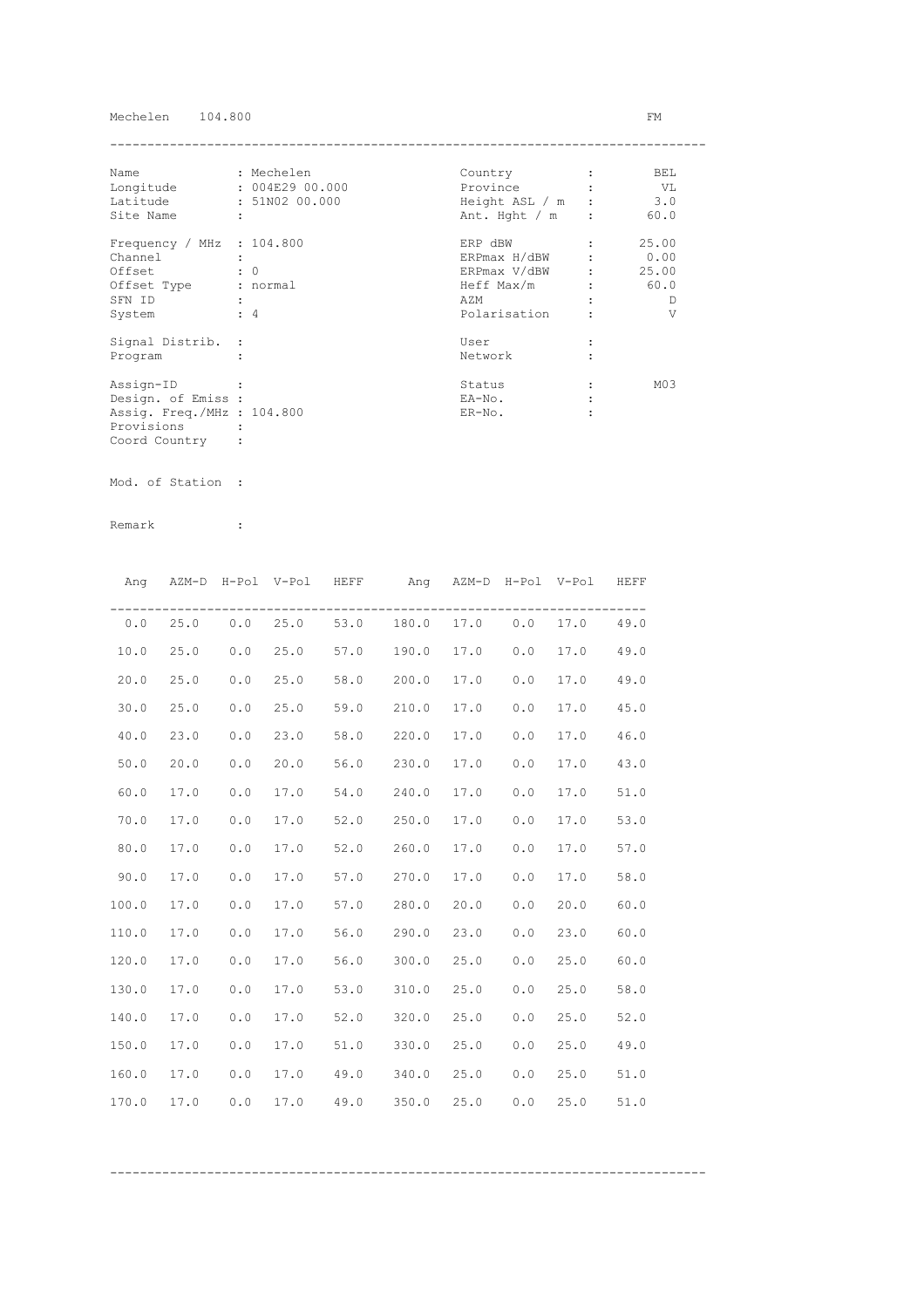## Mechelen 99.000 FM

| Name                      | : Mechelen           | Country        | BEL   |
|---------------------------|----------------------|----------------|-------|
| Longitude                 | : 004E29 00.000      | Province       | - VL  |
| Latitude                  | : 51N02 00.000       | Height ASL / m | 3.0   |
| Site Name                 | $\ddot{\phantom{a}}$ | Ant. Hght / m  | 59.0  |
| Frequency / MHz : 99.000  |                      | ERP dBW        | 30.00 |
| Channel                   |                      | ERPmax H/dBW   | 0.00  |
| Offset                    | $\colon 0$           | ERPmax V/dBW   | 30.00 |
| Offset Type               | : normal             | Heff Max/m     | 58.0  |
| SFN ID                    |                      | AZM            | Ð     |
| System                    | $\div$ 4             | Polarisation   | V     |
| Signal Distrib. :         |                      | User           |       |
| Program                   |                      | Network        |       |
| Assign-ID                 |                      | Status         | 003   |
| Design. of Emiss :        |                      | EA-No.         |       |
| Assig. Freq./MHz : 99.000 |                      | $ER-NO$ .      |       |
| Provisions                |                      |                |       |
| Coord Country             |                      |                |       |

Mod. of Station :

|       |      |     | Ang AZM-D H-Pol V-Pol HEFF |      | Ang AZM-D H-Pol V-Pol HEFF                |      |     |      |      |
|-------|------|-----|----------------------------|------|-------------------------------------------|------|-----|------|------|
|       |      |     |                            |      | $0.0$ 21.0 $0.0$ 21.0 53.0 180.0 21.0 0.0 |      |     | 21.0 | 45.0 |
| 10.0  | 19.0 | 0.0 | 19.0                       |      | 56.0 190.0 20.0                           |      | 0.0 | 20.0 | 46.0 |
| 20.0  | 18.0 | 0.0 | 18.0                       |      | 57.0 200.0                                | 18.0 | 0.0 | 18.0 | 51.0 |
| 30.0  | 18.0 | 0.0 | 18.0                       |      | 57.0 210.0                                | 20.0 | 0.0 | 20.0 | 43.0 |
| 40.0  | 19.0 | 0.0 | 19.0                       |      | 56.0 220.0                                | 18.0 | 0.0 | 18.0 | 44.0 |
| 50.0  | 21.0 | 0.0 | 21.0                       |      | 53.0 230.0                                | 19.0 | 0.0 | 19.0 | 41.0 |
| 60.0  | 23.0 | 0.0 | 23.0                       |      | 51.0 240.0                                | 19.0 | 0.0 | 19.0 | 48.0 |
| 70.0  | 25.0 | 0.0 | 25.0                       |      | 50.0 250.0                                | 24.0 | 0.0 | 24.0 | 50.0 |
| 80.0  | 25.0 | 0.0 | 25.0                       |      | 53.0 260.0                                | 25.0 | 0.0 | 25.0 | 52.0 |
| 90.0  | 24.0 | 0.0 | 24.0                       |      | 56.0 270.0                                | 25.0 | 0.0 | 25.0 | 54.0 |
| 100.0 | 21.0 | 0.0 | 21.0                       |      | 56.0 280.0                                | 28.0 | 0.0 | 28.0 | 56.0 |
| 110.0 | 18.0 | 0.0 | 18.0                       |      | 56.0 290.0                                | 30.0 | 0.0 | 30.0 | 57.0 |
| 120.0 | 15.0 | 0.0 | 15.0                       |      | 56.0 300.0                                | 30.0 | 0.0 | 30.0 | 58.0 |
| 130.0 | 14.0 | 0.0 | 14.0                       |      | 51.0 310.0                                | 30.0 | 0.0 | 30.0 | 58.0 |
| 140.0 | 15.0 | 0.0 | 15.0                       |      | 51.0 320.0                                | 30.0 | 0.0 | 30.0 | 52.0 |
| 150.0 | 13.0 | 0.0 | 13.0                       |      | 49.0 330.0                                | 29.0 | 0.0 | 29.0 | 49.0 |
| 160.0 | 15.0 | 0.0 | 15.0                       |      | 46.0 340.0                                | 26.0 | 0.0 | 26.0 | 51.0 |
| 170.0 | 20.0 | 0.0 | 20.0                       | 45.0 | 350.0                                     | 23.0 | 0.0 | 23.0 | 51.0 |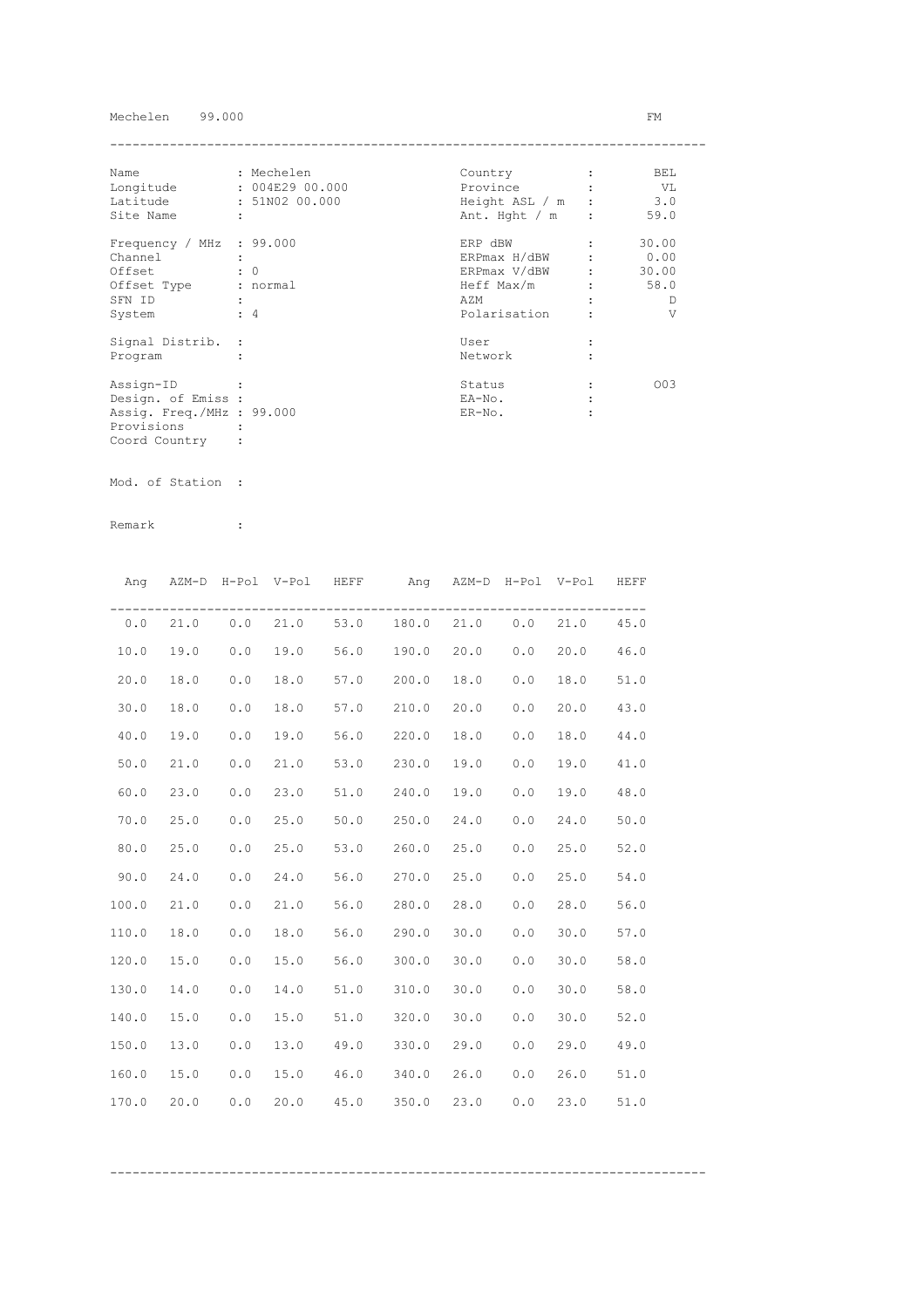Menen / Ledegem 89.900 FM

| Name                      | : Menen / Ledegem    | Country          |                               | BEL.  |
|---------------------------|----------------------|------------------|-------------------------------|-------|
| Longitude                 | : 003E07 00.000      | Province         |                               | VL    |
| Latitude                  | : 50N48 10.000       | Height ASL / m : |                               | 16.0  |
| Site Name                 | $\ddot{\phantom{a}}$ | Ant. Hght / m    | $\cdot$                       | 25.0  |
| Frequency / MHz : 89.900  |                      | ERP dBW          |                               | 20.00 |
| Channel                   |                      | ERPmax H/dBW     |                               | 0.00  |
| Offset                    | $\colon 0$           | ERPmax V/dBW     | $\mathbf{r}$ and $\mathbf{r}$ | 20.00 |
| Offset Type               | : normal             | Heff Max/m       |                               | 28.0  |
| SFN ID                    |                      | AZM              |                               | Ð     |
| System                    | $\div$ 4             | Polarisation     |                               | V     |
| Signal Distrib. :         |                      | User             |                               |       |
| Program                   |                      | Network          |                               |       |
| Assign-ID                 |                      | Status           |                               | 003   |
| Design. of Emiss :        |                      | EA-No.           |                               |       |
| Assig. Freq./MHz : 89.900 |                      | $ER-NO$ .        |                               |       |
| Provisions                |                      |                  |                               |       |
| Coord Country             |                      |                  |                               |       |

Mod. of Station :

Remark :

|       |      |       | Ang AZM-D H-Pol V-Pol HEFF |      | Ang AZM-D H-Pol V-Pol HEFF              |      |     |      |       |
|-------|------|-------|----------------------------|------|-----------------------------------------|------|-----|------|-------|
|       |      |       |                            |      | $0.0$ 20.0 0.0 20.0 14.0 180.0 10.0 0.0 |      |     | 10.0 | 12.0  |
| 10.0  | 20.0 | 0.0   | 20.0                       |      | 18.0 190.0                              | 10.0 | 0.0 | 10.0 | 14.0  |
| 20.0  | 20.0 | 0.0   | 20.0                       |      | 19.0 200.0                              | 10.0 | 0.0 | 10.0 | 17.0  |
| 30.0  | 20.0 | 0.0   | 20.0                       |      | 18.0 210.0                              | 10.0 | 0.0 | 10.0 | 21.0  |
| 40.0  | 20.0 | 0.0   | 20.0                       |      | 14.0 220.0                              | 10.0 | 0.0 | 10.0 | 22.0  |
| 50.0  | 20.0 | 0.0   | 20.0                       |      | 20.0 230.0                              | 10.0 | 0.0 | 10.0 | 24.0  |
| 60.0  | 20.0 | 0.0   | 20.0                       | 25.0 | 240.0                                   | 10.0 | 0.0 | 10.0 | 26.0  |
| 70.0  | 20.0 | 0.0   | 20.0                       | 28.0 | 250.0                                   | 20.0 | 0.0 | 20.0 | 19.0  |
| 80.0  | 20.0 | 0.0   | 20.0                       |      | 21.0 260.0                              | 20.0 | 0.0 | 20.0 | 15.0  |
| 90.0  | 20.0 | $0.0$ | 20.0                       |      | 14.0 270.0                              | 20.0 | 0.0 | 20.0 | 9.0   |
| 100.0 | 20.0 | 0.0   | 20.0                       |      | $-2.0$ 280.0                            | 20.0 | 0.0 | 20.0 | 2.0   |
| 110.0 | 20.0 | 0.0   | 20.0                       |      | 4.0 290.0                               | 20.0 | 0.0 | 20.0 | 1.0   |
| 120.0 | 20.0 | 0.0   | 20.0                       |      | 11.0 300.0                              | 20.0 | 0.0 | 20.0 | 6.0   |
| 130.0 | 20.0 | 0.0   | 20.0                       | 8.0  | 310.0                                   | 20.0 | 0.0 | 20.0 | 5.0   |
| 140.0 | 20.0 | 0.0   | 20.0                       |      | $5.0$ $320.0$                           | 20.0 | 0.0 | 20.0 | $8.0$ |
| 150.0 | 10.0 | 0.0   | 10.0                       |      | $12.0$ $330.0$                          | 20.0 | 0.0 | 20.0 | 5.0   |
| 160.0 | 10.0 | 0.0   | 10.0                       |      | $9.0$ 340.0                             | 20.0 | 0.0 | 20.0 | 8.0   |
| 170.0 | 10.0 | 0.0   | 10.0                       | 6.0  | 350.0                                   | 20.0 | 0.0 | 20.0 | 13.0  |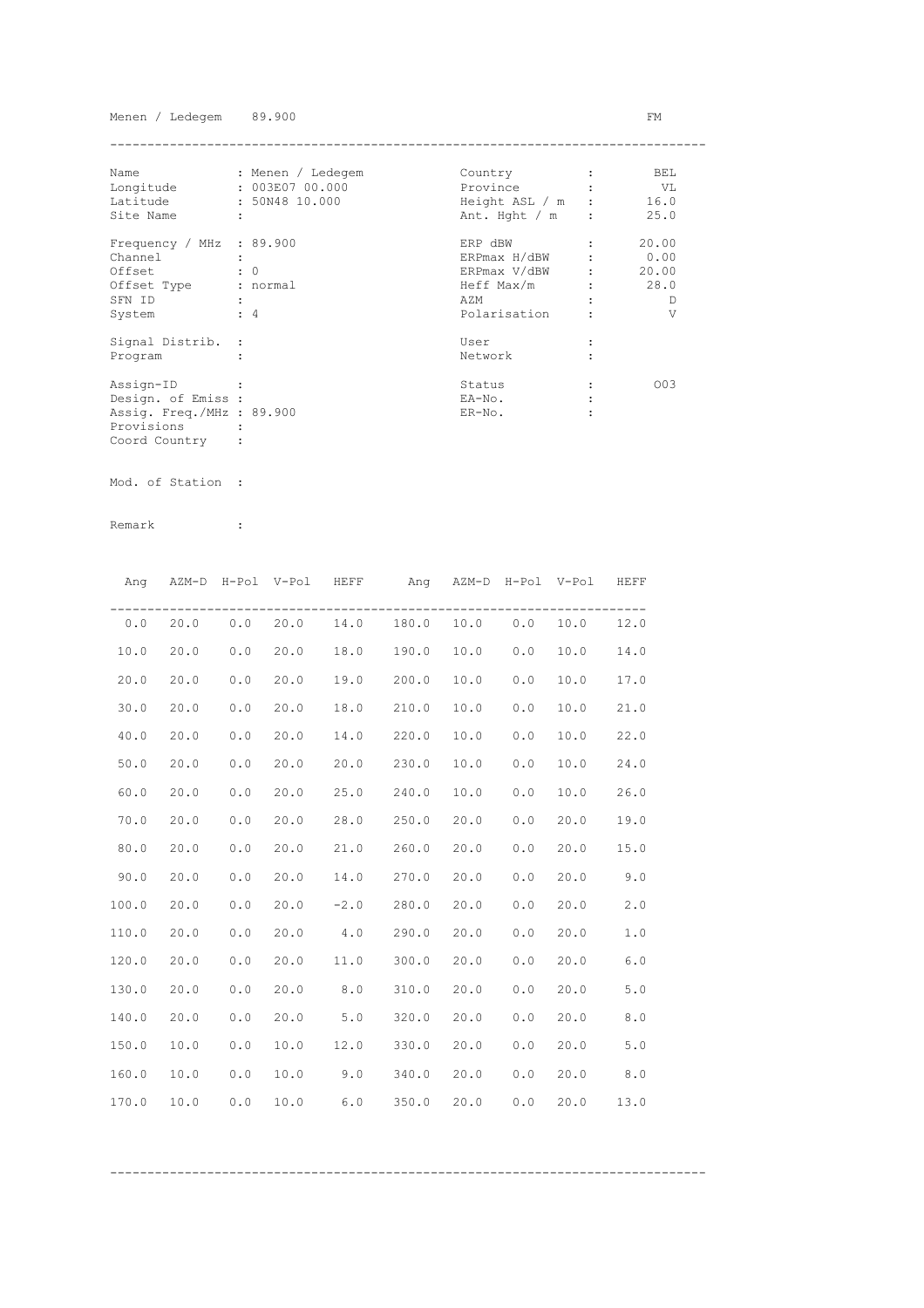Oostende 103.600 FM

| Name                        | : Oostende      | Country          | BEL             |
|-----------------------------|-----------------|------------------|-----------------|
| Longitude                   | : 002E55 00.000 | Province         | VL V            |
| Latitude                    | : 51N13 00.000  | Height ASL / m   | 1.0             |
| Site Name                   | ÷               | Ant. Hght $/m$ : | 30.0            |
| Frequency / MHz : $103.600$ |                 | ERP dBW          | 30.00           |
| Channel                     |                 | ERPmax H/dBW     | 0.00            |
| Offset                      | $\colon 0$      | ERPmax V/dBW     | 30.00           |
| Offset Type                 | : normal        | Heff Max/m       | 31.0            |
| SFN ID                      |                 | AZM              | D               |
| System                      | $\div$ 4        | Polarisation     | V               |
| Signal Distrib. :           |                 | User             |                 |
| Program                     |                 | Network          |                 |
| Assign-ID                   |                 | Status           | M <sub>03</sub> |
| Design. of Emiss :          |                 | EA-No.           |                 |
| Assig. Freq./MHz : 103.600  |                 | $ER-NO$ .        |                 |
| Provisions                  |                 |                  |                 |
| Coord Country               |                 |                  |                 |

Mod. of Station :

| Ang   |      |       | AZM-D H-Pol V-Pol HEFF |              | Ang AZM-D H-Pol V-Pol HEFF     |      |     |      |      |
|-------|------|-------|------------------------|--------------|--------------------------------|------|-----|------|------|
| 0.0   | 30.0 |       |                        |              | $0.0$ 30.0 31.0 180.0 20.0 0.0 |      |     | 20.0 | 30.0 |
| 10.0  | 30.0 | 0.0   | 30.0                   |              | 31.0 190.0                     | 20.0 | 0.0 | 20.0 | 31.0 |
| 20.0  | 30.0 | 0.0   | 30.0                   | 31.0         | 200.0                          | 20.0 | 0.0 | 20.0 | 31.0 |
| 30.0  | 27.0 | 0.0   | 27.0                   | $31.0$ 210.0 |                                | 20.0 | 0.0 | 20.0 | 31.0 |
| 40.0  | 23.0 | 0.0   | 23.0                   | $30.0$ 220.0 |                                | 20.0 | 0.0 | 20.0 | 31.0 |
| 50.0  | 20.0 | 0.0   | 20.0                   | 27.0         | 230.0                          | 20.0 | 0.0 | 20.0 | 30.0 |
| 60.0  | 20.0 | 0.0   | 20.0                   | 29.0         | 240.0                          | 20.0 | 0.0 | 20.0 | 29.0 |
| 70.0  | 20.0 | 0.0   | 20.0                   | 31.0         | 250.0                          | 20.0 | 0.0 | 20.0 | 30.0 |
| 80.0  | 20.0 | 0.0   | 20.0                   | 30.0         | 260.0                          | 20.0 | 0.0 | 20.0 | 31.0 |
| 90.0  | 20.0 | $0.0$ | 20.0                   |              | 30.0 270.0                     | 23.0 | 0.0 | 23.0 | 31.0 |
| 100.0 | 20.0 | 0.0   | 20.0                   |              | $30.0$ 280.0                   | 25.0 | 0.0 | 25.0 | 31.0 |
| 110.0 | 20.0 | 0.0   | 20.0                   |              | 28.0 290.0                     | 28.0 | 0.0 | 28.0 | 31.0 |
| 120.0 | 20.0 | 0.0   | 20.0                   | 26.0         | 300.0                          | 30.0 | 0.0 | 30.0 | 31.0 |
| 130.0 | 20.0 | 0.0   | 20.0                   | 26.0         | 310.0                          | 30.0 | 0.0 | 30.0 | 31.0 |
| 140.0 | 20.0 | 0.0   | 20.0                   | 28.0         | 320.0                          | 30.0 | 0.0 | 30.0 | 31.0 |
| 150.0 | 20.0 | 0.0   | 20.0                   | 28.0         | 330.0                          | 30.0 | 0.0 | 30.0 | 31.0 |
| 160.0 | 20.0 | 0.0   | 20.0                   | 28.0         | 340.0                          | 30.0 | 0.0 | 30.0 | 31.0 |
| 170.0 | 20.0 | 0.0   | 20.0                   | 28.0         | 350.0                          | 30.0 | 0.0 | 30.0 | 31.0 |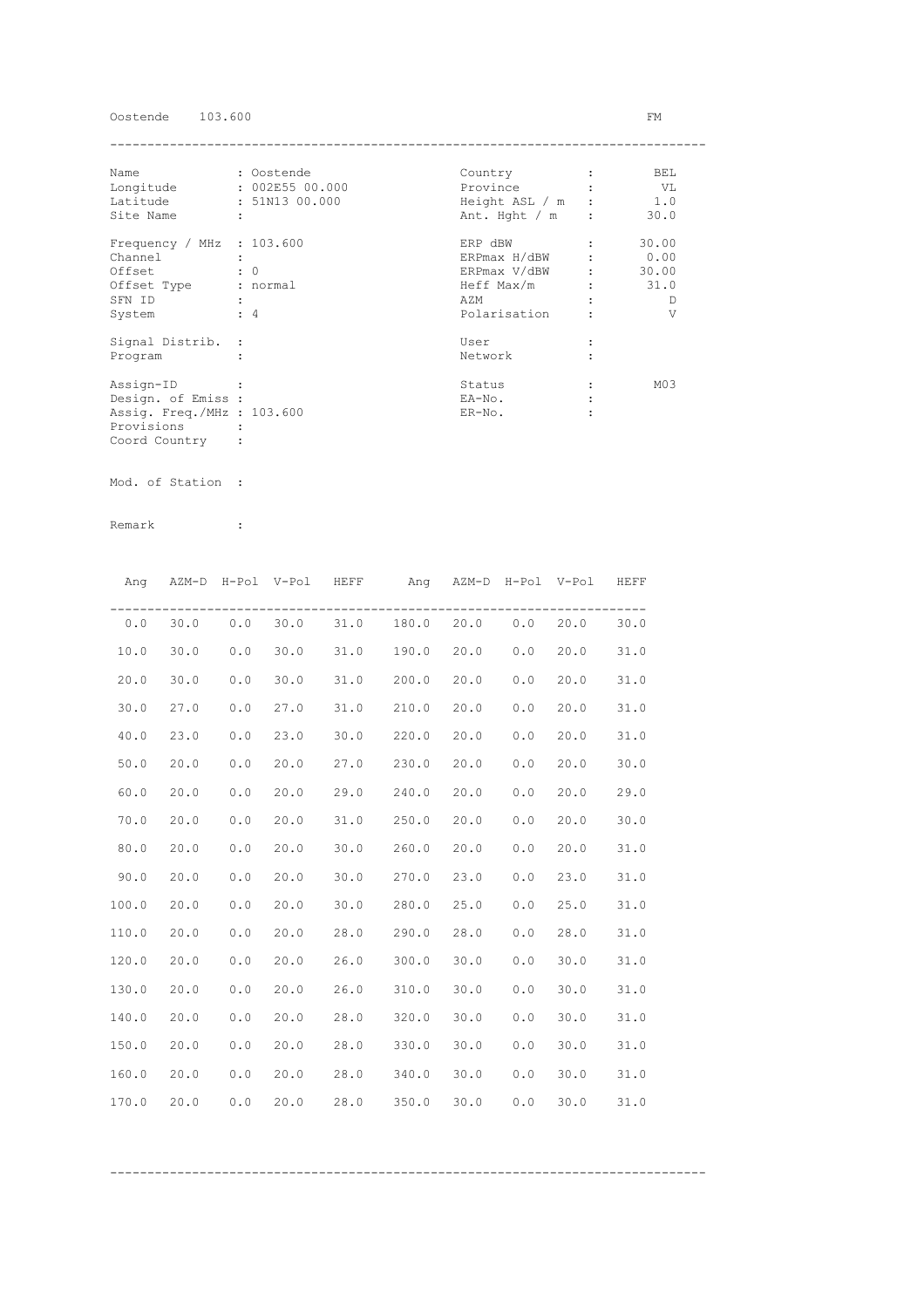Oostende 104.500 FM

| Name                        | : Oostende      | Country          | BEL             |
|-----------------------------|-----------------|------------------|-----------------|
| Longitude                   | : 002E55 00.000 | Province         | VL V            |
| Latitude                    | : 51N14 00.000  | Height ASL / m   | 1.0             |
| Site Name                   | ÷               | Ant. Hght $/m$ : | 100.0           |
| Frequency / MHz : $104.500$ |                 | ERP dBW          | 30.00           |
| Channel                     |                 | ERPmax H/dBW     | 0.00            |
| Offset                      | $\colon 0$      | ERPmax V/dBW     | 30.00           |
| Offset Type                 | : normal        | Heff Max/m       | 101.0           |
| SFN ID                      |                 | AZM              | D               |
| System                      | $\div$ 4        | Polarisation     | V               |
| Signal Distrib. :           |                 | User             |                 |
| Program                     |                 | Network          |                 |
| Assign-ID                   |                 | Status           | M <sub>03</sub> |
| Design. of Emiss :          |                 | EA-No.           |                 |
| Assig. Freq./MHz : 104.500  |                 | $ER-NO$ .        |                 |
| Provisions                  |                 |                  |                 |
| Coord Country               |                 |                  |                 |

Mod. of Station :

| Ang   |            | AZM-D H-Pol V-Pol HEFF |      |       | Ang AZM-D H-Pol V-Pol HEFF |      |     |      |       |
|-------|------------|------------------------|------|-------|----------------------------|------|-----|------|-------|
|       | $0.0$ 27.0 | $0.0$ 27.0             |      |       | 101.0 180.0 20.0 0.0 20.0  |      |     |      | 100.0 |
| 10.0  | 27.0       | 0.0                    | 27.0 |       | 101.0 190.0                | 20.0 | 0.0 | 20.0 | 101.0 |
| 20.0  | 27.0       | 0.0                    | 27.0 | 101.0 | 200.0                      | 30.0 | 0.0 | 30.0 | 101.0 |
| 30.0  | 25.0       | 0.0                    | 25.0 |       | 101.0 210.0                | 30.0 | 0.0 | 30.0 | 101.0 |
| 40.0  | 23.0       | 0.0                    | 23.0 | 101.0 | 220.0                      | 30.0 | 0.0 | 30.0 | 100.0 |
| 50.0  | 20.0       | 0.0                    | 20.0 | 101.0 | 230.0                      | 30.0 | 0.0 | 30.0 | 99.0  |
| 60.0  | 20.0       | 0.0                    | 20.0 | 94.0  | 240.0                      | 27.0 | 0.0 | 27.0 | 101.0 |
| 70.0  | 20.0       | 0.0                    | 20.0 | 100.0 | 250.0                      | 25.0 | 0.0 | 25.0 | 101.0 |
| 80.0  | 20.0       | 0.0                    | 20.0 | 100.0 | 260.0                      | 24.0 | 0.0 | 24.0 | 101.0 |
| 90.0  | 25.0       | 0.0                    | 25.0 |       | 100.0 270.0 27.0           |      | 0.0 | 27.0 | 101.0 |
| 100.0 | 27.0       | 0.0                    | 27.0 |       | 100.0 280.0 27.0           |      | 0.0 | 27.0 | 101.0 |
| 110.0 | 27.0       | 0.0                    | 27.0 |       | 100.0 290.0                | 27.0 | 0.0 | 27.0 | 101.0 |
| 120.0 | 27.0       | 0.0                    | 27.0 | 98.0  | 300.0                      | 27.0 | 0.0 | 27.0 | 101.0 |
| 130.0 | 27.0       | 0.0                    | 27.0 | 96.0  | 310.0                      | 27.0 | 0.0 | 27.0 | 101.0 |
| 140.0 | 24.0       | 0.0                    | 24.0 | 99.0  | 320.0                      | 27.0 | 0.0 | 27.0 | 101.0 |
| 150.0 | 23.0       | 0.0                    | 23.0 | 99.0  | 330.0                      | 27.0 | 0.0 | 27.0 | 101.0 |
| 160.0 | 20.0       | 0.0                    | 20.0 | 99.0  | 340.0                      | 27.0 | 0.0 | 27.0 | 101.0 |
| 170.0 | 20.0       | 0.0                    | 20.0 | 99.0  | 350.0                      | 27.0 | 0.0 | 27.0 | 101.0 |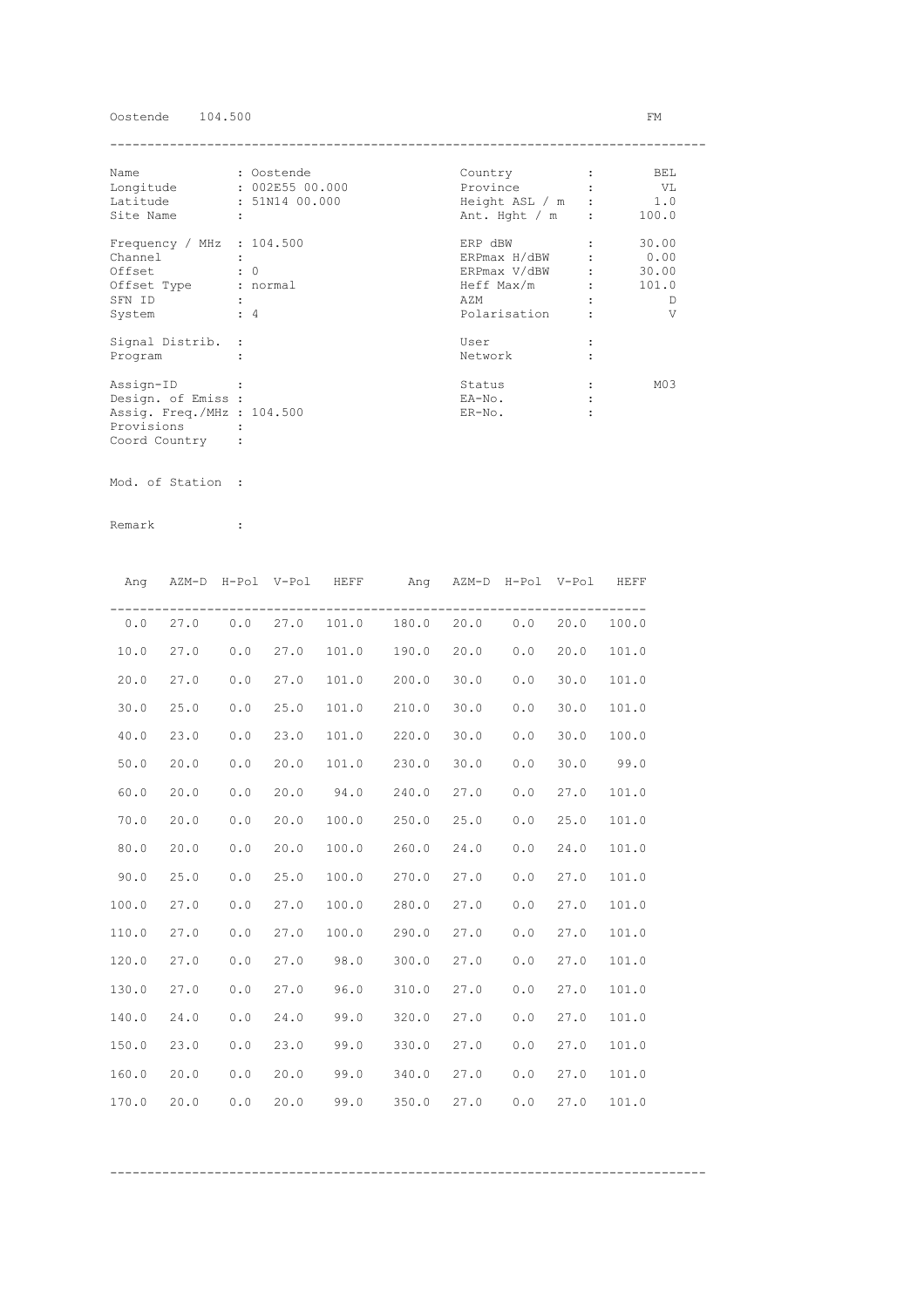## Opwijk 87.800 FM

| Name                      | : Opwijk             | Country          | BEL   |
|---------------------------|----------------------|------------------|-------|
| Longitude                 | : 004E11 28.000      | Province         | VL V  |
| Latitude                  | : 50N58 23.000       | Height ASL / m : | 19.0  |
| Site Name                 | $\ddot{\phantom{a}}$ | Ant. Hght $/m$ : | 24.0  |
| Frequency / MHz : 87.800  |                      | ERP dBW          | 20.00 |
| Channel                   |                      | ERPmax H/dBW     | 0.00  |
| Offset                    | $\cdot$ 0            | ERPmax V/dBW :   | 20.00 |
| Offset Type               | : normal             | Heff Max/m       | 39.0  |
| SFN ID                    |                      | AZM              | D     |
| System                    | $\div$ 4             | Polarisation     | V     |
| Signal Distrib. :         |                      | User             |       |
| Program                   |                      | Network          |       |
| Assign-ID                 |                      | Status           | 003   |
| Design. of Emiss :        |                      | EA-No.           |       |
| Assig. Freq./MHz : 87.800 |                      | $ER-NO$ .        |       |
| Provisions                |                      |                  |       |
| Coord Country             |                      |                  |       |

Mod. of Station :

|       | Ang AZM-D H-Pol V-Pol HEFF |     |      |                                | Ang AZM-D H-Pol V-Pol HEFF |      |     |      |        |
|-------|----------------------------|-----|------|--------------------------------|----------------------------|------|-----|------|--------|
| 0.0   | 14.0                       |     |      | $0.0$ 14.0 39.0 180.0 20.0 0.0 |                            |      |     | 20.0 | $-2.0$ |
| 10.0  | 14.0                       | 0.0 | 14.0 | 37.0 190.0                     |                            | 20.0 | 0.0 | 20.0 | 4.0    |
| 20.0  | 14.0                       | 0.0 | 14.0 | 37.0 200.0                     |                            | 20.0 | 0.0 | 20.0 | 3.0    |
| 30.0  | 14.0                       | 0.0 | 14.0 | 37.0 210.0                     |                            | 20.0 | 0.0 | 20.0 | 8.0    |
| 40.0  | 15.0                       | 0.0 | 15.0 | 35.0 220.0                     |                            | 20.0 | 0.0 | 20.0 | 12.0   |
| 50.0  | 16.0                       | 0.0 | 16.0 | 34.0 230.0                     |                            | 20.0 | 0.0 | 20.0 | 17.0   |
| 60.0  | 20.0                       | 0.0 | 20.0 | 33.0 240.0                     |                            | 20.0 | 0.0 | 20.0 | 21.0   |
| 70.0  | 20.0                       | 0.0 | 20.0 | 30.0                           | 250.0                      | 20.0 | 0.0 | 20.0 | 21.0   |
| 80.0  | 20.0                       | 0.0 | 20.0 | 28.0                           | 260.0                      | 20.0 | 0.0 | 20.0 | 28.0   |
| 90.0  | 20.0                       | 0.0 | 20.0 | 25.0 270.0                     |                            | 20.0 | 0.0 | 20.0 | 32.0   |
| 100.0 | 20.0                       | 0.0 | 20.0 | 17.0 280.0                     |                            | 20.0 | 0.0 | 20.0 | 35.0   |
| 110.0 | 20.0                       | 0.0 | 20.0 | $4.0$ 290.0                    |                            | 20.0 | 0.0 | 20.0 | 37.0   |
| 120.0 | 20.0                       | 0.0 | 20.0 |                                | $-3.0$ 300.0               | 20.0 | 0.0 | 20.0 | 38.0   |
| 130.0 | 20.0                       | 0.0 |      | $20.0 -7.0 310.0$              |                            | 14.0 | 0.0 | 14.0 | 38.0   |
| 140.0 | 20.0                       | 0.0 |      | $20.0 -11.0 320.0$             |                            | 14.0 | 0.0 | 14.0 | 38.0   |
| 150.0 | 20.0                       | 0.0 | 20.0 | $-8.0$ 330.0                   |                            | 13.0 | 0.0 | 13.0 | 38.0   |
| 160.0 | 20.0                       | 0.0 |      | $20.0 -18.0 340.0$             |                            | 13.0 | 0.0 | 13.0 | 38.0   |
| 170.0 | 20.0                       | 0.0 |      | $20.0 -9.0 350.0$              |                            | 13.0 | 0.0 | 13.0 | 38.0   |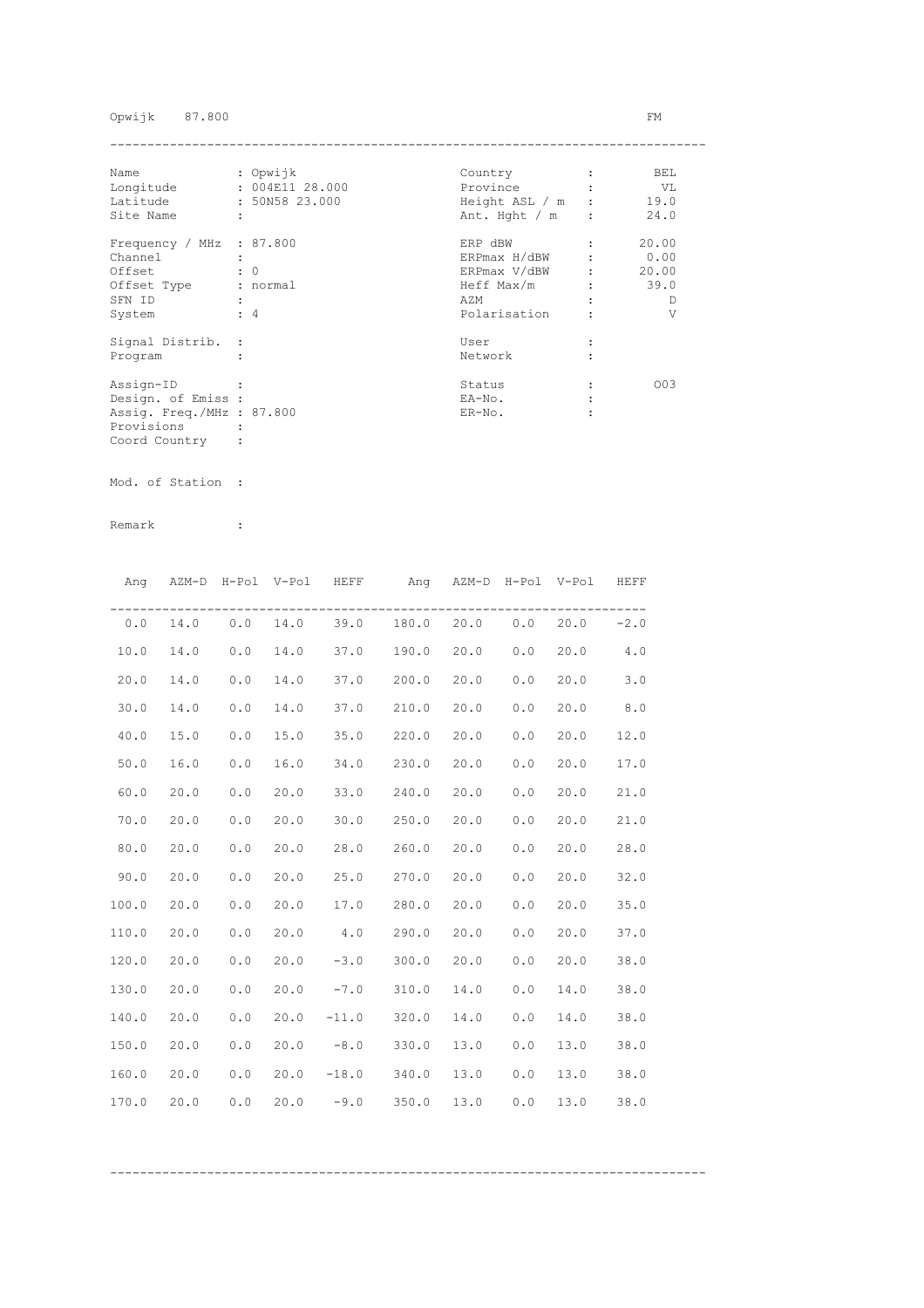## Oudenaarde 106.600 FM

| Name                        | : Oudenaarde    | Country          | BEL        |
|-----------------------------|-----------------|------------------|------------|
| Longitude                   | : 003E33 40.000 | Province         | VL         |
| Latitude                    | : 50N52 15.000  | Height ASL / m   | 60.0       |
| Site Name                   | ÷               | Ant. Hght $/m$ : | 20.0       |
| Frequency / MHz : $106.600$ |                 | ERP dBW          | 20.00      |
| Channel                     |                 | ERPmax H/dBW     | 0.00       |
| Offset                      | $\colon 0$      | ERPmax V/dBW     | 20.00      |
| Offset Type                 | : normal        | Heff Max/m       | 69.0       |
| SFN ID                      |                 | AZM              | D          |
| System                      | $\div$ 4        | Polarisation     | V          |
| Signal Distrib. :           |                 | User             |            |
| Program                     |                 | Network          |            |
| Assign-ID                   |                 | Status           | <b>B03</b> |
| Design. of Emiss :          |                 | EA-No.           |            |
| Assig. Freq./MHz : 106.600  |                 | $ER-NO$ .        |            |
| Provisions                  |                 |                  |            |
| Coord Country               |                 |                  |            |

Mod. of Station :

Remark :

|       |      |     | Ang AZM-D H-Pol V-Pol HEFF |      | Ang AZM-D H-Pol V-Pol HEFF     |      |     |      |      |
|-------|------|-----|----------------------------|------|--------------------------------|------|-----|------|------|
| 0.0   | 14.0 |     |                            |      | $0.0$ 14.0 68.0 180.0 20.0 0.0 |      |     | 20.0 | 34.0 |
| 10.0  | 14.0 | 0.0 | 14.0                       |      | 69.0 190.0 20.0                |      | 0.0 | 20.0 | 42.0 |
| 20.0  | 14.0 | 0.0 | 14.0                       |      | 69.0 200.0                     | 20.0 | 0.0 | 20.0 | 42.0 |
| 30.0  | 12.0 | 0.0 | 12.0                       |      | 69.0 210.0                     | 20.0 | 0.0 | 20.0 | 62.0 |
| 40.0  | 12.0 | 0.0 | 12.0                       |      | 69.0 220.0                     | 20.0 | 0.0 | 20.0 | 51.0 |
| 50.0  | 12.0 | 0.0 | 12.0                       |      | 56.0 230.0                     | 20.0 | 0.0 | 20.0 | 38.0 |
| 60.0  | 14.0 | 0.0 | 14.0                       |      | 54.0 240.0                     | 15.0 | 0.0 | 15.0 | 41.0 |
| 70.0  | 14.0 | 0.0 | 14.0                       |      | 45.0 250.0                     | 15.0 | 0.0 | 15.0 | 51.0 |
| 80.0  | 14.0 | 0.0 | 14.0                       |      | 47.0 260.0                     | 15.0 | 0.0 | 15.0 | 58.0 |
| 90.0  | 13.0 | 0.0 | 13.0                       |      | 52.0 270.0                     | 15.0 | 0.0 | 15.0 | 60.0 |
| 100.0 | 13.0 | 0.0 | 13.0                       |      | 35.0 280.0                     | 14.0 | 0.0 | 14.0 | 65.0 |
| 110.0 | 20.0 | 0.0 | 20.0                       |      | 17.0 290.0                     | 13.0 | 0.0 | 13.0 | 66.0 |
| 120.0 | 20.0 | 0.0 | 20.0                       |      | 4.0 300.0                      | 13.0 | 0.0 | 13.0 | 64.0 |
| 130.0 | 20.0 | 0.0 | 20.0                       |      | 17.0 310.0                     | 14.0 | 0.0 | 14.0 | 63.0 |
| 140.0 | 20.0 | 0.0 | 20.0                       |      | 18.0 320.0                     | 14.0 | 0.0 | 14.0 | 63.0 |
| 150.0 | 20.0 | 0.0 | 20.0                       |      | 19.0 330.0                     | 14.0 | 0.0 | 14.0 | 64.0 |
| 160.0 | 20.0 | 0.0 | 20.0                       |      | 26.0 340.0                     | 14.0 | 0.0 | 14.0 | 65.0 |
| 170.0 | 20.0 | 0.0 | 20.0                       | 25.0 | 350.0                          | 14.0 | 0.0 | 14.0 | 65.0 |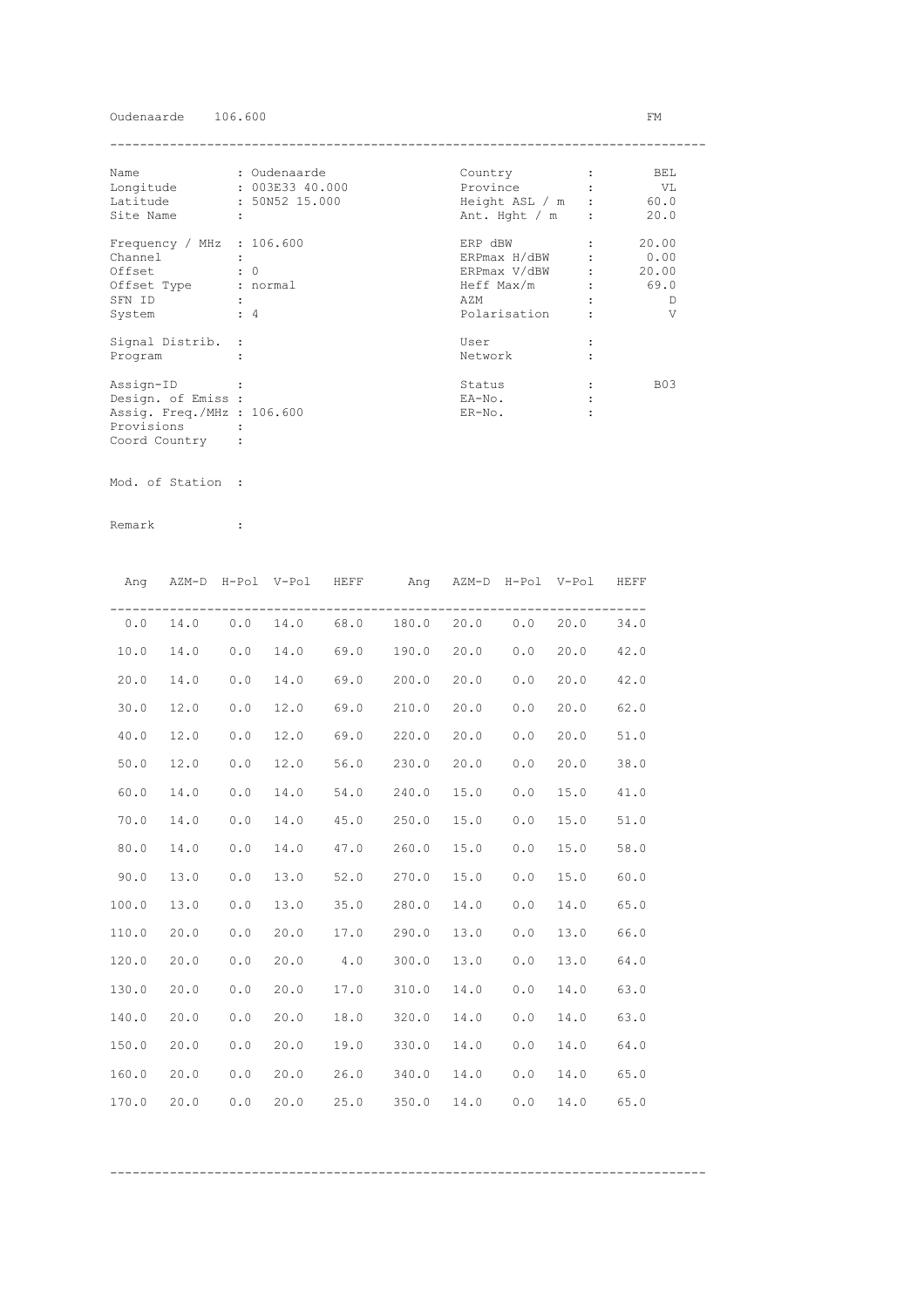# Peer 106.600 FM

| Name                        | : Peer          | Country          | BEL        |
|-----------------------------|-----------------|------------------|------------|
| Longitude                   | : 005E27 10.000 | Province         | VL         |
| Latitude                    | : 51N08 00.000  | Height ASL / m : | 65.0       |
| Site Name                   | ÷               | Ant. Hght $/m$ : | 46.0       |
| Frequency / MHz : $106.600$ |                 | ERP dBW          | 20.00      |
| Channel                     |                 | ERPmax H/dBW     | 0.00       |
| Offset                      | $\colon 0$      | ERPmax V/dBW     | 20.00      |
| Offset Type                 | : normal        | Heff Max/m       | 67.0       |
| SFN ID                      |                 | AZM              | D          |
| System                      | $\div$ 4        | Polarisation     | V          |
| Signal Distrib. :           |                 | User             |            |
| Program                     |                 | Network          |            |
| Assign-ID                   |                 | Status           | <b>B03</b> |
| Design. of Emiss :          |                 | EA-No.           |            |
| Assig. Freq./MHz : 106.600  |                 | $ER-NO$ .        |            |
| Provisions                  |                 |                  |            |
| Coord Country               |                 |                  |            |

Mod. of Station :

|       |      |     | Ang AZM-D H-Pol V-Pol HEFF |      | Ang AZM-D H-Pol V-Pol HEFF        |          |     |      |      |
|-------|------|-----|----------------------------|------|-----------------------------------|----------|-----|------|------|
| 0.0   |      |     |                            |      | 20.0 0.0 20.0 65.0 180.0 20.0 0.0 |          |     | 20.0 | 36.0 |
| 10.0  | 20.0 | 0.0 | 20.0                       |      | 66.0 190.0                        | 20.0 0.0 |     | 20.0 | 38.0 |
| 20.0  | 20.0 | 0.0 | 20.0                       |      | 66.0 200.0                        | 20.0     | 0.0 | 20.0 | 43.0 |
| 30.0  | 20.0 | 0.0 | 20.0                       |      | 66.0 210.0                        | 20.0     | 0.0 | 20.0 | 47.0 |
| 40.0  | 20.0 | 0.0 | 20.0                       |      | 67.0 220.0                        | 20.0     | 0.0 | 20.0 | 44.0 |
| 50.0  | 20.0 | 0.0 | 20.0                       | 66.0 | 230.0                             | 20.0     | 0.0 | 20.0 | 50.0 |
| 60.0  | 20.0 | 0.0 | 20.0                       | 65.0 | 240.0                             | 20.0     | 0.0 | 20.0 | 53.0 |
| 70.0  | 20.0 | 0.0 | 20.0                       | 64.0 | 250.0                             | 20.0     | 0.0 | 20.0 | 50.0 |
| 80.0  | 20.0 | 0.0 | 20.0                       | 63.0 | 260.0                             | 20.0     | 0.0 | 20.0 | 52.0 |
| 90.0  | 20.0 | 0.0 | 20.0                       |      | 57.0 270.0                        | 20.0     | 0.0 | 20.0 | 54.0 |
| 100.0 | 20.0 | 0.0 | 20.0                       |      | 51.0 280.0                        | 18.0     | 0.0 | 18.0 | 58.0 |
| 110.0 | 20.0 | 0.0 | 20.0                       |      | 43.0 290.0                        | 18.0     | 0.0 | 18.0 | 58.0 |
| 120.0 | 20.0 | 0.0 | 20.0                       |      | 41.0 300.0                        | 18.0     | 0.0 | 18.0 | 56.0 |
| 130.0 | 20.0 | 0.0 | 20.0                       |      | 37.0 310.0                        | 18.0     | 0.0 | 18.0 | 55.0 |
| 140.0 | 20.0 | 0.0 | 20.0                       |      | 36.0 320.0                        | 18.0     | 0.0 | 18.0 | 58.0 |
| 150.0 | 20.0 | 0.0 | 20.0                       |      | 33.0 330.0                        | 20.0     | 0.0 | 20.0 | 61.0 |
| 160.0 | 20.0 | 0.0 | 20.0                       |      | 32.0 340.0                        | 20.0     | 0.0 | 20.0 | 64.0 |
| 170.0 | 20.0 | 0.0 | 20.0                       | 33.0 | 350.0                             | 20.0     | 0.0 | 20.0 | 67.0 |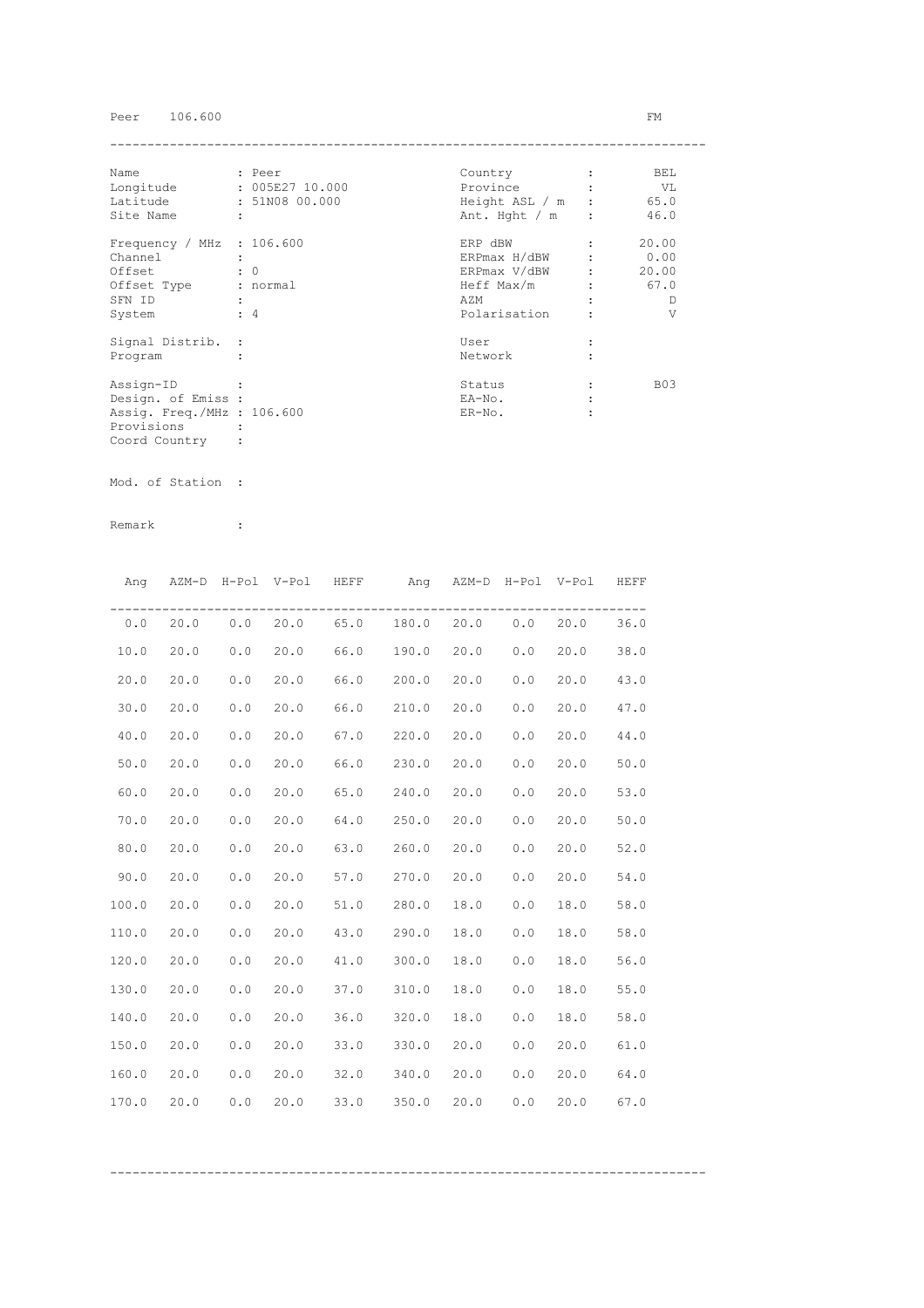## Poperinge 104.500 FM

| Name                        | : Poperinge    | Country          | BEL.            |
|-----------------------------|----------------|------------------|-----------------|
| Longitude                   | : 002E4300.000 | Province         | VL              |
| Latitude                    | : 50N52 00.000 | Height ASL / m : | 29.0            |
| Site Name                   | ÷              | Ant. Hght $/m$ : | 35.0            |
| Frequency / MHz : $104.500$ |                | ERP dBW          | 30.00           |
| Channel                     |                | ERPmax H/dBW     | 0.00            |
| Offset                      | $\colon 0$     | ERPmax V/dBW     | 30.00           |
| Offset Type                 | : normal       | Heff Max/m       | 56.0            |
| SFN ID                      |                | AZM              | Ð               |
| System                      | $\div$ 4       | Polarisation     | V               |
| Signal Distrib. :           |                | User             |                 |
| Program                     |                | Network          |                 |
| Assign-ID                   |                | Status           | M <sub>03</sub> |
| Design. of Emiss :          |                | EA-No.           |                 |
| Assig. Freq./MHz : 104.500  |                | $ER-NO$ .        |                 |
| Provisions                  |                |                  |                 |
| Coord Country               |                |                  |                 |

Mod. of Station :

Remark :

|       |            |       |      | Ang AZM-D H-Pol V-Pol HEFF ang AZM-D H-Pol V-Pol HEFF |                 |      |     |      |      |
|-------|------------|-------|------|-------------------------------------------------------|-----------------|------|-----|------|------|
|       | $0.0$ 21.0 |       |      | $0.0$ 21.0 55.0 180.0 30.0 0.0                        |                 |      |     | 30.0 | 22.0 |
| 10.0  | 19.0       | 0.0   | 19.0 | 56.0 190.0                                            |                 | 30.0 | 0.0 | 30.0 | 20.0 |
| 20.0  | 17.0       | 0.0   | 17.0 | 56.0 200.0                                            |                 | 30.0 | 0.0 | 30.0 | 8.0  |
| 30.0  | 19.0       | 0.0   | 19.0 | 56.0 210.0                                            |                 | 30.0 | 0.0 | 30.0 | 24.0 |
| 40.0  | 21.0       | 0.0   | 21.0 | 55.0 220.0                                            |                 | 30.0 | 0.0 | 30.0 | 21.0 |
| 50.0  | 23.0       | 0.0   | 23.0 | 53.0 230.0                                            |                 | 30.0 | 0.0 | 30.0 | 27.0 |
| 60.0  | 24.0       | 0.0   | 24.0 | 52.0 240.0                                            |                 | 30.0 | 0.0 | 30.0 | 33.0 |
| 70.0  | 24.0       | 0.0   | 24.0 | 49.0 250.0                                            |                 | 30.0 | 0.0 | 30.0 | 31.0 |
| 80.0  | 24.0       | 0.0   | 24.0 | 47.0 260.0                                            |                 | 27.0 | 0.0 | 27.0 | 40.0 |
| 90.0  | 24.0       | 0.0   | 24.0 | 44.0 270.0                                            |                 | 24.0 | 0.0 | 24.0 | 44.0 |
| 100.0 | 5.0        | 0.0   | 5.0  | 42.0                                                  | 280.0           | 24.0 | 0.0 | 24.0 | 48.0 |
| 110.0 | 5.0        | $0.0$ | 5.0  |                                                       | 39.0 290.0 24.0 |      | 0.0 | 24.0 | 51.0 |
| 120.0 | 3.0        | 0.0   | 3.0  |                                                       | 35.0 300.0 24.0 |      | 0.0 | 24.0 | 51.0 |
| 130.0 | 6.0        | 0.0   | 6.0  |                                                       | 26.0 310.0 24.0 |      | 0.0 | 24.0 | 51.0 |
| 140.0 | 10.0       | 0.0   | 10.0 | 20.0 320.0                                            |                 | 24.0 | 0.0 | 24.0 | 52.0 |
| 150.0 | 30.0       | 0.0   | 30.0 | $9.0$ $330.0$ $24.0$                                  |                 |      | 0.0 | 24.0 | 50.0 |
| 160.0 | 30.0       | 0.0   | 30.0 | 12.0 340.0 24.0                                       |                 |      | 0.0 | 24.0 | 53.0 |
| 170.0 | 30.0       | 0.0   | 30.0 |                                                       | 13.0 350.0      | 24.0 | 0.0 | 24.0 | 53.0 |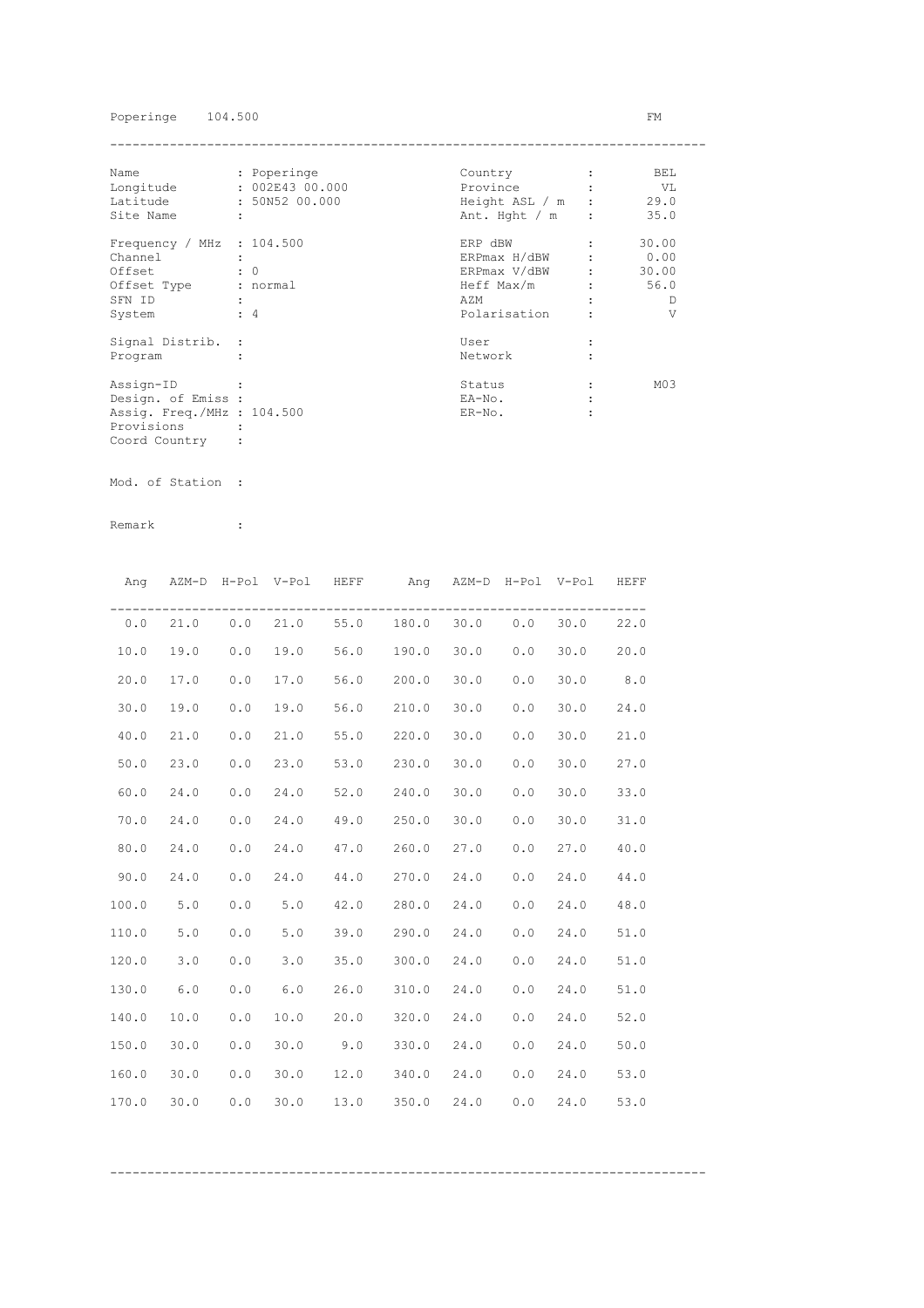## Roeselare 106.700 FM

| Name                        | : Roeselare          | Country          | BEL        |
|-----------------------------|----------------------|------------------|------------|
| Longitude                   | : 003E07 35.000      | Province         | VL V       |
| Latitude                    | : 50N56 33.000       | Height ASL / m : | 19.0       |
| Site Name                   | $\ddot{\phantom{a}}$ | Ant. Hght $/m$ : | 36.0       |
| Frequency / MHz : $106.700$ |                      | ERP dBW          | 20.00      |
| Channel                     |                      | ERPmax H/dBW     | 0.00       |
| Offset                      | $\colon 0$           | ERPmax V/dBW     | 20.00      |
| Offset Type                 | : normal             | Heff Max/m       | 39.0       |
| SFN ID                      |                      | AZM              | D          |
| System                      | $\div$ 4             | Polarisation     | V          |
| Signal Distrib. :           |                      | User             |            |
| Program                     |                      | Network          |            |
| Assign-ID                   |                      | Status           | <b>B03</b> |
| Design. of Emiss :          |                      | EA-No.           |            |
| Assig. Freq./MHz : 106.700  |                      | $ER-NO.$         |            |
| Provisions                  |                      |                  |            |
| Coord Country               |                      |                  |            |

Mod. of Station :

Remark :

|       |      |     | Ang AZM-D H-Pol V-Pol HEFF |      | Ang AZM-D H-Pol V-Pol HEFF     |      |     |      |      |
|-------|------|-----|----------------------------|------|--------------------------------|------|-----|------|------|
| 0.0   | 20.0 |     |                            |      | $0.0$ 20.0 31.0 180.0 20.0 0.0 |      |     | 20.0 | 32.0 |
| 10.0  | 20.0 | 0.0 | 20.0                       |      | $30.0$ 190.0                   | 20.0 | 0.0 | 20.0 | 31.0 |
| 20.0  | 20.0 | 0.0 | 20.0                       |      | 25.0 200.0                     | 20.0 | 0.0 | 20.0 | 25.0 |
| 30.0  | 20.0 | 0.0 | 20.0                       |      | 21.0 210.0                     | 20.0 | 0.0 | 20.0 | 25.0 |
| 40.0  | 20.0 | 0.0 | 20.0                       |      | 19.0 220.0                     | 20.0 | 0.0 | 20.0 | 14.0 |
| 50.0  | 18.0 | 0.0 | 18.0                       | 24.0 | 230.0                          | 20.0 | 0.0 | 20.0 | 17.0 |
| 60.0  | 18.0 | 0.0 | 18.0                       | 26.0 | 240.0                          | 20.0 | 0.0 | 20.0 | 24.0 |
| 70.0  | 18.0 | 0.0 | 18.0                       |      | 29.0 250.0                     | 20.0 | 0.0 | 20.0 | 30.0 |
| 80.0  | 18.0 | 0.0 | 18.0                       | 34.0 | 260.0                          | 20.0 | 0.0 | 20.0 | 33.0 |
| 90.0  | 20.0 | 0.0 | 20.0                       | 32.0 | 270.0                          | 20.0 | 0.0 | 20.0 | 33.0 |
| 100.0 | 20.0 | 0.0 | 20.0                       | 38.0 | 280.0                          | 20.0 | 0.0 | 20.0 | 32.0 |
| 110.0 | 20.0 | 0.0 | 20.0                       |      | 37.0 290.0                     | 20.0 | 0.0 | 20.0 | 31.0 |
| 120.0 | 20.0 | 0.0 | 20.0                       | 34.0 | 300.0                          | 17.0 | 0.0 | 17.0 | 38.0 |
| 130.0 | 20.0 | 0.0 | 20.0                       | 32.0 | 310.0                          | 17.0 | 0.0 | 17.0 | 39.0 |
| 140.0 | 20.0 | 0.0 | 20.0                       |      | 33.0 320.0                     | 17.0 | 0.0 | 17.0 | 36.0 |
| 150.0 | 20.0 | 0.0 | 20.0                       |      | 32.0 330.0                     | 20.0 | 0.0 | 20.0 | 37.0 |
| 160.0 | 20.0 | 0.0 | 20.0                       |      | 33.0 340.0                     | 20.0 | 0.0 | 20.0 | 36.0 |
| 170.0 | 20.0 | 0.0 | 20.0                       | 34.0 | 350.0                          | 20.0 | 0.0 | 20.0 | 34.0 |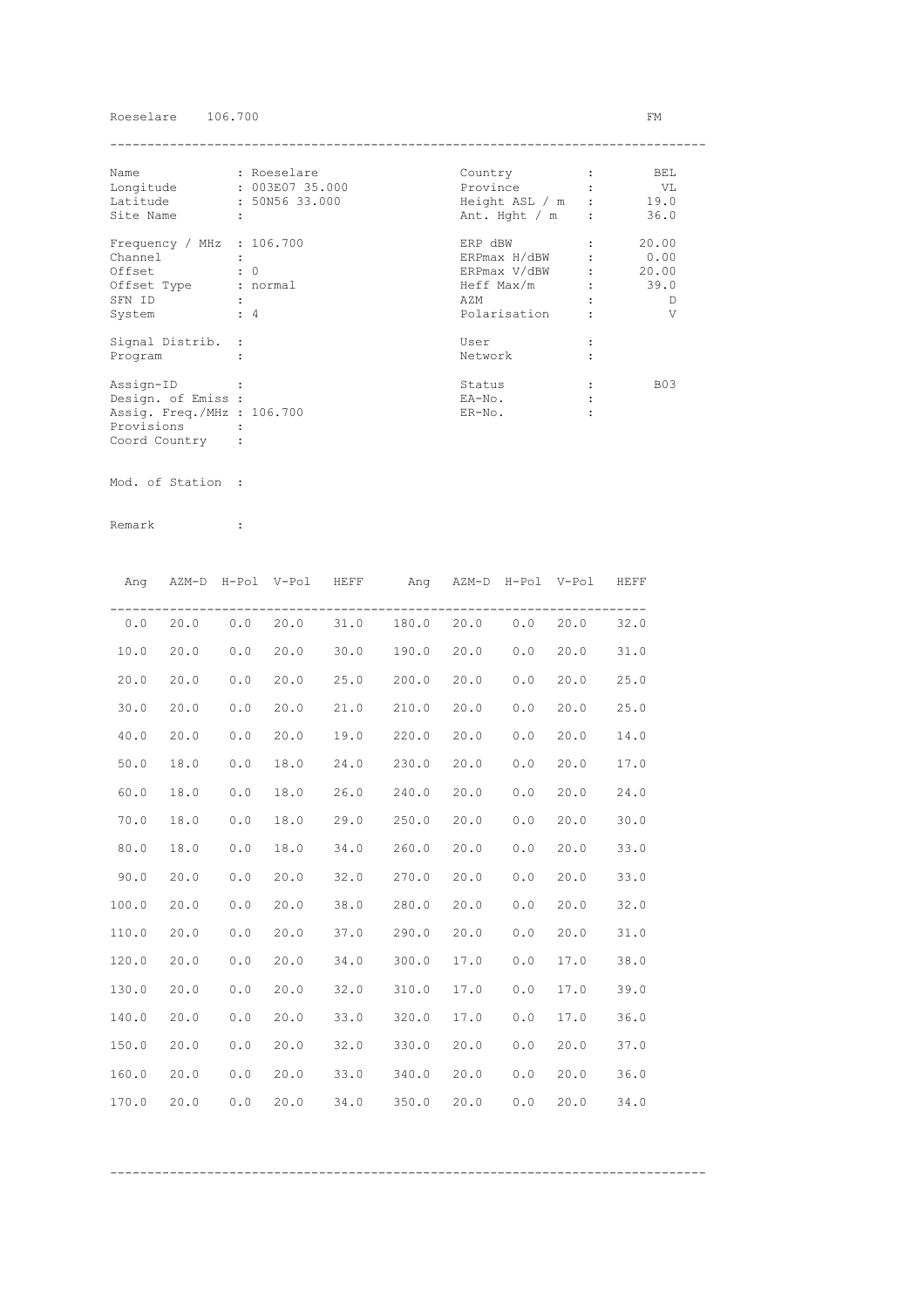### Roeselare 107.200 FM

| Name                        | : Roeselare     | Country          | BEL        |
|-----------------------------|-----------------|------------------|------------|
| Longitude                   | : 003E08 13.000 | Province         | VL V       |
| Latitude                    | : 50N56 48.000  | Height ASL / m : | 21.0       |
| Site Name                   | ÷               | Ant. Hght $/m$ : | 50.0       |
| Frequency / MHz : $107.200$ |                 | ERP dBW          | 20.00      |
| Channel                     |                 | ERPmax H/dBW     | 0.00       |
| Offset                      | $\colon 0$      | ERPmax V/dBW     | 20.00      |
| Offset Type                 | : normal        | Heff Max/m       | 55.0       |
| SFN ID                      |                 | AZM              | D          |
| System                      | $\div$ 4        | Polarisation     | V          |
| Signal Distrib. :           |                 | User             |            |
| Program                     |                 | Network          |            |
| Assign-ID                   |                 | Status           | <b>B03</b> |
| Design. of Emiss :          |                 | EA-No.           |            |
| Assig. Freq./MHz : 107.200  |                 | $ER-NO$ .        |            |
| Provisions                  |                 |                  |            |
| Coord Country               |                 |                  |            |

Mod. of Station :

Remark :

|       | Ang AZM-D H-Pol V-Pol HEFF |       |      | Ang AZM-D H-Pol V-Pol HEFF              |      |     |      |      |
|-------|----------------------------|-------|------|-----------------------------------------|------|-----|------|------|
| 0.0   |                            |       |      | 19.0  0.0  19.0  46.0  180.0  14.0  0.0 |      |     | 14.0 | 48.0 |
| 10.0  | 19.0                       | 0.0   | 19.0 | 45.0 190.0 14.0                         |      | 0.0 | 14.0 | 44.0 |
| 20.0  | 19.0                       | 0.0   | 19.0 | 40.0 200.0                              | 14.0 | 0.0 | 14.0 | 43.0 |
| 30.0  | 17.0                       | 0.0   | 17.0 | 37.0 210.0                              | 20.0 | 0.0 | 20.0 | 40.0 |
| 40.0  | 14.0                       | 0.0   | 14.0 | 37.0 220.0                              | 20.0 | 0.0 | 20.0 | 33.0 |
| 50.0  | 14.0                       | 0.0   | 14.0 | 41.0 230.0                              | 20.0 | 0.0 | 20.0 | 35.0 |
| 60.0  | 14.0                       | 0.0   | 14.0 | 42.0 240.0                              | 20.0 | 0.0 | 20.0 | 39.0 |
| 70.0  | 14.0                       | 0.0   | 14.0 | 45.0 250.0                              | 20.0 | 0.0 | 20.0 | 44.0 |
| 80.0  | 14.0                       | 0.0   | 14.0 | 49.0 260.0                              | 20.0 | 0.0 | 20.0 | 47.0 |
| 90.0  | 14.0                       | 0.0   | 14.0 | 50.0 270.0                              | 20.0 | 0.0 | 20.0 | 46.0 |
| 100.0 | 14.0                       | 0.0   | 14.0 | 52.0 280.0                              | 15.0 | 0.0 | 15.0 | 46.0 |
| 110.0 | 14.0                       | 0.0   | 14.0 | 55.0 290.0                              | 15.0 | 0.0 | 15.0 | 45.0 |
| 120.0 | 20.0                       | 0.0   | 20.0 | 52.0 300.0                              | 15.0 | 0.0 | 15.0 | 55.0 |
| 130.0 | 20.0                       | $0.0$ | 20.0 | 50.0 310.0                              | 17.0 | 0.0 | 17.0 | 48.0 |
| 140.0 | 20.0                       | 0.0   | 20.0 | 49.0 320.0                              | 18.0 | 0.0 | 18.0 | 49.0 |
| 150.0 | 20.0                       | 0.0   | 20.0 | 47.0 330.0                              | 18.0 | 0.0 | 18.0 | 50.0 |
| 160.0 | 20.0                       | 0.0   | 20.0 | 48.0 340.0                              | 18.0 | 0.0 | 18.0 | 49.0 |
| 170.0 | 20.0                       | 0.0   | 20.0 | 49.0 350.0                              | 18.0 | 0.0 | 18.0 | 47.0 |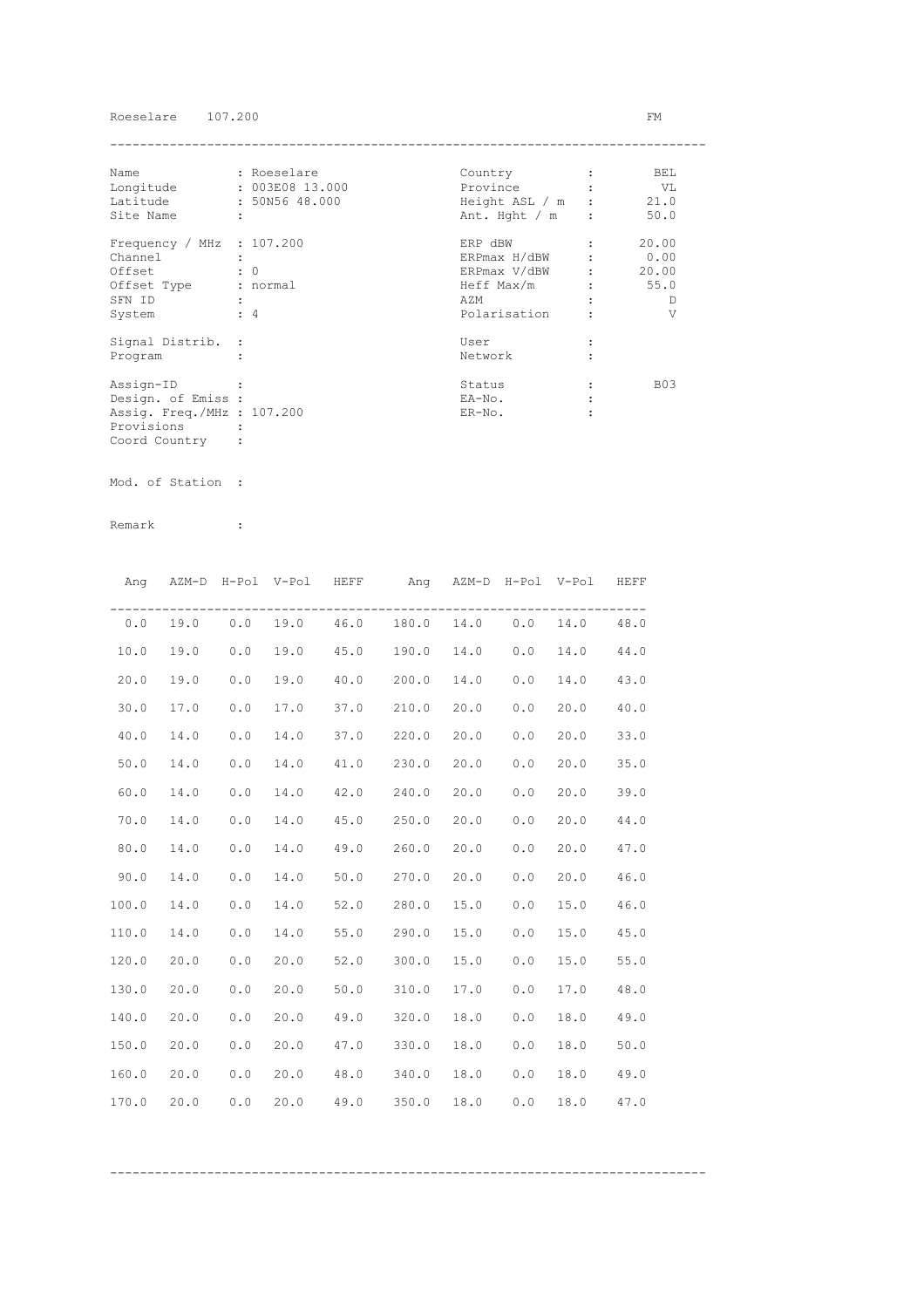Scherpenheuvel-Zichem 105.800 FM

| Name                        | : Scherpenheuvel-Zichem | Country          |                               | BEL.       |
|-----------------------------|-------------------------|------------------|-------------------------------|------------|
| Longitude                   | : 004E58 53.000         | Province         |                               | VL         |
| Latitude                    | : 51N02 02.000          | Height ASL / m : |                               | 30.0       |
| Site Name                   | $\ddot{\phantom{a}}$    | Ant. Hght $/m$ : |                               | 30.0       |
| Frequency / MHz : $105.800$ |                         | ERP dBW          |                               | 20.00      |
| Channel                     |                         | ERPmax H/dBW     |                               | 0.00       |
| Offset                      | $\colon 0$              | ERPmax V/dBW     | $\mathbf{r}$ and $\mathbf{r}$ | 20.00      |
| Offset Type                 | : normal                | Heff Max/m       |                               | 47.0       |
| SFN ID                      |                         | AZM              |                               | Ð          |
| System                      | $\div$ 4                | Polarisation     |                               | V          |
| Signal Distrib. :           |                         | User             |                               |            |
| Program                     |                         | Network          |                               |            |
| Assign-ID                   |                         | Status           |                               | <b>B03</b> |
| Design. of Emiss :          |                         | EA-No.           |                               |            |
| Assig. Freq./MHz : 105.800  |                         | $ER-NO$ .        |                               |            |
| Provisions                  |                         |                  |                               |            |
| Coord Country               |                         |                  |                               |            |

Mod. of Station :

|       |      |     | Ang AZM-D H-Pol V-Pol HEFF |      | Ang AZM-D H-Pol V-Pol HEFF              |      |     |      |      |
|-------|------|-----|----------------------------|------|-----------------------------------------|------|-----|------|------|
| 0.0   |      |     |                            |      | 18.0  0.0  18.0  41.0  180.0  20.0  0.0 |      |     | 20.0 | 11.0 |
| 10.0  | 18.0 | 0.0 | 18.0                       |      | 41.0 190.0 20.0                         |      | 0.0 | 20.0 | 5.0  |
| 20.0  | 19.0 | 0.0 | 19.0                       |      | 38.0 200.0                              | 20.0 | 0.0 | 20.0 | 7.0  |
| 30.0  | 19.0 | 0.0 | 19.0                       |      | $36.0$ $210.0$                          | 20.0 | 0.0 | 20.0 | 23.0 |
| 40.0  | 17.0 | 0.0 | 17.0                       |      | 37.0 220.0                              | 20.0 | 0.0 | 20.0 | 25.0 |
| 50.0  | 17.0 | 0.0 | 17.0                       |      | 36.0 230.0                              | 20.0 | 0.0 | 20.0 | 26.0 |
| 60.0  | 17.0 | 0.0 | 17.0                       |      | 28.0 240.0                              | 20.0 | 0.0 | 20.0 | 36.0 |
| 70.0  | 17.0 | 0.0 | 17.0                       |      | $30.0$ 250.0                            | 19.0 | 0.0 | 19.0 | 42.0 |
| 80.0  | 17.0 | 0.0 | 17.0                       |      | 31.0 260.0                              | 19.0 | 0.0 | 19.0 | 46.0 |
| 90.0  | 17.0 | 0.0 | 17.0                       |      | 28.0 270.0                              | 20.0 | 0.0 | 20.0 | 45.0 |
| 100.0 | 17.0 | 0.0 | 17.0                       |      | 29.0 280.0                              | 20.0 | 0.0 | 20.0 | 47.0 |
| 110.0 | 17.0 | 0.0 | 17.0                       |      | 27.0 290.0                              | 20.0 | 0.0 | 20.0 | 46.0 |
| 120.0 | 20.0 | 0.0 | 20.0                       |      | 31.0 300.0                              | 20.0 | 0.0 | 20.0 | 46.0 |
| 130.0 | 20.0 | 0.0 | 20.0                       |      | 35.0 310.0                              | 17.0 | 0.0 | 17.0 | 45.0 |
| 140.0 | 20.0 | 0.0 | 20.0                       | 30.0 | 320.0                                   | 17.0 | 0.0 | 17.0 | 44.0 |
| 150.0 | 20.0 | 0.0 | 20.0                       | 21.0 | 330.0                                   | 17.0 | 0.0 | 17.0 | 42.0 |
| 160.0 | 20.0 | 0.0 | 20.0                       |      | 12.0 340.0                              | 17.0 | 0.0 | 17.0 | 41.0 |
| 170.0 | 20.0 | 0.0 | 20.0                       |      | $9.0$ 350.0                             | 17.0 | 0.0 | 17.0 | 41.0 |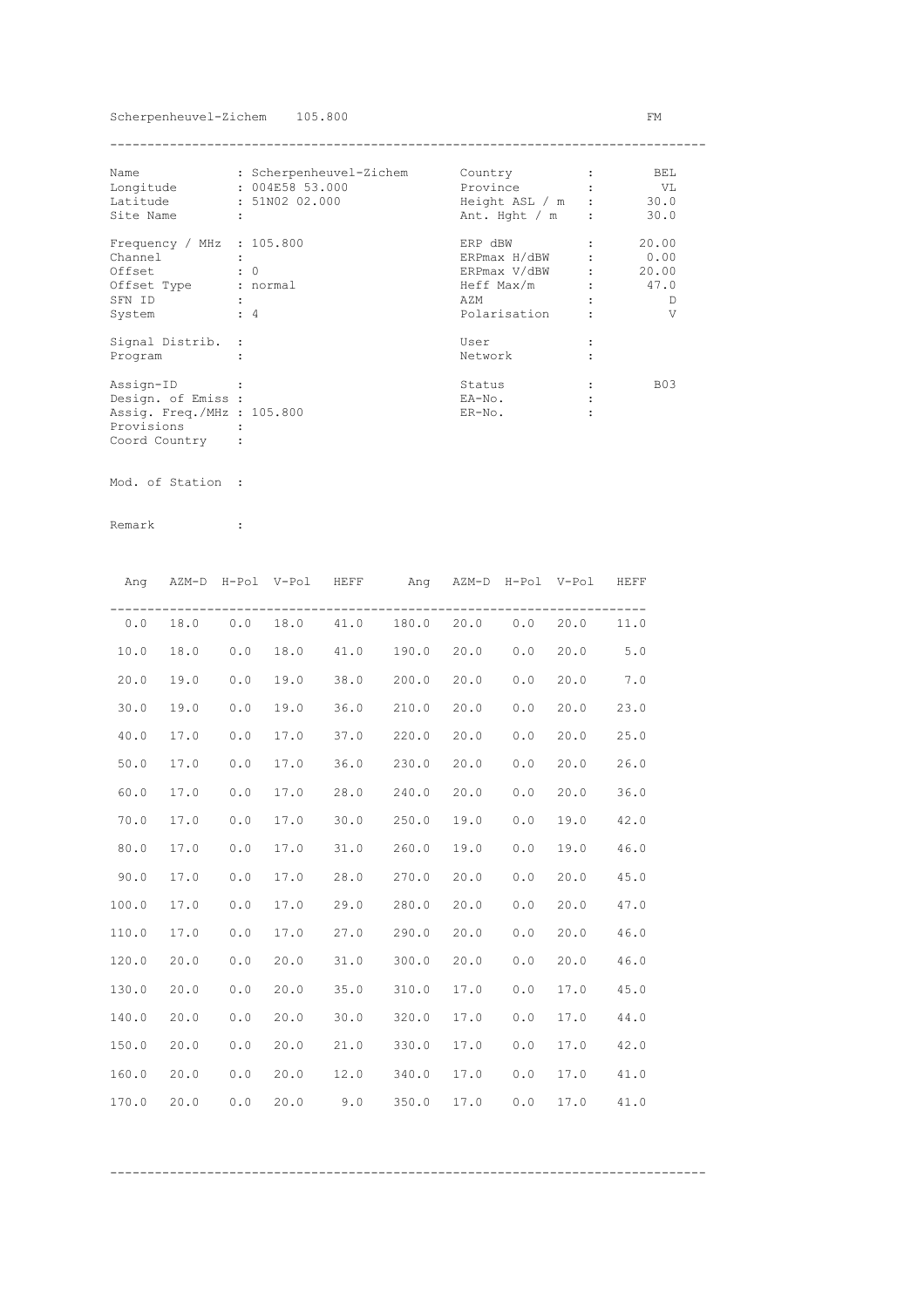## Schoten 106.300 FM

| Name                        | : Schoten      | Country          | BEL        |
|-----------------------------|----------------|------------------|------------|
| Longitude                   | : 004E2754.000 | Province         | VL         |
| Latitude                    | : 51N15 27.000 | Height ASL / m   | 6.0        |
| Site Name                   | ÷              | Ant. Hght $/m$ : | 60.0       |
| Frequency / MHz : $106.300$ |                | ERP dBW          | 20.00      |
| Channel                     |                | ERPmax H/dBW     | 0.00       |
| Offset                      | $\colon 0$     | ERPmax V/dBW     | 20.00      |
| Offset Type                 | : normal       | Heff Max/m       | 65.0       |
| SFN ID                      |                | AZM              | D          |
| System                      | $\div$ 4       | Polarisation     | V          |
| Signal Distrib. :           |                | User             |            |
| Program                     |                | Network          |            |
| Assign-ID                   |                | Status           | <b>B03</b> |
| Design. of Emiss :          |                | EA-No.           |            |
| Assig. Freq./MHz : 106.300  |                | $ER-NO$ .        |            |
| Provisions                  |                |                  |            |
| Coord Country               |                |                  |            |

Mod. of Station :

|       | Ang AZM-D H-Pol V-Pol HEFF |     |      |      | Ang AZM-D H-Pol V-Pol HEFF              |      |     |      |      |
|-------|----------------------------|-----|------|------|-----------------------------------------|------|-----|------|------|
|       |                            |     |      |      | $0.0$ 20.0 0.0 20.0 48.0 180.0 17.0 0.0 |      |     | 17.0 | 53.0 |
| 10.0  | 20.0                       | 0.0 | 20.0 |      | 46.0 190.0                              | 17.0 | 0.0 | 17.0 | 54.0 |
| 20.0  | 20.0                       | 0.0 | 20.0 |      | 46.0 200.0                              | 17.0 | 0.0 | 17.0 | 55.0 |
| 30.0  | 20.0                       | 0.0 | 20.0 |      | 45.0 210.0                              | 17.0 | 0.0 | 17.0 | 55.0 |
| 40.0  | 20.0                       | 0.0 | 20.0 |      | 45.0 220.0                              | 16.0 | 0.0 | 16.0 | 59.0 |
| 50.0  | 20.0                       | 0.0 | 20.0 |      | 44.0 230.0                              | 16.0 | 0.0 | 16.0 | 63.0 |
| 60.0  | 20.0                       | 0.0 | 20.0 | 43.0 | 240.0                                   | 16.0 | 0.0 | 16.0 | 59.0 |
| 70.0  | 20.0                       | 0.0 | 20.0 | 45.0 | 250.0                                   | 16.0 | 0.0 | 16.0 | 61.0 |
| 80.0  | 20.0                       | 0.0 | 20.0 |      | 51.0 260.0                              | 16.0 | 0.0 | 16.0 | 64.0 |
| 90.0  | 20.0                       | 0.0 | 20.0 |      | 54.0 270.0                              | 16.0 | 0.0 | 16.0 | 65.0 |
| 100.0 | 16.0                       | 0.0 | 16.0 |      | 56.0 280.0                              | 20.0 | 0.0 | 20.0 | 65.0 |
| 110.0 | 16.0                       | 0.0 | 16.0 |      | 57.0 290.0                              | 20.0 | 0.0 | 20.0 | 65.0 |
| 120.0 | 16.0                       | 0.0 | 16.0 |      | 58.0 300.0                              | 20.0 | 0.0 | 20.0 | 65.0 |
| 130.0 | 16.0                       | 0.0 | 16.0 | 58.0 | 310.0                                   | 20.0 | 0.0 | 20.0 | 63.0 |
| 140.0 | 16.0                       | 0.0 | 16.0 |      | 58.0 320.0                              | 20.0 | 0.0 | 20.0 | 61.0 |
| 150.0 | 16.0                       | 0.0 | 16.0 |      | 57.0 330.0                              | 20.0 | 0.0 | 20.0 | 57.0 |
| 160.0 | 16.0                       | 0.0 | 16.0 |      | 55.0 340.0                              | 20.0 | 0.0 | 20.0 | 52.0 |
| 170.0 | 17.0                       | 0.0 | 17.0 | 55.0 | 350.0                                   | 20.0 | 0.0 | 20.0 | 48.0 |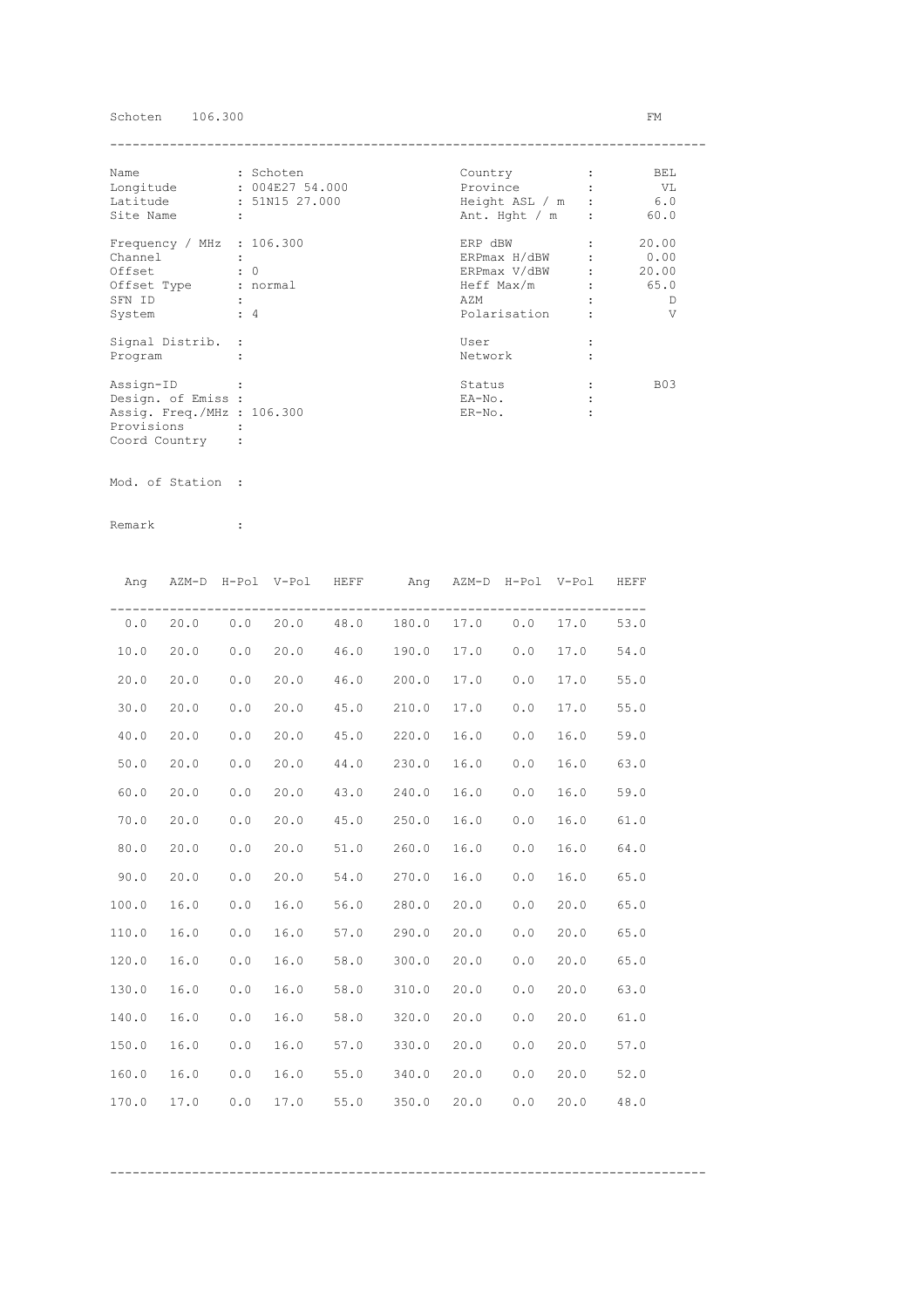Turnhout 103.900 FM

| Name                        | : Turnhout      | Country          | BEL             |
|-----------------------------|-----------------|------------------|-----------------|
| Longitude                   | : 004E57 00.000 | Province         | VL              |
| Latitude                    | : 51N19 00.000  | Height ASL / m : | 22.0            |
| Site Name                   | ÷               | Ant. Hght $/m$ : | 32.0            |
| Frequency / MHz : $103.900$ |                 | ERP dBW          | 27.00           |
| Channel                     |                 | ERPmax H/dBW     | 0.00            |
| Offset                      | $\colon 0$      | ERPmax V/dBW     | 27.00           |
| Offset Type                 | : normal        | Heff Max/m       | 39.0            |
| SFN ID                      |                 | AZM              | D               |
| System                      | $\div$ 4        | Polarisation     | V               |
| Signal Distrib. :           |                 | User             |                 |
| Program                     |                 | Network          |                 |
| Assign-ID                   |                 | Status           | M <sub>03</sub> |
| Design. of Emiss :          |                 | EA-No.           |                 |
| Assig. Freq./MHz : 103.900  |                 | $ER-NO$ .        |                 |
| Provisions                  |                 |                  |                 |
| Coord Country               |                 |                  |                 |

Mod. of Station :

| Ang   |      |       | AZM-D H-Pol V-Pol HEFF |      | Ang AZM-D H-Pol V-Pol HEFF                |      |     |      |      |
|-------|------|-------|------------------------|------|-------------------------------------------|------|-----|------|------|
|       |      |       |                        |      | $0.0$ 27.0 $0.0$ 27.0 27.0 180.0 19.0 0.0 |      |     | 19.0 | 38.0 |
| 10.0  | 27.0 | 0.0   | 27.0                   |      | 26.0 190.0                                | 19.0 | 0.0 | 19.0 | 37.0 |
| 20.0  | 27.0 | 0.0   | 27.0                   |      | 25.0 200.0                                | 19.0 | 0.0 | 19.0 | 38.0 |
| 30.0  | 27.0 | 0.0   | 27.0                   |      | 26.0 210.0                                | 19.0 | 0.0 | 19.0 | 39.0 |
| 40.0  | 27.0 | 0.0   | 27.0                   | 26.0 | 220.0                                     | 19.0 | 0.0 | 19.0 | 39.0 |
| 50.0  | 27.0 | 0.0   | 27.0                   | 25.0 | 230.0                                     | 19.0 | 0.0 | 19.0 | 39.0 |
| 60.0  | 27.0 | 0.0   | 27.0                   |      | 26.0 240.0                                | 19.0 | 0.0 | 19.0 | 38.0 |
| 70.0  | 27.0 | 0.0   | 27.0                   |      | 27.0 250.0                                | 21.0 | 0.0 | 21.0 | 36.0 |
| 80.0  | 27.0 | $0.0$ | 27.0                   |      | 29.0 260.0                                | 23.0 | 0.0 | 23.0 | 34.0 |
| 90.0  | 27.0 | 0.0   | 27.0                   |      | 30.0 270.0                                | 25.0 | 0.0 | 25.0 | 31.0 |
| 100.0 | 25.0 | 0.0   | 25.0                   |      | 30.0 280.0                                | 27.0 | 0.0 | 27.0 | 28.0 |
| 110.0 | 22.0 | 0.0   | 22.0                   |      | 32.0 290.0                                | 27.0 | 0.0 | 27.0 | 28.0 |
| 120.0 | 19.0 | 0.0   | 19.0                   | 33.0 | 300.0                                     | 27.0 | 0.0 | 27.0 | 30.0 |
| 130.0 | 19.0 | 0.0   | 19.0                   | 34.0 | 310.0                                     | 27.0 | 0.0 | 27.0 | 31.0 |
| 140.0 | 19.0 | 0.0   | 19.0                   | 35.0 | 320.0                                     | 27.0 | 0.0 | 27.0 | 31.0 |
| 150.0 | 19.0 | 0.0   | 19.0                   | 35.0 | 330.0                                     | 27.0 | 0.0 | 27.0 | 31.0 |
| 160.0 | 19.0 | 0.0   | 19.0                   |      | $36.0$ $340.0$                            | 27.0 | 0.0 | 27.0 | 30.0 |
| 170.0 | 19.0 | 0.0   | 19.0                   |      | 37.0 350.0 27.0                           |      | 0.0 | 27.0 | 28.0 |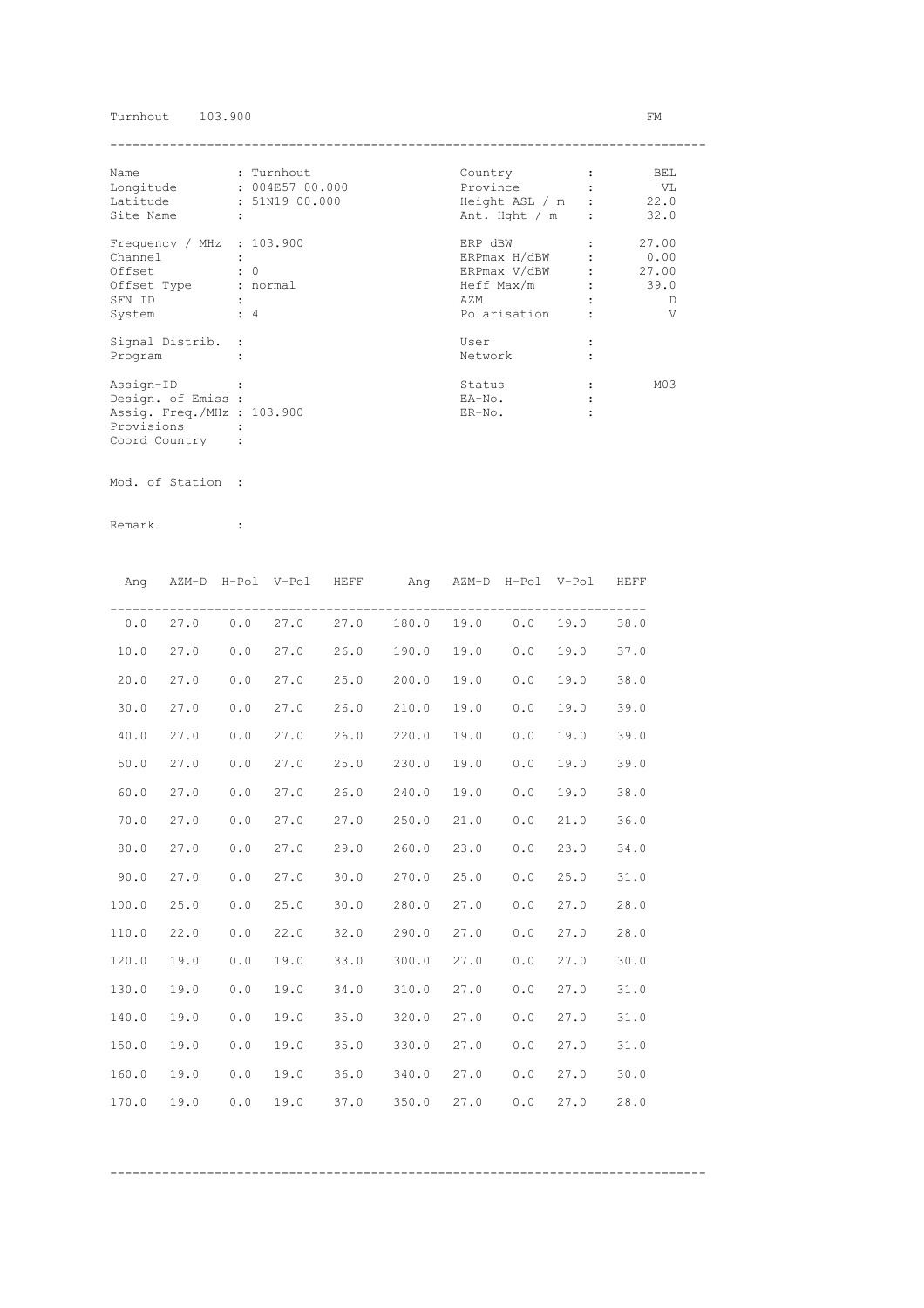### Turnhout 95.100 FM

| Name                       |            | : Turnhout      | Country          | BEL   |
|----------------------------|------------|-----------------|------------------|-------|
| Longitude                  |            | : 004E57 13.000 | Province         | VL    |
| Latitude                   |            | : 51N19 28.000  | Height ASL / m : | 26.0  |
| Site Name                  | ÷          |                 | Ant. Hght $/m$ : | 42.0  |
| Frequency / MHz $: 95.100$ |            |                 | ERP dBW          | 30.00 |
| Channel                    |            |                 | ERPmax H/dBW     | 0.00  |
| Offset                     | $\colon 0$ |                 | ERPmax V/dBW     | 30.00 |
| Offset Type                |            | : normal        | Heff Max/m       | 52.0  |
| SFN ID                     |            |                 | AZM              | D     |
| System                     | $\div$ 4   |                 | Polarisation     | V     |
| Signal Distrib. :          |            |                 | User             |       |
| Program                    |            |                 | Network          |       |
| Assign-ID                  |            |                 | Status           | 003   |
| Design. of Emiss :         |            |                 | EA-No.           |       |
| Assig. Freq./MHz : 95.100  |            |                 | $ER-NO$ .        |       |
| Provisions                 |            |                 |                  |       |
| Coord Country              |            |                 |                  |       |

Mod. of Station :

|       | Ang AZM-D H-Pol V-Pol HEFF |     |      |      | Ang AZM-D H-Pol V-Pol HEFF              |      |     |      |      |
|-------|----------------------------|-----|------|------|-----------------------------------------|------|-----|------|------|
|       |                            |     |      |      | $0.0$ 28.0 0.0 28.0 39.0 180.0 28.0 0.0 |      |     | 28.0 | 49.0 |
| 10.0  | 28.0                       | 0.0 | 28.0 |      | 38.0 190.0 25.0                         |      | 0.0 | 25.0 | 50.0 |
| 20.0  | 25.0                       | 0.0 | 25.0 |      | 38.0 200.0                              | 22.0 | 0.0 | 22.0 | 50.0 |
| 30.0  | 22.0                       | 0.0 | 22.0 |      | 39.0 210.0                              | 19.0 | 0.0 | 19.0 | 52.0 |
| 40.0  | 22.0                       | 0.0 | 22.0 |      | 37.0 220.0                              | 17.0 | 0.0 | 17.0 | 52.0 |
| 50.0  | 22.0                       | 0.0 | 22.0 |      | 37.0 230.0                              | 20.0 | 0.0 | 20.0 | 51.0 |
| 60.0  | 20.0                       | 0.0 | 20.0 |      | 37.0 240.0                              | 23.0 | 0.0 | 23.0 | 49.0 |
| 70.0  | 17.0                       | 0.0 | 17.0 |      | 39.0 250.0                              | 25.0 | 0.0 | 25.0 | 47.0 |
| 80.0  | 16.0                       | 0.0 | 16.0 |      | 40.0 260.0                              | 25.0 | 0.0 | 25.0 | 44.0 |
| 90.0  | 15.0                       | 0.0 | 15.0 |      | 41.0 270.0                              | 24.0 | 0.0 | 24.0 | 41.0 |
| 100.0 | 17.0                       | 0.0 | 17.0 |      | 42.0 280.0                              | 21.0 | 0.0 | 21.0 | 39.0 |
| 110.0 | 20.0                       | 0.0 | 20.0 |      | 43.0 290.0                              | 22.0 | 0.0 | 22.0 | 41.0 |
| 120.0 | 23.0                       | 0.0 | 23.0 |      | 45.0 300.0                              | 23.0 | 0.0 | 23.0 | 43.0 |
| 130.0 | 26.0                       | 0.0 | 26.0 |      | 45.0 310.0                              | 30.0 | 0.0 | 30.0 | 45.0 |
| 140.0 | 28.0                       | 0.0 | 28.0 |      | 47.0 320.0                              | 30.0 | 0.0 | 30.0 | 45.0 |
| 150.0 | 30.0                       | 0.0 | 30.0 |      | 47.0 330.0                              | 30.0 | 0.0 | 30.0 | 44.0 |
| 160.0 | 30.0                       | 0.0 | 30.0 |      | 48.0 340.0                              | 29.0 | 0.0 | 29.0 | 44.0 |
| 170.0 | 30.0                       | 0.0 | 30.0 | 49.0 | 350.0                                   | 26.0 | 0.0 | 26.0 | 41.0 |